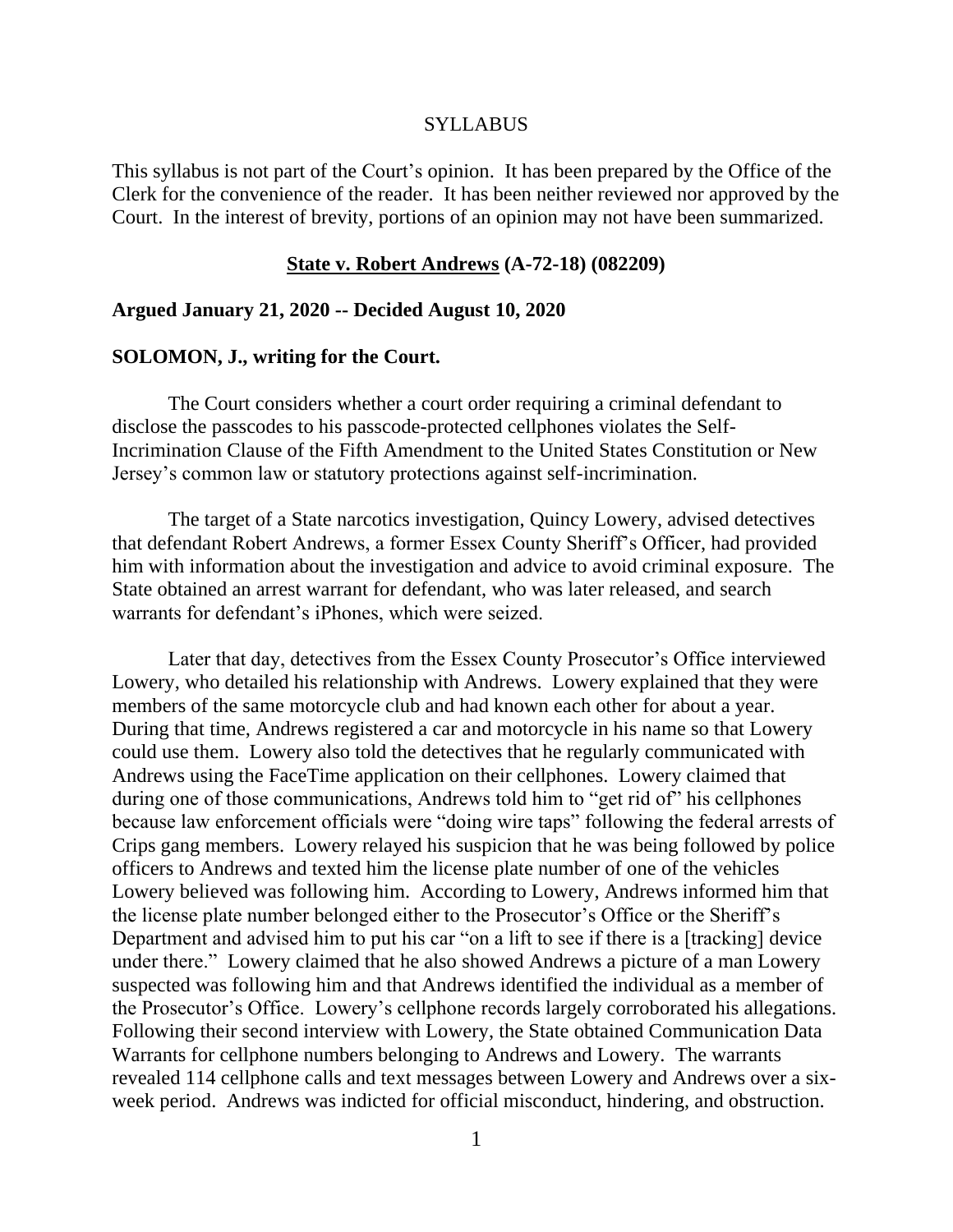According to the State, its Telephone Intelligence Unit was unable to search Andrews's iPhones. A State detective contacted and conferred with the New York Police Department's Technical Services unit, as well as a technology company, both of which concluded that the cellphones' technology made them inaccessible to law enforcement agencies. The Federal Bureau of Investigation's Regional Computer Forensics Laboratory advised that it likewise would be unable to access the phones' contents. The State therefore moved to compel Andrews to disclose the passcodes to his two iPhones.

Andrews opposed the motion, claiming that compelled disclosure of his passcodes violates the protections against self-incrimination afforded by New Jersey's common law and statutes and the Fifth Amendment to the United States Constitution.

The trial court rejected Andrews's arguments but limited access to Andrews's cellphones "to that which is contained within (1) the 'Phone' icon and application on Andrews's two iPhones, and (2) the 'Messages' icon and/or text messaging applications used by Andrews during his communications with Lowery." The court also ordered that the search "be performed by the State, in camera, in the presence of Andrews's defense counsel and the [c]ourt," with the court "review[ing] the PIN or passcode prior to its disclosure to the State." The Appellate Division affirmed. 457 N.J. Super. 14, 18 (App. Div. 2018). The Court granted leave to appeal. 237 N.J. 572 (2019).

**HELD:** Neither federal nor state protections against compelled disclosure shield Andrews's passcodes.

1. The Fourth Amendment to the United States Constitution and Article I, paragraph 7 of the New Jersey Constitution require that search warrants be "supported by oath or affirmation" and describe with particularity the places subject to search and people or things subject to seizure. Andrews does not challenge the search warrants issued for his cellphones or the particularity with which the search warrants describe the "things subject to seizure." Thus, the State is permitted to access the phones' contents, as limited by the trial court's order, in the same way that the State may survey a home, vehicle, or other place that is the subject of a search warrant. Andrews objects here to the means by which the State seeks to effectuate the searches authorized by the lawfully issued search warrants -- compelled disclosure of his cellphones' passcodes -- which Andrews claims violate federal and state protections against compelled self-incrimination. (pp. 15-17)

2. The Fifth Amendment right against self-incrimination applies only when the accused is compelled to make a testimonial communication that is incriminating. Actions that do not require an individual to disclose any knowledge he might have or to speak his guilt are nontestimonial and therefore not protected. In contrast to physical communications, if an individual is compelled to disclose the contents of his own mind, such disclosure implicates the Fifth Amendment privilege against self-incrimination. (pp. 17-20)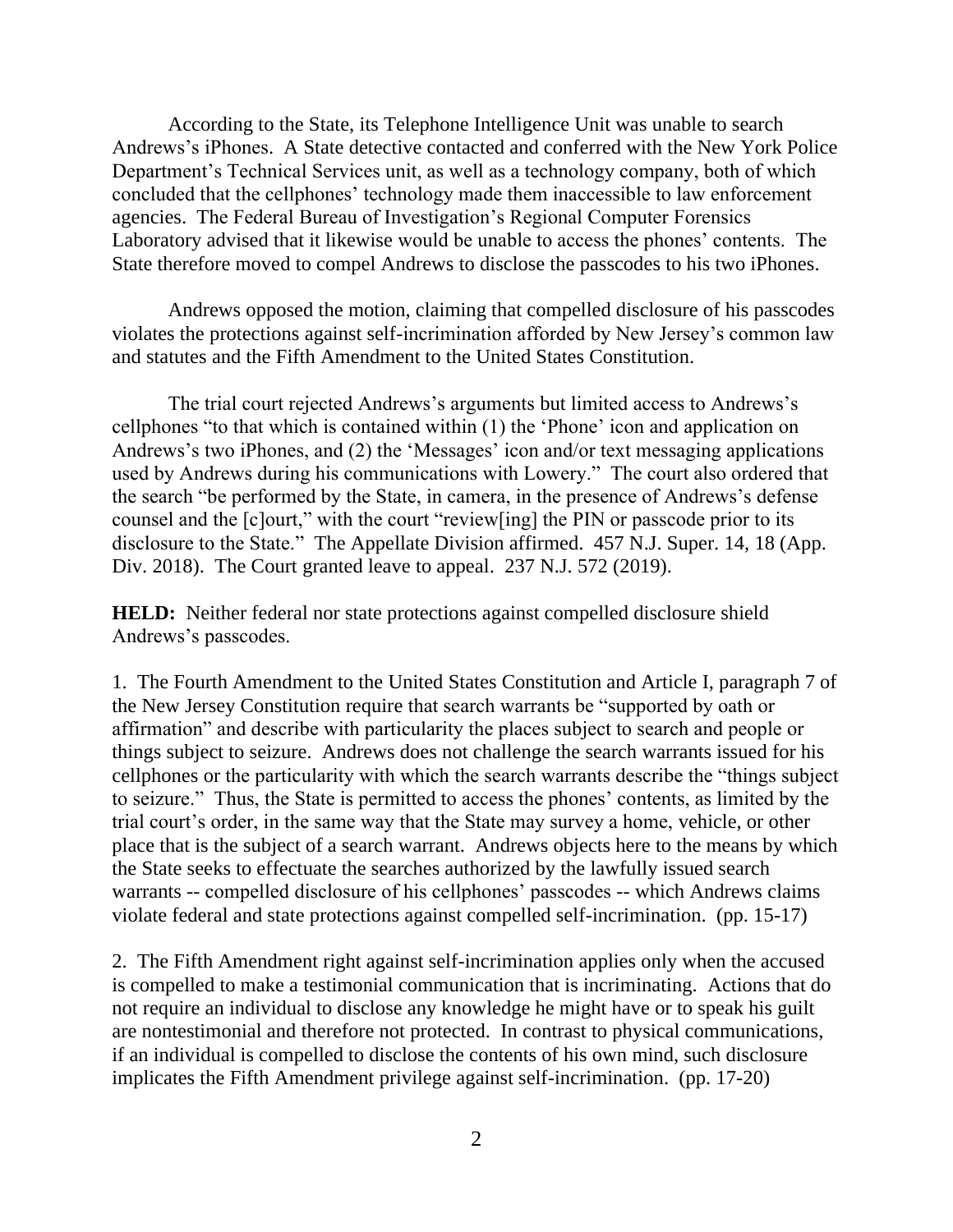3. The Court reviews the origin and development of the foregone conclusion exception to the Fifth Amendment privilege against self-incrimination in Fisher v. United States, 425 U.S. 391 (1976), United States v. Doe, 465 U.S. 605 (1984), and United States v. Hubbell, 530 U.S. 27 (2000). From those cases, which all addressed the compelled production of documents, the following principles can be inferred: For purposes of the Fifth Amendment privilege against self-incrimination, the act of production must be considered in its own right, separate from the documents sought. And even production that is of a testimonial nature can be compelled if the Government can demonstrate it already knows the information that act will reveal -- if, in other words, the existence of the requested documents, their authenticity, and the defendant's possession of and control over them -- are a foregone conclusion. (pp. 20-26)

4. Although the Supreme Court has considered the application of the foregone conclusion exception only in the context of document production, courts in other jurisdictions have grappled with the applicability of the exception beyond that context, and many have considered whether the exception applies to compelled decryption or to the compelled production of passcodes and passwords, reaching divergent results. Among other causes for that divergence is a dispute over how to adapt the foregone conclusion analysis from the document-production context, which involves the act of producing the document and the contents of the document, to the context of passcode production, which involves the act of producing the passcode that protects the contents of the electronic device. Some courts to consider the issue have focused on the production of the passcode as a means to access the contents of the device, treating the contents of the devices as the functional equivalent of the contents of the documents at issue in the Supreme Court cases. Other courts have focused on the passcodes themselves as that which is produced. The Court reviews case law expressing both views. (pp. 26-36)

5. Here, the State correctly asserts that the lawfully issued search warrants -- the sufficiency of which Andrews does not challenge -- give it the right to the cellphones' purportedly incriminating contents as specified in the trial court's order. And neither those contents -- which are voluntary, not compelled, communications -- nor the phones themselves -- which are physical objects, not testimonial communications -- are protected by the privilege against self-incrimination. Therefore, production of the cellphones and their contents is not barred. But access to the cellphones' contents depends here upon entry of their passcodes. Communicating or entering a passcode requires facts contained within the holder's mind. It is a testimonial act of production. (pp. 36-37)

6. The inquiry does not end there, however, because, if the foregone conclusion exception applies, production of the passcodes may still be compelled. To determine the exception's applicability, the Court first considers to what it might apply -- the act of producing the passcodes, or the act of producing the cellphones' contents through the passcodes. The relevant Supreme Court cases explicitly predicate the applicability of the foregone conclusion doctrine on the fundamental distinction between the act of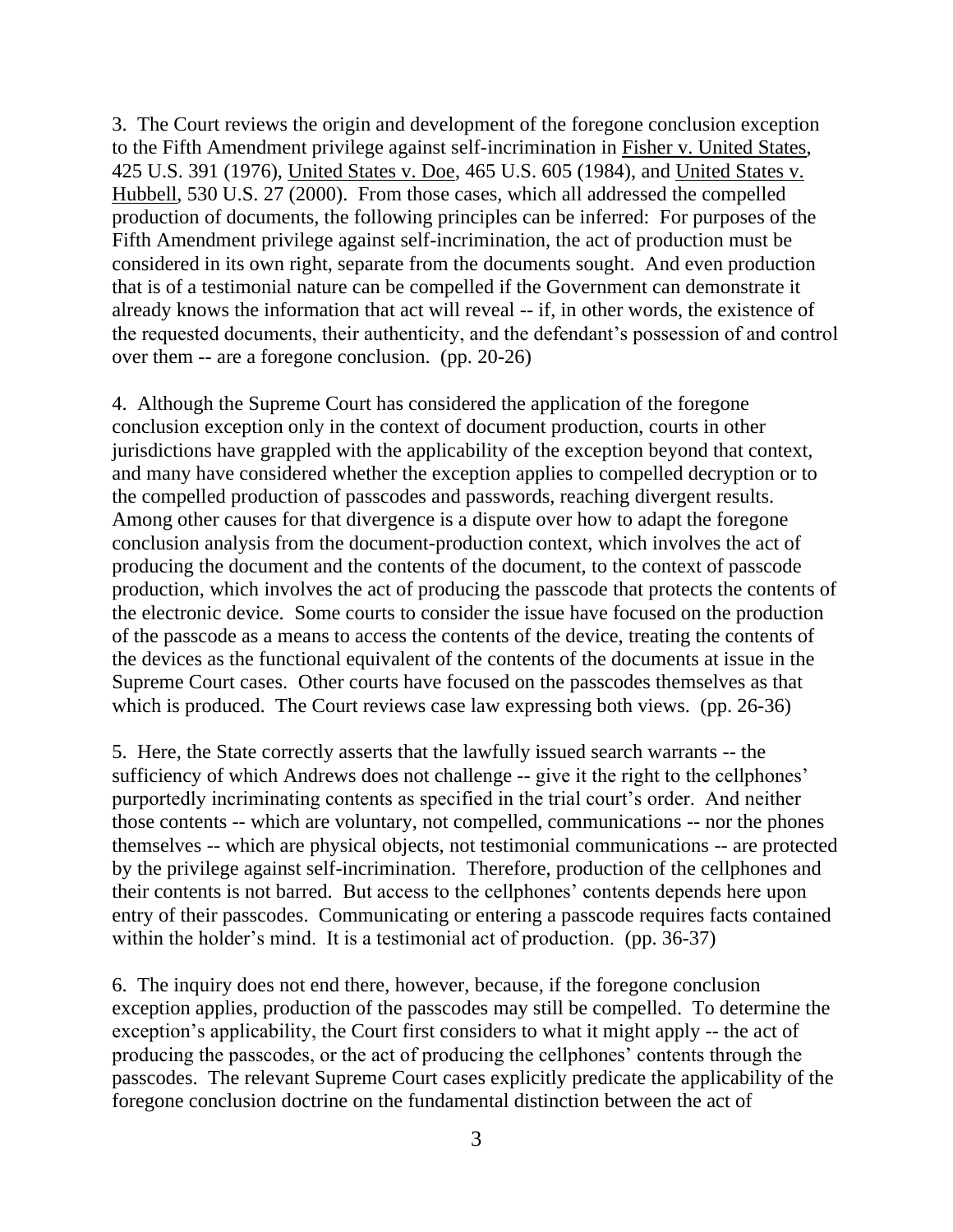production and the documents to be produced. The documents may be entitled to no Fifth Amendment protection at all -- and, indeed, they were not so entitled in Fisher -- but the act of producing them may nevertheless be protected. In light of the stark distinction the Court has drawn between the evidentiary object and its production -- a division reinforced even in those cases where the foregone conclusion exception was held not to apply -- it is problematic to meld the production of passcodes with the act of producing the contents of the phones, an approach that imports Fourth Amendment privacy principles into a Fifth Amendment inquiry. The compelled act of production in this case is that of producing the passcodes. Although that act of production is testimonial, passcodes are a series of characters without independent evidentiary significance and are therefore of minimal testimonial value -- their value is limited to communicating the knowledge of the passcodes. Thus, although the act of producing the passcodes is presumptively protected by the Fifth Amendment, its testimonial value and constitutional protection may be overcome if the passcodes' existence, possession, and authentication are foregone conclusions. (pp. 37-40)

7. Based on the record in this case, compelled production of the passcodes falls within the foregone conclusion exception. The State's demonstration of the passcodes' existence, Andrews's previous possession and operation of the cellphones, and the passcodes' self-authenticating nature render the issue here one of surrender, not testimony, and the exception thus applies. Therefore, the Fifth Amendment does not protect Andrews from compelled disclosure of the passcodes to his cellphones. The Court would reach the same conclusion if it viewed the analysis to encompass the phones' contents. The search warrants and record evidence of the particular content that the State knew the phones contained provide ample support for that determination. This was no fishing expedition. (pp. 40-41)

8. Turning to state law, the relevant statute and corresponding rule of evidence explicitly afford a suspect the "right to refuse to disclose . . . any matter that will incriminate him or expose him to a penalty or a forfeiture of his estate." N.J.S.A. 2A:84A-19; N.J.R.E. 503 (emphasis added). For the right of refusal to apply, therefore, a matter must first be found to be incriminating. N.J.S.A. 2A:84A-18 and N.J.R.E. 502, in turn, define the circumstances under which a matter will be deemed incriminating: "(a) if it constitutes an element of a crime against this State, or another State or the United States, or (b) is a circumstance which with other circumstances would be a basis for a reasonable inference of the commission of such a crime, or (c) is a clue to the discovery of a matter which is within clauses (a) or (b) above . . . ." Where ownership and control of an electronic device is not in dispute, its passcode is generally not substantive information, is not a clue to an element of or the commission of a crime, and does not reveal an inference that a crime has been committed. Finding that the passcodes are therefore not protected by statute, the Court considers state common law protections. (pp. 42-44)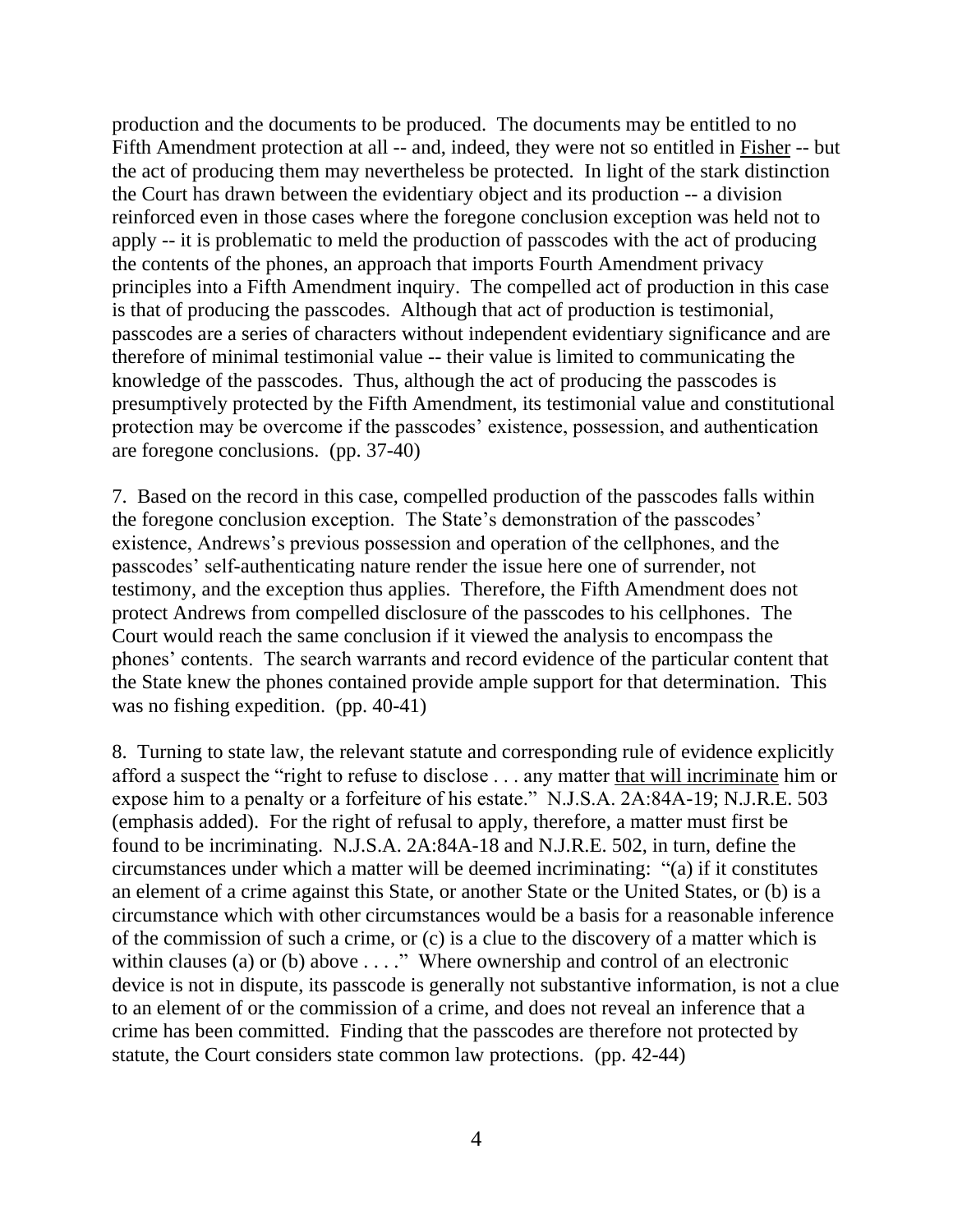9. New Jersey's common law privilege against self-incrimination derives from the notion of personal privacy established by the United States Supreme Court in Boyd v. United States, 116 U.S. 616 (1886). The Fisher Court overturned Boyd's protection of private documents. See 425 U.S. at 407. In In re Grand Jury Proceedings of Guarino, the Court affirmed its "belief in the Boyd doctrine and [held] that the New Jersey common law privilege against self-incrimination protects the individual's right 'to a private enclave where he may lead a private life." 104 N.J. 218, 231 (1986). Thus, despite the shift at the federal level, the New Jersey common law privilege continues to consider whether evidence requested is of an inherently private nature. Noting as much yields the answer here. The constitutional privacy considerations, see U.S. Const. amend. IV; N.J. Const. art. I, ¶ 7, that would apply to those portions of the cellphones' contents of which disclosure has been ordered have already been considered and overcome through the unchallenged search warrants granted in this case. Whether the inquiry is limited here to the passcodes or extended to the phones' contents, the result is the same. (pp. 44-47)

#### **AFFIRMED.**

**JUSTICE LaVECCHIA, dissenting,** is of the view that the right of individuals to be free from the forced disclosure of the contents of their minds to assist law enforcement in a criminal investigation, until now, has been an inviolate principle of law, protected by the Fifth Amendment and New Jersey common law. Justice LaVecchia explains that no United States Supreme Court case presently requires otherwise, no case from the Supreme Court of New Jersey has held otherwise, and that protection deserves utmost respect. In Justice LaVecchia's view, the Court's outcome deviates from steadfast past principles protective of a defendant's personal autonomy in the face of governmental compulsion in a criminal matter. Modern technology continues to evolve, bringing new problems; but it also may bring new solutions, and, Justice LaVecchia writes, the resolution to the present problem must be found in those new technological solutions -- at least until the Supreme Court addresses whether it is now willing to permit forced disclosure of mental thoughts because, to date, its case law on accessing physical documents does not support the steps being taken here.

# **CHIEF JUSTICE RABNER and JUSTICES PATTERSON and FERNANDEZ-VINA join in JUSTICE SOLOMON's opinion. JUSTICE LaVECCHIA filed a dissent, in which JUSTICES ALBIN and TIMPONE join.**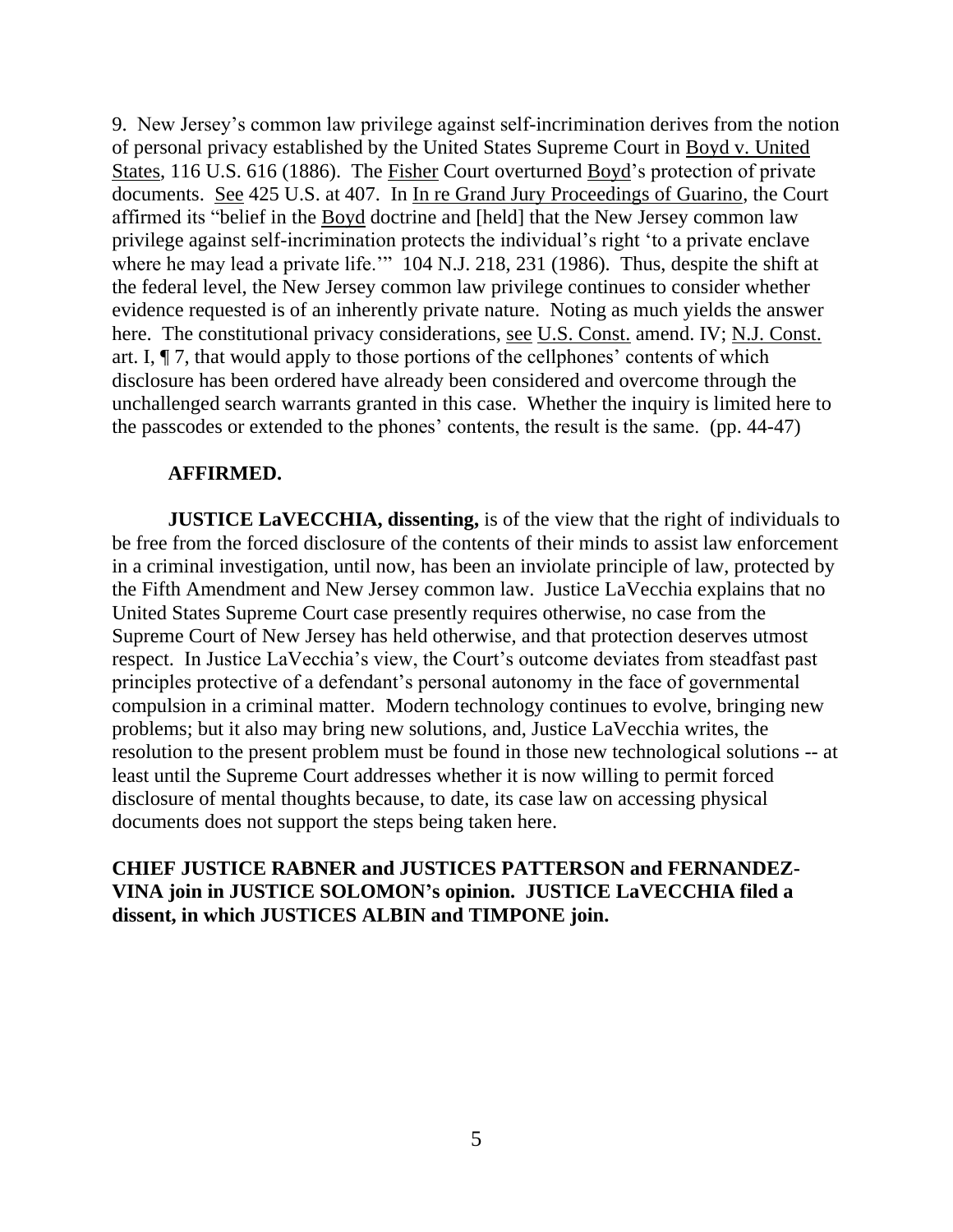### SUPREME COURT OF NEW JERSEY

A-72 September Term 2018

# 082209

State of New Jersey,

Plaintiff-Respondent,

v.

Robert Andrews,

Defendant-Appellant.

On appeal from the Superior Court, Appellate Division, whose opinion is reported at 457 N.J. Super. 14 (App. Div. 2018).

| Argued           | Decided         |  |
|------------------|-----------------|--|
| January 21, 2020 | August 10, 2020 |  |

Charles J. Sciarra argued the cause for appellant (Sciarra & Catrambone, attorneys; Charles J. Sciarra, of counsel, and Deborah Masker Edwards, on the briefs).

Frank J. Ducoat, Special Deputy Attorney General/Acting Assistant Prosecutor, argued the cause for respondent (Theodore N. Stephens, II, Acting Essex County Prosecutor, attorney; Frank J. Ducoat, of counsel and on the briefs, and Caroline C. Galda, Special Deputy Attorney General/Acting Assistant Prosecutor, on the briefs).

Elizabeth C. Jarit, Deputy Public Defender, argued the cause for amicus curiae Public Defender of New Jersey (Joseph E. Krakora, Public Defender, attorney; Elizabeth C. Jarit, of counsel and on the brief).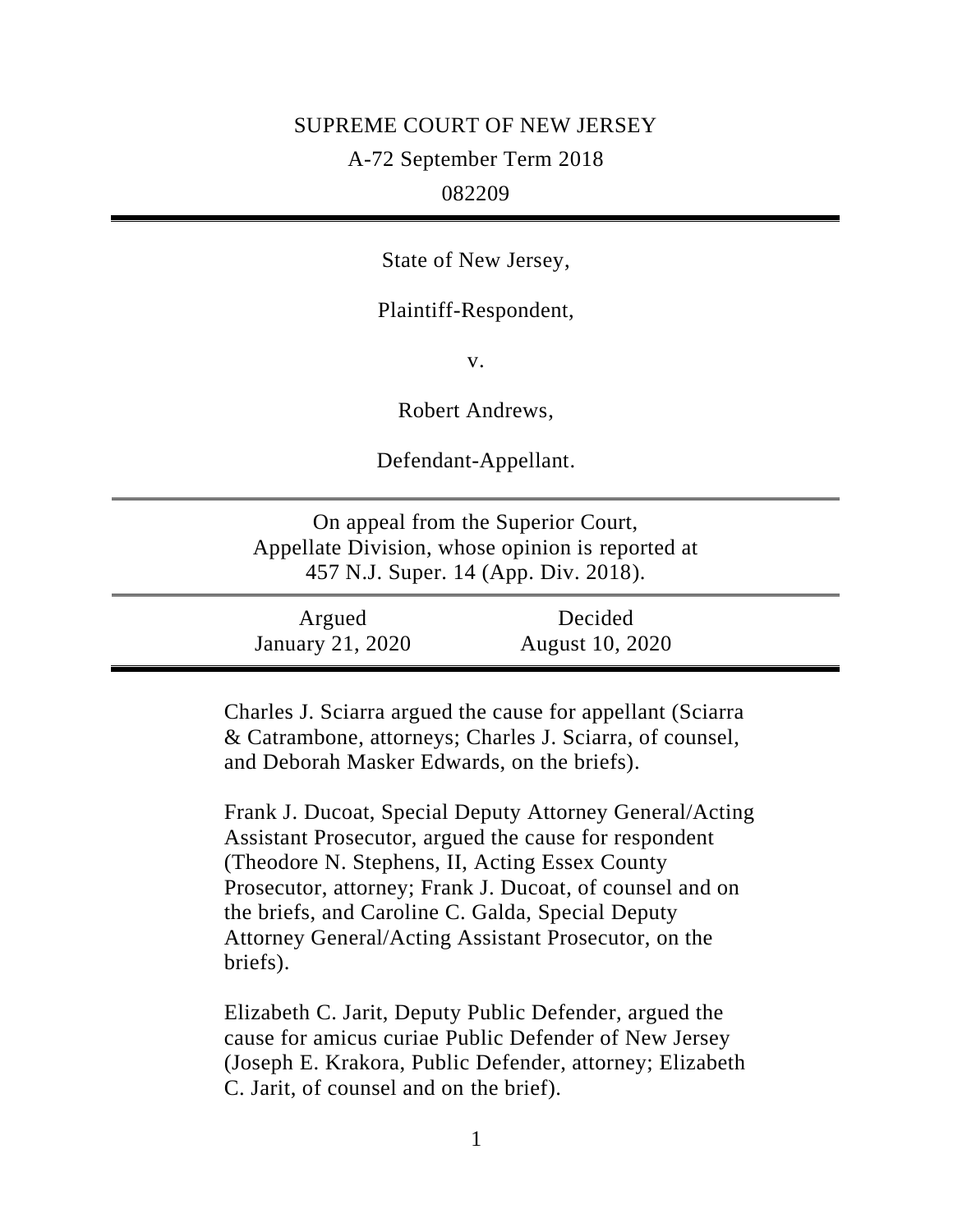Andrew Crocker (Electronic Frontier Foundation) of the California bar, admitted pro hac vice, argued the cause for amici curiae Electronic Frontier Foundation, American Civil Liberties Union, and American Civil Liberties Union of New Jersey (Electronic Frontier Foundation, American Civil Liberties Union Foundation, and American Civil Liberties Union of New Jersey Foundation, attorneys; Andrew Crocker, Jennifer Granick (American Civil Liberties Union Foundation) of the California bar, admitted pro hac vice, Alexander Shalom, and Jeanne LoCicero, on the brief).

Christopher J. Keating argued the cause for amicus curiae New Jersey State Bar Association (New Jersey State Bar Association, attorneys; Evelyn Padin, President, of counsel, and Christopher J. Keating, Richard F. Klineburger, Brandon D. Minde, and Matheu D. Nunn, on the brief).

Megan Iorio (Electronic Privacy Information Center) of the District of Columbia bar, admitted pro hac vice, argued the cause for amicus curiae Electronic Privacy Information Center (Barry, Corrado, Grassi & Gillin-Schwartz and Electronic Privacy Information Center, attorneys; Megan Iorio, Alan Butler (Electronic Privacy Information Center) of the District of Columbia bar, admitted pro hac vice, Marc Rotenberg (Electronic Privacy Information Center) of the District of Columbia bar, admitted pro hac vice, and Frank L. Corrado, on the brief).

Matthew S. Adams argued the cause for amicus curiae Association of Criminal Defense Lawyers of New Jersey (Fox Rothschild, attorneys; Matthew S. Adams, Jordan B. Kaplan, Marissa Koblitz Kingman, and Victoria Salami, on the brief).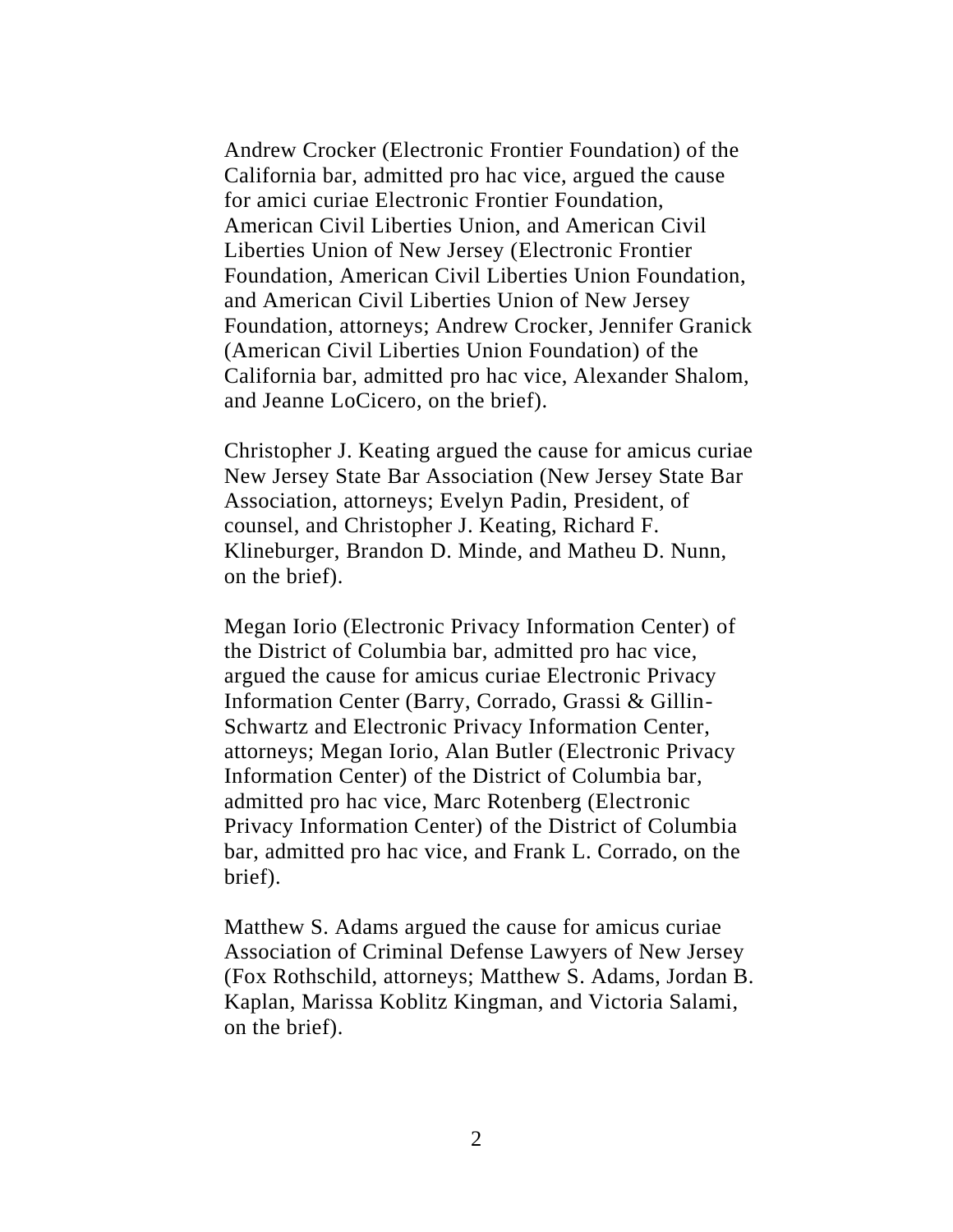Lila B. Leonard, Deputy Attorney General, argued the cause for amicus curiae Attorney General of New Jersey (Gurbir S. Grewal, Attorney General, attorney; Lila B. Leonard, of counsel and on the brief).

Gregory R. Mueller, First Assistant Sussex County Prosecutor, argued the cause for amicus curiae County Prosecutors Association of New Jersey (Francis A. Koch, Sussex County Prosecutor, President, attorney; Gregory R. Mueller, of counsel and on the brief).

# JUSTICE SOLOMON delivered the opinion of the Court.

This appeal presents an issue of first impression to our Court -- whether a court order requiring a criminal defendant to disclose the passcodes to his passcode-protected cellphones violates the Self-Incrimination Clause of the Fifth Amendment to the United States Constitution or New Jersey's common law or statutory protections against self-incrimination. We conclude that it does not and affirm the Appellate Division's judgment.

The target of a State narcotics investigation advised detectives that defendant, a law enforcement officer, had provided him with information about the investigation and advice to avoid criminal exposure. The target gave statements to investigators, confirmed in part by his cellphone, about photographs, cellphone calls, text message exchanges, and conversations with defendant during which defendant recommended that the target remove a tracking device that may have been placed on his car by the police;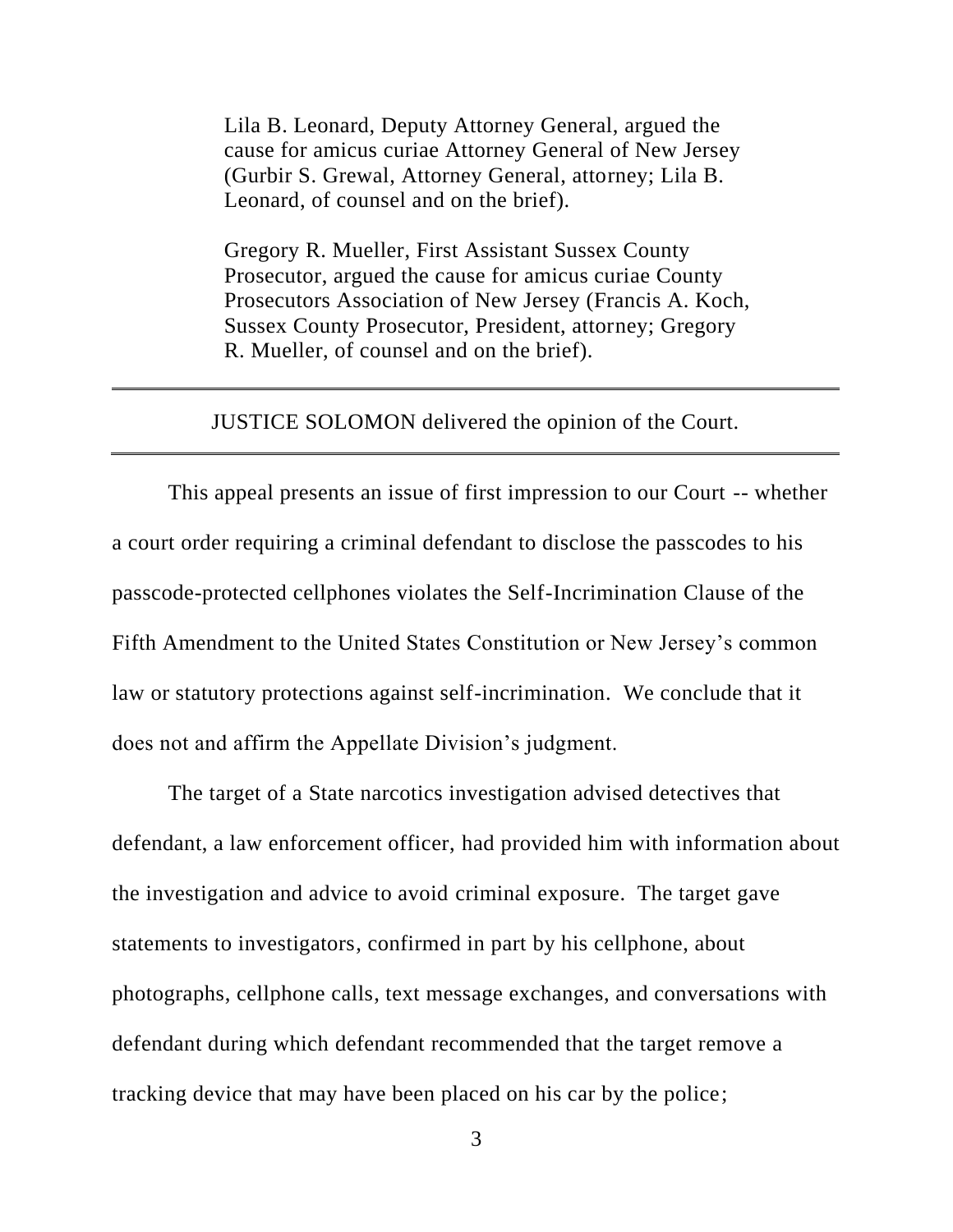recommended that the target discard cellphones he and his cohorts used; and revealed the identity of an undercover officer and an undercover police vehicle.

The State obtained an arrest warrant for defendant and search warrants for defendant's iPhones, which were seized. Because the contents of the iPhones were inaccessible to investigators without the iPhones' passcodes, the State moved for an order compelling defendant to disclose the passcodes.

Defendant claimed the United States Constitution and New Jersey's common law and statutory protections against compelled self-incrimination protected his disclosure of the passcodes. The motion court and Appellate Division concluded that defendant's disclosure of the passcodes could be compelled. We agree and affirm.

I.

The State claims that defendant Robert Andrews, a former Essex County Sheriff's Officer, revealed an undercover narcotics investigation to its target, Quincy Lowery.

The motion court and Appellate Division records disclose that Essex County Prosecutor's Office detectives went to the Essex County Sheriff's Office to interview Andrews, with his counsel present, about his association with Lowery. Andrews's attorney told the detectives that his client did "not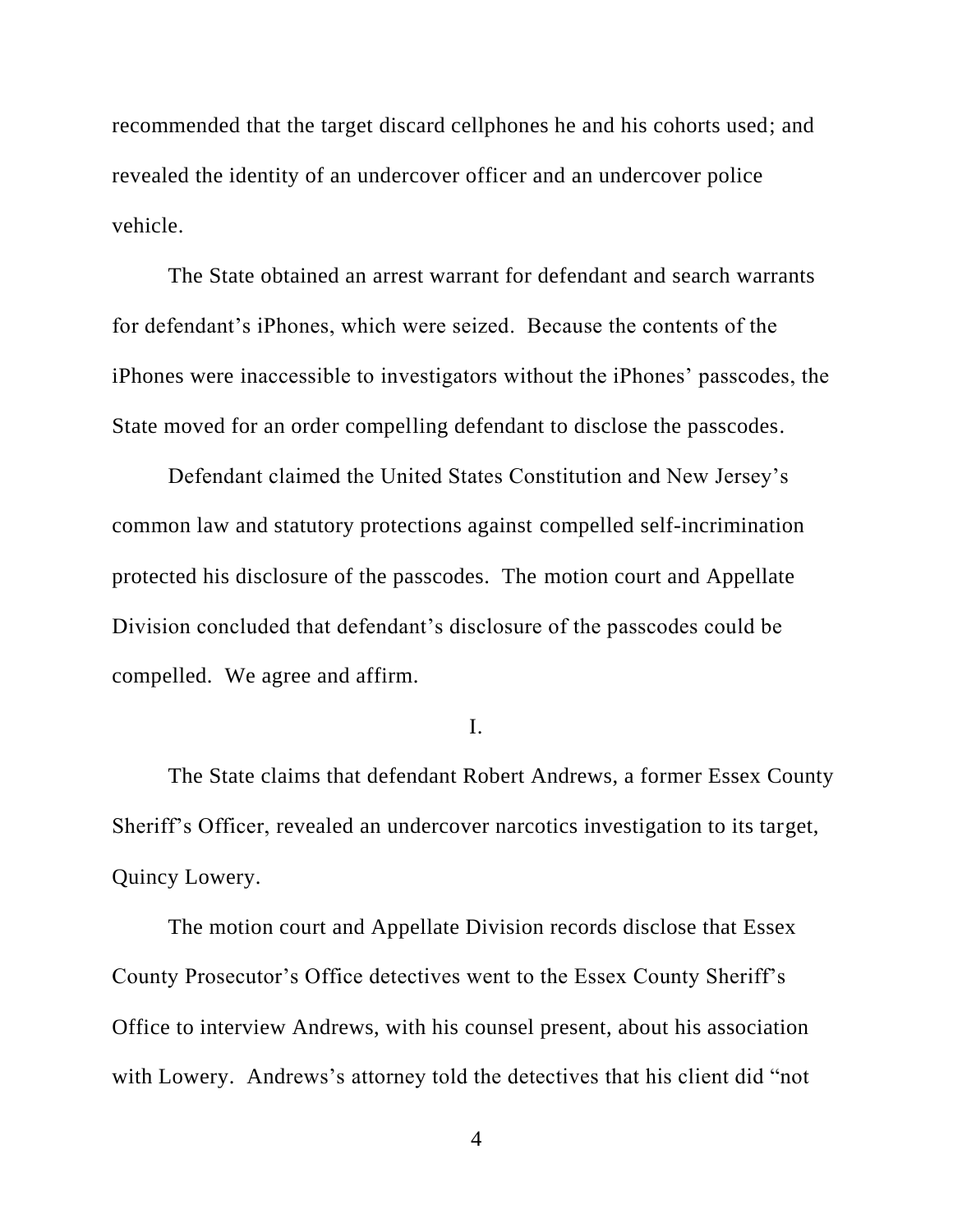wish to speak to anyone" and would be invoking his Fifth Amendment privilege against self-incrimination. The attorney also requested the return of Andrews's two cellphones seized earlier that day. The detectives advised Andrews and his counsel that the cellphones were seized in connection with a criminal investigation and would not be immediately returned, but that Andrews was free to leave.

Later that day, detectives from the Essex County Prosecutor's Office interviewed Lowery, who detailed his relationship with Andrews. Lowery explained that they were members of the same motorcycle club and had known each other for about a year. During that time, Andrews registered a car and motorcycle in his name so that Lowery could use them. Lowery also told the detectives that he regularly communicated with Andrews using the FaceTime application on their cellphones.

Lowery claimed that during one of those communications, Andrews told him to "get rid of" his cellphones because law enforcement officials were "doing wire taps" following the federal arrests of Crips gang members.<sup>1</sup> According to Lowery, Andrews said that the State Police and the Sheriff's Office were "going to do a run" and Lowery should "just be careful."

<sup>&</sup>lt;sup>1</sup> Lowery also informed the detectives that Andrews had self-identified as a member of the Grape Street Crips.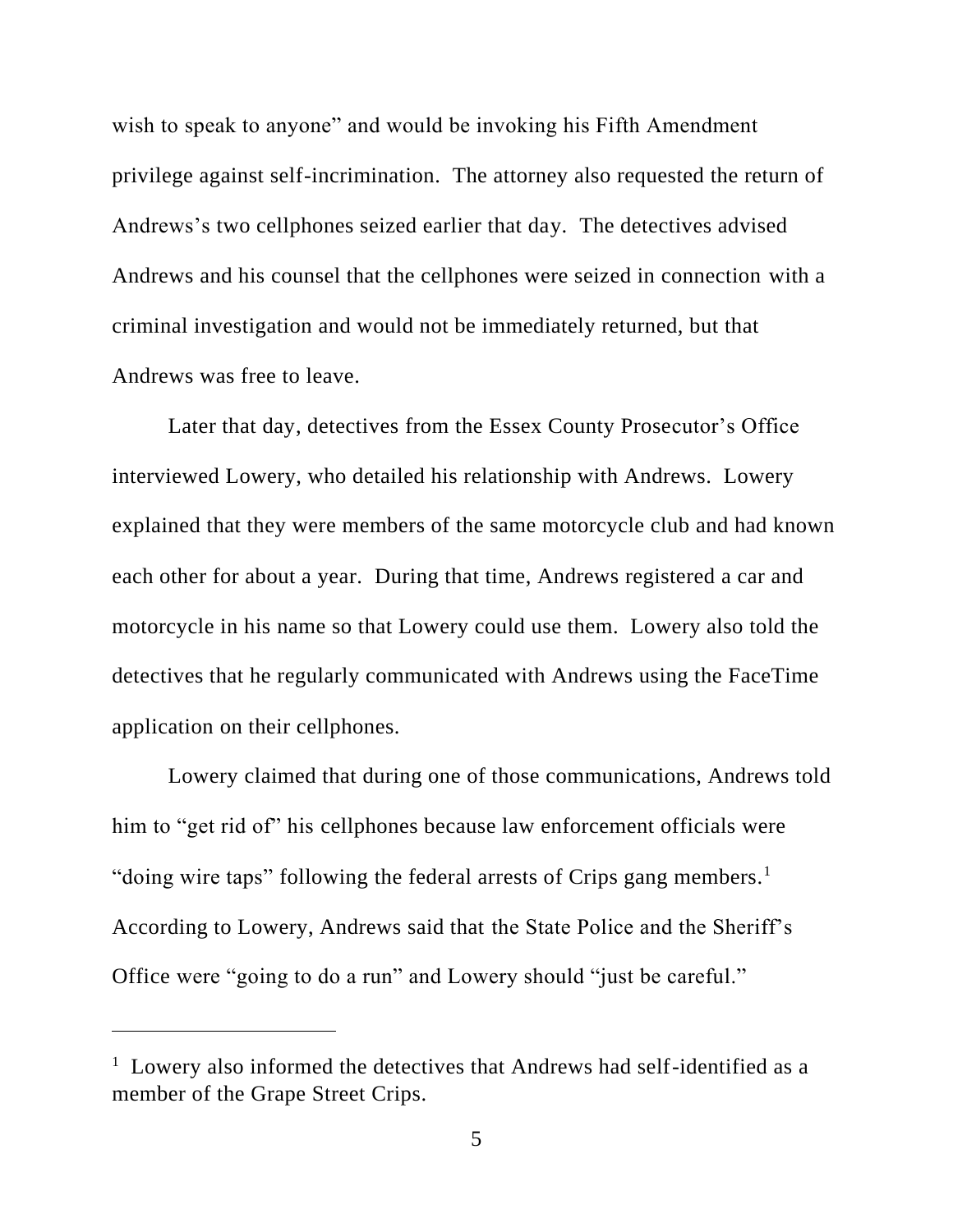Lowery also explained that he had suspected he was being followed by police officers after receiving a tip from a fellow drug dealer who observed a white van outside of Lowery's residence. Lowery relayed that suspicion to Andrews and texted him the license plate number of one of the vehicles Lowery believed was following him. According to Lowery, Andrews informed him that the license plate number belonged either to the Prosecutor's Office or the Sheriff's Department and advised him to put his car "on a lift to see if there is a [tracking] device under there."

Lowery reported that he "stopped hustling" and discarded one of his cellphones after realizing he was being followed. Lowery also described one occasion when he noticed a man enter a restaurant shortly after Lowery arrived. Lowery explained that he suspected the man was an undercover police officer after noticing a bulge, believed to be a gun, on his hip. Using his cellphone, Lowery surreptitiously photographed the man. Lowery claimed that later that day he showed the picture to Andrews who identified the individual as a member of the Prosecutor's Office.

Further investigation following Lowery's statements largely corroborated his allegations. Lowery's Samsung Galaxy S5 cellphone was sent to the Cyber Crimes Unit for data extraction. The extraction report revealed that Lowery changed his telephone number shortly after he claims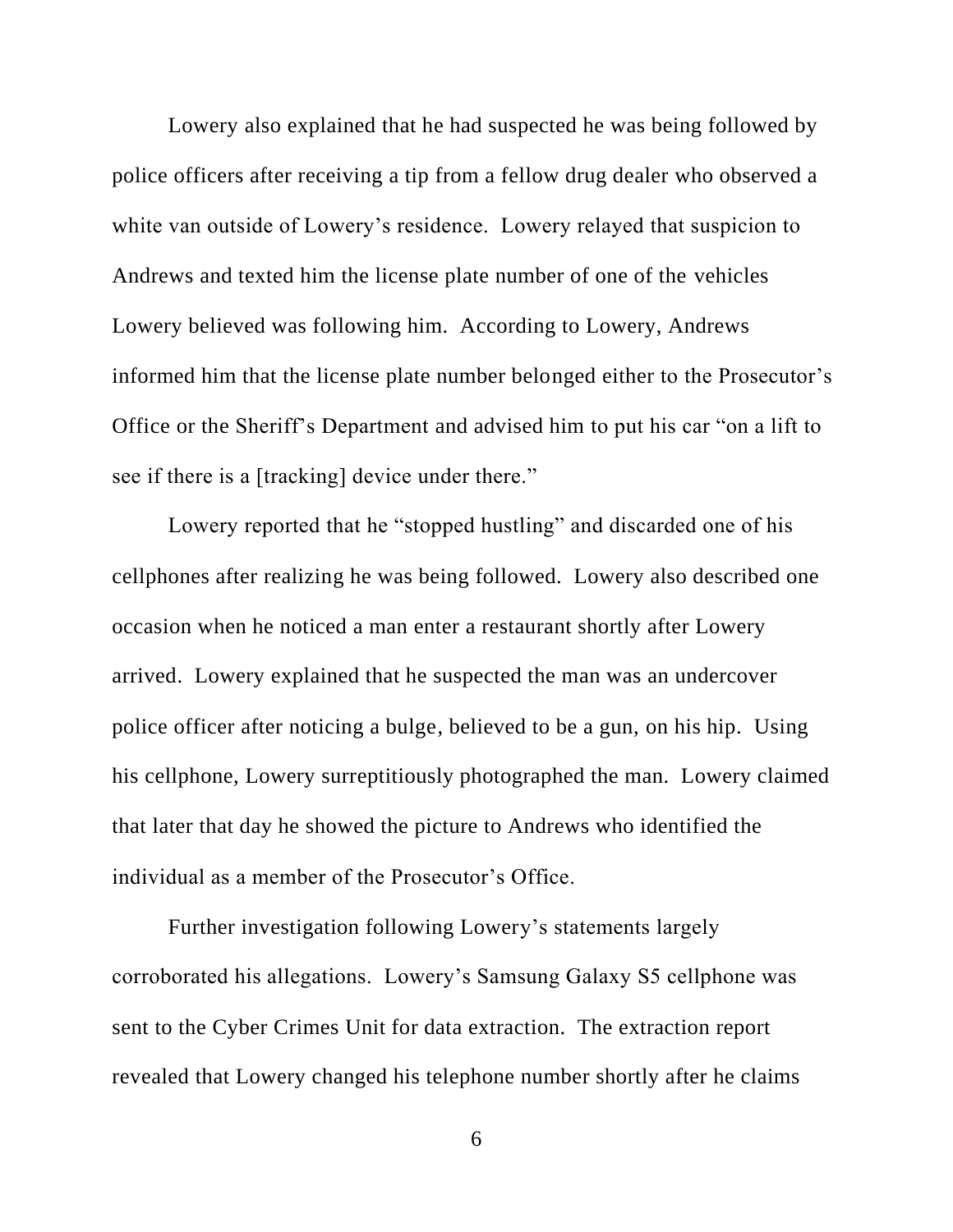Andrews informed him of a potential wiretap. The report also revealed that two days after changing his number, Lowery texted an unknown subscriber to "Go get new phones." Seven minutes later, he texted another number advising that "Everybody around u need to get new ones 2."

A month later, Lowery texted a number associated with Andrews and asked "Where you at[?]" Forty-four minutes after that message, Lowery texted Andrews the license plate number of the car he suspected of following him. Lowery received a text message from one of Andrews's cellphone numbers two days later stating, "Bro call me we need to talk face to face when I get off."

Detectives later confirmed that the license plate number Lowery texted to Andrews was registered to a rental company and was being used by detectives on the Prosecutor's Office Narcotics Task Force. The extraction report also contained a photograph of a Narcotics Task Force detective matching the description of the undercover officer who followed Lowery into a restaurant. A review of State Motor Vehicle Commission records revealed that a 2002 Jeep Grand Cherokee Limited and 2007 Suzuki GSX motorcycle, which officers observed Lowery operating two weeks before his arrest, were registered to Andrews.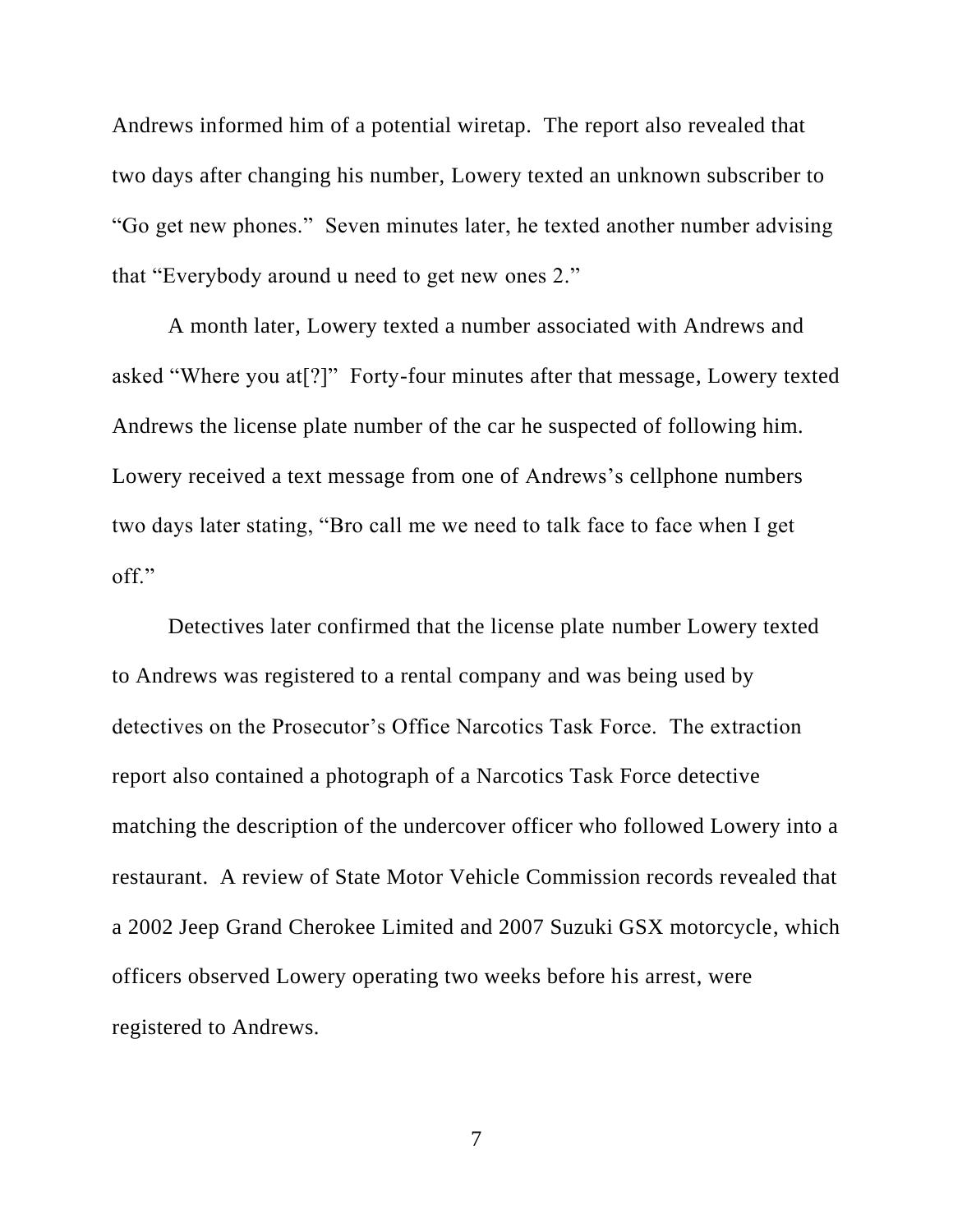Following their second interview with Lowery, the State obtained Communication Data Warrants for cellphone numbers belonging to Andrews and Lowery. Over the next two weeks, the State sought and received additional search warrants for phones belonging to Lowery and Andrews, including a Communication Data Warrant for a second iPhone seized from Andrews. The warrants revealed 114 cellphone calls and text messages between Lowery and Andrews over a six-week period.

Andrews was indicted by an Essex County grand jury for (1) two counts of second-degree official misconduct (N.J.S.A. 2C:30-2); (2) two counts of third-degree hindering the apprehension or prosecution of another person  $(N.J.S.A. 2C:29-3(a)(2))$ ; and (3) two counts of fourth-degree obstructing the administration of the law or other government function (N.J.S.A. 2C:29-1).

According to the State, its Telephone Intelligence Unit was unable to search Andrews's iPhones -- an iPhone 6 Plus and an iPhone 5s -- because they "had iOS systems greater [than]  $8.1$ ,<sup>[2]</sup> making them extremely difficult to

<sup>&</sup>lt;sup>2</sup> "Apple manufactures smartphones, named iPhones, which run an operating system named iOS. Numerical names designate different versions of the operating system (e.g., iOS 8). Apple adopted full-disk encryption by default in September 2014 with iOS 8." Kristen M. Jacobsen, Note, Game of Phones, Data Isn't Coming: Modern Mobile Operating System Encryption and its Chilling Effect on Law Enforcement, 85 Geo. Wash. L. Rev. 566, 574 (2017) (footnotes omitted). "Full-disk encryption automatically converts everything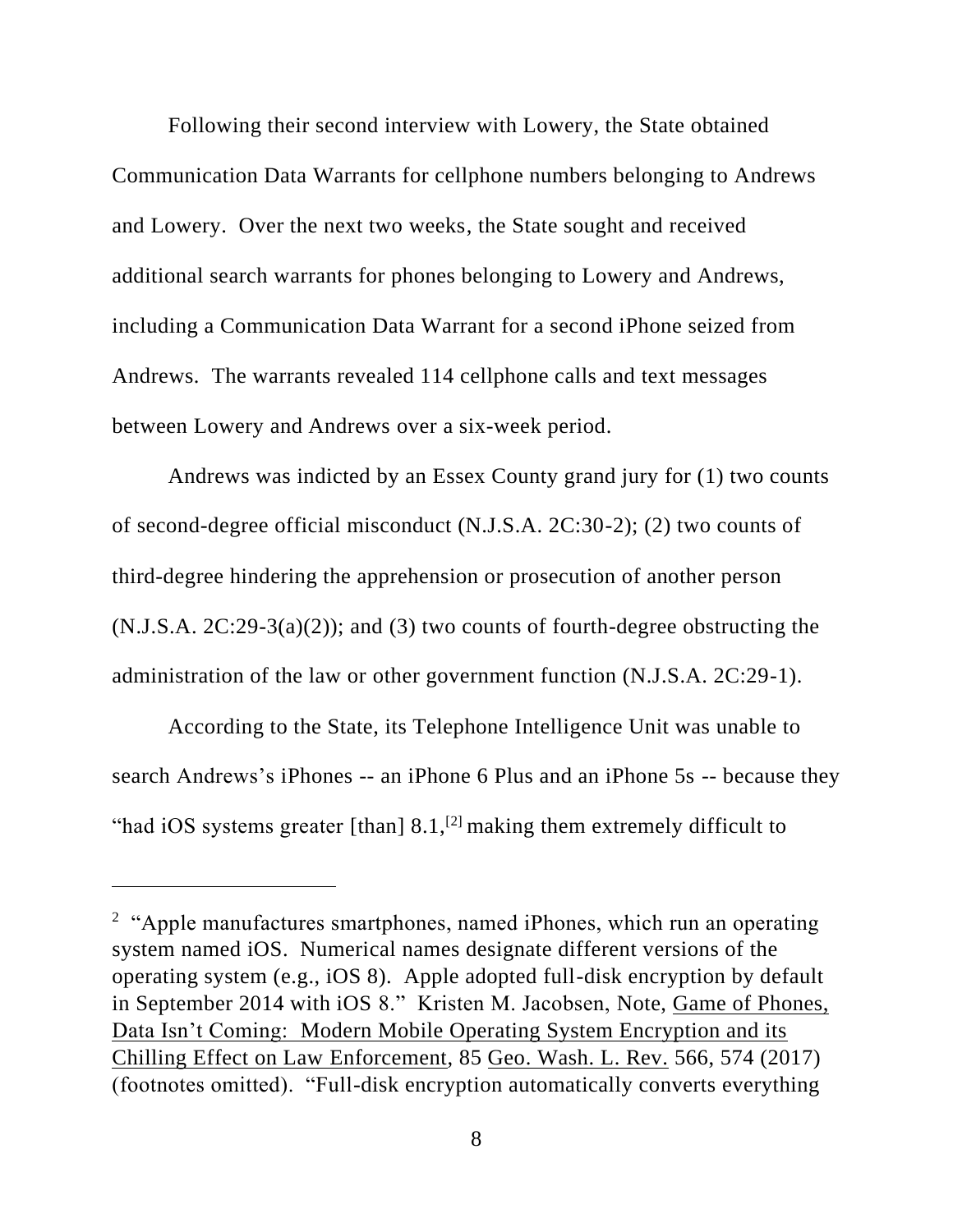access without the owner/subscriber's pass code." A State detective contacted and conferred with the New York Police Department's (NYPD) Technical Services unit, as well as a technology company called Cellebrite, both of which concluded that the cellphones' technology made them inaccessible to law enforcement agencies. The detective also consulted the Federal Bureau of Investigation's Regional Computer Forensics Laboratory, which advised that it employed "essentially the same equipment used by" the State and NYPD and would be unable to access the phones' contents. The State therefore moved to compel Andrews to disclose the passcodes to his two iPhones.

Andrews opposed the motion, claiming that compelled disclosure of his passcodes violates the protections against self-incrimination afforded by New Jersey's common law and statutes and the Fifth Amendment to the United States Constitution.

The trial court rejected Andrews's arguments, ruling that "the act of providing a PIN, password, or passcode is not a testimonial act where the Fifth Amendment or New Jersey common and statutory law affords protection." The court reasoned that "[a]llowing the State to access the call logs and text

on a hard drive, including the operating system, into an unreadable form until the proper key (i.e., passcode) is entered."  $\underline{Id}$  at 573 (internal quotation marks omitted).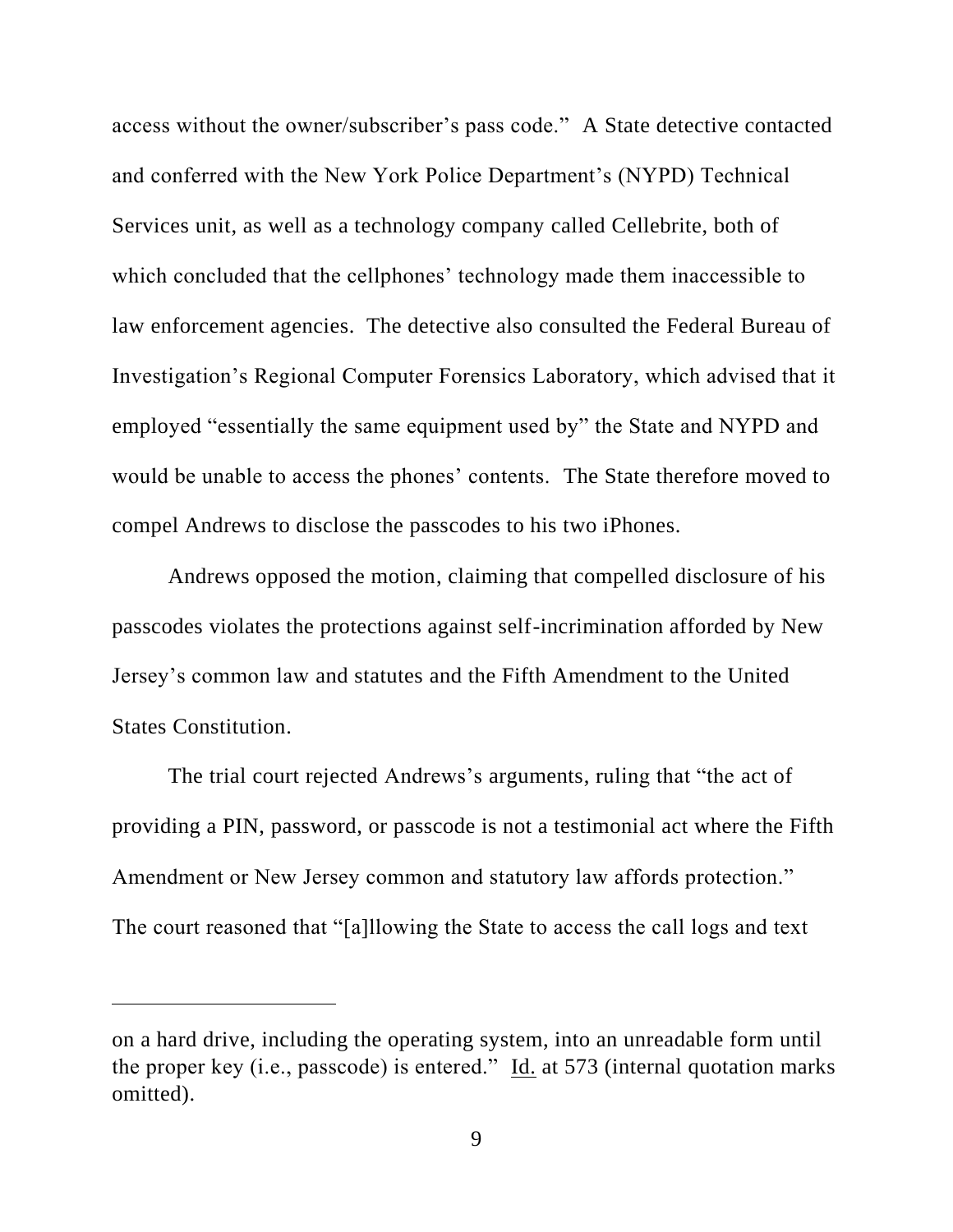messages on Andrews's iPhones will add little to nothing to the aggregate of the Government's information." The court added that "any testimonial act contained in the act of providing the PIN or passcode is a foregone conclusion because the State has established with reasonable particularity that it already knows that (1) the evidence sought exists, (2) the evidence was in the possession of the accused, and (3) the evidence is authentic."

Nevertheless, the trial court limited access to Andrews's cellphones "to that which is contained within (1) the 'Phone' icon and application on Andrews's two iPhones, and (2) the 'Messages' icon and/or text messaging applications used by Andrews during his communications with Lowery." The court also ordered that the search "be performed by the State, in camera, in the presence of Andrews's defense counsel and the [c]ourt," with the court "review[ing] the PIN or passcode prior to its disclosure to the State."

The Appellate Division denied Andrews's motion for leave to appeal from the trial court's order. We granted Andrews's motion for leave to appeal to this Court and summarily remanded to the Appellate Division to consider Andrews's arguments on the merits. State v. Andrews, 230 N.J. 553 (2017).

On remand, the Appellate Division affirmed the trial court's order requiring Andrews to disclose the passcodes to his two iPhones. State v. Andrews, 457 N.J. Super. 14, 18 (App. Div. 2018). The panel acknowledged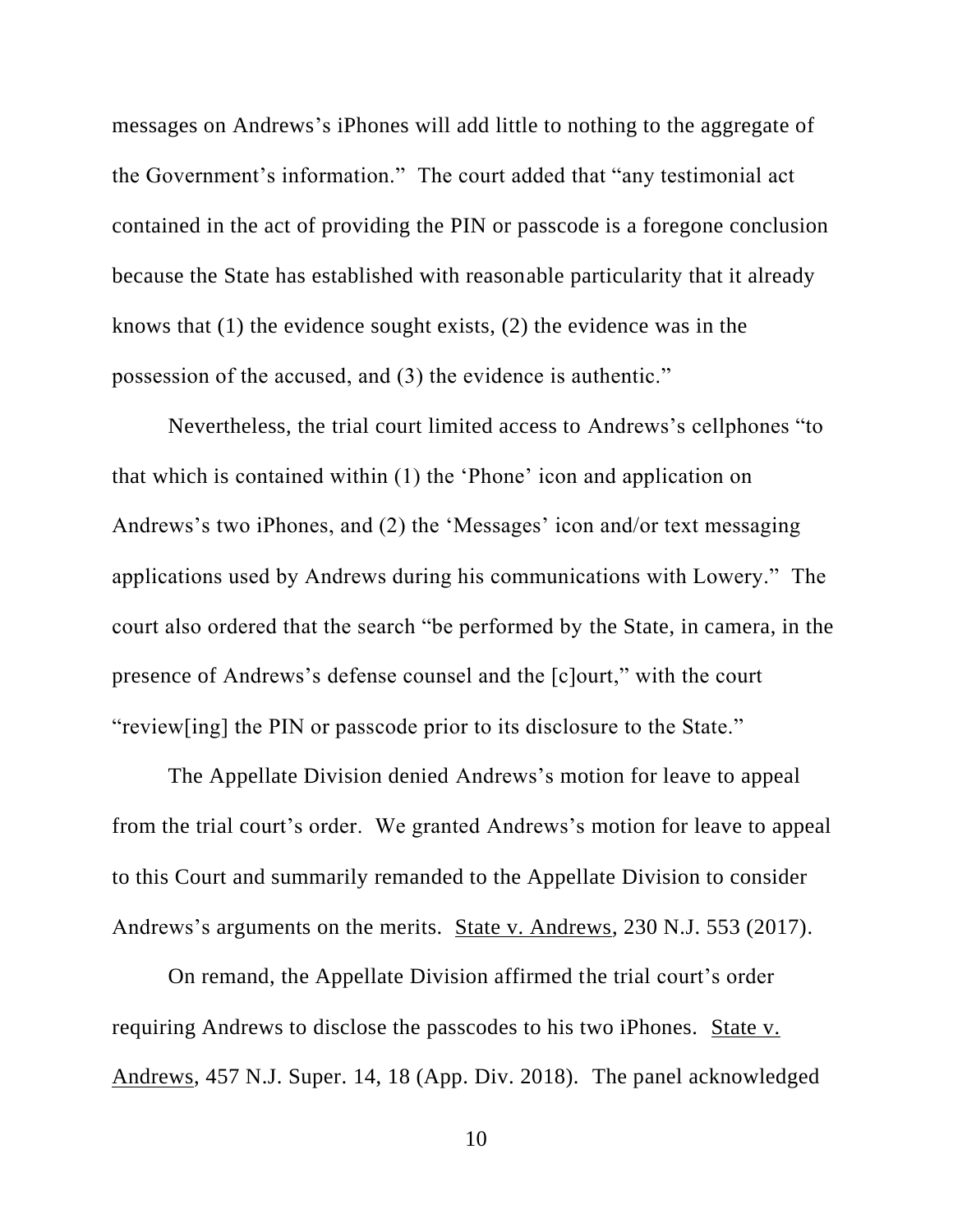Andrews's Fifth Amendment concerns but held that the only testimonial aspects of providing the passcodes "pertain to the ownership, control, use, and ability to access the phones," which were facts already known to the State. Id. at 29. Therefore, the "foregone conclusion" exception to the "act of production" doctrine applied because the State "establish[ed] with reasonable particularity (1) knowledge of the existence of the evidence demanded; (2) defendant's possession and control of that evidence; and (3) the authenticity of the evidence." Id. at 22-23. In the Appellate Division's view, the State satisfied all three requirements of the exception by describing "the specific evidence it seeks to compel, which is the passcodes to the phones" and establishing that Andrews "exercised possession, custody, or control over" the seized iPhones.<sup>3</sup> Id. at 24.

The Appellate Division similarly rejected Andrews's state common law claims, noting the State would likely be unable to decipher information stored on the iPhones without their passcodes and that, when "the State has established the elements for application of the 'foregone conclusion' doctrine, New Jersey's common law privilege against self-incrimination does not bar compelled disclosure of passcodes for defendant's phones." Id. at 32.

<sup>&</sup>lt;sup>3</sup> The panel noted that the parties had not raised the issue of the authenticity of the electronically stored information. Id. at 30.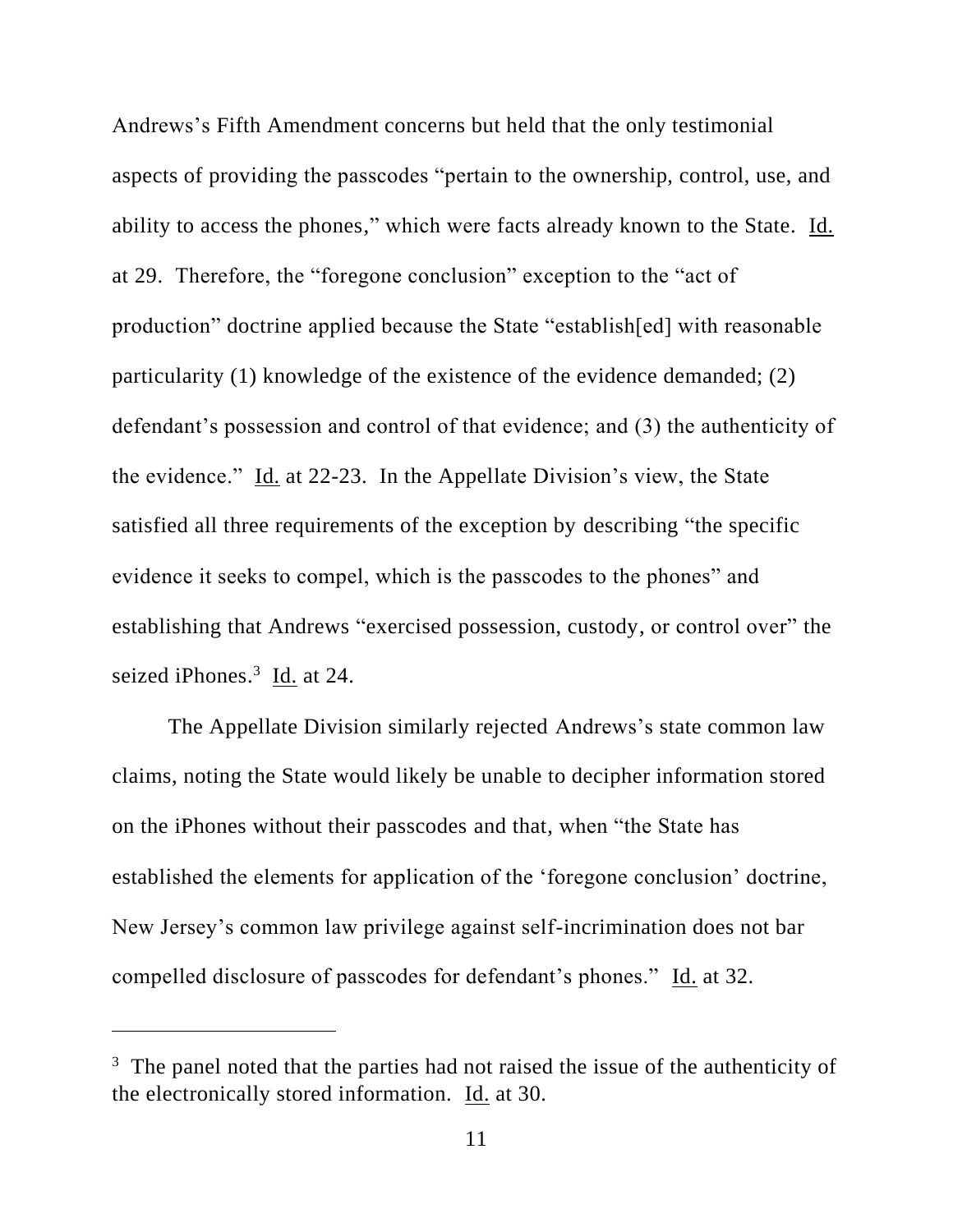Finally, the Appellate Division rejected Andrews's contention that the information sought is protected by N.J.S.A. 2A:84A-19 and N.J.R.E. 503, which provide protection from self-incrimination, subject to an exception for court orders compelling production of "a document, chattel or other thing" to which "some other person or a corporation or other association has a superior right." See id. at 32 (quoting N.J.S.A. 2A:84A-19(b); N.J.R.E. 503(b)). The panel concluded that the search warrants issued for Andrews's iPhones "give the State a superior right to possession of the passcodes." Id. at 33.

We granted Andrews's motion for leave to appeal. 237 N.J. 572 (2019). We also granted amicus curiae status to the Office of the Attorney General, the County Prosecutors Association of New Jersey, the New Jersey State Bar Association, the Association of Criminal Defense Lawyers of New Jersey (ACDL), the Office of the Public Defender, the Electronic Frontier Foundation, the American Civil Liberties Union, the American Civil Liberties Union of New Jersey, and the Electronic Privacy Information Center.

## II.

Andrews contends that the Appellate Division subverted New Jersey's broader privilege against self-incrimination and employed a "simplistic mechanical approach" to the Fifth Amendment's foregone conclusion exception. According to Andrews, that exception should not apply to digital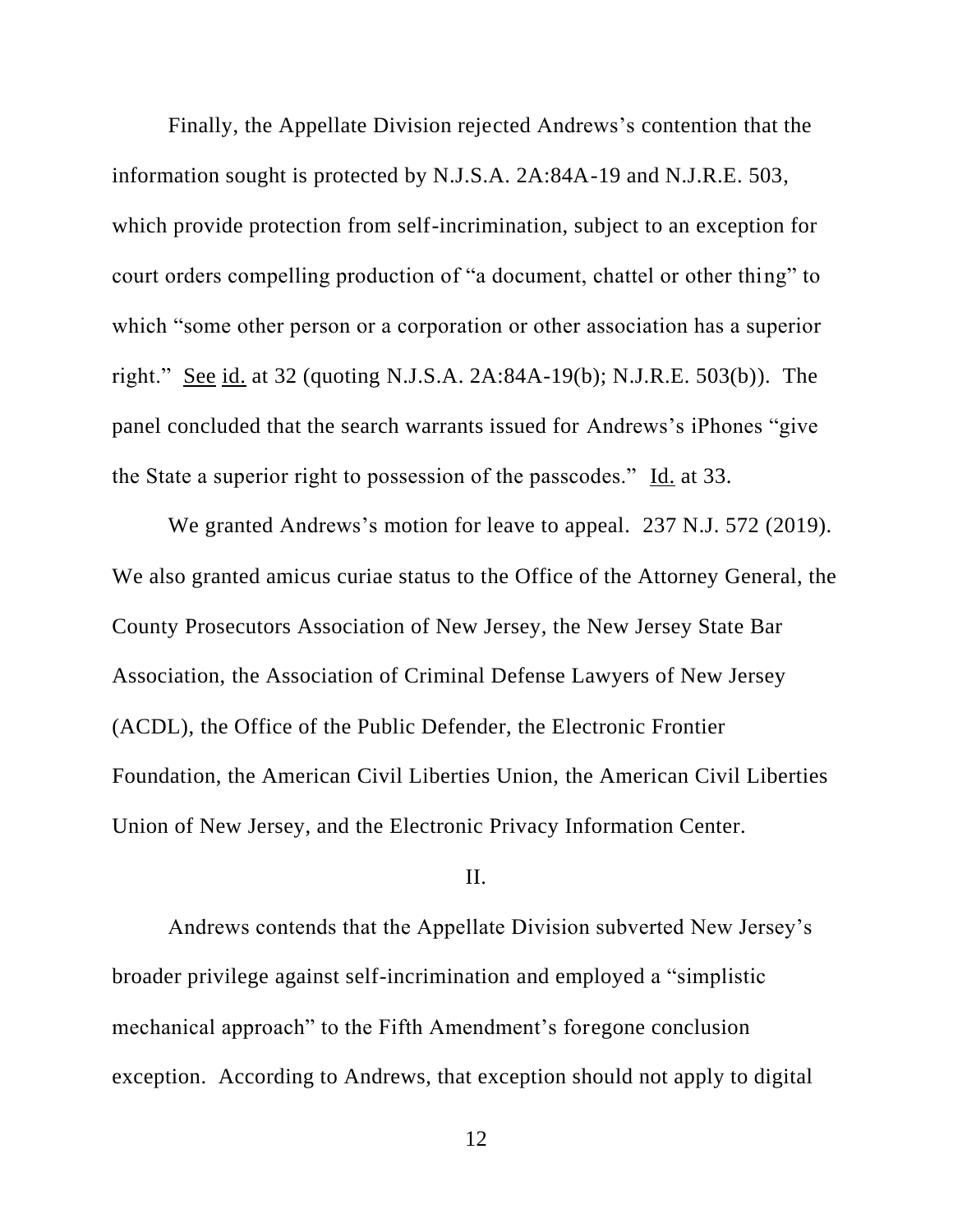technology because it "is distinctly different than paper documents," and the State "does not know what the passwords are, if Andrews knew them, or what is on the phones." Andrews also accuses the Appellate Division of treating his state law right against self-incrimination as expendable and conflating the issuance of search warrants with ownership to construe the State's search as consistent with the language of N.J.S.A. 2A:84A-19(b).

The State argues in response that Andrews's contention concerning the exposure of incriminating information is baseless because the trial court's order mandates disclosure of the passcodes in camera prior to their communication to the State. Similarly, the State claims that the passcodes are "merely a random sequence of numbers with no testimonial significance," placing their compelled disclosure beyond the reach of the Fifth Amendment's Self-Incrimination Clause.

In answer to Andrews's state law claims, the State argues that communication between co-conspirators has no special privacy status, that the State "has established . . . that it already knows what is on the phone[s]," and that the State has a superior right to the contents of the phones because of the unchallenged search warrant.

In support of the State, the County Prosecutors Association of New Jersey posits that the Fifth Amendment's privilege does not permit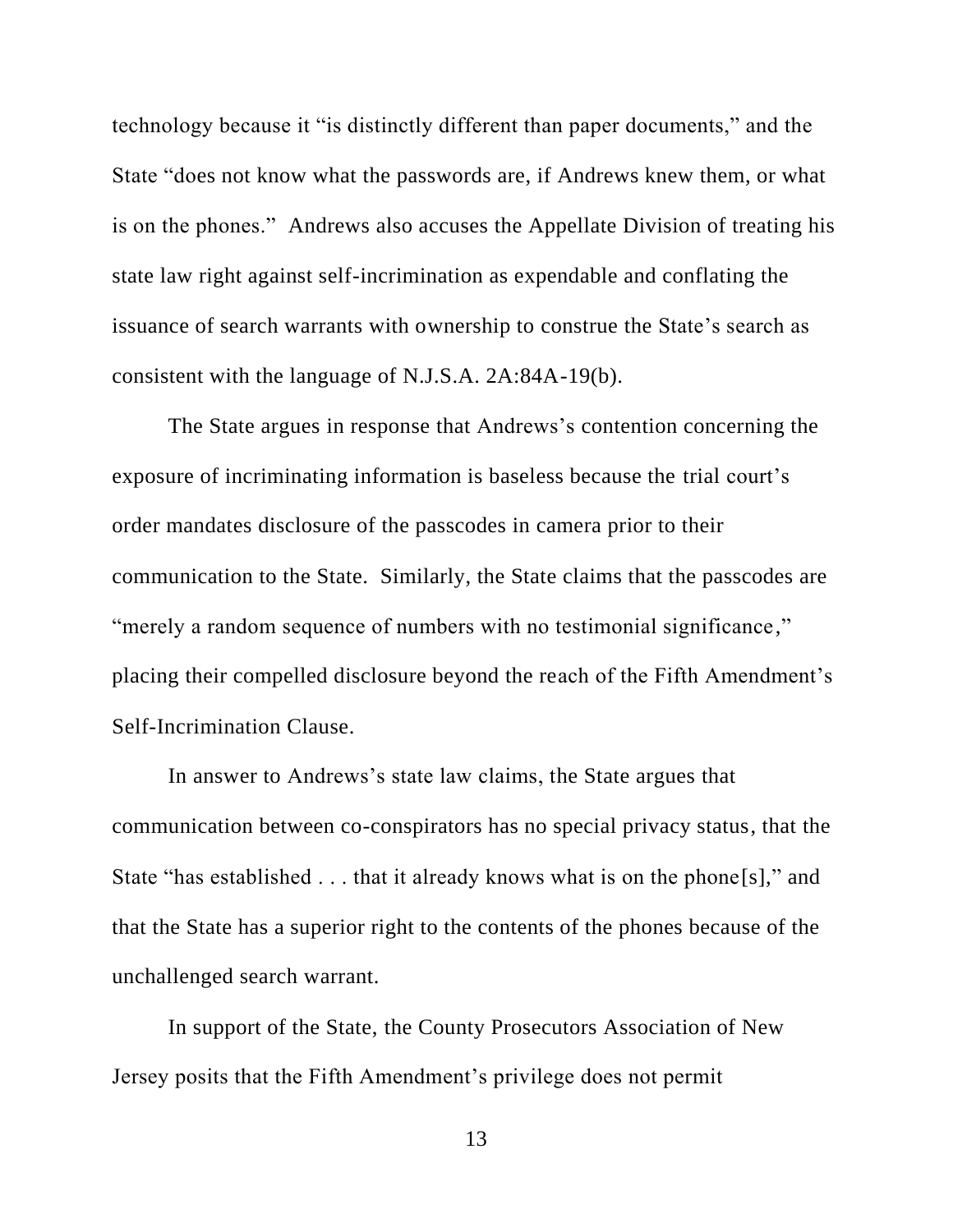noncompliance with a search warrant valid under the Fourth Amendment. The Office of the Attorney General similarly warns that Andrews is attempting to use the Fifth Amendment to undermine the execution of a valid and enforceable search warrant. Additionally, the Attorney General argues that Andrews's constitutional, statutory, and common law rights against selfincrimination are not affected by the disclosure of his cellphone passcodes because compelled disclosure would communicate only his ability to unlock the phones.

The ACDL disagrees with the State and its supportive amici, contending that the Appellate Division's Fifth Amendment analysis was skewed by its focus on Andrews's ostensible knowledge of the phones' passcodes instead of the State's knowledge of the phones' contents. According to the ACDL, if we adopt the Appellate Division's reasoning with respect to mobile devices, selfincrimination protections will exist in name only.

The New Jersey State Bar Association, Electronic Frontier Foundation, American Civil Liberties Union, and American Civil Liberties Union of New Jersey echo the ACDL's arguments and claim that the Fifth Amendment shields information that exists only in a criminal defendant's mind from government compelled disclosure. They also assert that the State failed to satisfy the reasonable particularity requirement of the foregone conclusion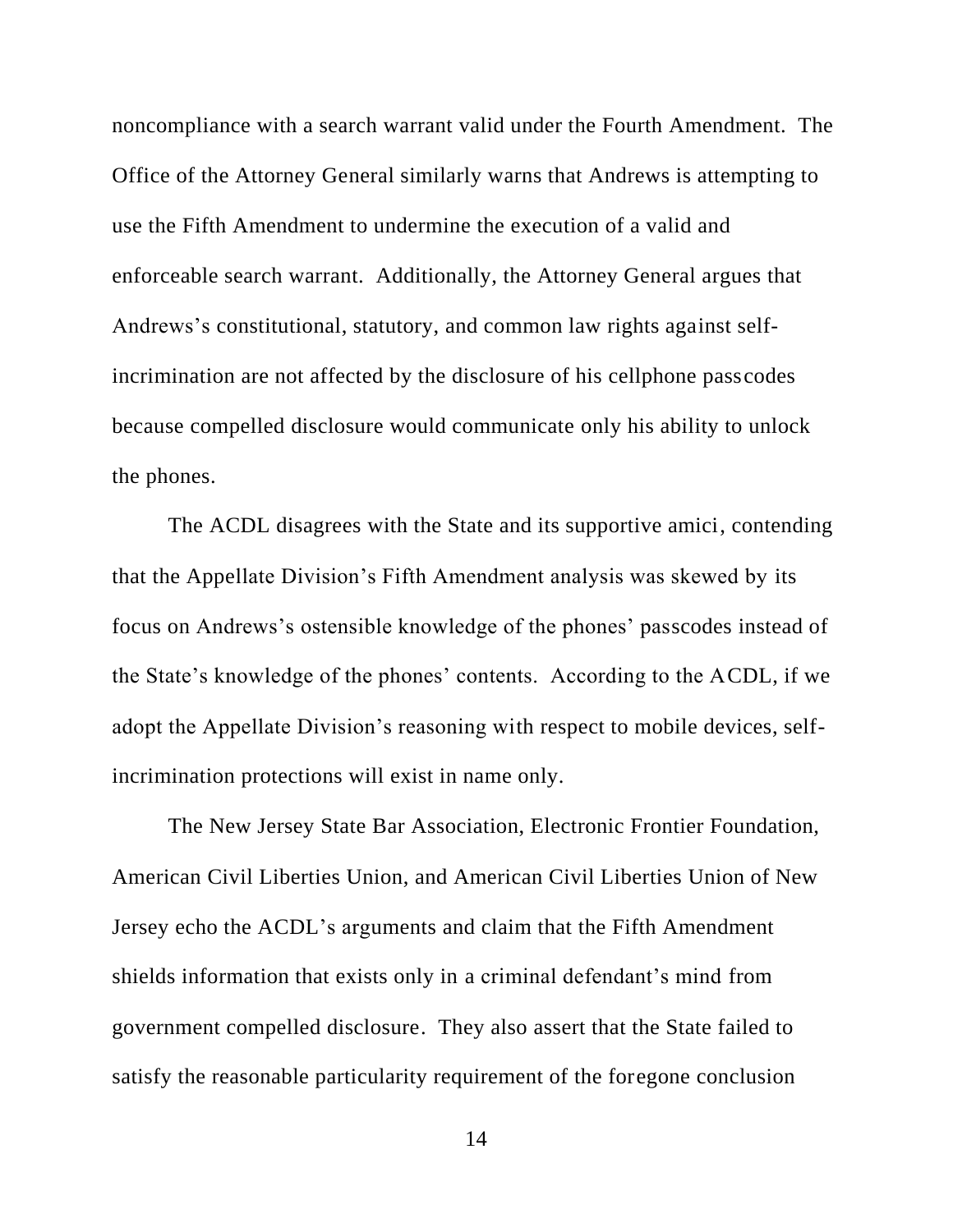exception because it cannot identify the digital records it wants Andrews to produce through disclosure of his passcodes.

## III.

The question before the Court -- whether defendant can be compelled to disclose the passcodes to his cellphones seized by law enforcement pursuant to a lawfully issued search warrant -- is ultimately answered by analyzing federal and state protections against compelled self-incrimination. But because the State contends that those protections do not allow defendant to ignore a lawfully issued search warrant, we begin with a brief review of the applicable principles of our search and seizure jurisprudence.

# A.

The Fourth Amendment to the United States Constitution and Article I, paragraph 7 of the New Jersey Constitution protect individuals' rights "to be secure in their persons, houses, papers, and effects" by requiring that search warrants be "supported by oath or affirmation" and describe with particularity the places subject to search and people or things subject to seizure. Searches executed pursuant to warrants compliant with those requirements are presumptively valid, State v. Jones, 179 N.J. 377, 388 (2004), and reviewing courts "should pay substantial deference" to judicial findings of probable cause in search warrant applications, State v. Kasabucki, 52 N.J. 110, 117 (1968).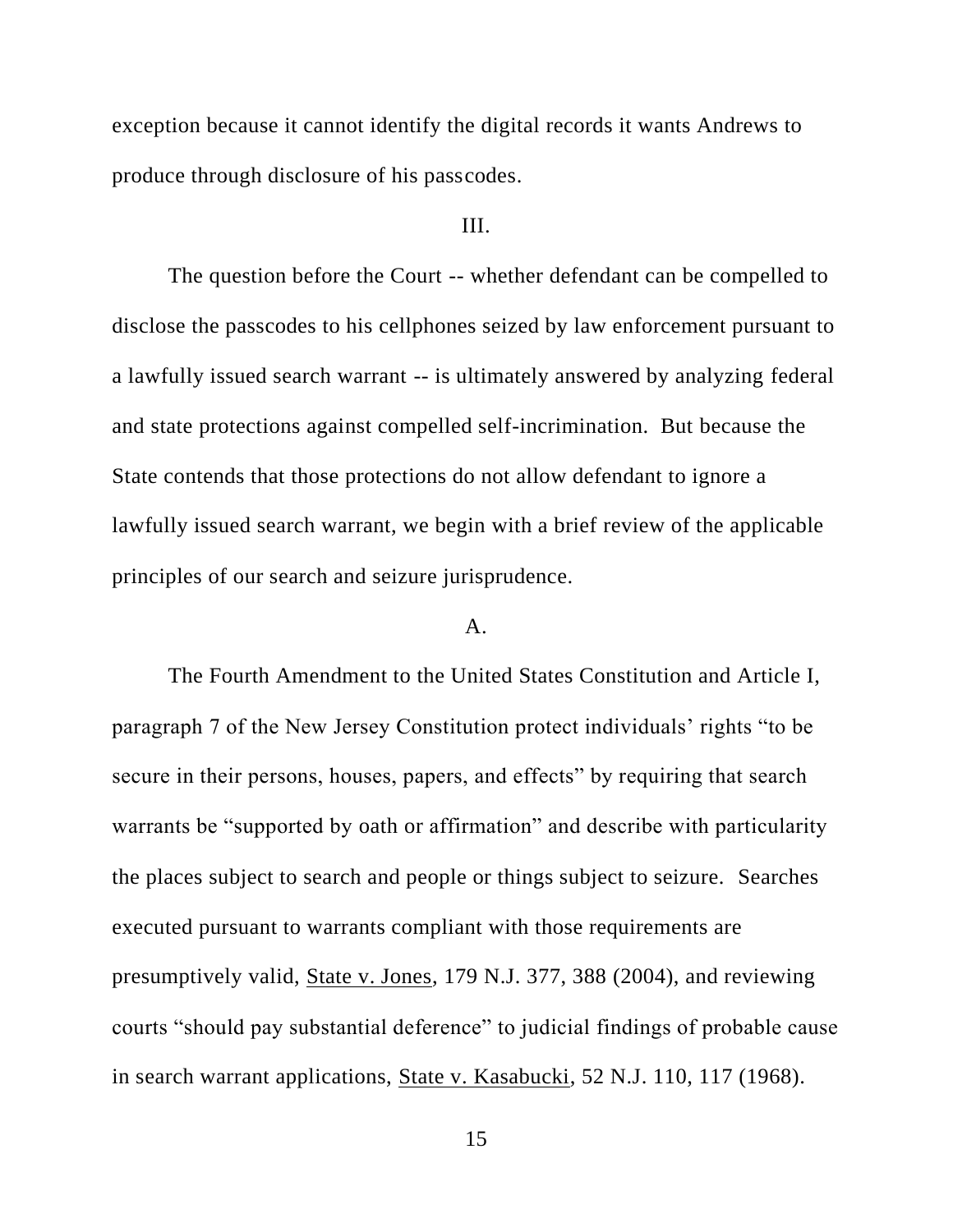Furthermore, the State has broad authority to effectuate searches permitted by valid search warrants. Pursuant to that authority, the State may destroy property, United States v. Ramirez, 523 U.S. 65, 69-71 (1998), forcibly enter a residence, United States v. Banks, 540 U.S. 31, 33, 40 (2003), and employ flash-bang devices, State v. Rockford, 213 N.J. 424, 431-32 (2013), all in the name of executing a warrant.

Andrews does not challenge the search warrants issued for his cellphones. He does not claim that the phones were unlawfully seized or that the search warrants authorizing the State to comb their contents were unsupported by probable cause. Neither does defendant challenge the particularity with which the search warrants describe the "things subject to seizure." Thus, the State is permitted to access the phones' contents, as limited by the trial court's order, in the same way that the State may survey a home, vehicle, or other place that is the subject of a search warrant.

But a lawful seizure does not allow compelled disclosure of facts otherwise protected by the Fifth Amendment. In re Search of a Residence in Oakland, 354 F. Supp. 3d 1010, 1014 (N.D. Cal. 2019); Michael S. Pardo, Disentangling the Fourth Amendment and the Self-Incrimination Clause, 90 Iowa L. Rev. 1857, 1860 (2005).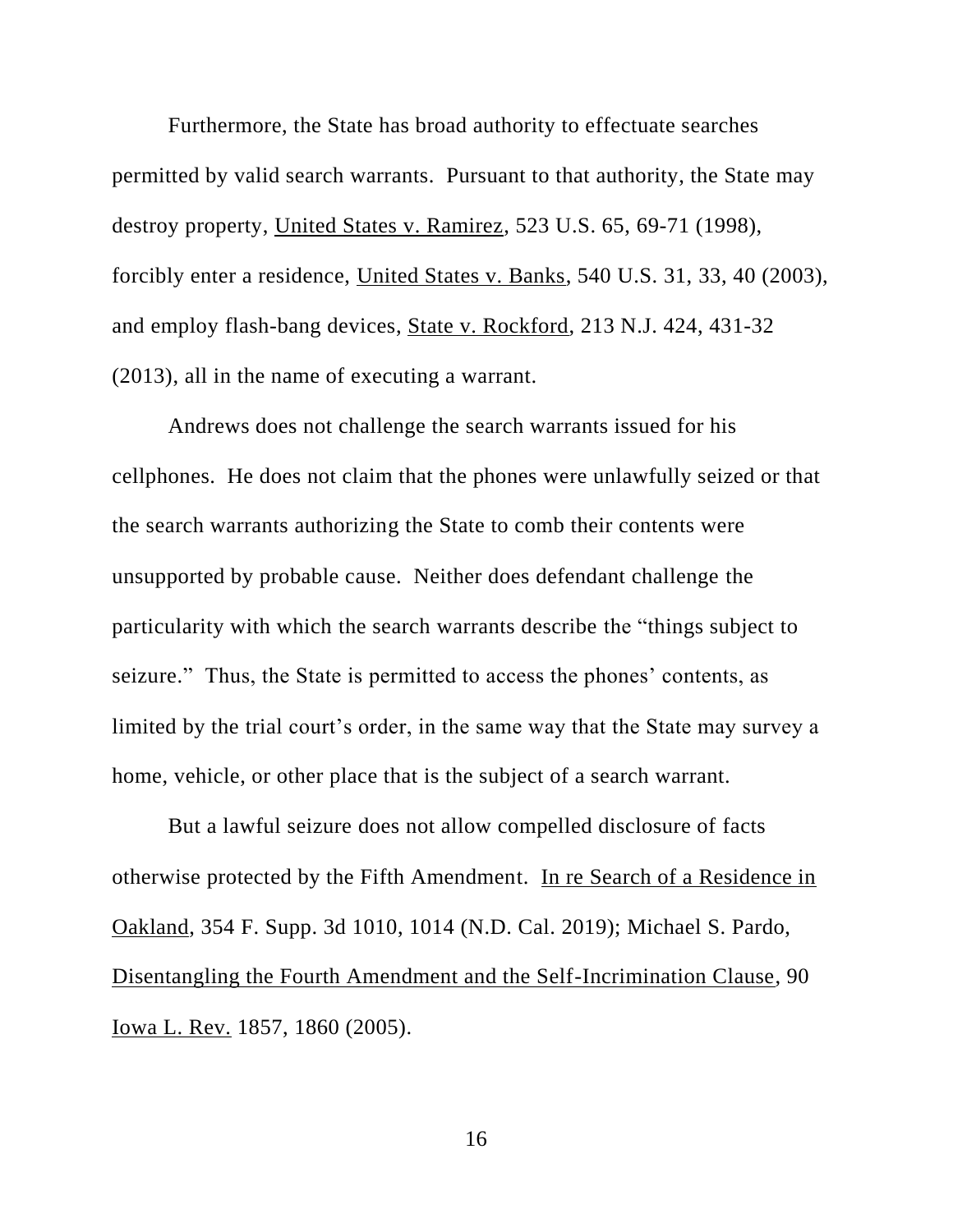Andrews objects here to the means by which the State seeks to effectuate the searches authorized by the lawfully issued search warrants -- compelled disclosure of his cellphones' passcodes -- which Andrews claims violate federal and state protections against compelled self-incrimination. We therefore consider whether the Fifth Amendment protects Andrews from being compelled to disclose his passcodes.

# B.

#### 1.

The Fifth Amendment to the United States Constitution provides that "[n]o person . . . shall be compelled in any criminal case to be a witness against himself." U.S. Const. amend. V. That right against self-incrimination "applies only when the accused is compelled to make a testimonial communication that is incriminating." Fisher v. United States, 425 U.S. 391, 408 (1976).

Testimonial communications may take any form, Schmerber v. California, 384 U.S. 757, 763-64 (1966), but must "imply assertions of fact" for the Fifth Amendment privilege against self-incrimination to attach, Doe v. United States (Doe II), 487 U.S. 201, 209 (1988). Thus, actions that do not require an individual "to disclose any knowledge he might have" or "to speak his guilt" are nontestimonial and therefore not protected by the Fifth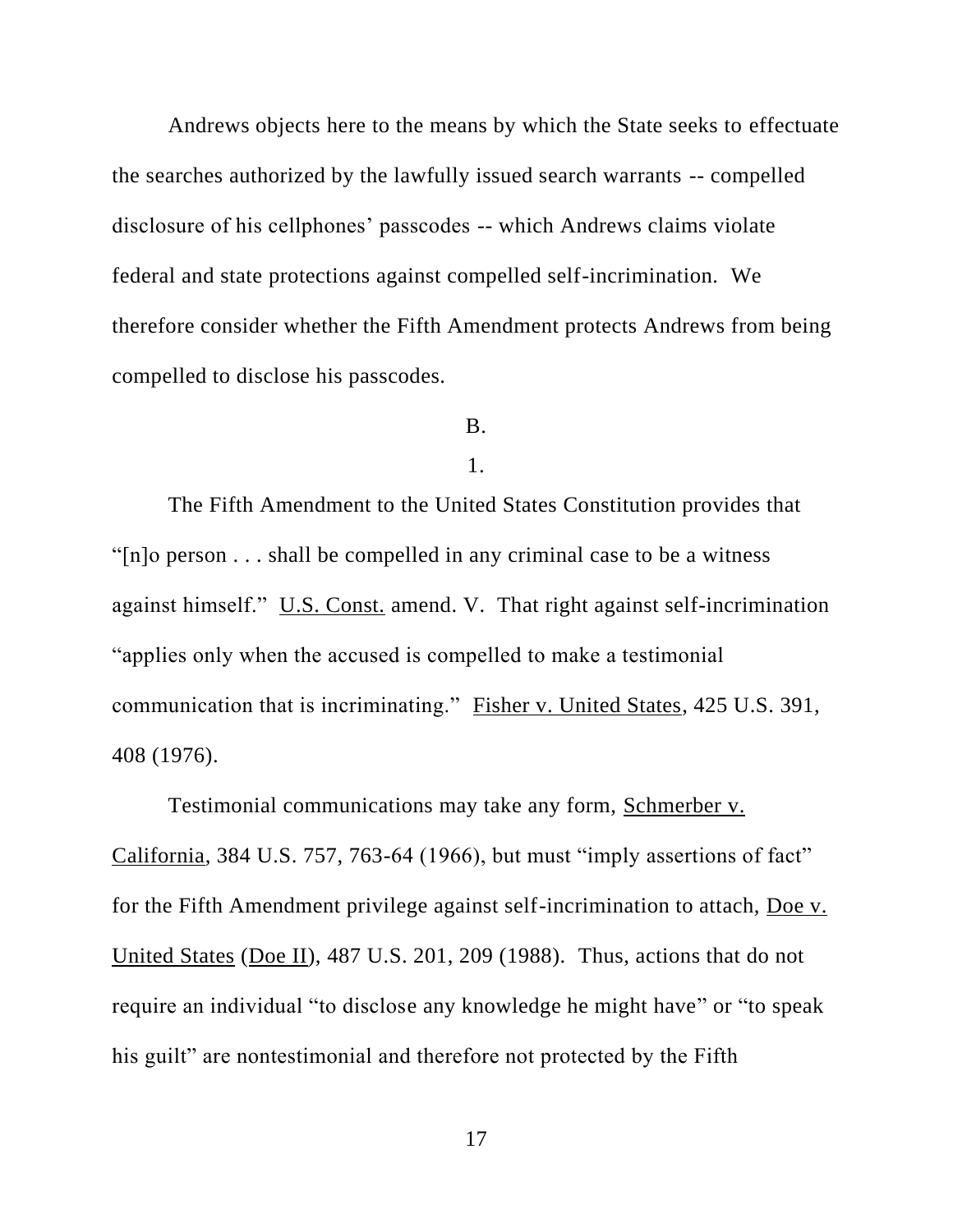Amendment. Id. at 211 (quoting United States v. Wade, 388 U.S. 218, 222-23  $(1967)$ .

Accordingly, criminal defendants may lawfully be compelled to display their physical characteristics and commit physical acts because the display of physical characteristics is not coterminous with communications that relay facts. United States v. Hubbell, 530 U.S. 27, 35 (2000). Among those acts are creating handwriting samples, Gilbert v. California, 388 U.S. 263, 266 (1967), and voice samples, United States v. Dionisio, 410 U.S. 1, 7 (1973); providing blood, hair, and saliva samples, State v. Burke, 172 N.J. Super. 555, 557 (App. Div. 1980); standing in a lineup, Wade, 388 U.S. at 221; and donning particular articles of clothing, Holt v. United States, 218 U.S. 245, 252-53 (1910). Also, consistent with the Fifth Amendment, individuals may be compelled to execute an authorization directing a foreign bank to disclose account records "because neither the form, nor its execution, communicates any factual assertions, implicit or explicit, or conveys any information to the Government." Doe II, 487 U.S. at 215.

A handful of courts have held that compelled State access to electronic devices through the use of biometric features does not violate the Fifth Amendment. In re Search Warrant Application for Cellular Tel. in U.S. v. Barrera, 415 F. Supp. 3d 832, 833 (N.D. Ill. 2019) ("[C]ompelling an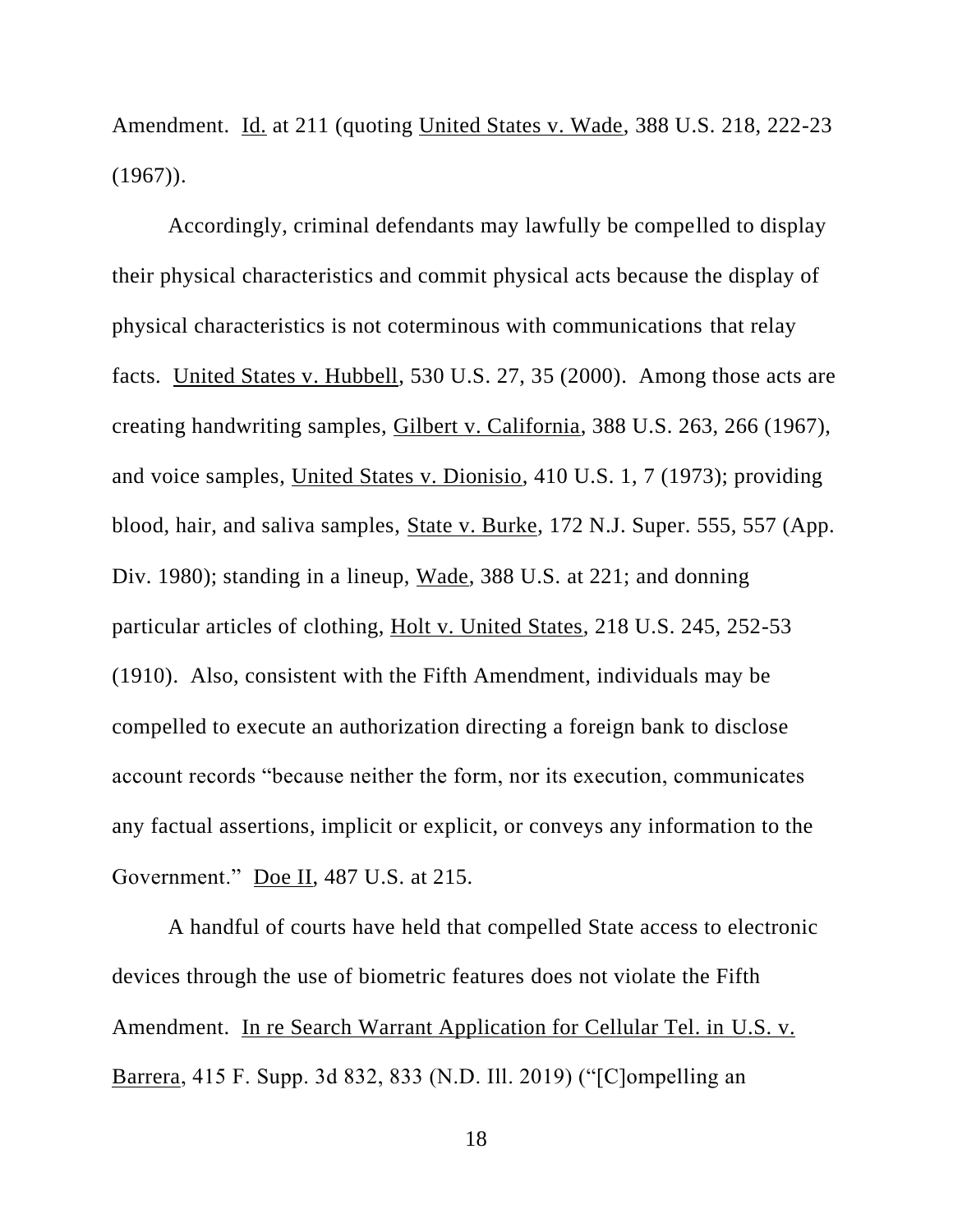individual to scan their biometrics, and in particular their fingerprints, to unlock a smartphone device neither violates the Fourth nor Fifth Amendment."); State v. Diamond, 905 N.W.2d 870, 878 (Minn. 2018) ("[P]roviding a fingerprint to the police to unlock a cellphone was not a testimonial communication protected by the Fifth Amendment."). But see In re Search of a Residence in Oakland, 354 F. Supp. 3d at 1018 (denying a search warrant seeking use of biometrical features to unlock electronic devices).

As those examples suggest, the Fifth Amendment is not an absolute bar to a defendant's forced assistance of the defendant's own criminal prosecution. Doe II, 487 U.S. at 213. In contrast to physical communications, however, if an individual is compelled "to disclose the contents of his own mind," such disclosure implicates the Fifth Amendment privilege against selfincrimination. Id. at 211 (quoting Curcio v. United States, 354 U.S. 118, 128)  $(1957)$ .

In a series of cases, the United States Supreme Court has considered when an act of production constitutes a protected testimonial communication rather than a non-testimonial and therefore unprotected communication. In advancing that distinction, the Court has also developed an exception to the Fifth Amendment privilege against self-incrimination for acts of production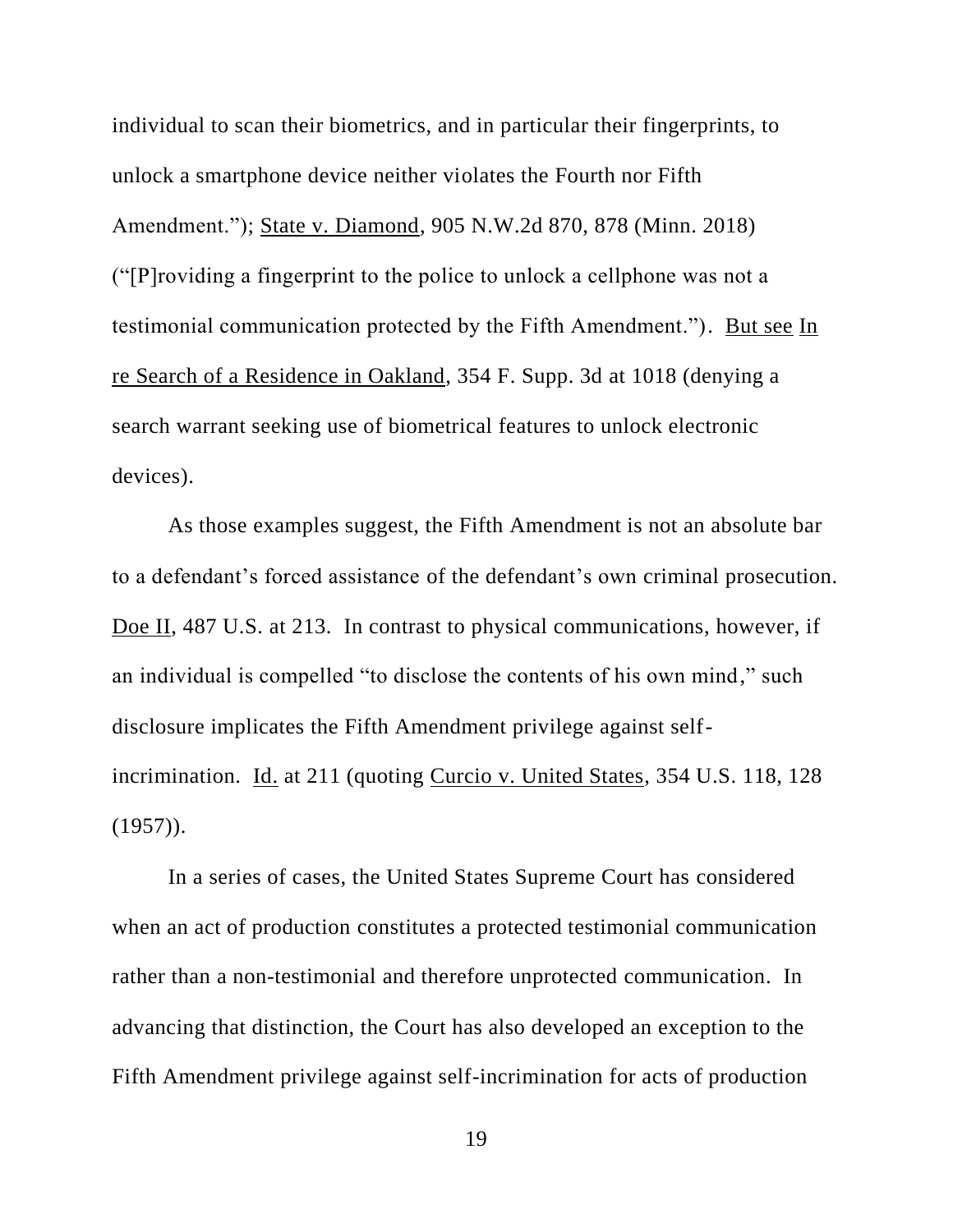that are testimonial in nature but of minimal testimonial value because the information they convey is a "foregone conclusion." We turn now to those developments.

2.

In Wilson v. United States, the Supreme Court upheld a contempt finding against a corporate officer who failed to comply with a grand jury subpoena compelling disclosure of potentially incriminating corporate records in his possession. 221 U.S. 361, 386 (1911). The Court explained that "the physical custody of incriminating documents does not of itself protect the custodian against their compulsory production." Id. at 380. Therefore "the fact of actual possession or of lawful custody would not justify the officer in resisting inspecting, even though the record was made by himself and would supply the evidence of his criminal dereliction." Ibid.

Sixty-five years later, the Fisher Court drew a distinction between the act of producing documents and the documents themselves in the context of subpoenaed tax records, finding that, even though the documents were not privileged,

> [t]he act of producing evidence in response to a subpoena nevertheless has communicative aspects of its own, wholly aside from the contents of the papers produced. Compliance with the subpoena tacitly concedes the existence of the papers demanded and their possession or control by the taxpayer. It also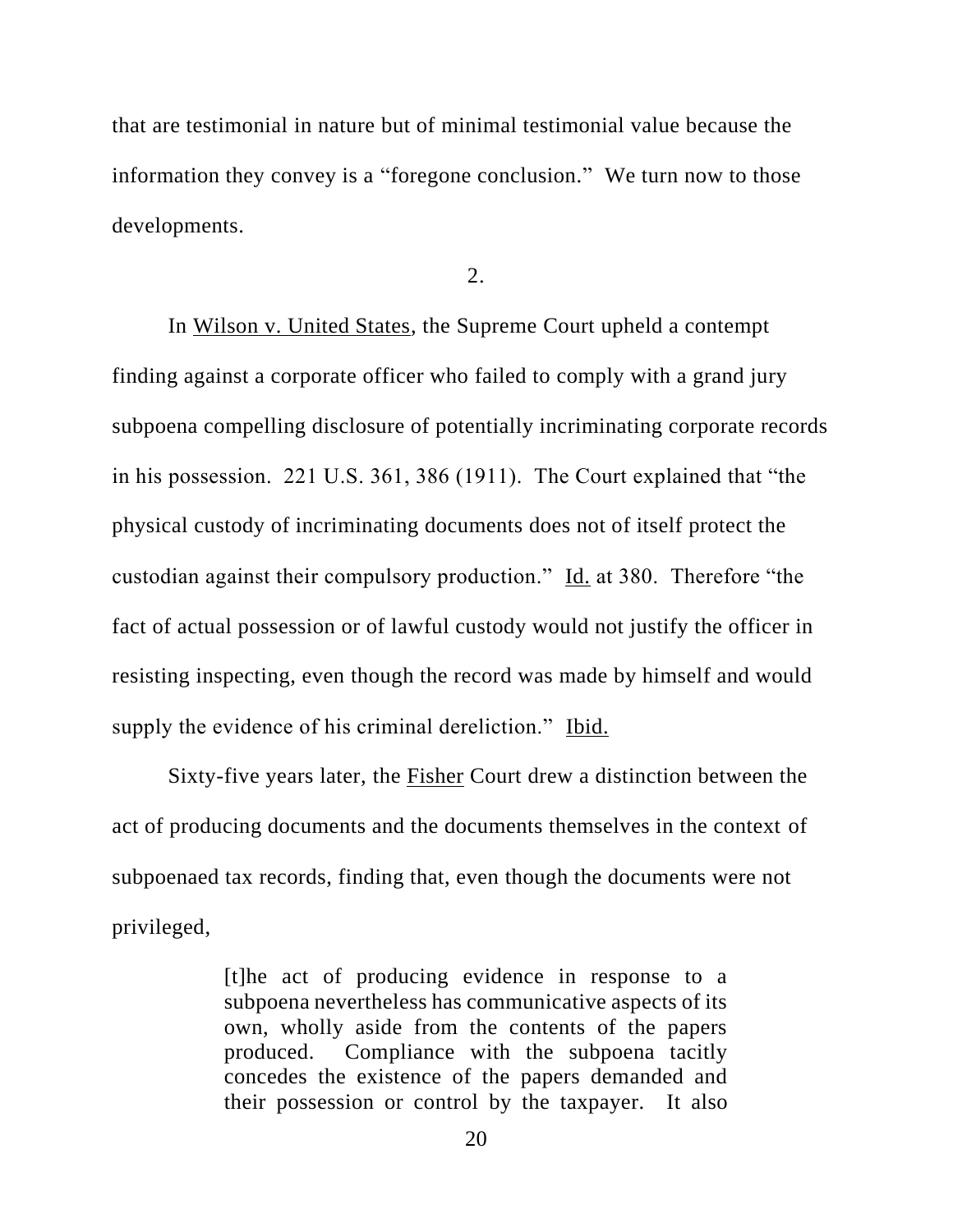would indicate the taxpayer's belief that the papers are those described in the subpoena.

[425 U.S. at 409-10.]

After those observations, the Court found that "the elements of compulsion are clearly present" in the production, "but the more difficult issues are whether the tacit averments of the taxpayer are both 'testimonial' and 'incriminating' for purposes of applying the Fifth Amendment." Ibid. Ultimately, the Court declared itself "confident that however incriminating the contents of the accountant's workpapers might be, the act of producing them - the only thing which the taxpayer is compelled to do -- would not itself involve testimonial self-incrimination." Id. at 410-11.

The reasoning with which the Court explained that conclusion ultimately gave rise to the foregone conclusion exception:

> It is doubtful that implicitly admitting the existence and possession of the papers rises to the level of testimony within the protection of the Fifth Amendment. . . . The existence and location of the papers are a foregone conclusion and the taxpayer adds little or nothing to the sum total of the Government's information by conceding that he in fact has the papers. Under these circumstances by enforcement of the summons "no constitutional rights are touched. The question is not of testimony but of surrender." In re Harris, 221 U.S. 274, 279 (1911).

> > . . . .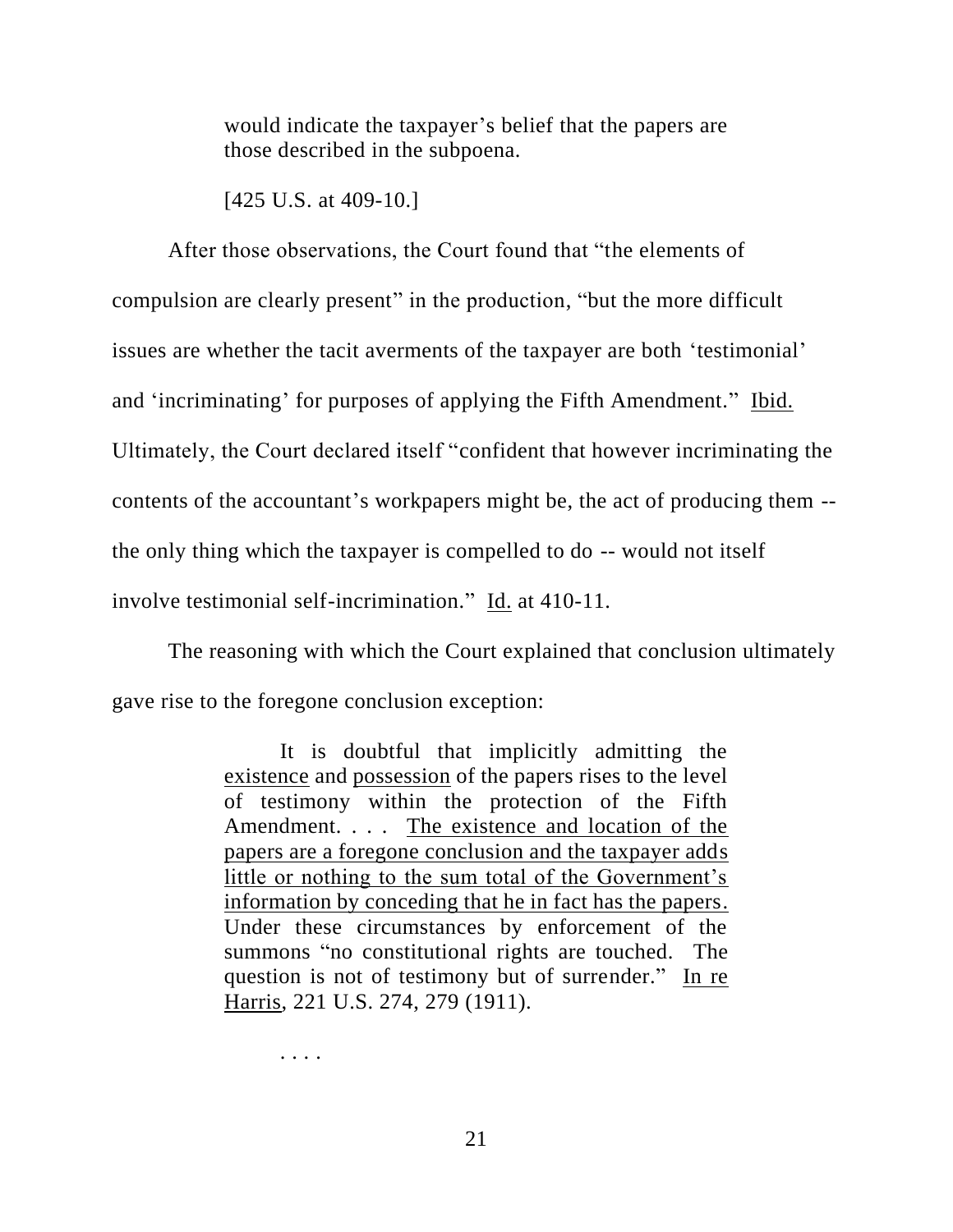Moreover, assuming that these aspects of producing the accountant's papers have some minimal testimonial significance, surely it is not illegal to seek accounting help in connection with one's tax returns or for the accountant to prepare workpapers and deliver them to the taxpayer. At this juncture, we are quite unprepared to hold that either the fact of existence of the papers or of their possession by the taxpayer poses any realistic threat of incrimination to the taxpayer.

As for the possibility that responding to the subpoena would authenticate the workpapers, production would express nothing more than the taxpayer's belief that the papers are those described in the subpoena. . . . The documents would not be admissible in evidence against the taxpayer without authenticating testimony. Without more, responding to the subpoena in the circumstances before us would not appear to represent a substantial threat of selfincrimination.

[Id. at 411-13 (emphases added; footnotes and citations omitted).]

In United States v. Doe (Doe I), the Court applied the logic from Fisher in considering "whether, and to what extent, the Fifth Amendment privilege against compelled self-incrimination applies to the business records of a sole proprietorship," 465 U.S. 605, 606 (1984), particularly where the district court indicated that "the Government had conceded that the materials sought in the subpoena were or might be incriminating," id. at 608.

After "hold[ing] that the contents of those records are not privileged," the Court stressed, as did the Fisher Court, that even where "the contents of a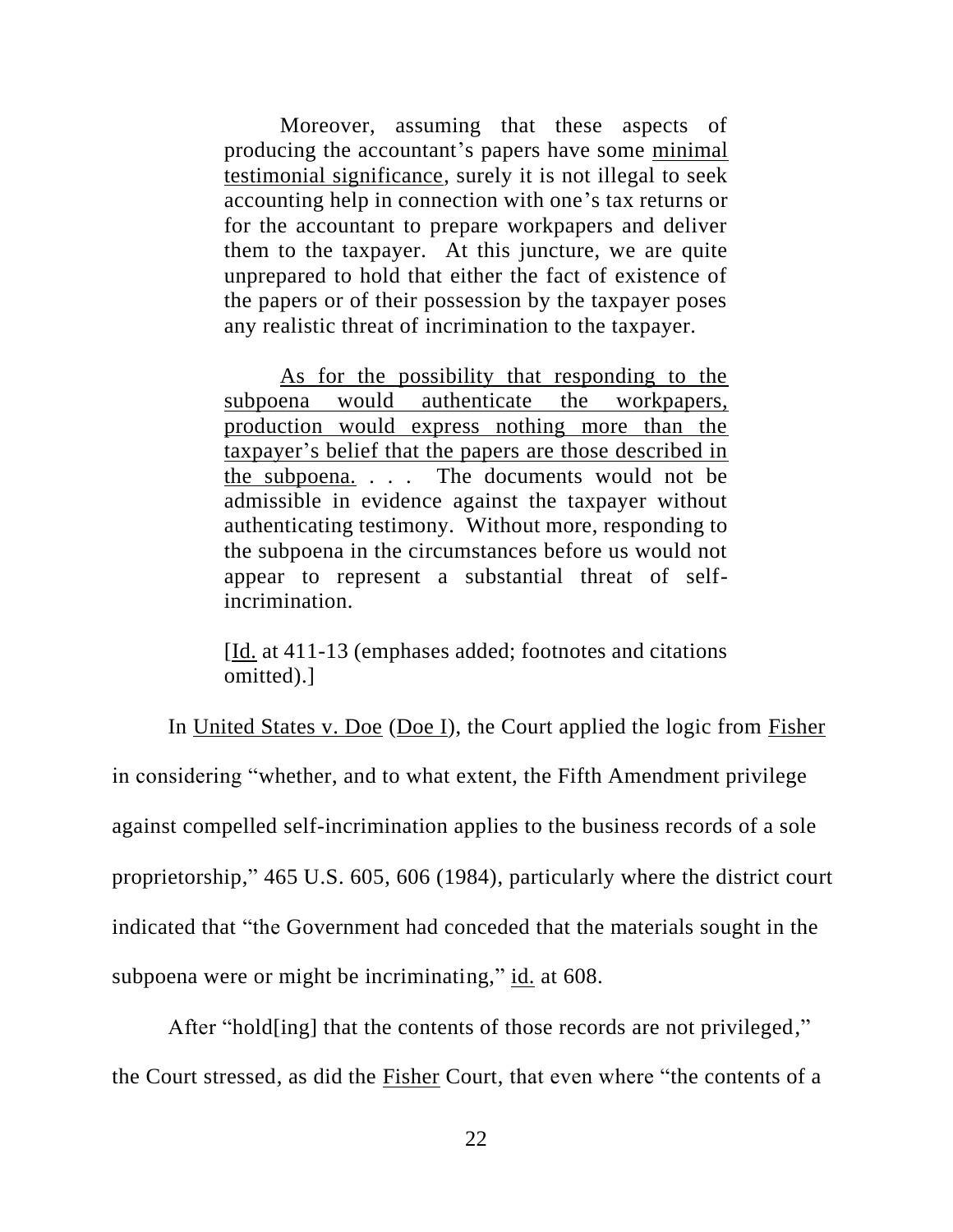document may not be privileged, the act of producing the document may be" because "[a] government subpoena compels the holder of the document to perform an act that may have testimonial aspects and an incriminating effect." Id. at 612. Stressing the district court's factfinding that the subject documents did contain incriminating information, the Doe I Court distinguished Fisher. Id. at 613-14.

The Doe I Court rejected the Government's argument "that any incrimination [flowing from the compelled production in that case] would be so trivial that the Fifth Amendment is not implicated," relying instead on "the findings made" by the trial court in holding that "the risk of incrimination was 'substantial and real' and not 'trifling or imaginary.'" Id. at 614 n.13 (quoting Marchetti v. United States, 390 U.S. 39, 53 (1968)). The Court explained, "Respondent did not concede in the District Court that the records listed in the subpoena actually existed or were in his possession. Respondent argued that by producing the records, he would tacitly admit their existence and his possession." Ibid.

Although the Court reached its holding on that basis, it also noted the respondent's argument "that if the Government obtained the documents from another source, it would have to authenticate them before they would be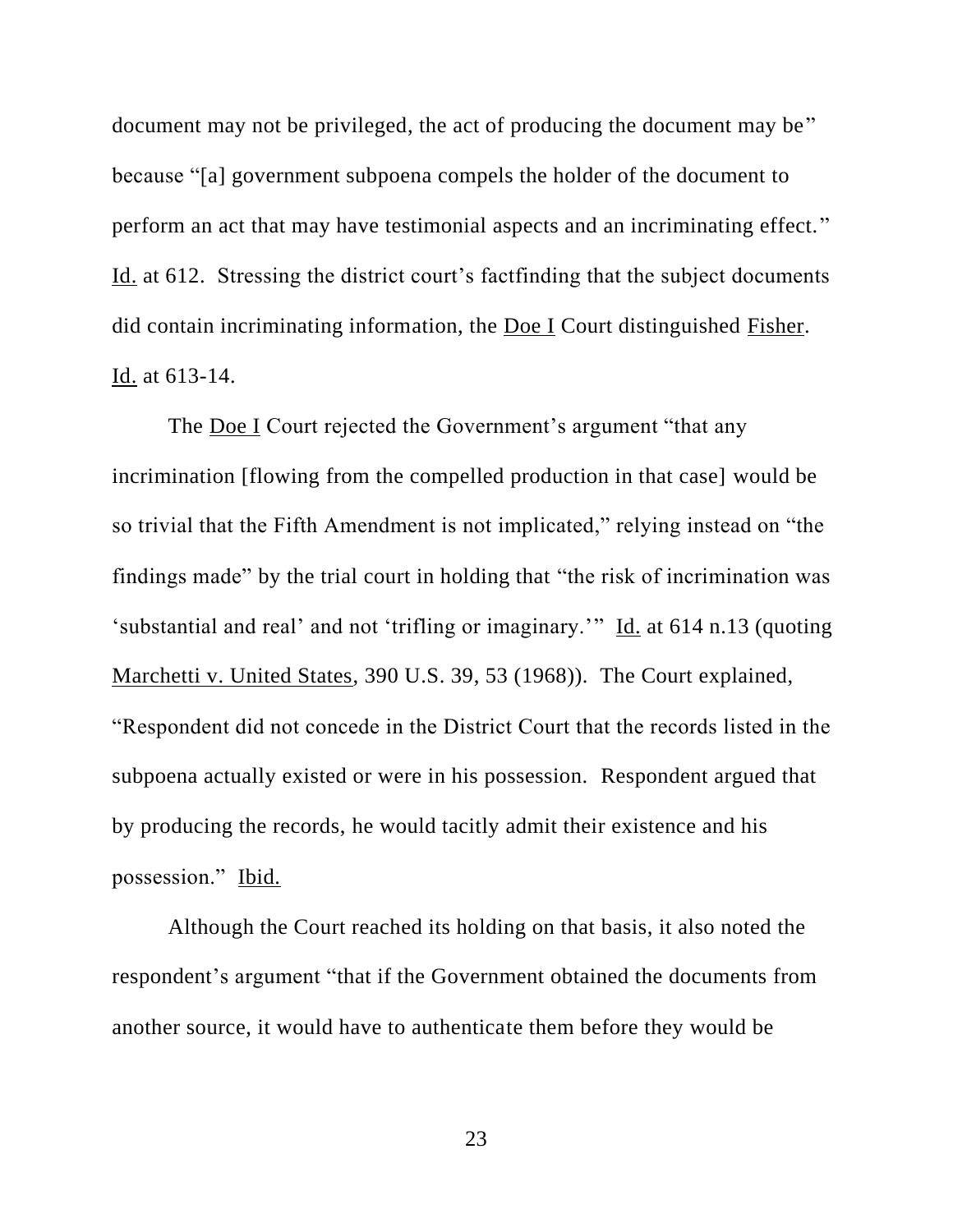admissible at trial. By producing the documents, respondent would relieve the Government of the need for authentication." Ibid. (citation omitted).

The Court stressed that a "valid claim of the privilege against selfincrimination" had been asserted, which the Government could then rebut "by producing evidence that possession, existence, and authentication were a 'foregone conclusion.'" Ibid. (emphasis added) (quoting Fisher, 425 U.S. at 411). In Doe I, "however, the Government failed to make such a showing." Ibid.

In Hubbell, the Court reiterated, with respect to "13,120 pages of documents and records" produced in response to a grand jury subpoena, 530 U.S. at 31, that "[t]he 'compelled testimony' that is relevant in this case is not to be found in the contents of the documents produced in response to the subpoena. It is, rather, the testimony inherent in the act of producing those documents," id. at 40. Noting that the parties' dispute centered "on the significance of that testimonial aspect," the Court wrote, "The Government correctly emphasizes that the testimonial aspect of a response to a subpoena duces tecum does nothing more than establish the existence, authenticity, and custody of items that are produced." Id. at 40-41.

But to convey that information, the Court stressed, "[i]t was unquestionably necessary for respondent to make extensive use of 'the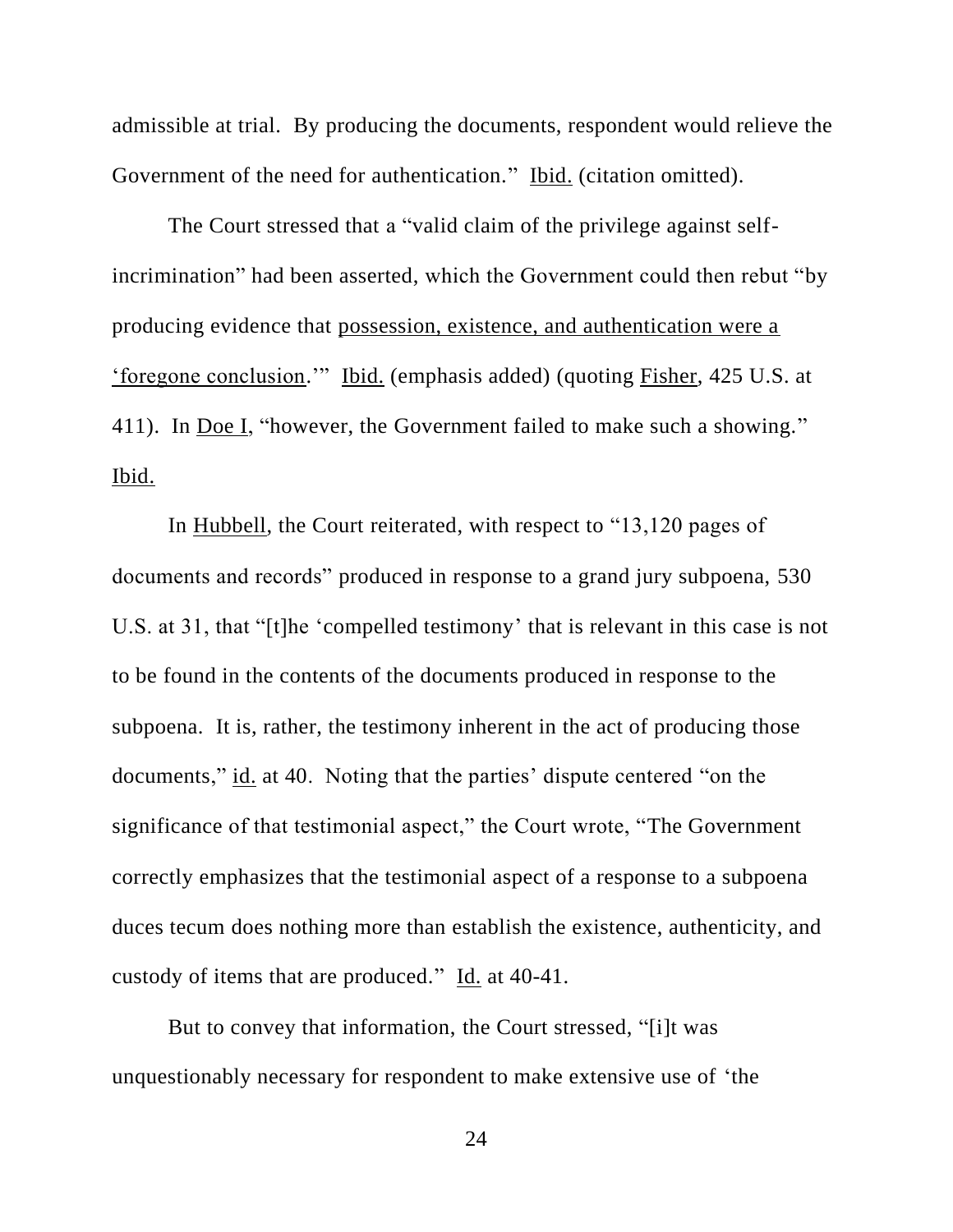contents of his own mind' in identifying the hundreds of documents responsive to the requests in the subpoena," such that "[t]he assembly of those documents was like telling an inquisitor the combination to a wall safe, not like being forced to surrender the key to a strongbox." Id. at 43 (quoting Curcio, 354 U.S. at 128). Indeed, the act of production at issue "was tantamount to answering a series of interrogatories asking a witness to disclose the existence and location of particular documents fitting certain broad descriptions." Id. at 41.

In finding the act of producing the documents fell within the ambit of the Fifth Amendment's protection against self-incrimination, id. at 45, the Court rejected the Government's argument that "the existence and possession of . . . records [like those sought through the subpoena] by any businessman is a 'foregone conclusion'" as a misreading of Fisher and an end run around Doe I. Id. at 44. The Court explained,

> Whatever the scope of this "foregone conclusion" rationale, the facts of this case plainly fall outside of it. While in Fisher the Government already knew that the documents were in the attorneys' possession and could independently confirm their existence and authenticity through the accountants who created them, here the Government has not shown that it had any prior knowledge of either the existence or the whereabouts of the 13,120 pages of documents ultimately produced by respondent. The Government cannot cure this deficiency through the overbroad argument that a businessman such as respondent will always possess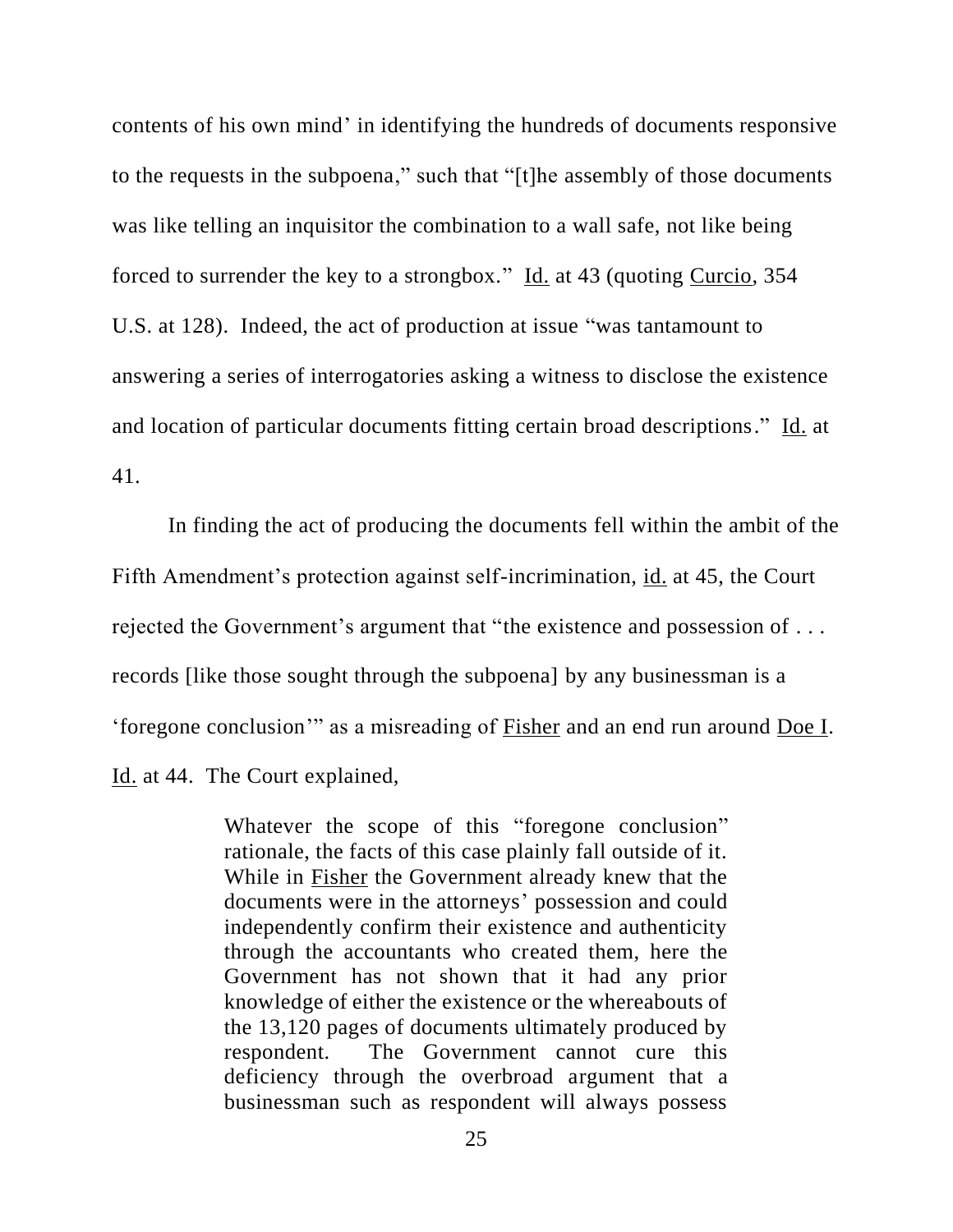general business and tax records that fall within the broad categories described in this subpoena.

[Id. at 44-45.]

From those cases, which all addressed the compelled production of documents, the following principles can be inferred: For purposes of the Fifth Amendment privilege against self-incrimination, the act of production must be considered in its own right, separate from the documents sought. And even production that is of a testimonial nature can be compelled if the Government can demonstrate it already knows the information that act will reveal -- if, in other words, the existence of the requested documents, their authenticity, and the defendant's possession of and control over them -- are a "foregone conclusion."

3.

Although the Supreme Court has considered the application of the foregone conclusion exception only in the context of document production, courts in other jurisdictions have grappled with the applicability of the exception beyond that context, and many have considered whether the exception applies to compelled decryption or to the compelled production of passcodes and passwords, reaching divergent results.

Among other causes for that divergence is a dispute over how to adapt the foregone conclusion analysis from the document-production context, which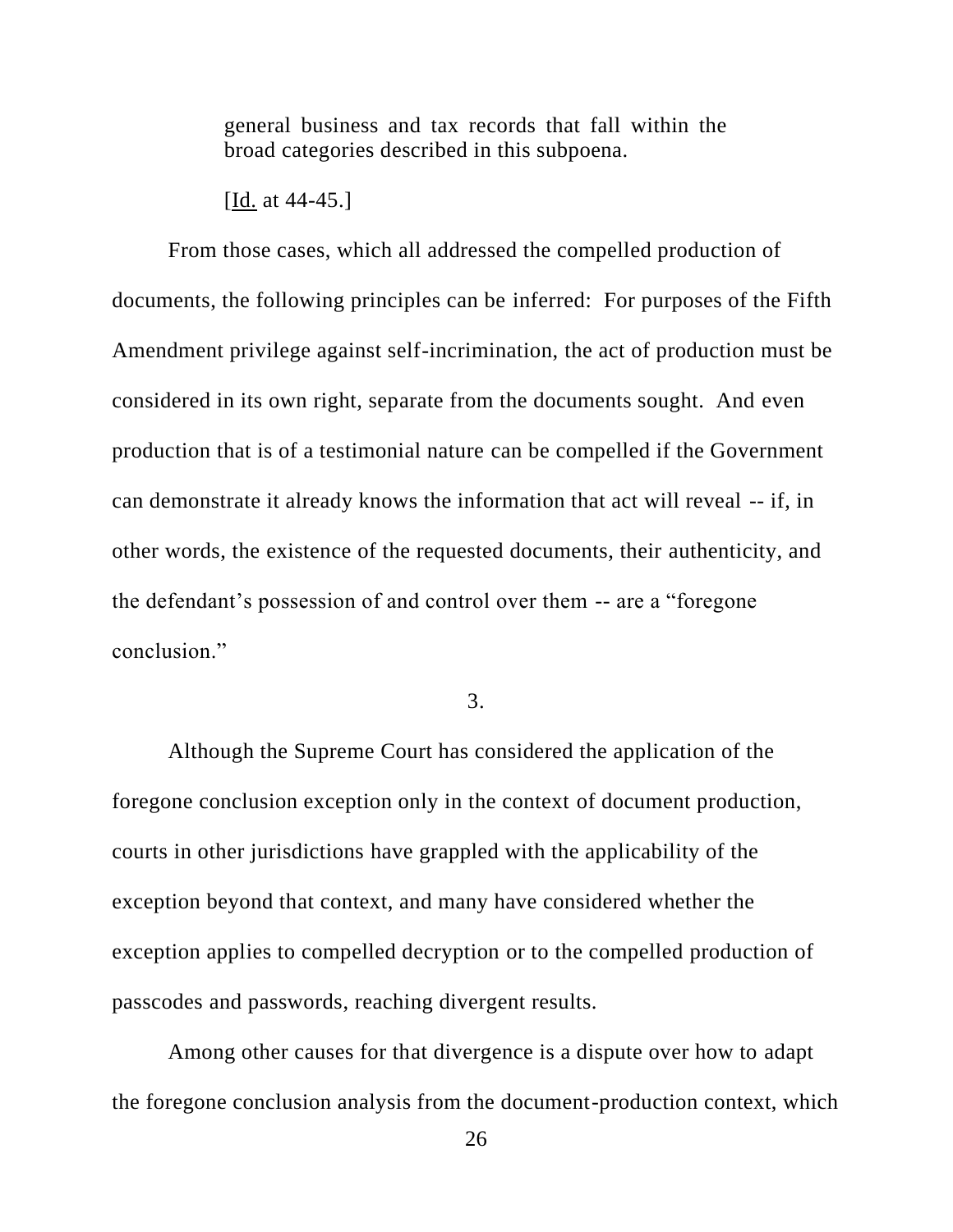involves the act of producing the document and the contents of the document, to the context of passcode production, which involves the act of producing the passcode that protects the contents of the electronic device.

Some courts to consider the issue have focused on the production of the passcode as a means to access the contents of the electronic device, treating the contents of the devices as the functional equivalent of the contents of documents at issue in the United States Supreme Court cases. Most recently, the Supreme Court of Indiana considered a woman's challenge to the order that she unlock her iPhone for law enforcement after she had been arrested for stalking. Seo v. State, \_\_\_ N.E.3d \_\_\_, \_\_\_ (June 23, 2020) (slip op. at 2-3).

After reviewing Fisher, Doe I, and Hubbell, id. at 6-8, the court in Seo "dr[ew] two analogies" in extending its observations on those cases "to the act of producing an unlocked smartphone": "First, entering the password to unlock the device is analogous to the physical act of handing over documents. And second, the files on the smartphone are analogous to the documents ultimately produced," id. at \_\_\_ (slip op. at 8-9) (citing Laurent Sacharoff, What Am I Really Saying When I Open My Smartphone? A Response to Orin

S. Kerr, 97 Tex. L. Rev. Online 63, 68 (2019)). "Thus," the court reasoned,

a suspect surrendering an unlocked smartphone implicitly communicates, at a minimum, three things: (1) the suspect knows the password; (2) the files on the device exist; and (3) the suspect possessed those files.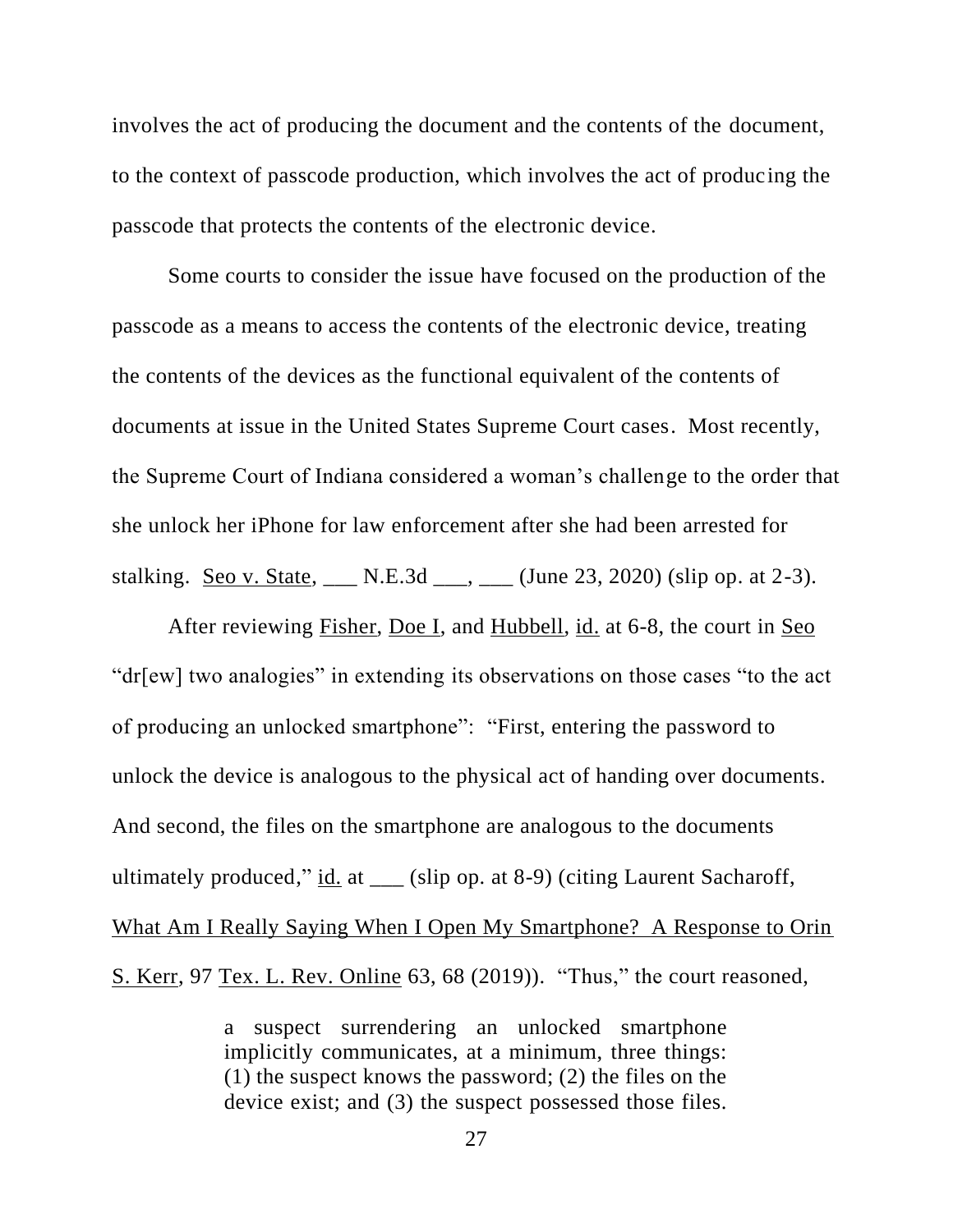And, unless the State can show it already knows this information, the communicative aspects of the production fall within the Fifth Amendment's protection.

[Id. at \_\_\_ (slip op. at 9) (footnote omitted).]

The court noted that "[t]he majority of courts to address the scope of testimony implicated when a suspect is compelled to produce an unlocked smartphone have reached a similar conclusion." Id. at \_\_\_ n.3 (slip op. at 9) (collecting cases).

Applying that test, the court found in Seo the foregone conclusion exception inapplicable. Id. at  $\qquad$  (slip op. at 10). "Even if we assume the State has shown that Seo knows the password to her smartphone," the court wrote, "the State has failed to demonstrate that any particular files on the device exist or that she possessed those files."  $\underline{Id}$  at  $\underline{\hspace{1cm}}$  (slip op. at 9-10). Rather, if law enforcement were granted access to the phone, they "would be fishing for 'incriminating evidence' from the device," such that "Seo's act of producing her unlocked smartphone would provide the State with information that it does not already know." Id. at \_\_\_ (slip op. at 10).

After finding that the foregone conclusion exception did not apply, the Seo court also noted that "[t]his case highlights concerns with extending the limited foregone conclusion exception to the compelled production of an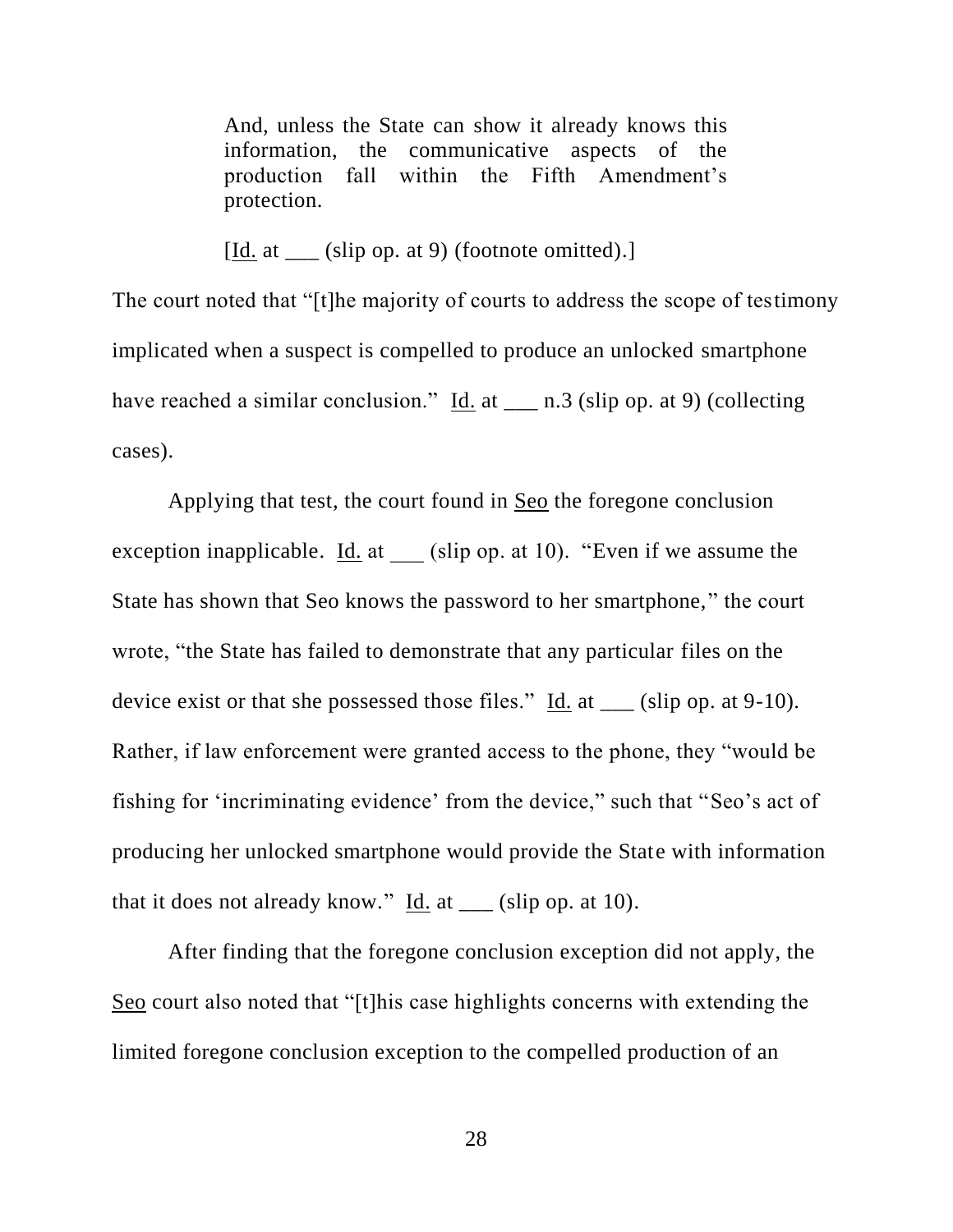unlocked smartphone." Id. at  $\frac{1}{1}$  (slip op. at 11); <u>see also id.</u> at  $\frac{1}{1}$  (slip op. at 11-17) (explaining those concerns).

A four-Justice majority of the Supreme Court of Pennsylvania likewise focused on the files stored on a computer in considering whether production of the computer's password could be compelled. See Commonwealth v. Davis, 220 A.3d 534, 537 (Pa. 2019). The majority noted, "The Commonwealth is seeking the password, not as an end, but as a pathway to the files being withheld." Id. at 548. Reasoning that "the compelled production of the computer's password demands the recall of the contents of Appellant's mind, and the act of production carries with it the implied factual assertions that will be used to incriminate him," the court determined "that compelling Appellant to reveal a password to a computer is testimonial in nature" and thus protected by the Fifth Amendment. Id. at 548, 551.

The <u>Davis</u> majority took note of the foregone conclusion exception but stressed the limited context -- document production -- in which it has been applied by the United States Supreme Court, as well as the Supreme Court's sharp distinction between the physical and the mental. Id. at 548-51. The majority determined that, "until the United States Supreme Court holds otherwise, we construe the foregone conclusion rationale to be one of limited application and . . . believe the exception to be inapplicable to compel the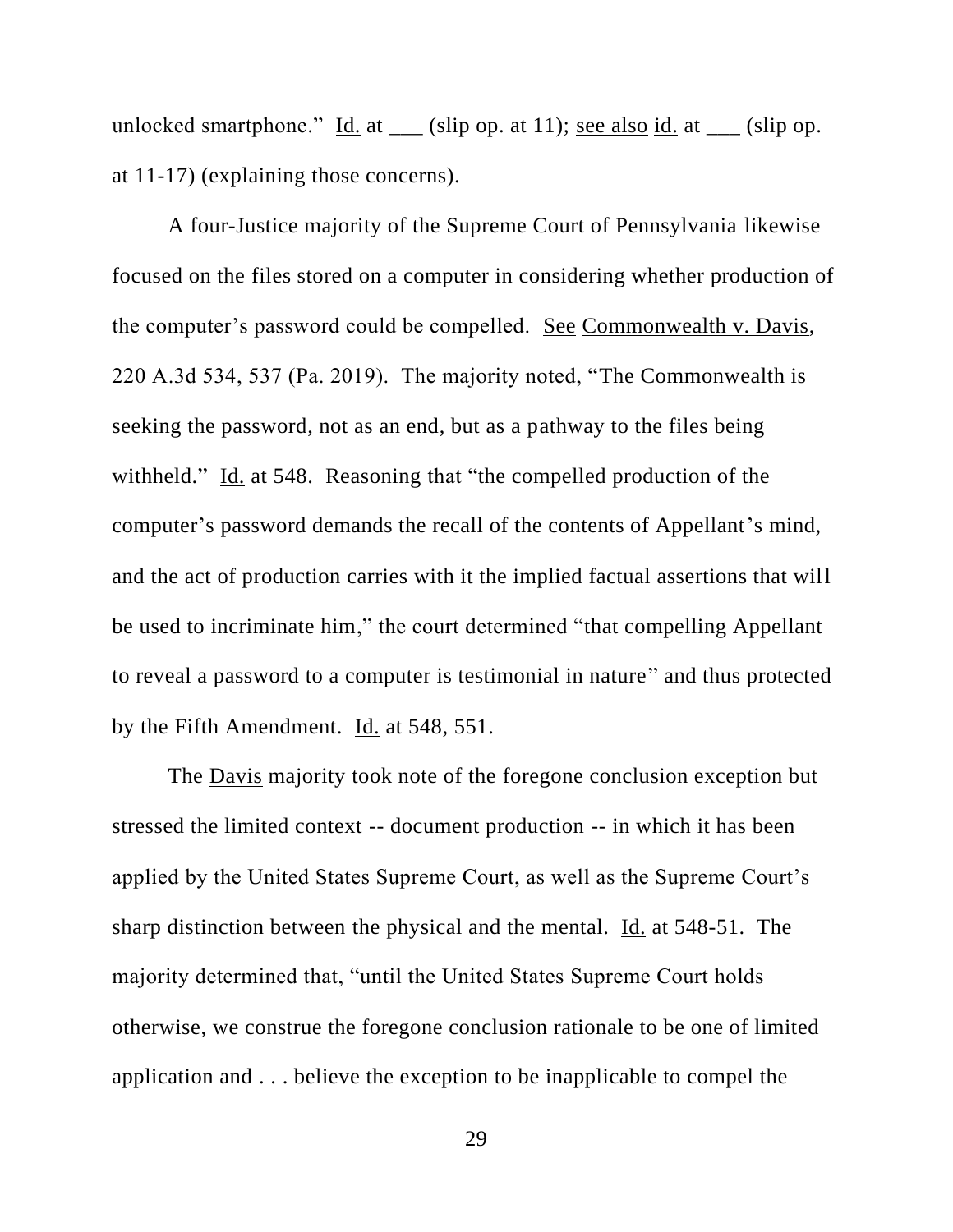disclosure of a defendant's password to assist the Commonwealth in gaining access to a computer." Id. at 551.

In a footnote, the majority explained, "Even if we were to find that the foregone conclusion exception could apply to the compulsion to reveal a computer password, we nevertheless would conclude that the Commonwealth has not satisfied the requirements of the exception in this matter." Id. at 551 n.9. Stressing that "[i]t is not merely access to the computer that the Commonwealth seeks to obtain through compelling Appellant to divulge his computer password, but all of the files on Appellant's computer," and that "[t]he password is merely a means to get to the computer's contents," the majority found that

> because the Commonwealth has failed to establish that its search is limited to the single previously identified file, and has not asserted that it is a foregone conclusion as to the existence of additional files that may be on the computer, which would be accessible to the Commonwealth upon Appellant's compelled disclosure of the password, . . . the Commonwealth has not satisfied the foregone conclusion exception.

## [Ibid.]

The three-Justice dissent in Davis took issue not only with the majority's determination that the foregone conclusion exception is inapplicable in the context of compelled password production, but also with its determination that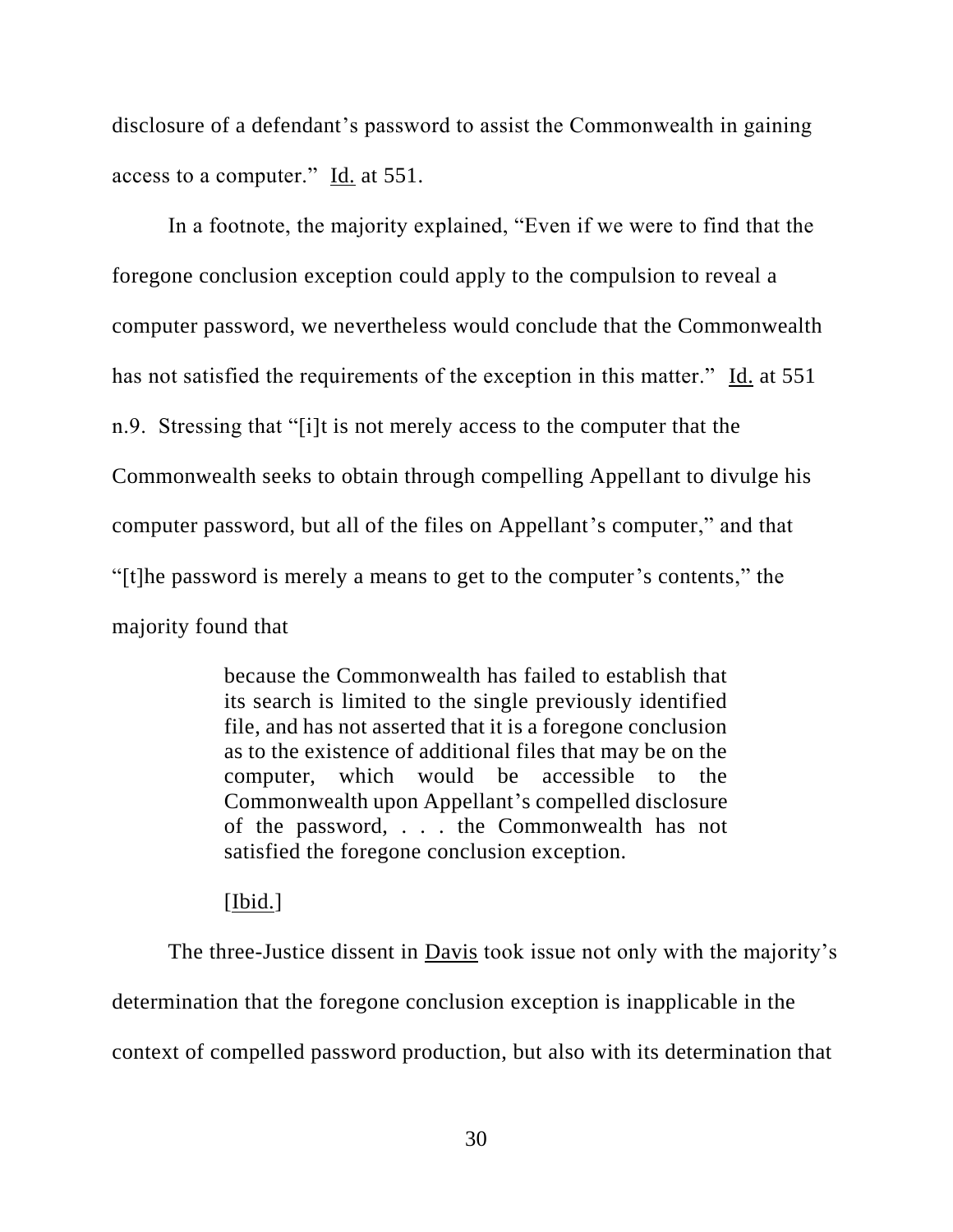the exception should not be applied in that case. Id. at 552-53 (Baer, J., dissenting).

In the dissent's view, "the compulsion of Appellant's password is an act of production, requiring him to produce a piece of evidence similar to the act of production requiring one to produce a business or financial document, as occurred in Fisher." Id. at 554. The dissent noted that "[a]n order compelling disclosure of the password . . . has testimonial attributes, not in the characters themselves, but in the conveyance of information establishing that the password exists, that Appellant has possession and control of the password, and that the password is authentic, as it will decrypt the encrypted computer files." Id. at 555.

Stressing that "[t]he Commonwealth is not seeking the 64-character password as an investigative tool, as occurred in Hubbell," but rather "already possesses evidence of Appellant's guilt, which it set forth in an affidavit of probable cause to obtain a warrant to search Appellant's computer," the dissent viewed "the compulsion order as requiring the 'surrender' of Appellant's password to decrypt his computer files" -- an act to which "Fisher's act-ofproduction test" and the foregone conclusion rationale would apply. Ibid.

The Davis dissent then explained why the foregone conclusion exception would apply in that case, contrary to the majority's analysis. Id. at 556-58.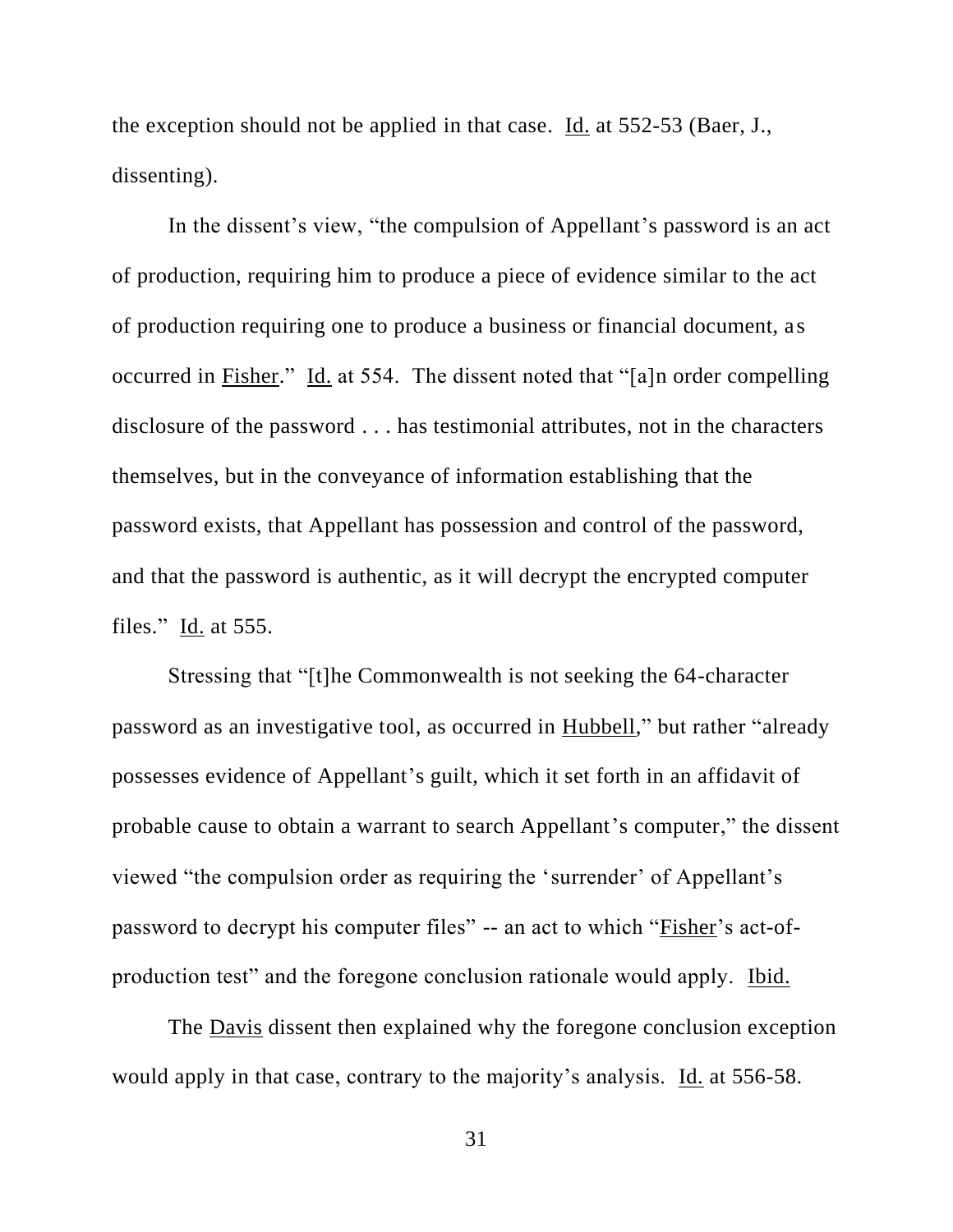Notably, the dissent disagreed with the majority's focus on the files that would

be made accessible if the password were revealed, reasoning instead

that the foregone conclusion exception as applied to the facts presented relates not to the computer files, but to the password itself. Appellant's computer files were not the subject of the compulsion order, which instead involved only the password that would act to decrypt those files. This change of focus is subtle, but its effect is significant. While the government's knowledge of the specific files contained on Appellant's computer hard drive would be central to any claim asserted pursuant to the Fourth Amendment, the same is not dispositive of the instant claim based upon the Fifth Amendment right against self-incrimination, which focuses upon whether the evidence compelled, here, the password, requires the defendant to provide incriminating, testimonial evidence. . . . This Court should not alleviate concerns over the potential overbreadth of a digital search in violation of Fourth Amendment privacy concerns by invoking the Fifth Amendment privilege against self-incrimination, which offers no privacy protection. . . .

Accordingly, I would align myself with those jurisdictions that examine the requisites of the foregone conclusion exception by focusing only on the compelled evidence itself, i.e., the computer password, and not the decrypted files that the password would ultimately reveal.

[Id. at 557 (citations omitted) (collecting cases).]

The Florida District Courts of Appeals have similarly splintered when

considering the focus of the foregone conclusion analysis and the scope of the

exception. In State v. Stahl, the court opined that "[t]o know whether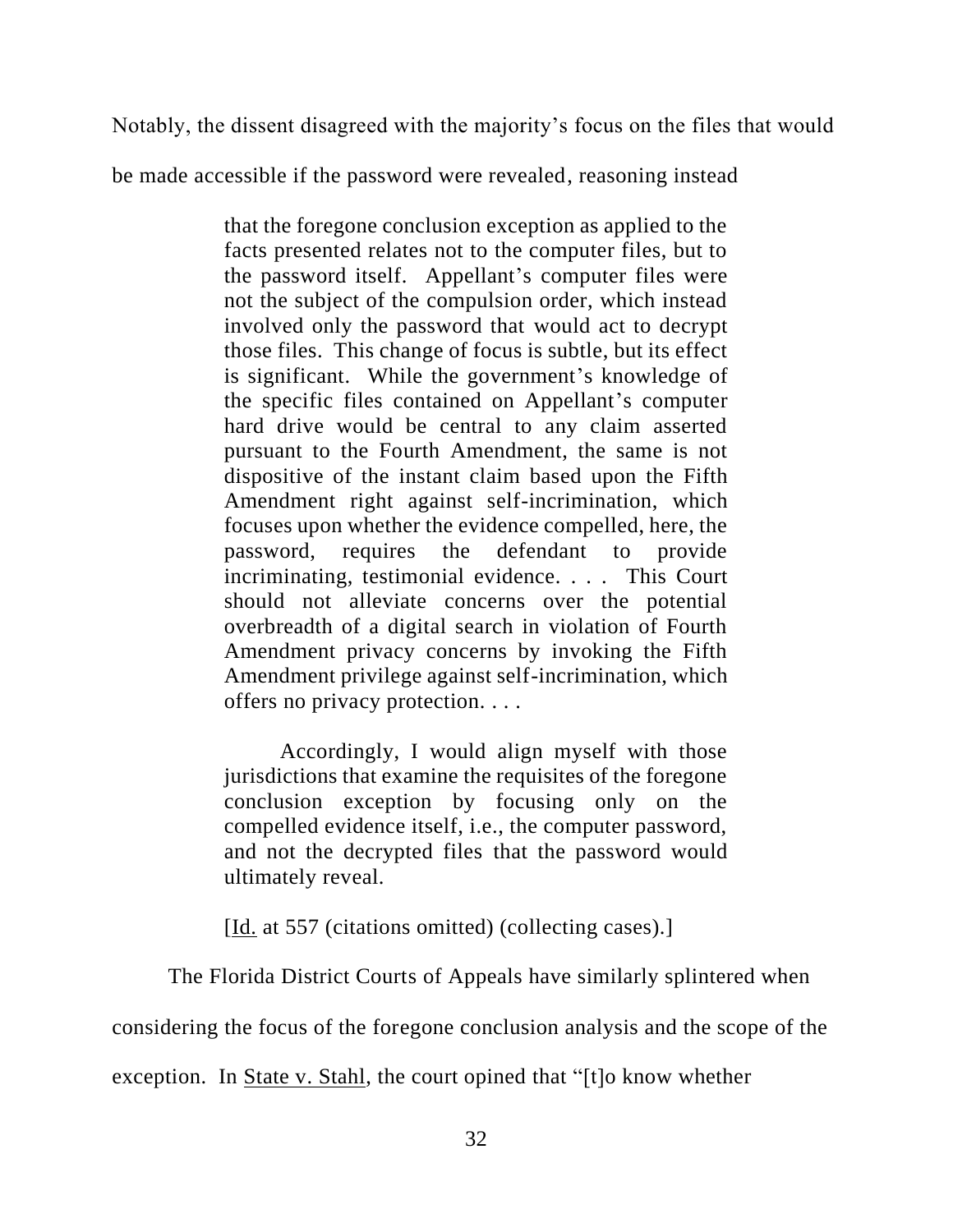providing [a] passcode implies testimony that is a foregone conclusion, the relevant question is whether the State has established that it knows with reasonable particularity that the passcode exists, is within the accused's possession or control, and is authentic." 206 So. 3d 124, 136 (Fla. Dist. Ct. App. 2016).

The court held that the exception applied under the circumstances before it. Id. at 136-37. First, the court found that "the State established that the phone could not be searched without entry of a passcode" and that "[a] passcode therefore must exist," as well as that "the phone was [the defendant's] and therefore the passcode would be in [the defendant's] possession." Id. at 136. And recognizing that, because "technology is selfauthenticating [such that] no other means of authentication may exist," the court also found that "[i]f the phone or computer is accessible once the passcode or key has been entered, the passcode or key is authentic." Ibid.

In G.A.Q.L. v. State, another Florida District Court of Appeals viewed the issue differently. 257 So. 3d 1058, 1062-63 (Fla. Dist. Ct. App. 2018). There, the State sought to compel a minor charged with drunk driving "to provide the passcode for [her] iPhone and the password for an iTunes account associated with it." Id. at 1060. The court reasoned that "the 'evidence sought' in a password production case such as this is not the password itself;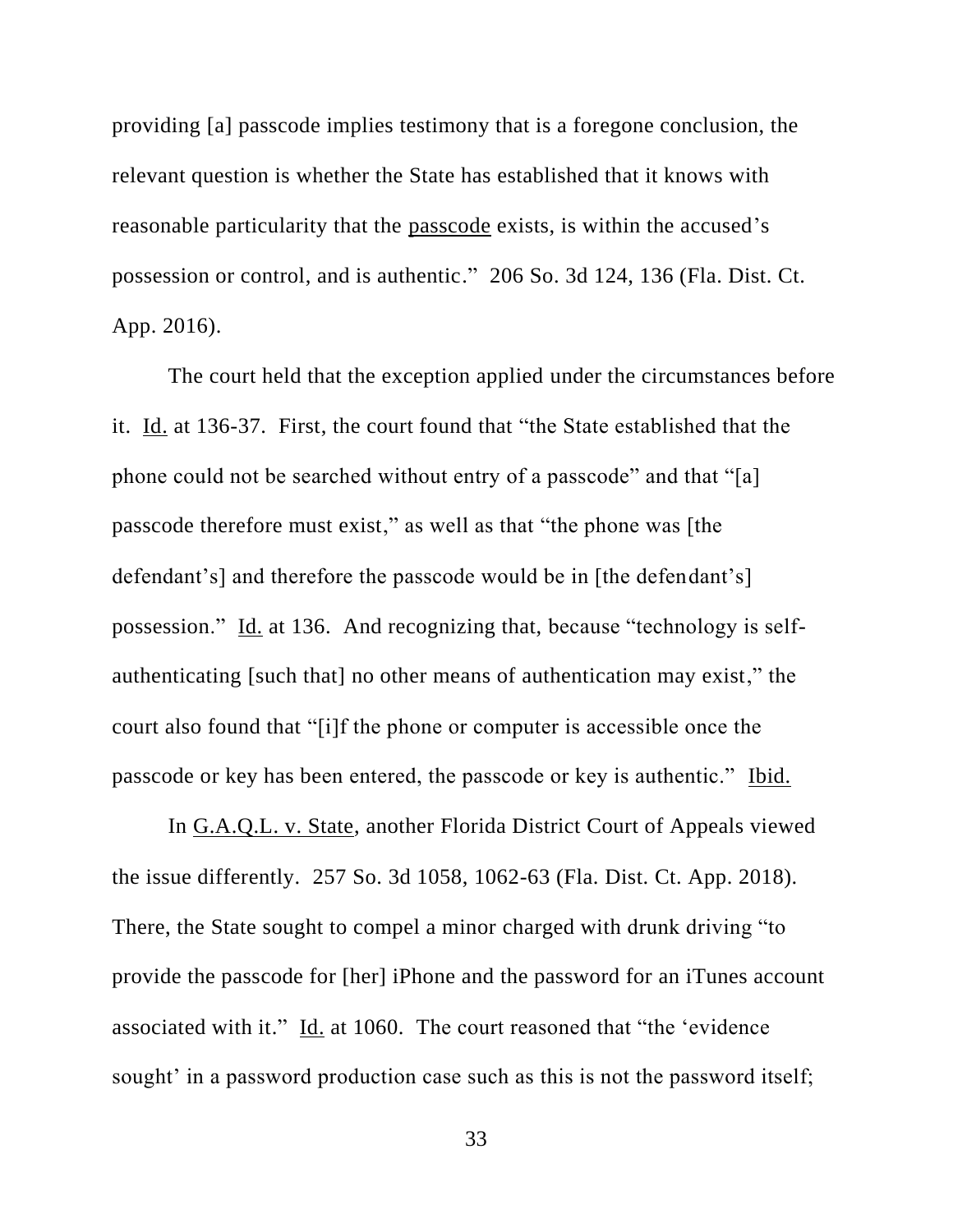rather it is the actual files or evidence on the locked phone." Id. at 1064. In declining to apply the foregone conclusion exception, the court held that the State "must identify what evidence lies beyond the passcode wall with reasonable particularity" but "fail[ed] to identify any specific file locations or even name particular files that it [sought] from the encrypted, passcodeprotected phone." Id. at 1064-65; see also Pollard v. State, 287 So. 3d 649, 651 (Fla. Dist. Ct. App. 2019) (holding that the "proper legal inquiry . . . is whether the state is seeking to compel a suspect to provide a password that would allow access to information the state knows is on the suspect's cellphone and has described with reasonable particularity").

In Commonwealth v. Gelfgatt, the Supreme Judicial Court of Massachusetts took a slightly different view of the authentication element of the foregone conclusion test: "Here, the defendant's decryption of his computers does not present an authentication issue analogous to that arising from a subpoena for specific documents because he is not selecting documents and producing them, but merely entering a password into encryption software." 11 N.E.3d 605, 615 n.14 (Mass. 2014).

The Gelfgatt court thus found authentication immaterial and applied the exception in the context of the issue before it: the prosecution's motion to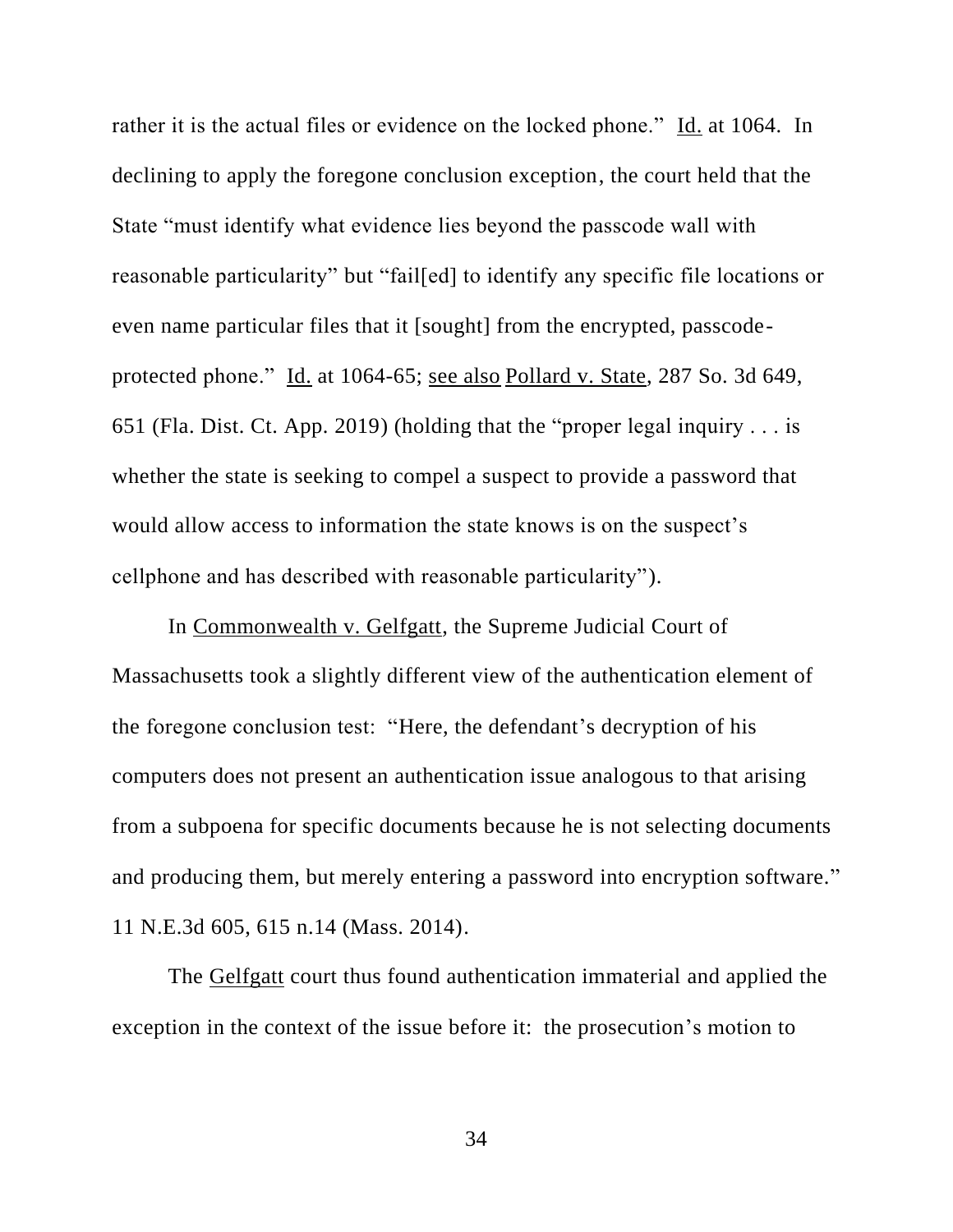compel a defendant charged with forgery and theft to enter an encryption key<sup>4</sup> in computers lawfully seized by law enforcement. Id. at 608, 614. The Supreme Judicial Court held that even though entering an encryption key would be a testimonial communication, "[t]he facts that would be conveyed by the defendant through his act of decryption -- his ownership and control of the computers and their contents, knowledge of the fact of encryption, and knowledge of the encryption key -- already are known to the government and, thus, are a 'foregone conclusion.'" Id. at 615.

Likewise, in United States v. Apple MacPro Computer, the United States Court of Appeals for the Third Circuit relied on the district court's fact findings, and affirmed its determination that the compelled decryption of the defendant's devices was not testimonial within the meaning of the Fifth Amendment in light of what the police already knew would be found on those devices. 851 F.3d 238, 248 (3d Cir. 2017).

The Third Circuit pointedly added, however, that it was "not concluding that the Government's knowledge of the content of the devices is necessarily

<sup>&</sup>lt;sup>4</sup> Encryption keys, like a PIN or passcode, are "essentially a string of numbers or characters" that are applied "to the encrypted data using the algorithm of the given encryption program. By funneling the encrypted data through the algorithm, the data is rendered 'readable' again." Gelfgatt, 11 N.E.3d at 610 n.9.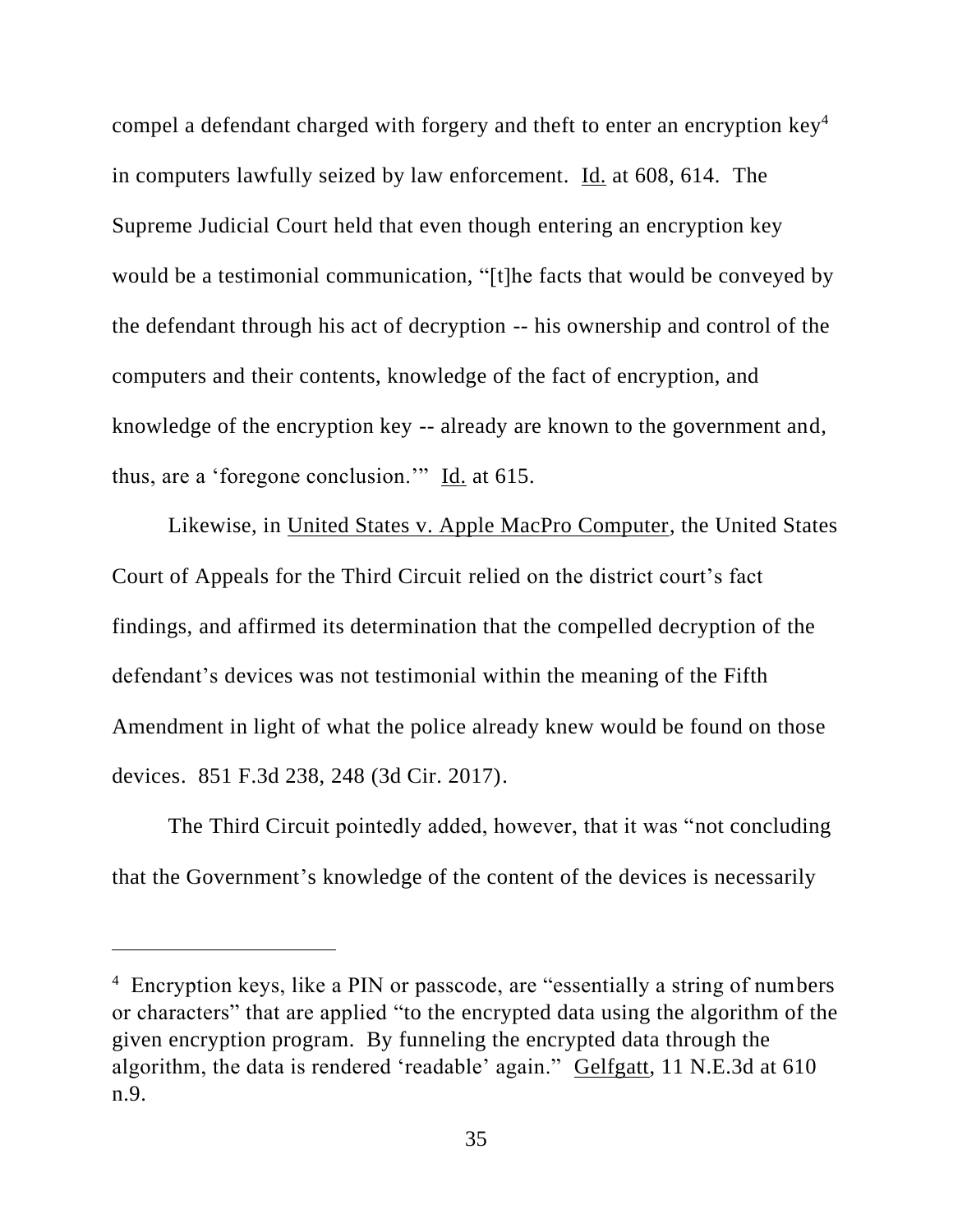the correct focus of the 'foregone conclusion' inquiry in the context of a compelled decryption order." Id. at 248 n.7. "Instead," the court noted, "a very sound argument can be made that the foregone conclusion doctrine properly focuses on whether the Government already knows the testimony that is implicit in the act of production." Ibid. And the court explained that, "[i]n this case, the fact known to the government that is implicit in the act of providing the password for the devices is 'I, John Doe, know the password for these devices." Ibid.

Those cases from jurisdictions that have considered the viability of the foregone conclusion exception in the context of compelled decryption or passcode disclosure provide helpful guidance as we consider the issue before us, a matter of first impression for this Court.

#### C.

## 1.

Considering the foregoing in light of the facts of this case, we note first that the State correctly asserts that the lawfully issued search warrants -- the sufficiency of which Andrews does not challenge -- give it the right to the cellphones' purportedly incriminating contents as specified in the trial court's order. And neither those contents -- which are voluntary, not compelled, communications, see Oregon v. Elstad, 470 U.S. 298, 306-07 (1985) -- nor the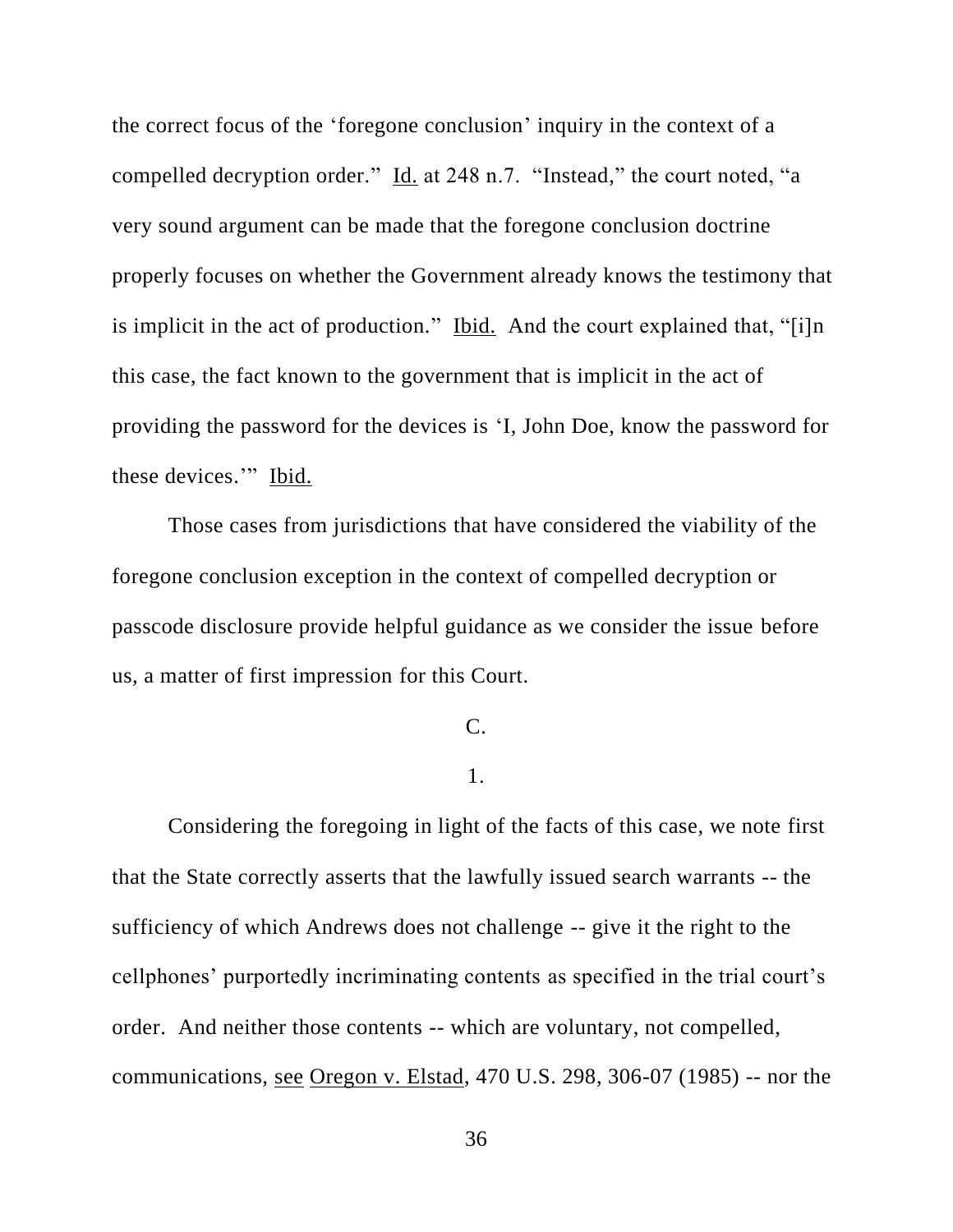phones themselves -- which are physical objects, not testimonial communications, see Pennsylvania v. Muniz, 496 U.S. 582, 589 (1990) -- are protected by the Fifth Amendment privilege against self-incrimination. Therefore, production of Andrews's cellphones and their contents is not barred; indeed, had the State succeeded in its efforts to access the phones, this case would not be before us.

But access to the cellphones' contents depends here upon entry of their passcodes. A cellphone's passcode is analogous to the combination to a safe, not a key. Communicating or entering a passcode requires facts contained within the holder's mind -- the numbers, letters, or symbols composing the passcode. It is a testimonial act of production.

2.

The inquiry does not end there, however, because, if the foregone conclusion exception applies, production of the passcodes may still be compelled. To determine the exception's applicability, we must first determine to what it might apply -- the act of producing the passcodes, or the act of producing the cellphones' contents through the passcodes. To be consistent with the Supreme Court case law that gave rise to the exception, we find that the foregone conclusion test applies to the production of the passcodes themselves, rather than to the phones' contents.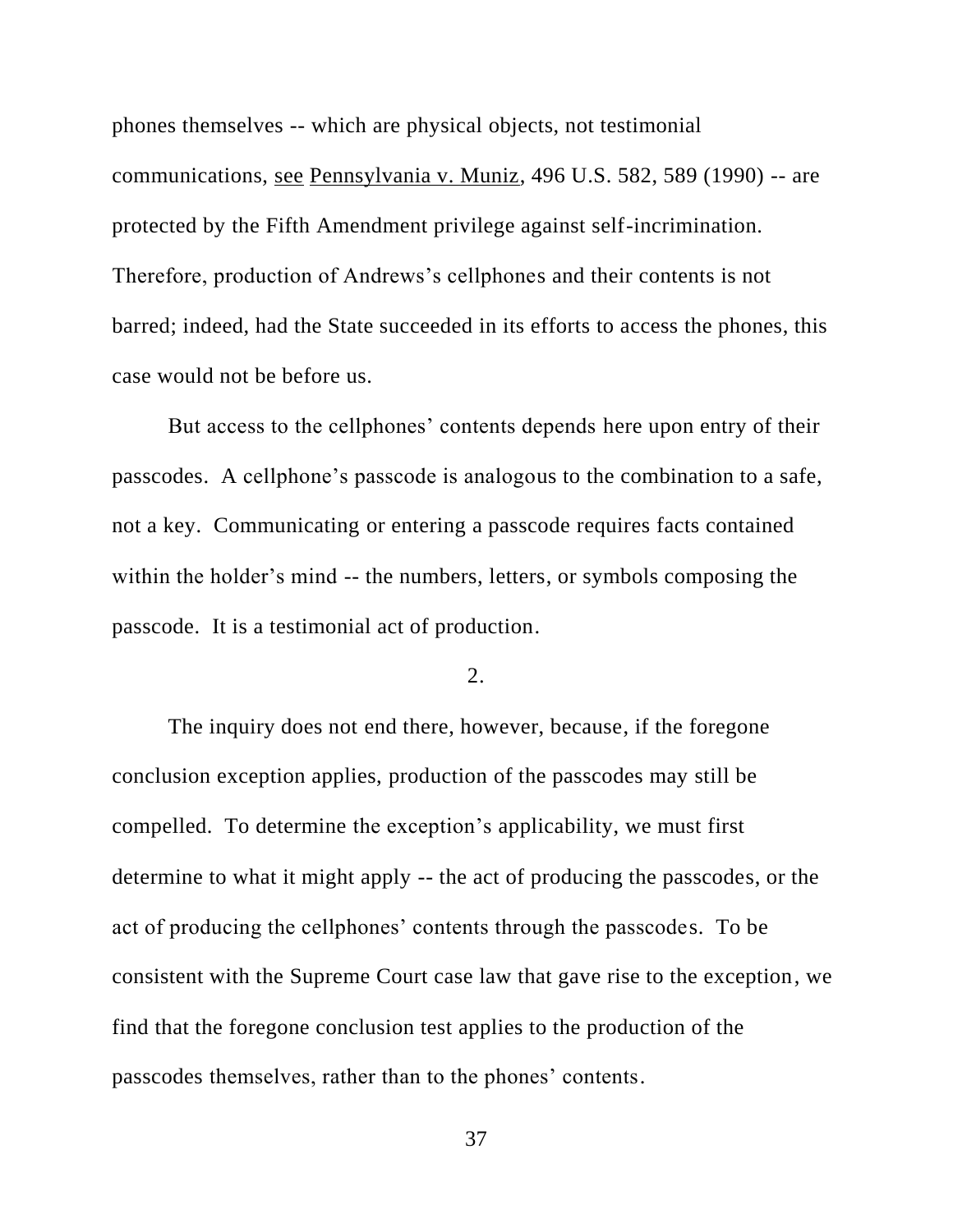The relevant Supreme Court cases explicitly predicate the applicability of the foregone conclusion doctrine on the fundamental distinction between the act of production and the documents to be produced. The documents may be entitled to no Fifth Amendment protection at all -- and, indeed, they were not so entitled in Fisher -- but the act of producing them may nevertheless be protected.

In light of the stark distinction the Court has drawn between the evidentiary object and its production -- a division reinforced even in those cases where the foregone conclusion exception was held not to apply -- it is problematic to meld the production of passcodes with the act of producing the contents of the phones. As the Davis dissent observed, that approach imports Fourth Amendment privacy principles into a Fifth Amendment inquiry.

In Fisher, the Supreme Court rejected such importation when it rejected "the rule against compelling production of private papers" set forth in Boyd v. United States, 116 U.S. 616 (1886), to the extent the Boyd rule "rested on the proposition that seizures of or subpoenas for 'mere evidence,' including documents, violated the Fourth Amendment and therefore also transgressed the Fifth." 425 U.S. at 409. The Fisher Court noted that "the foundations for the [Boyd] rule have been washed away" and that "the prohibition against forcing the production of private papers has long been a rule searching for a rationale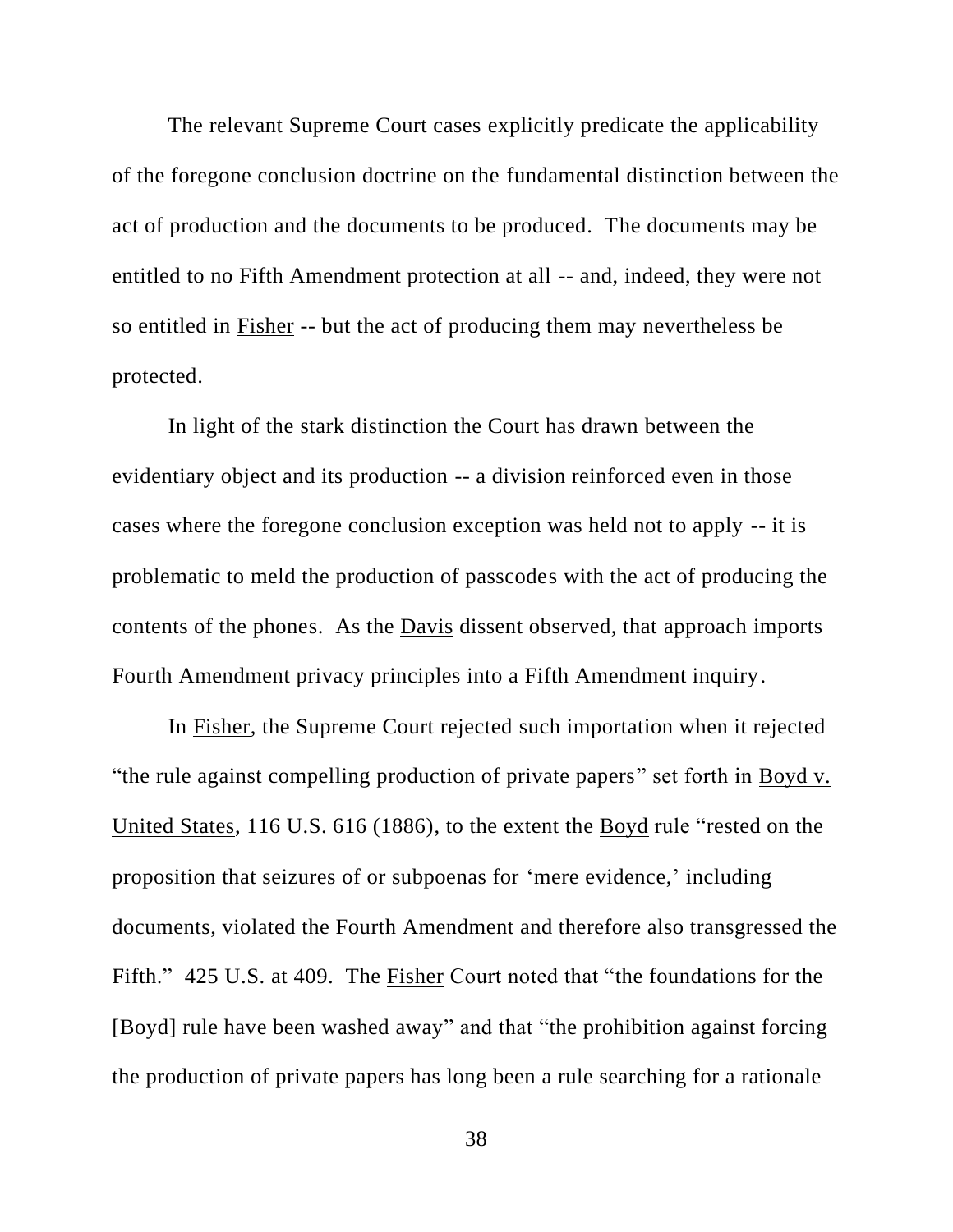consistent with the proscriptions of the Fifth Amendment against compelling a person to give 'testimony' that incriminates him." Ibid. (emphasis added); see also Pardo, 90 Iowa L. Rev. at 1882 ("Of the two Amendments, the Fifth Amendment plays the major role in subpoena doctrine. This is due, in part, to the absence of a significant role for the Fourth Amendment."). We agree with the Davis dissent that the proper focus here is on the Fifth Amendment and that the Fourth Amendment's privacy protections should not factor into analysis of the Fifth Amendment's applicability.

We also share the concerns voiced by other courts that holding passcodes exempt from production whereas biometric device locks may be subject to compulsion creates inconsistent approaches based on form rather than substance. The distinction becomes even more problematic when considering that, at least in some cases, a biometric device lock can be established only after a passcode is created, calling into question the testimonial/non-testimonial distinction in this context. See Kristen M. Jacobsen, Note, Game of Phones, Data Isn't Coming: Modern Mobile Operating System Encryption and its Chilling Effect on Law Enforcement, 85 Geo. Wash. L. Rev. 566, 582 (2017).

In sum, we view the compelled act of production in this case to be that of producing the passcodes. Although that act of production is testimonial, we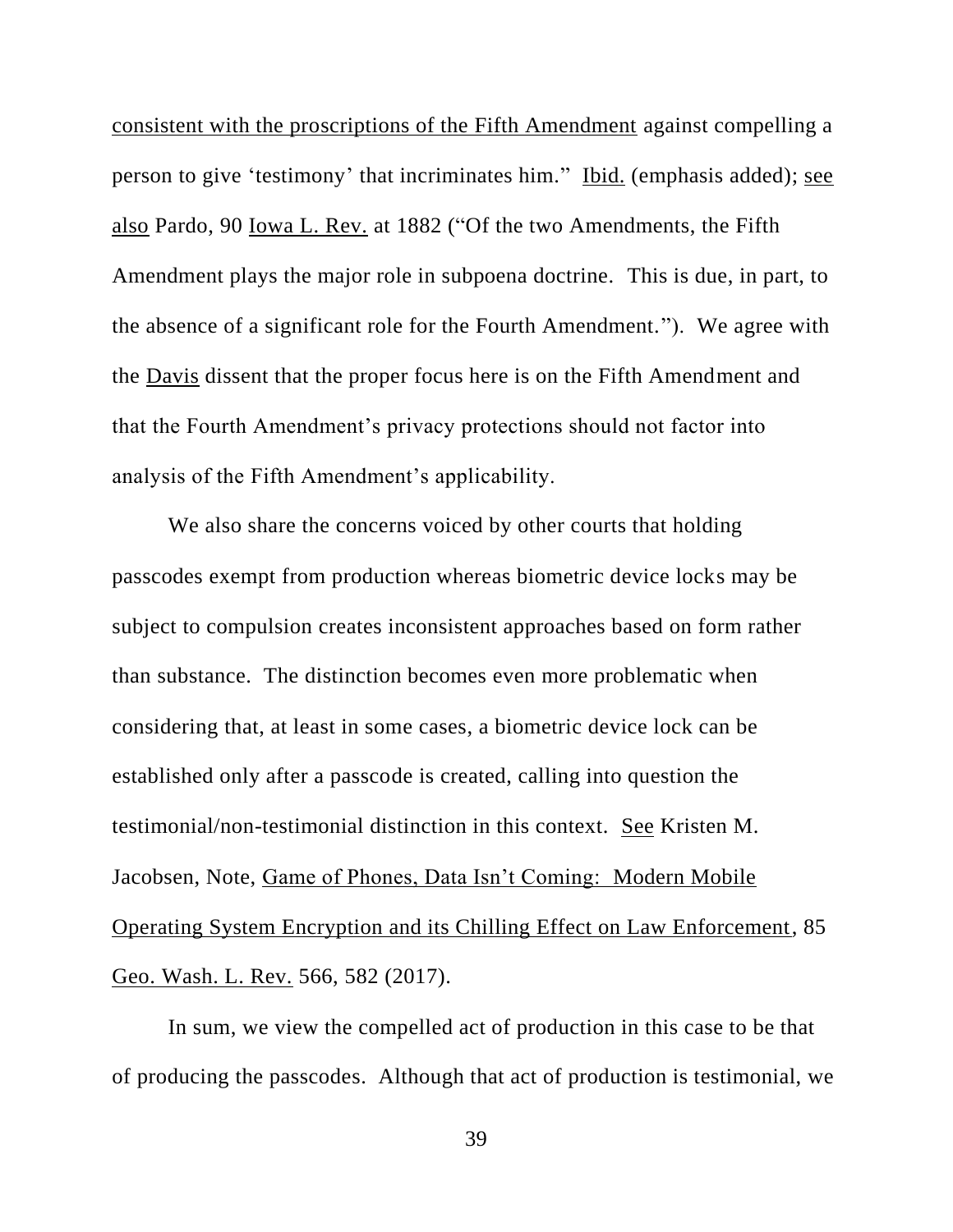note that passcodes are a series of characters without independent evidentiary significance and are therefore of "minimal testimonial value" -- their value is limited to communicating the knowledge of the passcodes. See Apple MacPro, 851 F.3d at 248 n.7. Thus, although the act of producing the passcodes is presumptively protected by the Fifth Amendment, its testimonial value and constitutional protection may be overcome if the passcodes' existence, possession, and authentication are foregone conclusions.

3.

Based on the record before us, we have little difficulty concluding that compelled production of the passcodes falls within the foregone conclusion exception. The State established that the passcodes exist -- they determined the cellphones' contents are passcode-protected. Also, the trial court record reveals that the cellphones were in Andrews's possession when seized and that he owned and operated the cellphones, establishing his knowledge of the passcodes and that the passcodes enable access to the cellphones' contents.<sup>5</sup> See Gelfgatt, 11 N.E.3d at 615. Finally, to the extent that authentication is an issue in this context, the passcodes self-authenticate by providing access to the

<sup>&</sup>lt;sup>5</sup> We give deference to the trial court's factual findings and view them as binding upon appeal to the extent that they are "supported by adequate, substantial and credible evidence." Rova Farms Resort, Inc. v. Inv'rs Ins. Co. of Am., 65 N.J. 474, 484 (1974).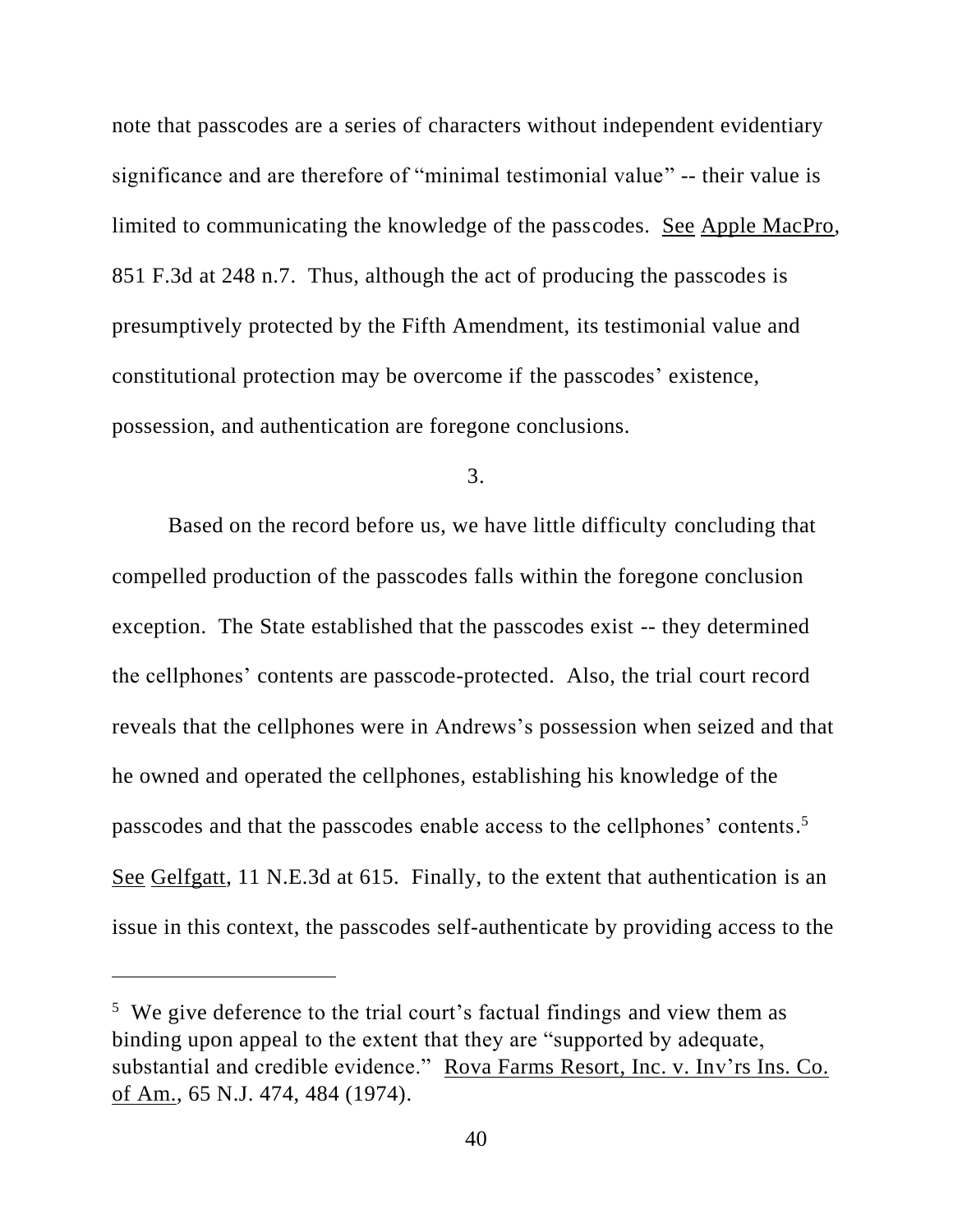cellphones' contents. See Stahl, 206 So. 3d at 136; Gelfgatt, 11 N.E.3d at 615 n.14.

The State's demonstration of the passcodes' existence, Andrews's previous possession and operation of the cellphones, and the passcodes' selfauthenticating nature render the issue here one of surrender, not testimony, and the foregone conclusion exception to the Fifth Amendment privilege against self-incrimination thus applies. Therefore, the Fifth Amendment does not protect Andrews from compelled disclosure of the passcodes to his cellphones.

Although we reach that decision by focusing on the passcodes, we note that, in this case, we would reach the same conclusion if we viewed the analysis to encompass the phones' contents. Cf. Apple MacPro, 851 F.3d at 248 & n.7. The search warrants and record evidence of the particular content that the State knew the phones contained provide ample support for that determination. In short, this was no "fishing expedition." Cf. Hubbell, 530 U.S. at 42; <u>Seo, \_\_\_</u> N.E.3d at \_\_\_ (slip op. at 10).

Having concluded that the Fifth Amendment's Self-Incrimination Clause does not protect Andrews from government compelled disclosure of the cellphones' passcodes, we turn to state law.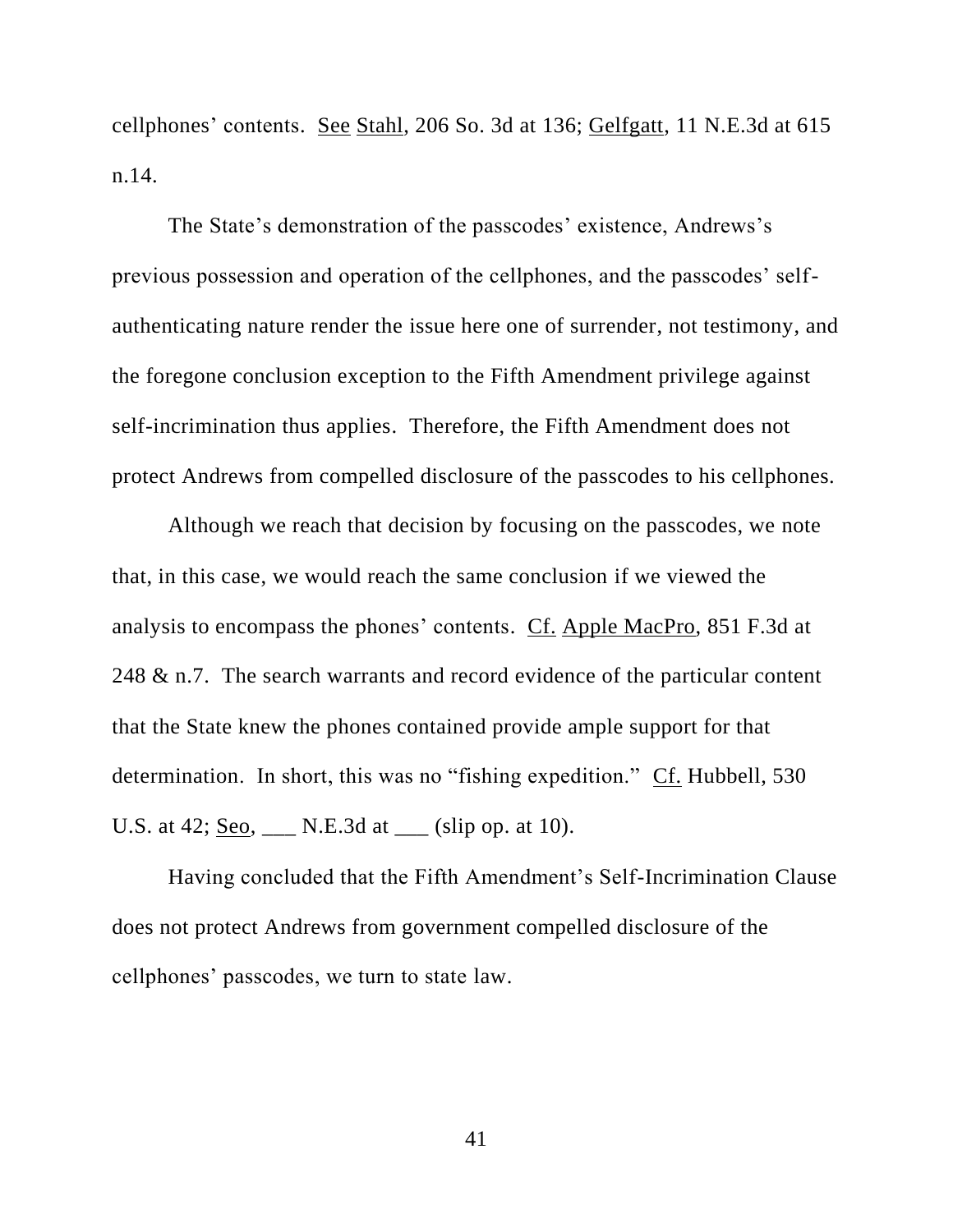New Jersey's privilege against compelled self-incrimination is not expressed in its constitution, but the privilege "is deeply rooted in this State's common law and codified in both statute and an evidence rule." State v. Muhammad, 182 N.J. 551, 567 (2005).

We begin with the relevant statutes and rules of evidence.

### 1.

In 1960, the Legislature codified the protection against compelled selfincrimination. See L. 1960, c. 152, §§ 18-19. "N.J.S.A. 2A:84A-18 and -19 define[] the right against self-incrimination," but also "set[] forth specific limitations on that right." In re Grand Jury Proceedings of Guarino, 104 N.J. 218, 229 n.6 (1986). The statute and corresponding rule of evidence explicitly afford a suspect the "right to refuse to disclose . . . any matter that will incriminate him or expose him to a penalty or a forfeiture of his estate." N.J.S.A. 2A:84A-19; N.J.R.E. 503 (emphasis added). 6 For the right of refusal to apply, therefore, a matter must first be found to be incriminating.

<sup>&</sup>lt;sup>6</sup> In addition to providing four enumerated exceptions to the right to refuse disclosure, see N.J.S.A.  $2A:84A-19(a)$  to (d); N.J.RE.  $503(a)$  to (d), both the statute and the rule specify, through reference to "Rule 37" (renumbered in 1993 as N.J.R.E. 503), that the right may be waived.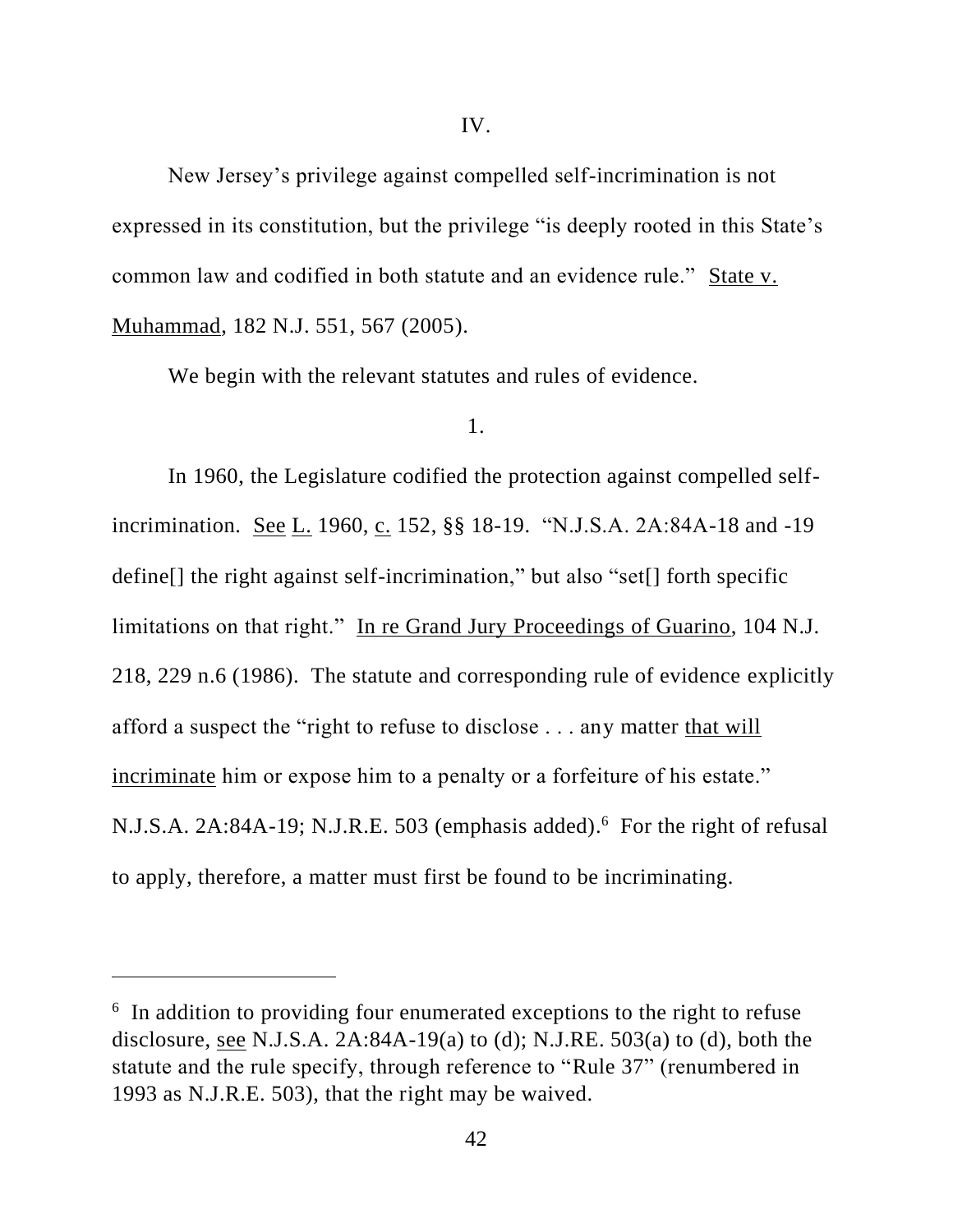N.J.S.A. 2A:84A-18 and N.J.R.E. 502, in turn, define the circumstances under which a matter will be deemed incriminating:

> [A] matter will incriminate (a) if it constitutes an element of a crime against this State, or another State or the United States, or (b) is a circumstance which with other circumstances would be a basis for a reasonable inference of the commission of such a crime, or (c) is a clue to the discovery of a matter which is within clauses (a) or (b) above  $\dots$ .

Applying that definition, we note first that the passcodes are obviously not an element of any crime charged against Andrews. They are only a method of production of or access to the contents of his cellphones. Although disclosure of a passcode is evidence of ownership and control of a cellphone and its contents, the State has already established both of those facts here. The passcodes then, as amalgamations of characters with minimal evidentiary significance,<sup>7</sup> do not themselves support an inference that a crime has been committed, nor do they constitute "clues."

Said another way, where ownership and control of an electronic device is not in dispute, its passcode is generally not substantive information, is not a

<sup>&</sup>lt;sup>7</sup> Defendant does not claim that the amalgamations of numbers, letters, or symbols constituting his passcodes have independent evidentiary significance. Such a claim would not, in any event, change the outcome here in light of the limitations set forth in the trial court's disclosure order.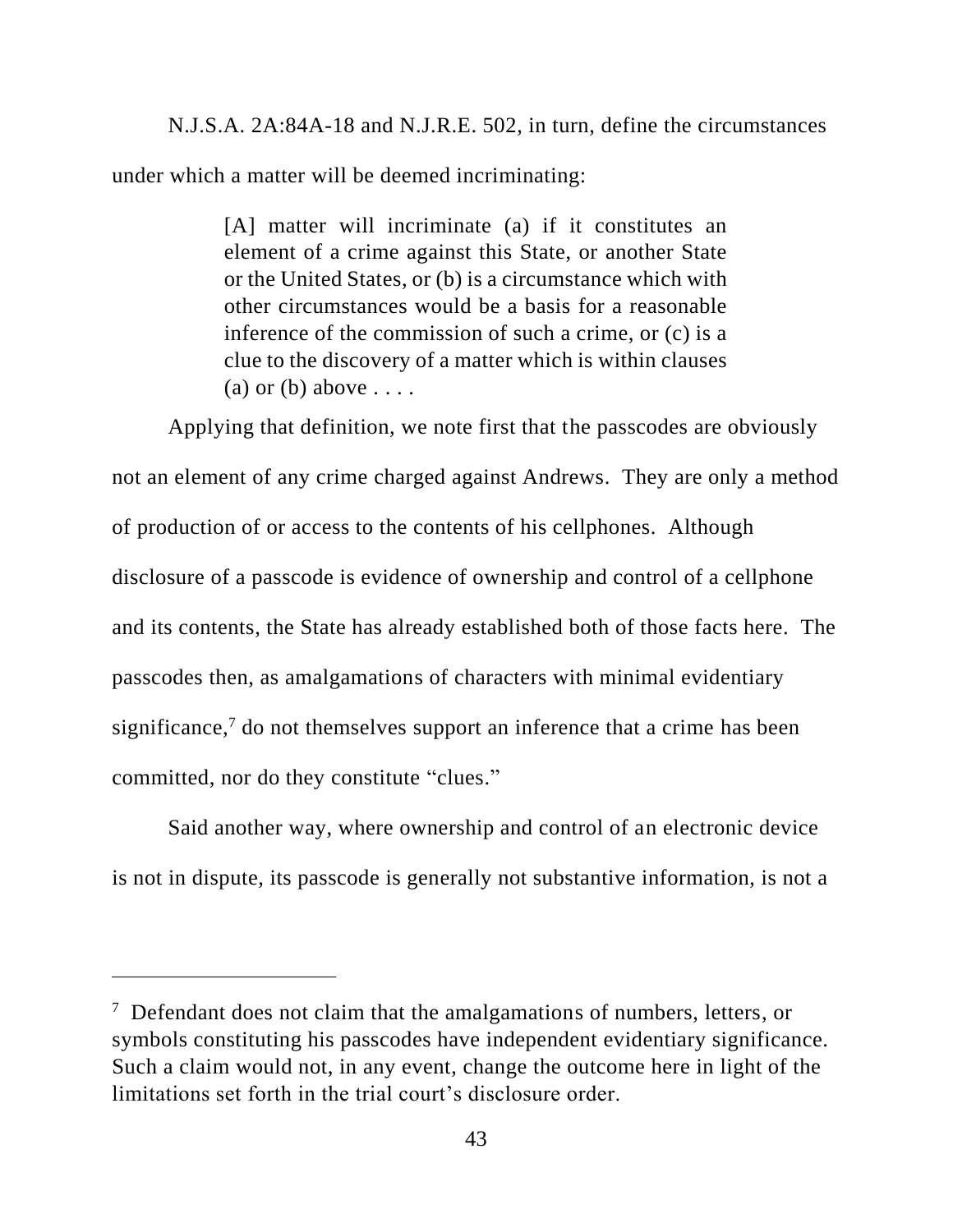clue to an element of or the commission of a crime, and does not reveal an inference that a crime has been committed. Cf. State v. Fisher, 395 N.J. Super. 533, 547-48 (App. Div. 2007) ("The disclosure of one's name and address does not entail a substantial risk of self-incrimination. 'It identifies but does not by itself implicate anyone in criminal conduct.'" (emphasis added) (quoting California v. Byers, 402 U.S. 424, 434 (1971))).

We turn, therefore, to New Jersey common law.

2.

New Jersey's common law privilege against self-incrimination "generally parallels federal constitutional doctrine," State v. Chew, 150 N.J. 30, 59 (1997), but also "offers broader protection than its federal counterpart under the Fifth Amendment," Muhammad, 182 N.J. at 568; accord Guarino, 104 N.J. at 229. Our privilege derives from the notion of personal privacy established by the United States Supreme Court in Boyd. Guarino, 104 N.J. at 230.

In Boyd, decided in 1886, the Court considered whether the production of private papers could be compelled and determined that "a compulsory production of the private books and papers of the owner of goods sought to be forfeited in such a suit is" not only "compelling him to be a witness against himself, within the meaning of the Fifth Amendment to the Constitution," but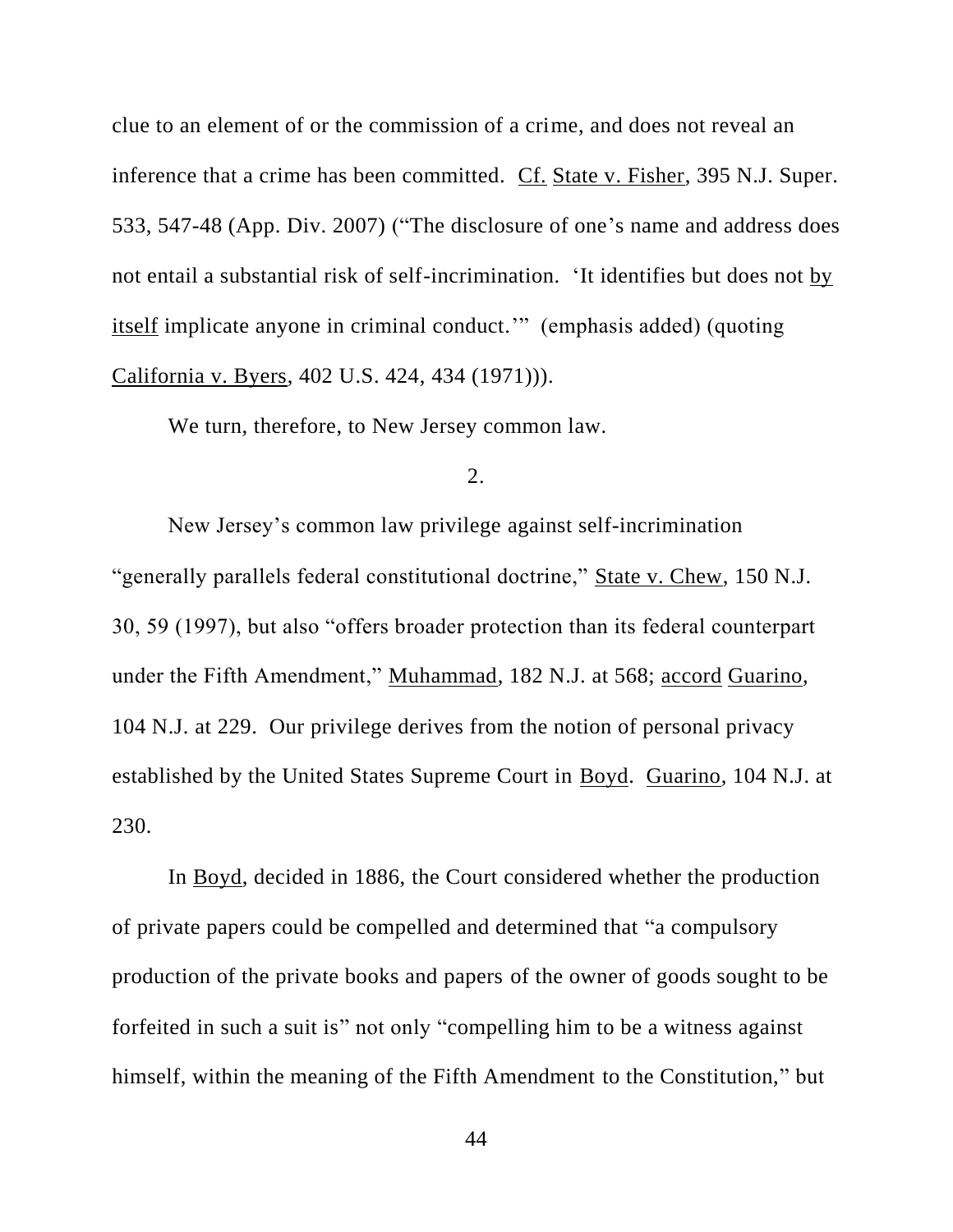also "is the equivalent of a search and seizure -- and an unreasonable search and seizure -- within the meaning of the Fourth Amendment." 116 U.S. at 634-35.

As noted above, the Fisher Court overturned that rule in the context of federal constitutional analysis. See 425 U.S. at 407 (explaining that "[s]everal of Boyd's express or implicit declarations have not stood the test of time" and listing examples, including private documents); see also Doe I, 465 U.S. at 618 (O'Connor, J., concurring) ("[T]he Fifth Amendment provides absolutely no protection for the contents of private papers of any kind. The notion that the Fifth Amendment protects the privacy of papers originated in [Boyd], but our decision in [Fisher] sounded the death knell for Boyd."); Pardo, 90 Iowa L. Rev. at 1858 ("Subsequent doctrinal developments have torpedoed Boyd's view of the overlap [between the Fourth and Fifth Amendments] as the Court has systematically rejected and cabined **Boyd's** holding.").

In Guarino, this Court considered as a matter of first impression whether Fisher's overthrow of Boyd's private-papers rule would affect New Jersey law. 104 N.J. at 231. The Guarino Court "affirm[ed] our belief in the Boyd doctrine and [held] that the New Jersey common law privilege against selfincrimination protects the individual's right 'to a private enclave where he may lead a private life."" Ibid. (quoting Murphy v. Waterfront Comm'n, 378 U.S.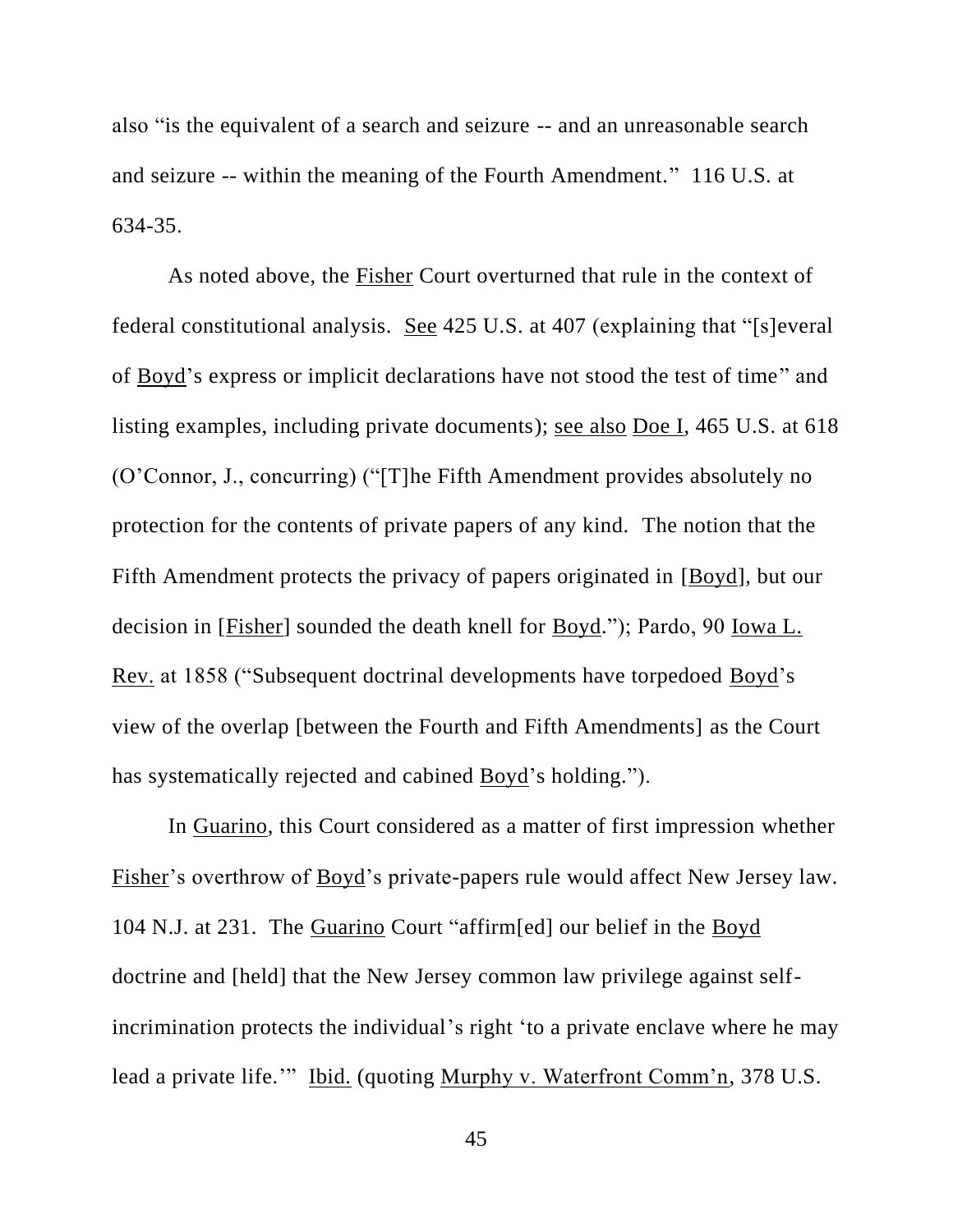52, 55 (1964)). Thus, despite the shift at the federal level, our common law privilege continues to consider whether evidence requested is of an inherently private nature.

The Guarino Court articulated the relevant test as follows:

To determine whether the evidence sought by the government lies within that sphere of personal privacy a court must look to the "nature of the evidence." Couch v. United States, 409 U.S. 322, 350 (1973) (Marshall, J., dissenting). In the case of documents, therefore, a court must look to their contents, not to the testimonial compulsion involved in the act of producing them, as the Supreme Court has done in Fisher and Doe. Neither Fisher nor Doe recognize the fundamental privacy principles underlying the New Jersey commonlaw privilege against self-incrimination. Thus, in defining the scope of our common-law privilege, we decline to follow the Court's rationale for its Doe decision.

[Id. at 231-32.]

In other words, in contrast to federal law which distinguishes between Fourth and Fifth Amendment inquiries, New Jersey's common law views the privilege against self-incrimination as incorporating privacy considerations.

Noting as much gives us our answer here. The constitutional privacy considerations, see U.S. Const. amend. IV; N.J. Const. art. I, ¶ 7, that would apply to those portions of the cellphones' contents of which disclosure has been ordered have already been considered and overcome through the unchallenged search warrants granted in this case. As we noted in the federal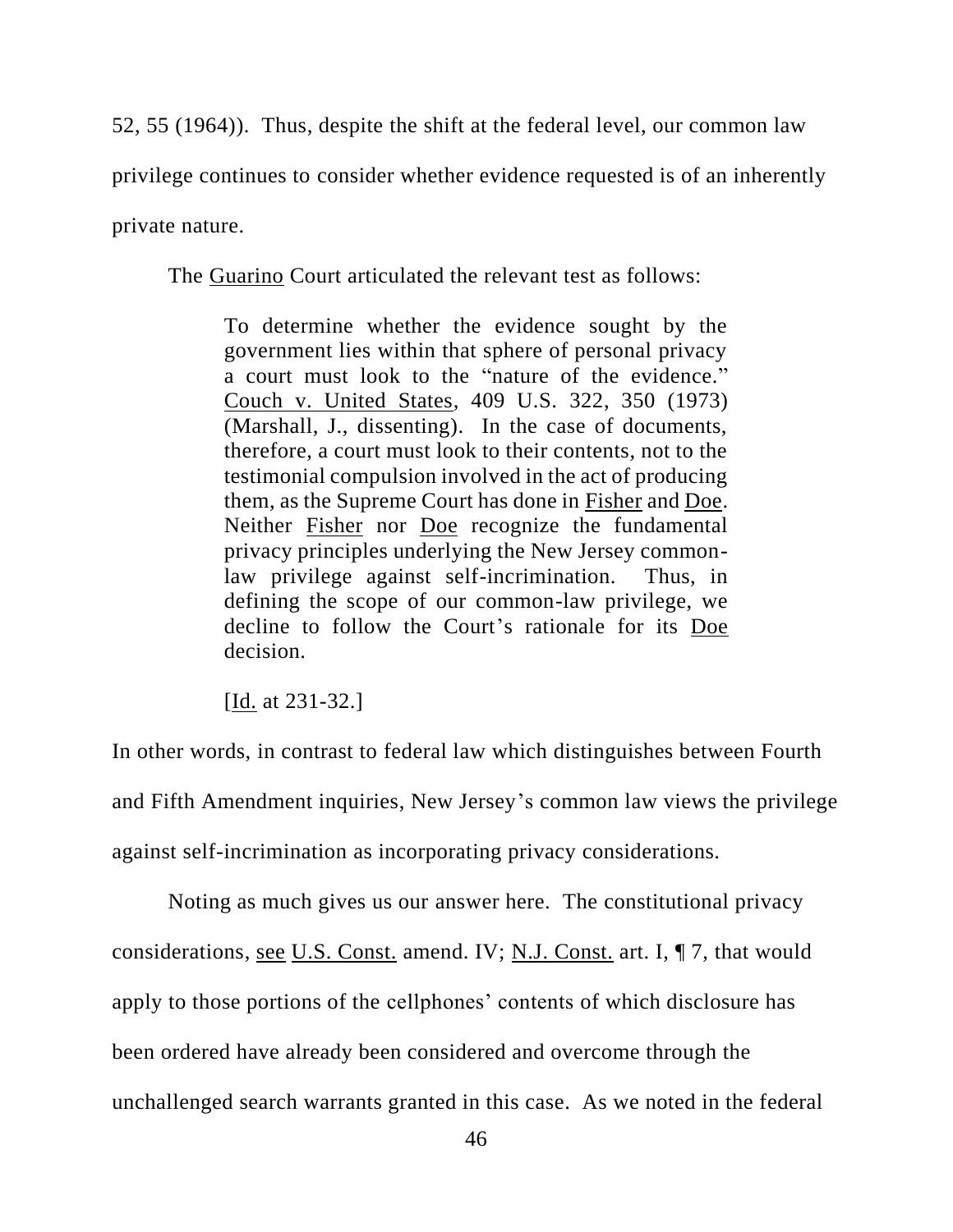context, whether the inquiry is limited here to the passcodes or extended to the phones' contents, the result is the same.

We thus agree with the Appellate Division that New Jersey's common law and statutory protections against compelled self-incrimination do not apply here.

V.

For the reasons set forth above, neither federal nor state protections against compelled disclosure shield Andrews's passcodes. We therefore affirm the Order of the Appellate Division compelling Andrews's disclosure of the passcodes to his cellphones seized consistent with the trial court's order of production, and remand to the trial court for further proceedings.

CHIEF JUSTICE RABNER and JUSTICES PATTERSON and FERNANDEZ-VINA join in JUSTICE SOLOMON's opinion. JUSTICE LaVECCHIA filed a dissent, in which JUSTICES ALBIN and TIMPONE join.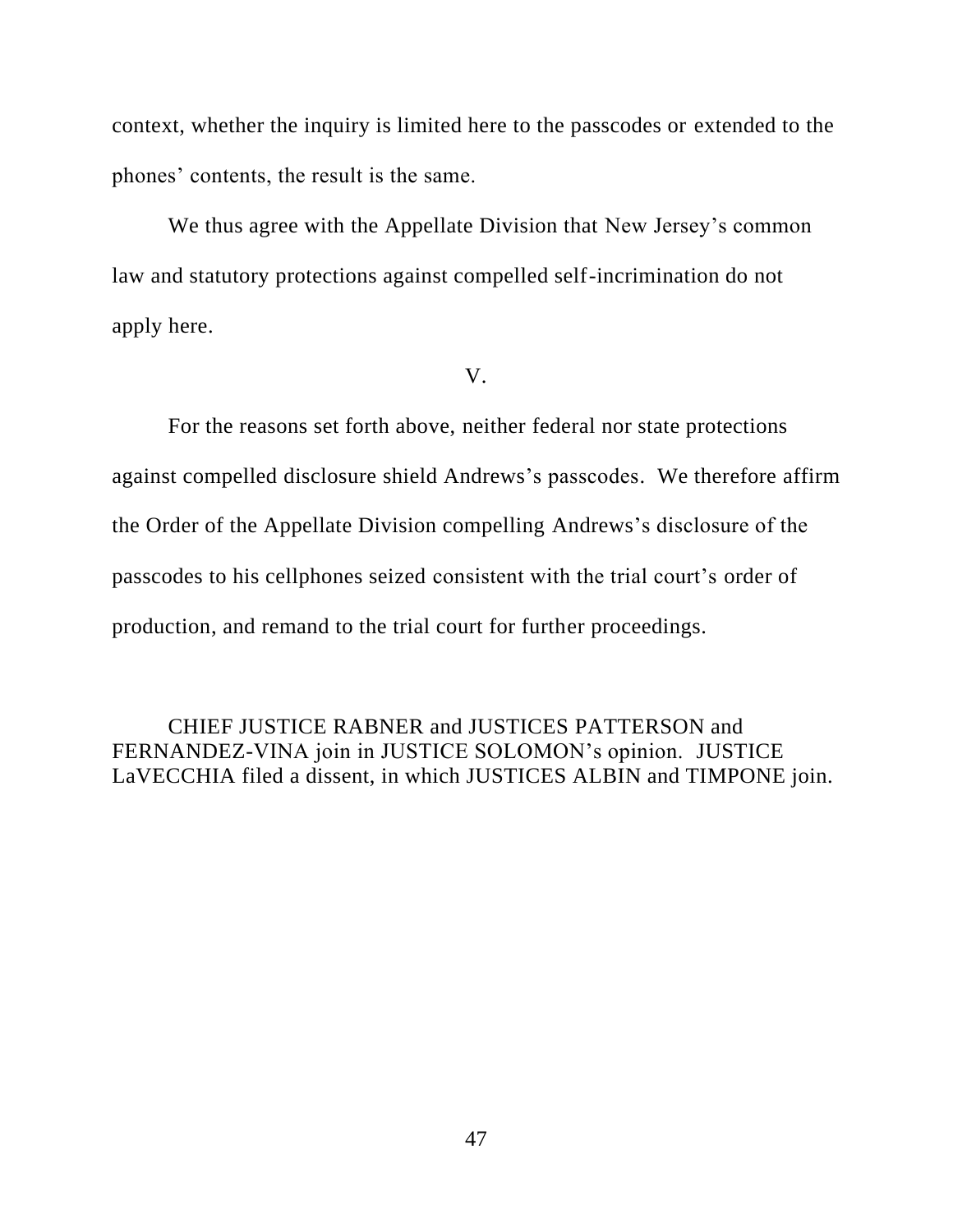State of New Jersey,

Plaintiff-Respondent,

v.

Robert Andrews,

Defendant-Appellant.

# JUSTICE LaVECCHIA, dissenting.

In a world where the right to privacy is constantly shrinking, the Constitution provides shelter to our innermost thoughts -- the contents of our minds -- from the prying eyes of the government. The right of individuals to be free from the forced disclosure of the contents of their minds to assist law enforcement in a criminal investigation, until now, has been an inviolate principle of our law, protected by the Fifth Amendment and our state common law. No United States Supreme Court case presently requires otherwise. No case from this Court has held otherwise. That protection deserves utmost respect and should not be lessened to authorize courts to compel a defendant to reveal the passcode to a smartphone so law enforcement can access its secured contents.

We are at a crossroads in our law. Will we allow law enforcement -- and our courts as their collaborators -- to compel a defendant to disgorge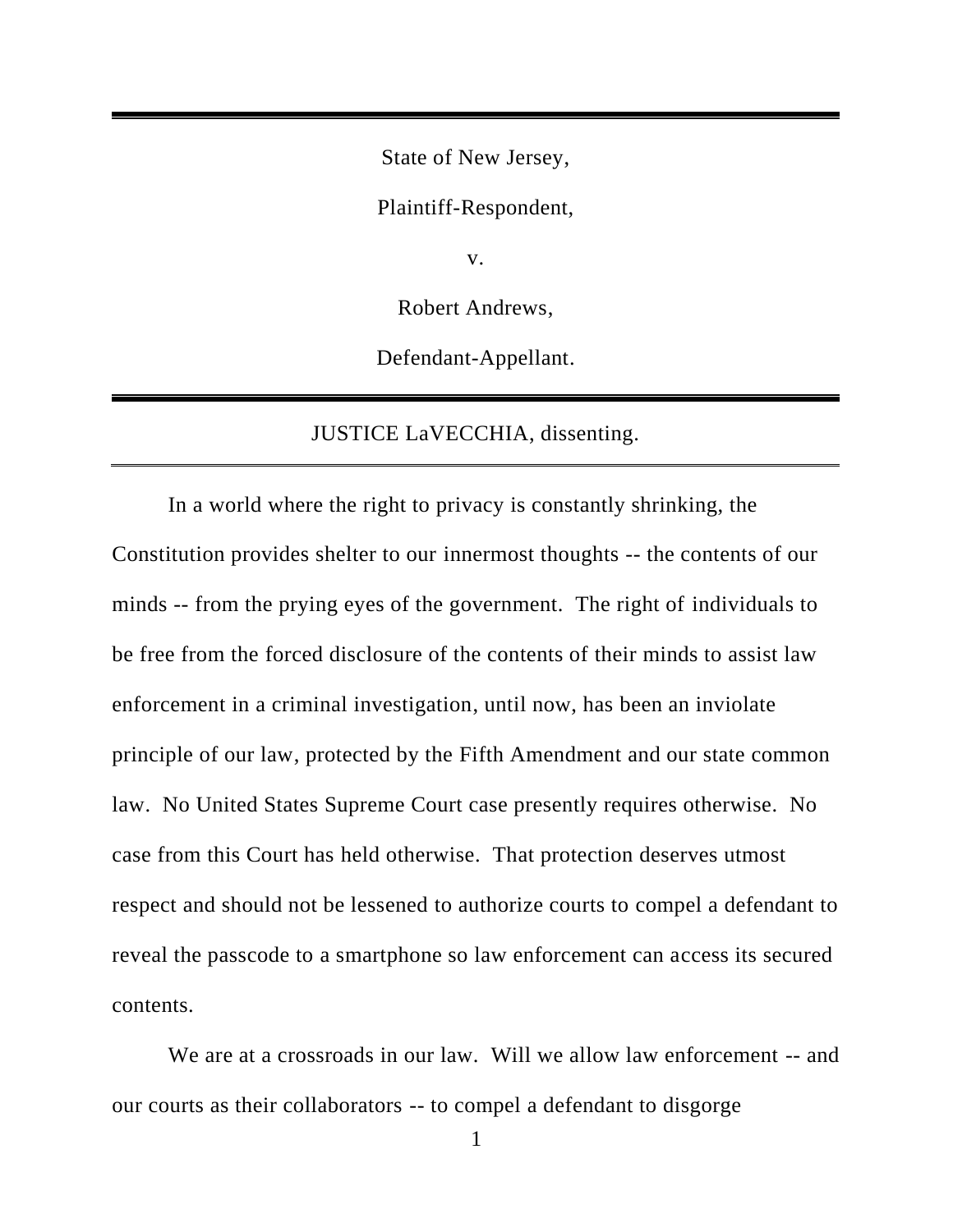undisclosed private thoughts -- presumably memorized numbers or letters -- so that the government can obtain access to encrypted smartphones? In my view, compelling the disclosure of a person's mental thoughts is anathema to fundamental principles under our Constitution and state common law.

The Court's outcome deviates from steadfast past principles protective of a defendant's personal autonomy in the face of governmental compulsion in a criminal matter. Those same principles should apply even in the face of the latest challenge presented by new technology. Respectfully, I dissent from the course the Court now takes.

### I.

The facts that set up the pivotal legal question in this matter are these. Defendant Robert Andrews, a former law enforcement officer in the Essex County Sheriff's Department, was suspected of helping a drug dealer named Quincy Lowery in Lowery's criminal scheme. Lowery knew Andrews through their joint interest in a motorcycle club. Lowery made the accusations that led to Andrews's investigation when Lowery began cooperating with police to gain benefit after being charged as part of a larger narcotics investigation.

The State obtained Lowery's phone by consent. According to Lowery, although some messages were deleted, his phone showed telephone calls and messages between him and Andrews. In the course of its investigation, the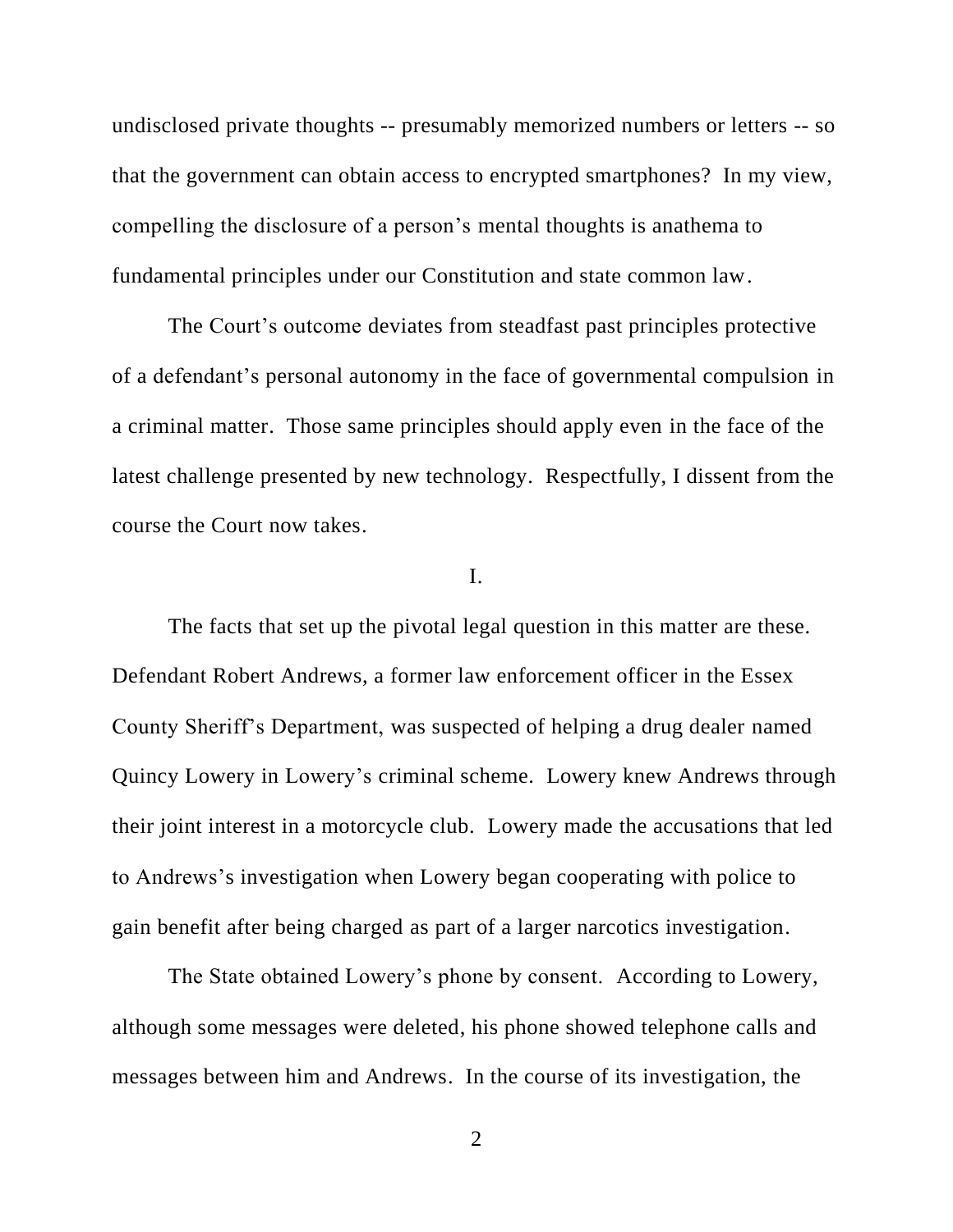State seized two phones from Andrews and obtained a warrant to search them after Andrews refused to consent to a search. One phone was listed as Andrews's personal cell phone and registered to his home address. The other phone was subscribed to by Kay Transportation, LLC, a business with which Andrews presumably was associated, although its address is not listed as Andrews's home. Both phones were on him when seized.

Although the scope of the warrant to search the two phones contains no substantive limit on its face, its scope was later narrowed to permit a search of the phone icon and the message icon. There was no restriction to control with whom a conversation took place or the time periods within which a message or phone call took place. The two aforementioned limitations were imposed by the court during proceedings on the State's motion to compel discovery of the passcodes to the phones.<sup>1</sup> According to the State, it could not then, or even by the time of argument before our Court, access the phones' contents, nor could Apple, the manufacturer of these iPhones, or the Federal Bureau of Investigation. The State also represents that no service company has been able to help it gain access.

<sup>&</sup>lt;sup>1</sup> Hereinafter, we refer either to a passcode or personal identification number (PIN) as the means to unlock and decrypt these smartphones' security systems.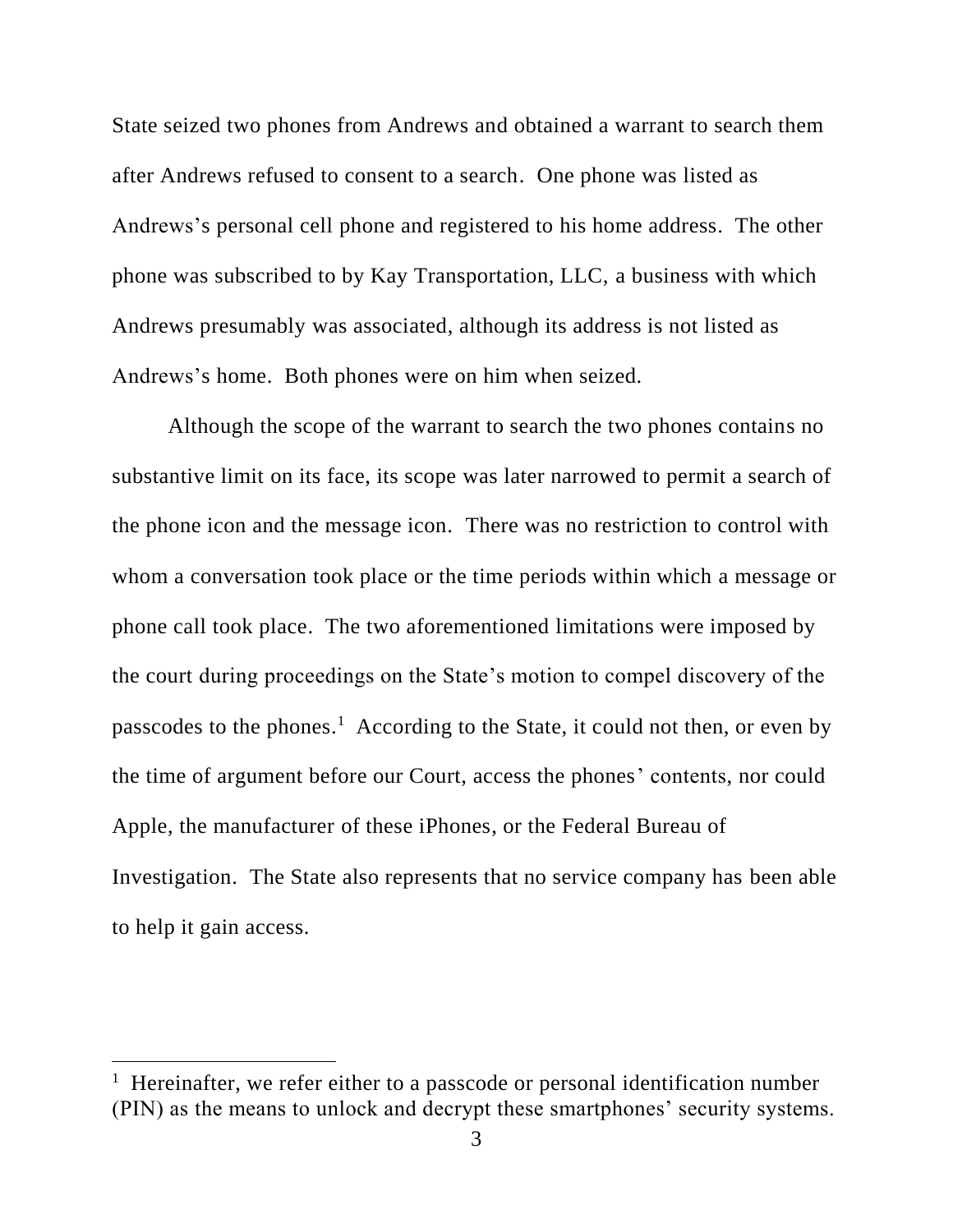Andrews resisted the State's motion, claiming a violation of the Fifth Amendment, as well as New Jersey common law and law governing privilege, to wit: N.J.S.A. 2A:84A-19 and Evidence Rules 501 and 503. Also, according to Andrews, the State waited two years to seek the passcodes; the State does not know what phone the sought-after information is on or where it is located; nor does it know with any particularity what information on the phones will provide evidence of criminality.

The motion court granted the motion to compel, and, on interlocutory review, the Appellate Division affirmed.

We are reviewing the Appellate Division's judgment, at which the court arrived by concluding that the forced disclosure of the passcode is a testimonial act for purposes of a Fifth Amendment analysis, but applying an exception (identified as "foregone conclusion") to avoid finding a constitutional violation. The Appellate Division also rejected all state law arguments that Andrews advanced.

This Court's majority opinion conveys the essence of the motion court and Appellate Division rulings, so, to avoid repetition, I turn directly to why I believe it to be error to sustain the compelled disclosure of presumably memorized passcodes to these smartphones under the Fifth Amendment or state law.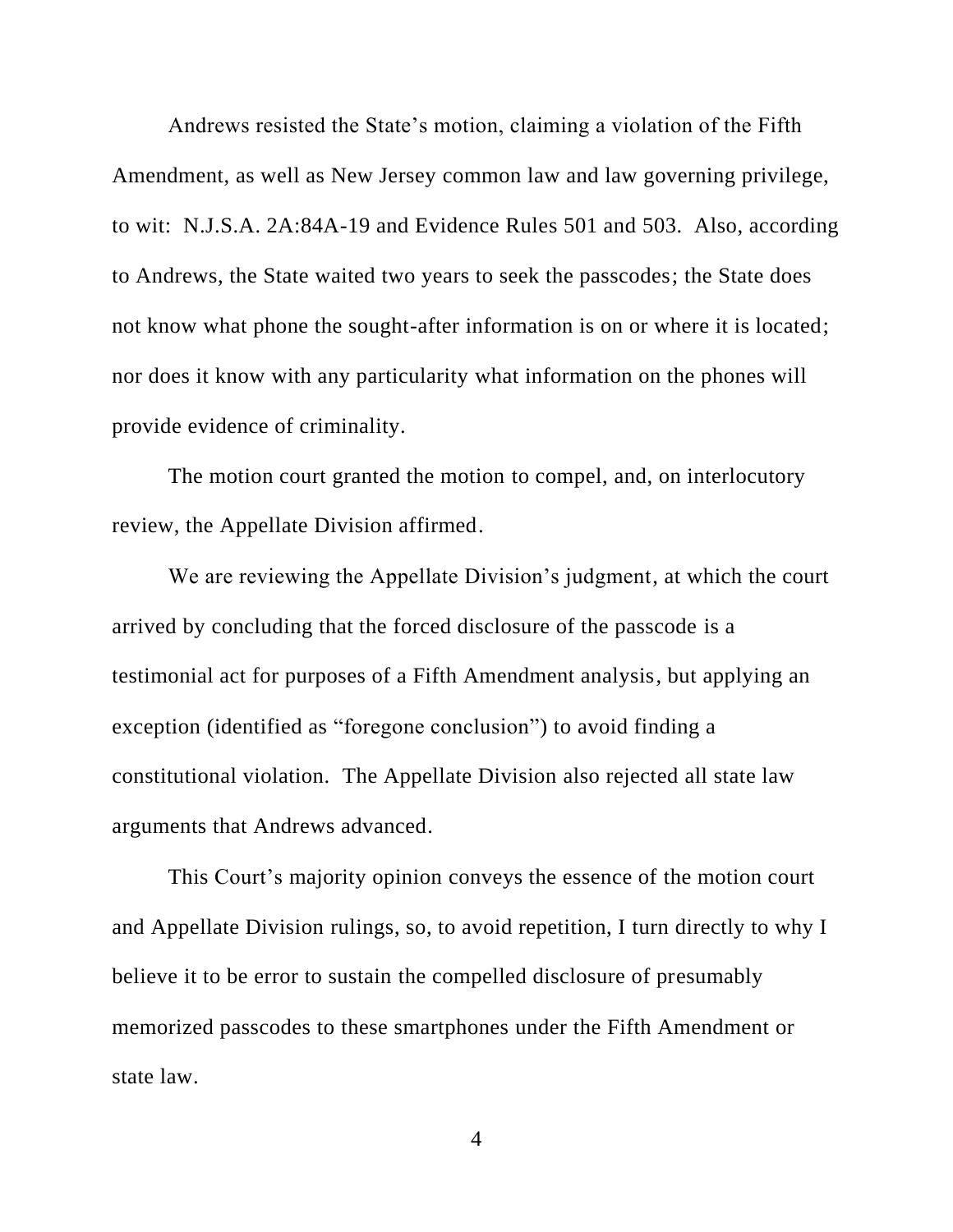II.

A.

The Fifth Amendment of the United States Constitution provides that "[n]o person . . . shall be compelled in any criminal case to be a witness against himself." U.S. Const. amend. V. The privilege extends beyond compelled incriminatory testimony given in court to include other forced testimony that "would furnish a link in the chain of evidence needed to prosecute the claimant." United States v. Hubbell, 530 U.S. 27, 38 (2000) (quoting Hoffman v. United States, 341 U.S. 479, 486 (1951)). In the Court's seminal decision of Boyd v. United States, it was recognized that "a compulsory production of the private books and papers of [an individual] is compelling him to be a witness against himself, within the meaning of the Fifth Amendment to the Constitution." 116 U.S. 616, 634-35 (1886).

Boyd was rooted in a privacy rationale that prevents "the invasion of [one's] indefeasible right of personal security, personal liberty and private property." Id. at 630. Its privacy principle was maintained for decades and reinforced in Couch v. United States. See 409 U.S. 322, 327 (1973) (explaining that the Fifth Amendment "respects a private inner sanctum of individual feeling and thought" -- an inner sanctum that necessarily includes an individual's papers and effects to the extent that the privilege bars their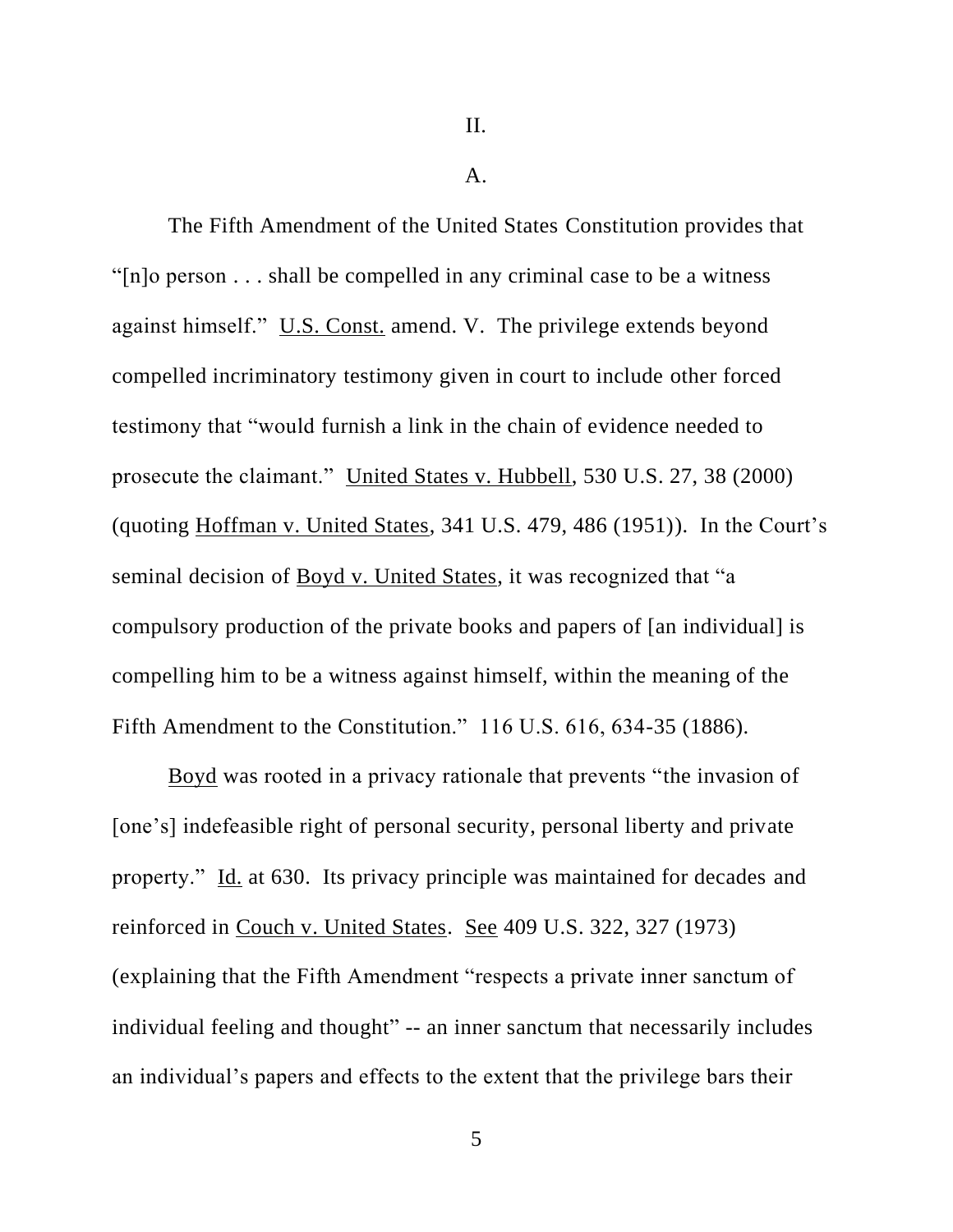compulsory production and authentication -- and "proscribes state intrusion to extract self-condemnation").

The precept that one's inner thoughts cannot be compelled to be disclosed because they are protected by the Fifth Amendment privilege against self-incrimination is still an accepted United States Supreme Court principle. The Supreme Court's continuous assertion of that principle about compelled production of information stored in the mind, even as recently as in its 2000 majority opinion in Hubbell, 530 U.S. at 43, provides the polestar in this matter. Although that polestar has apparently been not as bright for some courts when addressing law enforcement efforts to force an individual to reveal passcodes for encrypted devices like the smartphones here, creating a divide in the jurisprudence in the federal and state courts, I see no basis to depart from that core Fifth Amendment principle.

The divide is rooted in applications of the altered analysis developed by the Supreme Court during the 1970s and 1980s, concerning the production of physical documents, leading to, among other things, a one-time application of an "exception" called "foregone conclusion." Although that exception has not been applied again by the Supreme Court, the aforementioned jurisprudential split exists because some courts have expansively, and in various ways, applied that concept to excuse alleged violations of the privilege against self-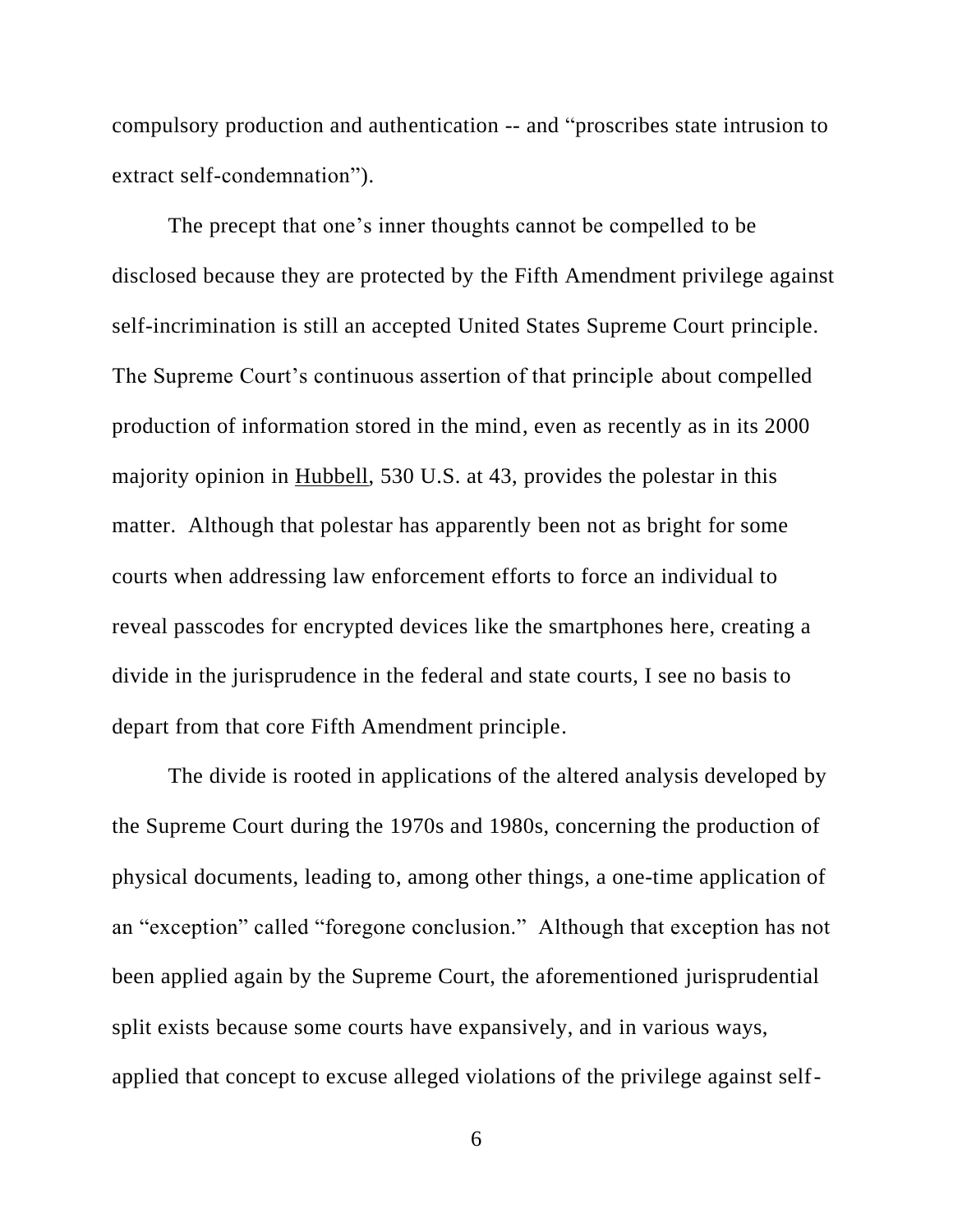incrimination in applications of forced disclosure of mentally cached passcodes to bypass security for new technology. But, for me, there is no real difference between forcing one to divulge the mentally stored combination of a safe -- the very example that the Supreme Court has used, more than once, as a step too far in ordering a defendant to assist in his or her own prosecution - and forcing one to divulge the passcode to a smartphone.

A recitation of that relevant Supreme Court precedent follows.

B.

It is well established that to fall within the self-incrimination privilege, an individual must show that the evidence is compelled, testimonial, and selfincriminating. Hubbell, 530 U.S. at 34-35. An order to compel a defendant to produce documents implicates the Fifth Amendment and, originally, the Supreme Court interpreted the Fifth Amendment as protecting all private papers. Boyd, 116 U.S. at 630-32. That was altered in Fisher v. United States, 425 U.S. 391 (1976).

With its decision in Fisher, the Court shifted from a blanket protection for private papers to a new paradigm for evaluating a self-incrimination claim involving the production of existing documents -- documents which, because they already existed, were not themselves testimonial. Id. at 409-10. The analysis thus turned from the content of the document to an examination of the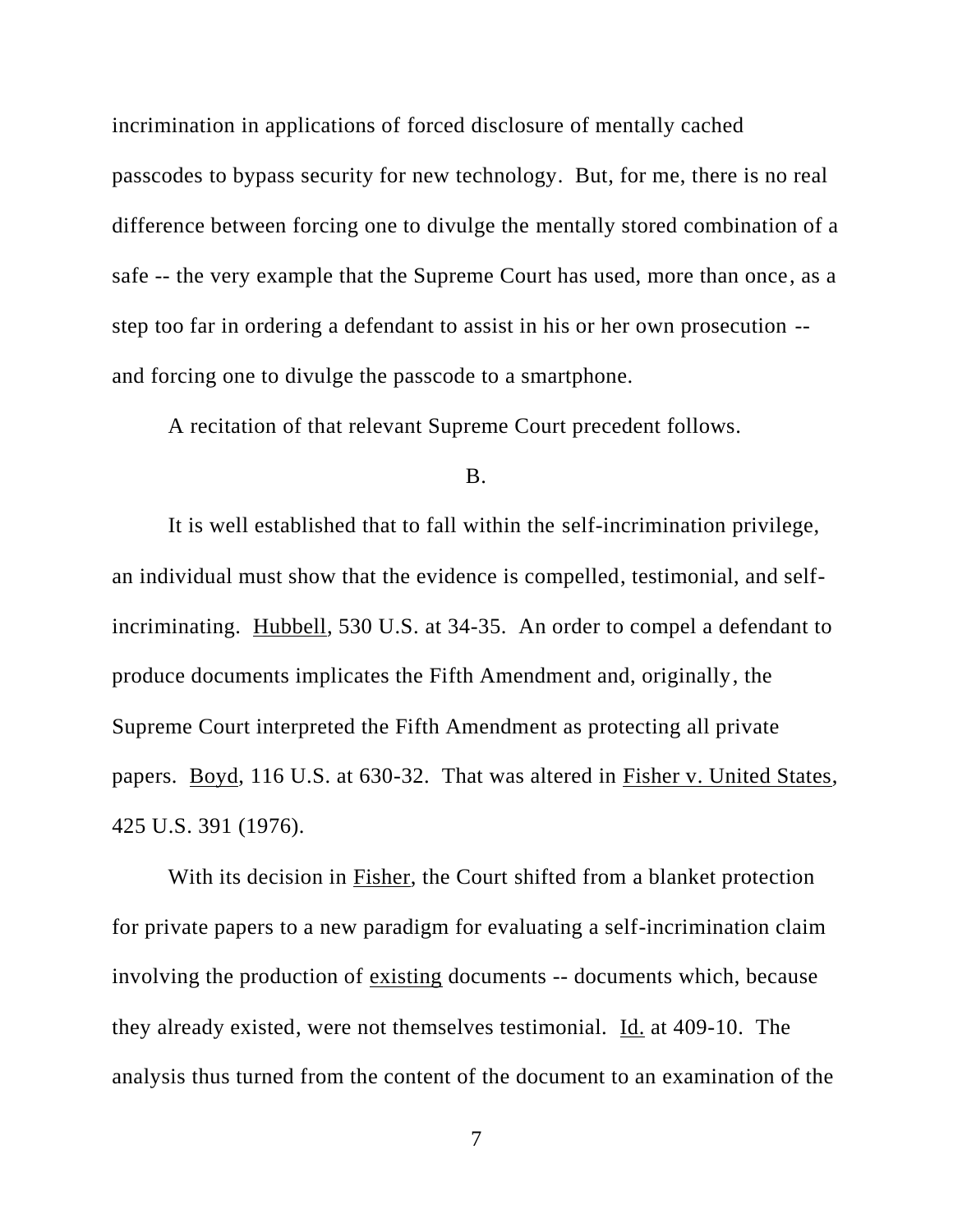act of production of documents, hence becoming known as the act of production doctrine. The Court's Fisher decision held that the act of producing documents in response to a government subpoena could be testimonial if the act of production used the contents of the mind and revealed, either explicitly or implicitly, the existence, possession and control, or authenticity of the physical documents. Id. at 410-13. Thus, the facts in Fisher require attention.

Fisher involved consolidated cases in which the defendants, in each, were involved in an IRS investigation into possible civil or criminal federal tax liability. Id. at 393-94. The taxpayers retrieved documents from their accountants related to the accountants' preparation of their tax returns, which the taxpayers then shared with their lawyers. Id. at 394. When the lawyers were served with summonses from the IRS directing them to produce the accounting documents in question, they declined. Id. at 394-95. After differing results in the circuit courts, the Supreme Court granted certiorari.

Focusing on the act of "'physical or moral compulsion' exerted on the person asserting the privilege," the Court did not find the necessary personal compulsion and declined to extend Fifth Amendment protection to the compelled production of the documents. Id. at 397 (quoting Perlman v. United States, 247 U.S. 7, 15 (1918); other citations omitted). The Court observed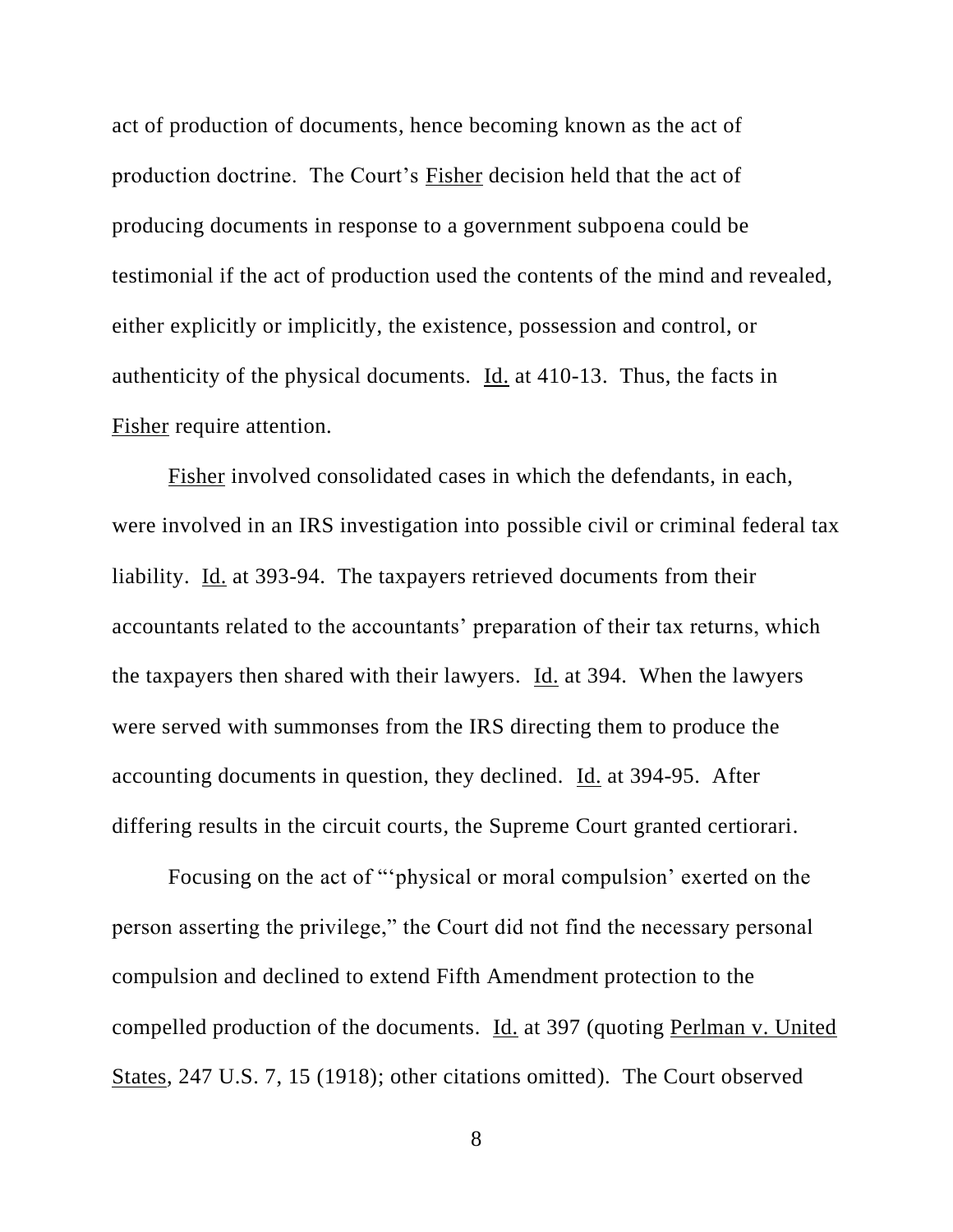that the documents could be obtained without action from the accused, adding that the subpoena to the taxpayers' lawyer had no authority to compel the taxpayer to provide incriminating information against himself. Id. at 398 ("It is extortion of information from the accused himself that offends our sense of justice." (quoting Couch, 409 U.S. at 328)). The documents in question were not prepared by the taxpayers, did not contain testimonial declarations by the taxpayers, and were prepared in an entirely voluntary manner. Id. at 409. Because production of the documents would not "compel the taxpayer to restate, repeat, or affirm" the contents of those documents, the Court determined that compulsion to produce them was not testimonial. Ibid.

Importantly, the Court acknowledged that whether the Fifth Amendment lends its protection to the documents in question could not be answered without considering whether responding to a subpoena is itself communicative. Id. at 410. "Compliance with the subpoena tacitly concedes the existence of the papers demanded and their possession or control by the taxpayer. It also would indicate the taxpayer's belief that the papers are those described in the subpoena." Ibid. However, that was not found to exist on the facts presented, as the subpoena was served on the lawyer. Id. at 410-11.

The Court's new framework and its application in Fisher led the Court to establish the foregone conclusion doctrine. That doctrine was described as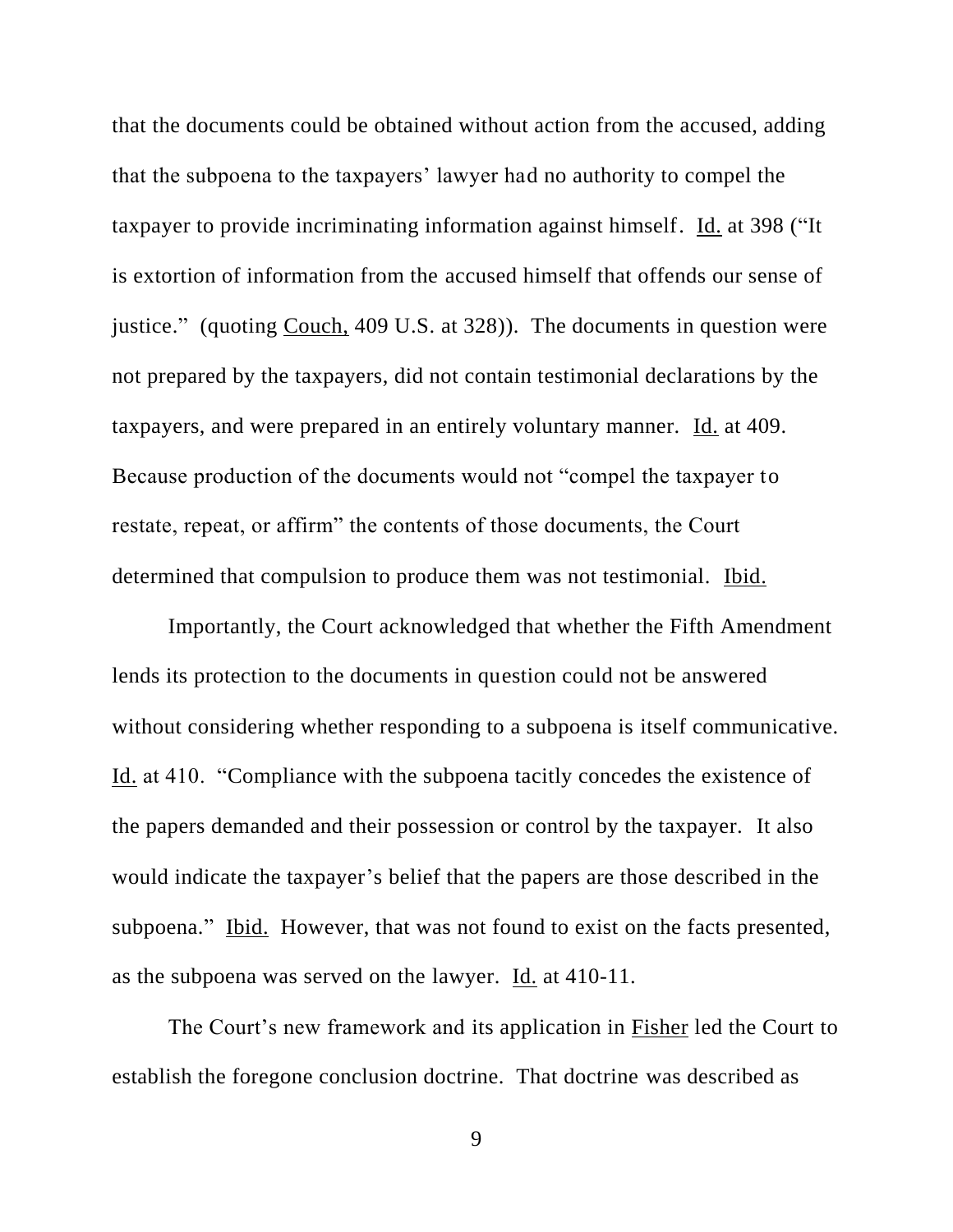providing that if the government can demonstrate that the existence,

possession or control, and authenticity of the identified documents or materials it seeks are a foregone conclusion, then the act of production itself "adds little or nothing to the sum total of the Government's information" because the government is not relying on the veracity of the statement implicit in the act of production to prove the existence, possession or control, or authenticity of the documents. Ibid. Ultimately, the Court stated, "[t]he question is not of testimony but surrender." Id. at 411 (quoting In re Harris, 221 U.S. 274, 279  $(1911)$ .

The Court expanded on the notion that the response to a subpoena itself could be incriminating in United States v. Doe (Doe I), 465 U.S. 605 (1984). There the Court had to determine whether bank statements, phone records, and other business records of a sole proprietor of a business could be compelled for production. Id. at 606-07. Doe was the owner of several sole proprietorships. Id. at 606. During the course of investigating "corruption in the awarding of county and municipal contracts," a grand jury issued subpoenas attempting to compel Doe to provide telephone, business, and bank records pertaining to his companies. Id. at 606-07. Doe filed a motion in the District Court of New Jersey requesting that the subpoenas be quashed, and the court granted the motion, stating that "the relevant inquiry is . . . whether the act of producing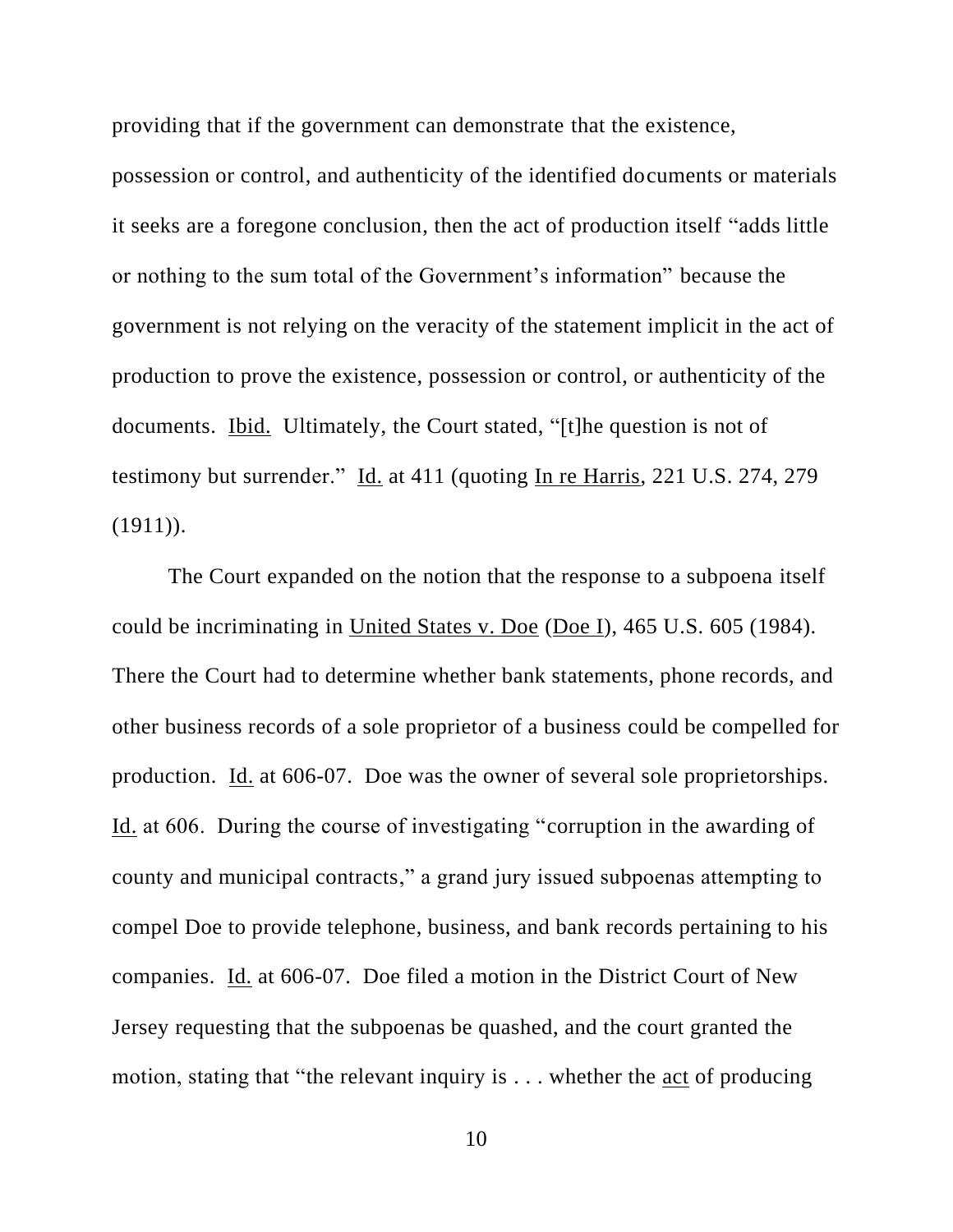the documents has communicative aspects which warrant Fifth Amendment protection." Id. at 607-08 (quoting In re Grand Jury Empanelled March 19, 1980, 541 F. Supp. 1, 3 (D.N.J. 1981)). The United States Court of Appeals for the Third Circuit affirmed. Id. at 608.

The Supreme Court held that such production is protected by the Fifth Amendment because the government was not certain the defendant actually possessed and/or controlled those documents. The Court again noted that "[a]lthough the contents of a document may not be privileged, the act of producing the document may be." Id. at 612. Producing documents would indicate that the defendant possesses them, controls them, and believes them to be the documents requested. Id. at  $613 \& n.11$ . Relying on the Third Circuit's assessment that there was "nothing in the record that would indicate that the United States knows, as a certainty, that each of the myriad documents demanded by the five subpoenas in fact is in the [defendant's] possession or subject to his control," id. at 613 n.12 (quoting In re Grand Jury Empanelled March 19, 1980, 680 F.2d 327, 335 (3d Cir. 1982)), the Court upheld the determination that the act of producing the documents was testimonial, id. at 614. As the Court emphasized, "the Government, unable to prove that the subpoenaed documents exist -- or that [Doe] even is somehow connected to the business entities under investigation -- is attempting to compensate for its lack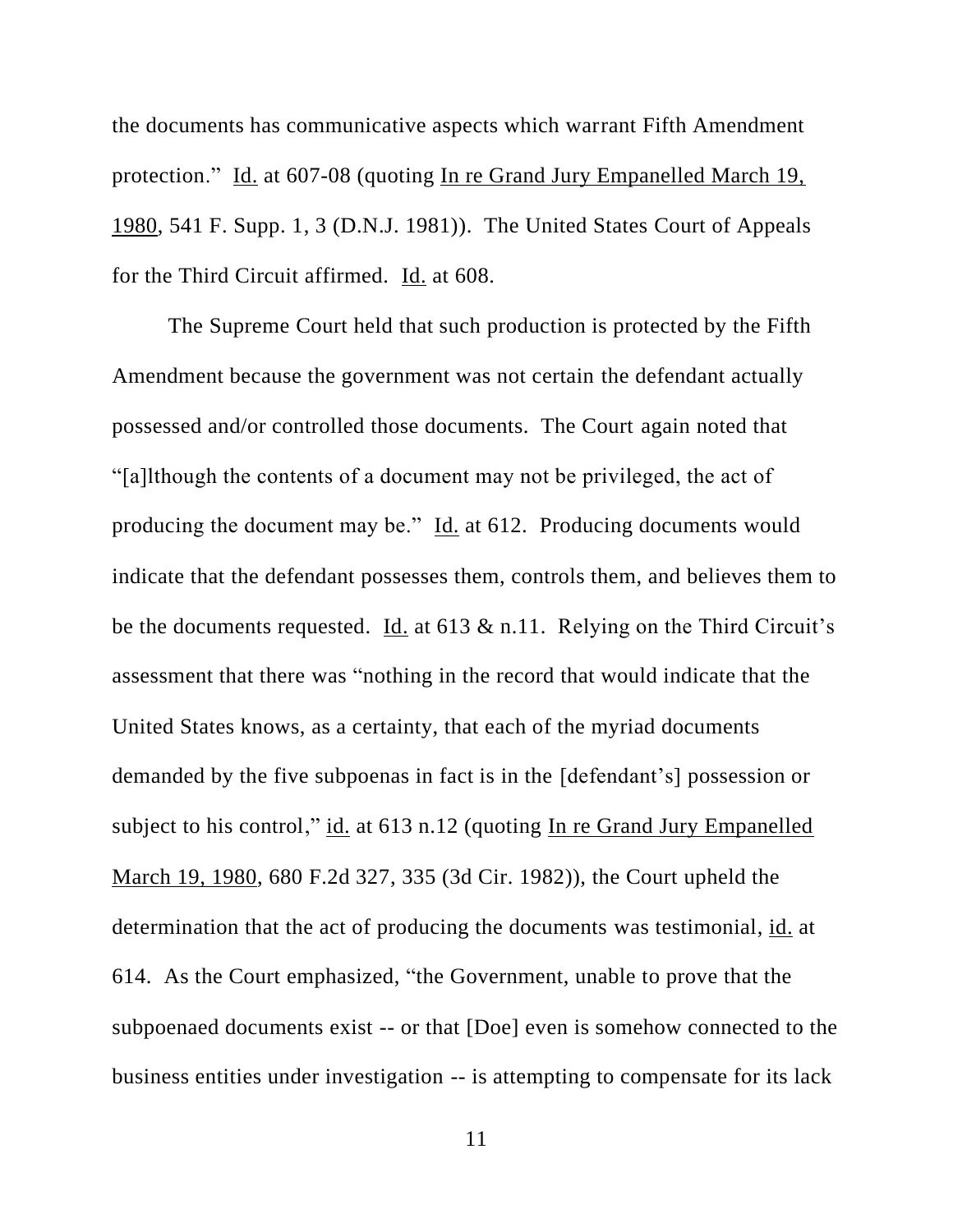of knowledge by requiring [Doe] to become, in effect, the primary informant against himself." Id. at 613 n.12 (quoting In re Grand Jury Empanelled March 19, 1980, 680 F.2d at 335). Ultimately, the Court held that although the contents of the underlying documents were not privileged, the State could not compel defendant to provide them because "[t]he act of producing the documents at issue in this case is privileged and cannot be compelled without a statutory grant of use immunity pursuant to 18 U.S.C. §§ 6002 and 6003." Id. at 617.

Completing the trilogy of cases in this vein, four years later, the Court issued a decision in the case known colloquially as Doe II. Doe v. United States, 487 U.S. 201 (1988). There, the Court answered the question of "whether a court order compelling a target of a grand jury investigation to authorize foreign banks to disclose records of his accounts, without identifying those documents or acknowledging their existence, violates the target's Fifth Amendment privilege against self-incrimination." Id. at 202. Doe was the target of a federal grand jury investigation into suspected "fraudulent manipulation of oil cargoes and receipt of unreported income." Ibid. The grand jury issued a subpoena and Doe was directed to produce records of transactions at three specific banks in Bermuda and the Cayman Islands. Ibid. Doe produced some records, but when asked about whether there were other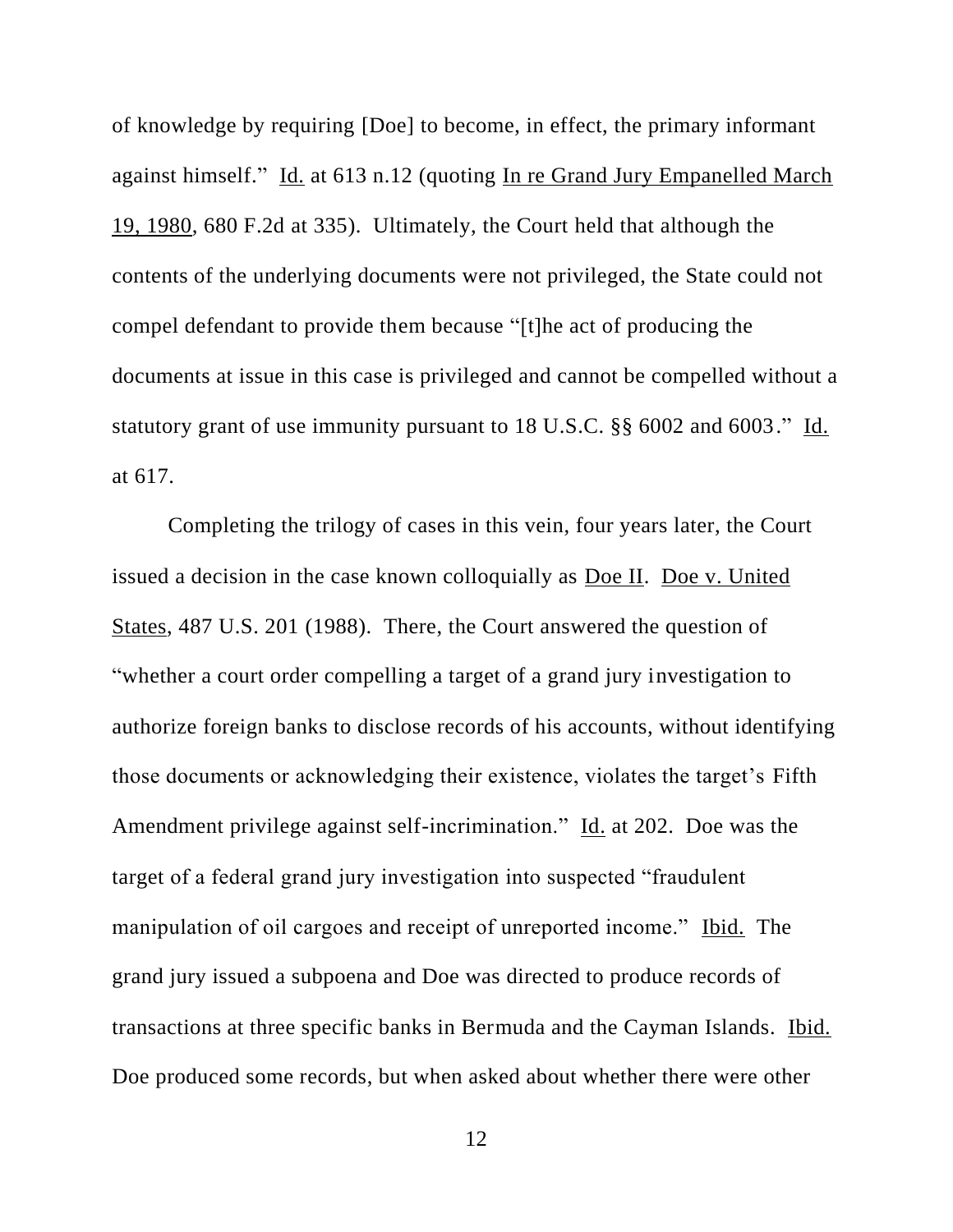records and where they might be, he invoked his Fifth Amendment privilege against self-incrimination. Id. at 202-03. When Doe invoked his Fifth Amendment rights, the United States branches of the foreign banks were also served with subpoenas attempting to compel them to produce the responsive documents. Id. at 203. Because the banks were subject to their governments' privacy and secrecy laws and refused to comply with the subpoena, the government attempted to compel Doe to sign twelve forms that would permit release by the banks of any records relating to twelve foreign accounts the Government "knew or suspected" Doe controlled. Ibid.

The Supreme Court upheld the subpoena's enforcement, refining the issue to be whether compelling Doe to sign the form was a "testimonial communication." Id. at 207. The Court's analysis emphasized that "[i]t is consistent with the history of and the policies underlying the Self-Incrimination Clause to hold that the privilege may be asserted only to resist compelled explicit or implicit disclosures of incriminating information." Id. at 212.

Scrutinizing the form the defendant was forced to sign, the Court noted that it was "carefully drafted not to make reference to a specific account," and did "not acknowledge that an account in a foreign financial institution is in existence or that it is controlled by petitioner," "indicate whether documents or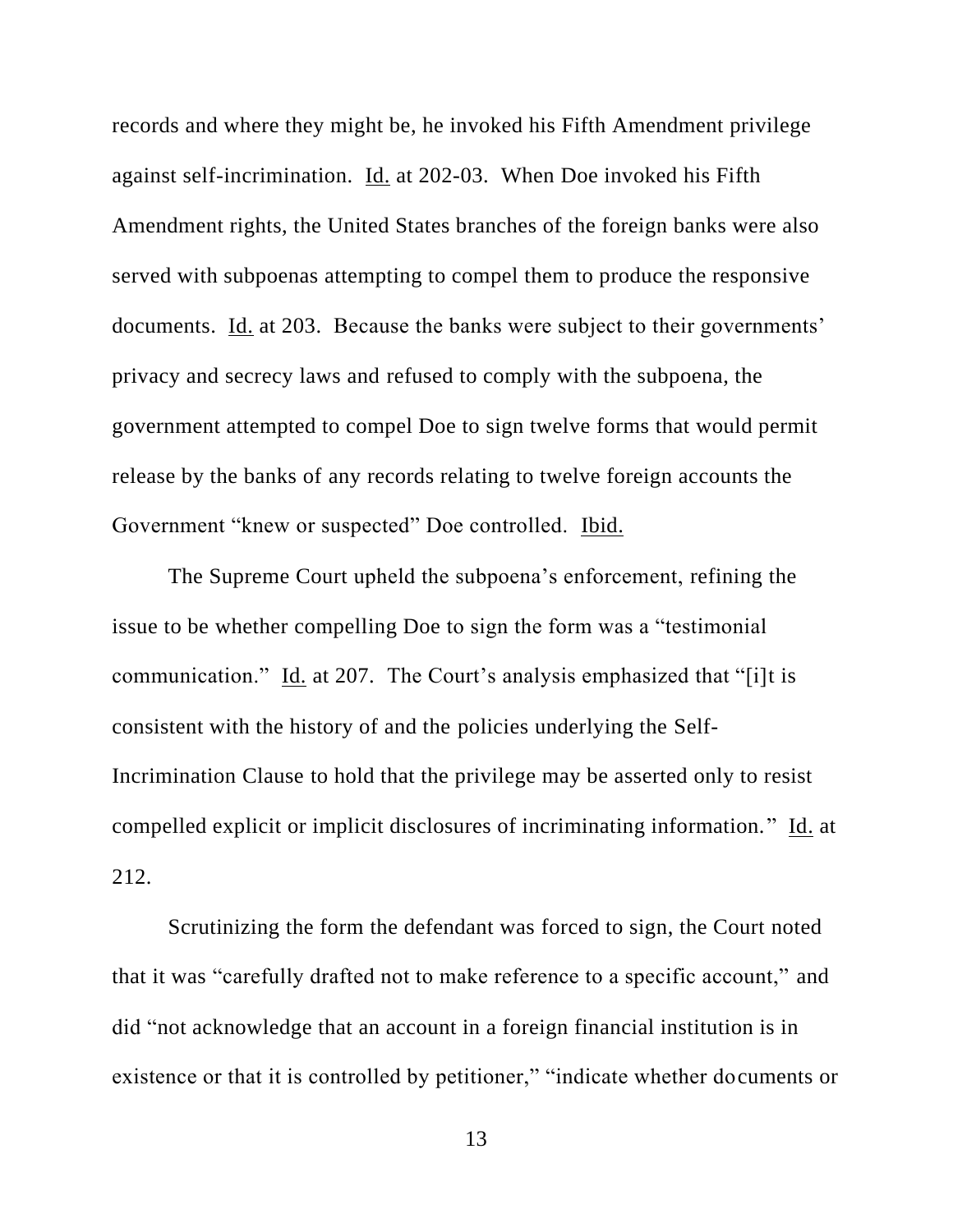any other information relating to petitioner are present at the foreign bank, assuming that such an account does exist," or "even identify the relevant bank." Id. at 215. The Court concluded that the act of signing the form was not testimonial. Ibid. The Court was untroubled by Doe being compelled to sign the form because "[b]y signing the form, Doe makes no statement, explicit or implicit, regarding the existence of a foreign bank account or his control over any such account." Id. at 215-16. The Court concluded that the form did not direct the government to evidence; rather, it simply provided access to evidence if the government could independently find it. Id. at 215.

In Doe II, there is passing reference to the foregone conclusion doctrine, but it is not used in the Court's analysis. Ibid. Indeed, it has never again been used by the Supreme Court, and was even questioned in a later case, as well as in separate opinions, making Doe II the end point of Supreme Court cases leaving the door open to the use -- let alone expansion -- of that doctrine. See Hubbell, 530 U.S. at 44, 49-50; <u>see also Seo v. State, \_\_</u> N.E.3d \_\_\_, \_\_ (slip op. at 7) (Ind. 2020) (similarly observing that "Fisher was the first, and only, Supreme Court decision to find that the testimony implicit in an act of production was a foregone conclusion. In contrast, the government failed to make that showing in the other two relevant decisions: [Doe I and Hubbell].").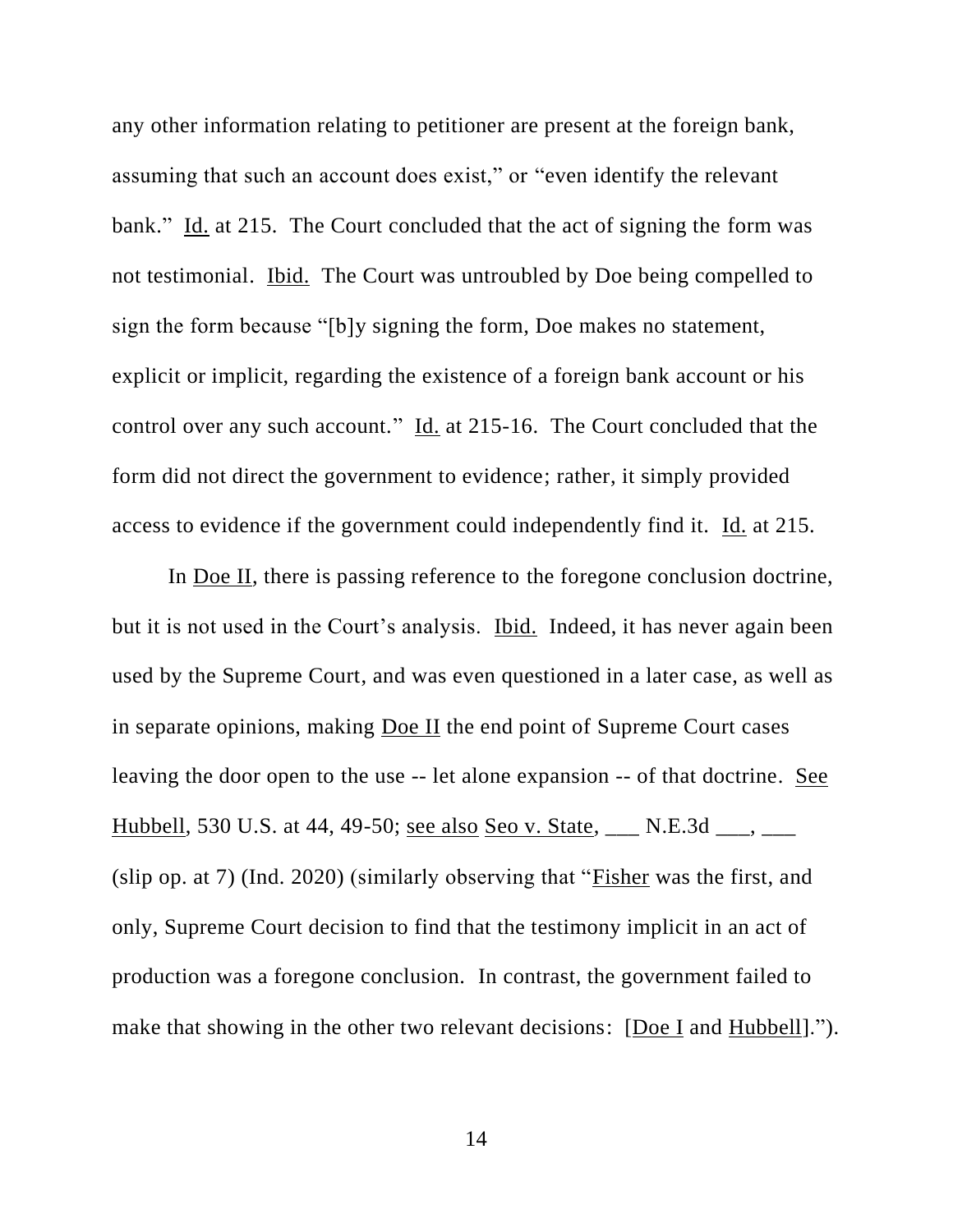Further -- and, importantly, foreshadowing a seeming retrenchment of that troika of Fifth Amendment cases -- Justice Stevens disagreed with the Court's decision in Doe II. 487 U.S. at 219-21 (Stevens, J., dissenting). He aptly noted:

> A defendant can be compelled to produce material evidence that is incriminating. Fingerprints, blood samples, voice exemplars, handwriting specimens, or other items of physical evidence may be extracted from a defendant against his will. But can he be compelled to use his mind to assist the prosecution in convicting him of a crime? I think not. He may in some cases be forced to surrender a key to a strongbox containing incriminating documents, but I do not believe he can be compelled to reveal the combination to his wall safe -- by word or deed.

[Id. at 219.]

Justice Stevens's analogy to disclosure of a memorized combination to a wall safe harkened back to the basic principle that the contents of one's mind are protected from compulsion under the Fifth Amendment.

Borrowing from the sound logic of that dissent in Doe II, the Court in Hubbell paused in continuing down this act-of-production line of cases. In Hubbell, the Court considered "whether the Fifth Amendment privilege protects a witness from being compelled to disclose the existence of incriminating documents that the Government is unable to describe with reasonable particularity," and whether the produced documents can be used to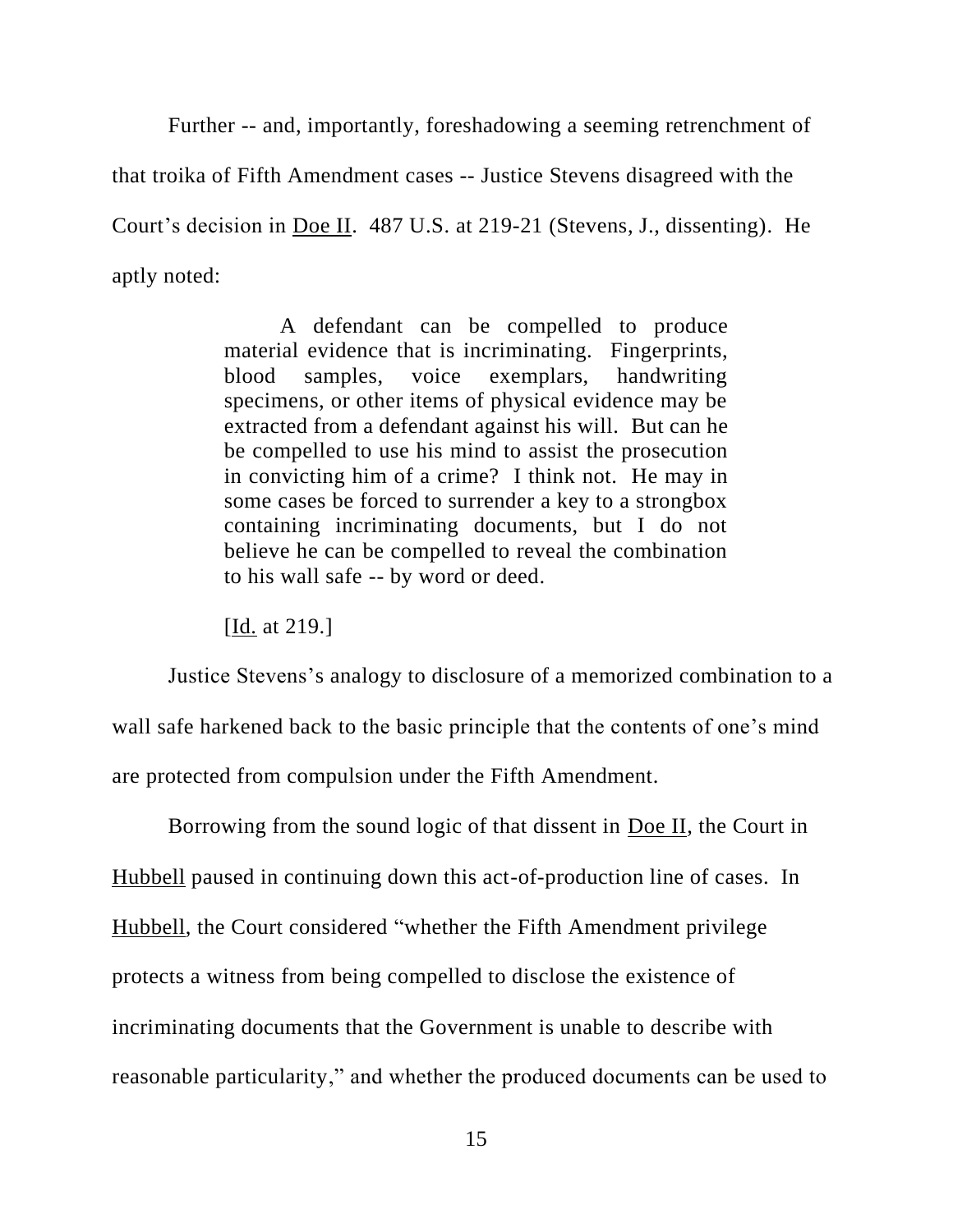"prepare criminal charges" "if the witness produces such documents pursuant to a grant of immunity." 530 U.S. at 29-30 (footnote omitted).

Hubbell, the witness in question, had pled guilty to mail fraud and tax evasion relating to his billing practices while at a law firm in Arkansas. Id. at 30. In his plea agreement, Hubbell agreed to cooperate in an investigation into claims of federal law violation relating to the Whitewater Development Corporation. Ibid. While serving the sentence imposed as a result of his plea agreement, Hubbell was served with a subpoena for several categories of documents. Id. at 31. He invoked his Fifth Amendment privilege and refused to comply. Ibid.

After he was offered immunity pursuant to 18 U.S.C. § 6003(a), Hubbell produced thousands of pages of requested documents and records. Ibid. Those documents led to incriminating information that spawned a second prosecution for unrelated wire fraud and other tax-related crimes. Ibid. The District Court dismissed the indictment, in part because the "use of the subpoenaed documents violated [18 U.S.C.] § 6002 because all of the evidence" that would be offered against Hubbell would be derived "from the testimonial aspects of respondent's immunized act of producing those documents." Id. at 31-32. The Court of Appeals for the District of Columbia vacated the judgment and remanded for further proceedings. Id. at 32.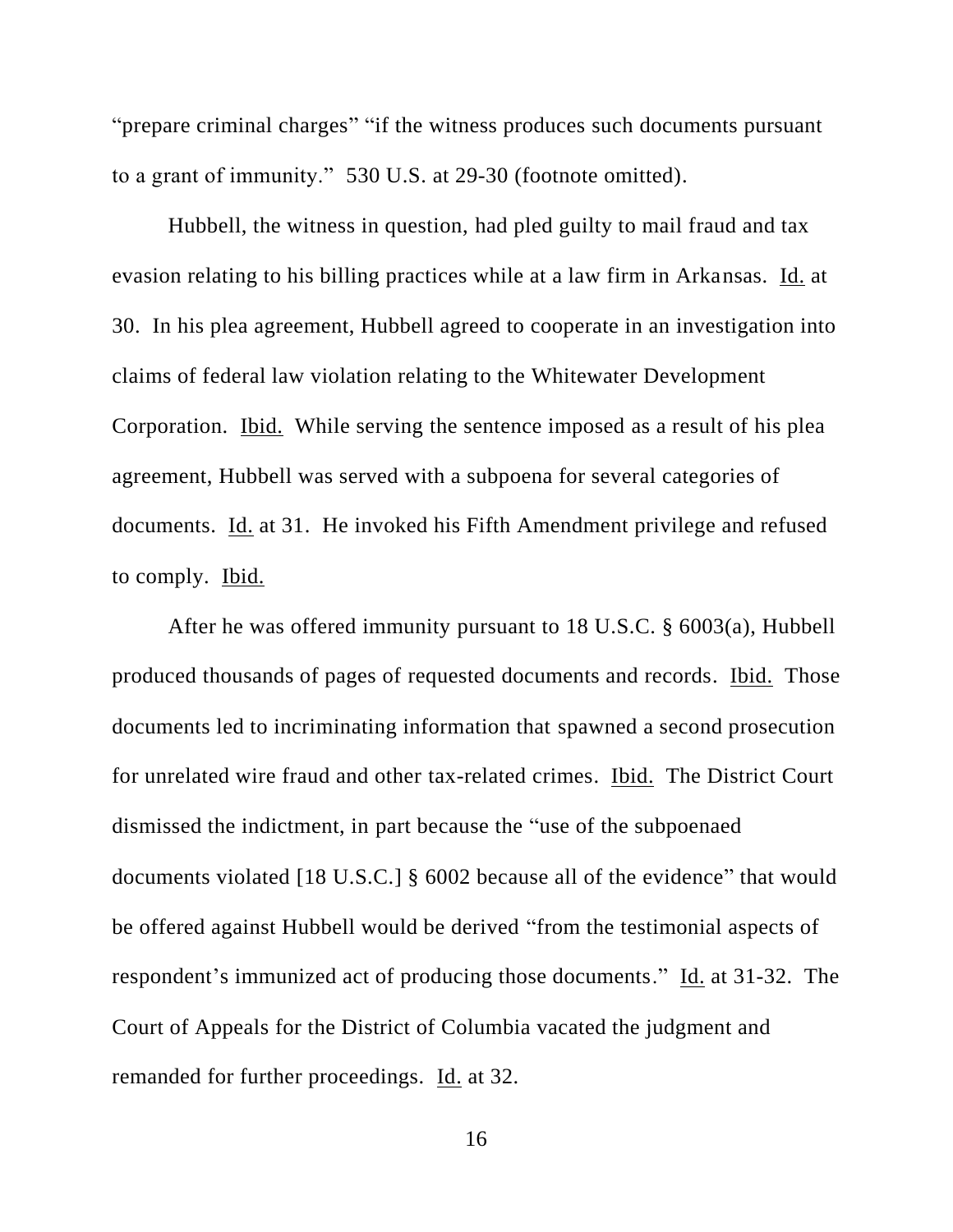In the Supreme Court's analysis, written by Justice Stevens, the question was framed as whether "incriminating information derived directly or indirectly from the compelled testimony" was protected by the Fifth Amendment. Id. at 38. In fact, more narrowly, the Government was not intending to use the act of producing the documents and records against defendant at trial, but rather the information the underlying documents conveyed. Id. at 41.

The Court concluded that the government had made "derivative use" of the material, and that "[i]t is apparent from the text of the subpoena itself that the prosecutor needed respondent's assistance both to identify potential sources of information and to produce those sources." Ibid. The Court distinguished its analysis from that used in Fisher, noting:

> Whatever the scope of this "foregone conclusion" rationale, the facts of this case plainly fall outside of it. While in Fisher the Government already knew that the documents were in the attorneys' possession and could independently confirm their existence and authenticity through the accountants who created them, here the Government has not shown that it had any prior knowledge of either the existence or the whereabouts of the 13,120 pages of documents ultimately produced by respondent. The Government cannot cure this deficiency through the overbroad argument that a businessman such as respondent will always possess general business and tax records that fall within the broad categories described in this subpoena.

[ $Id.$  at 44-45 (emphasis added).]</u>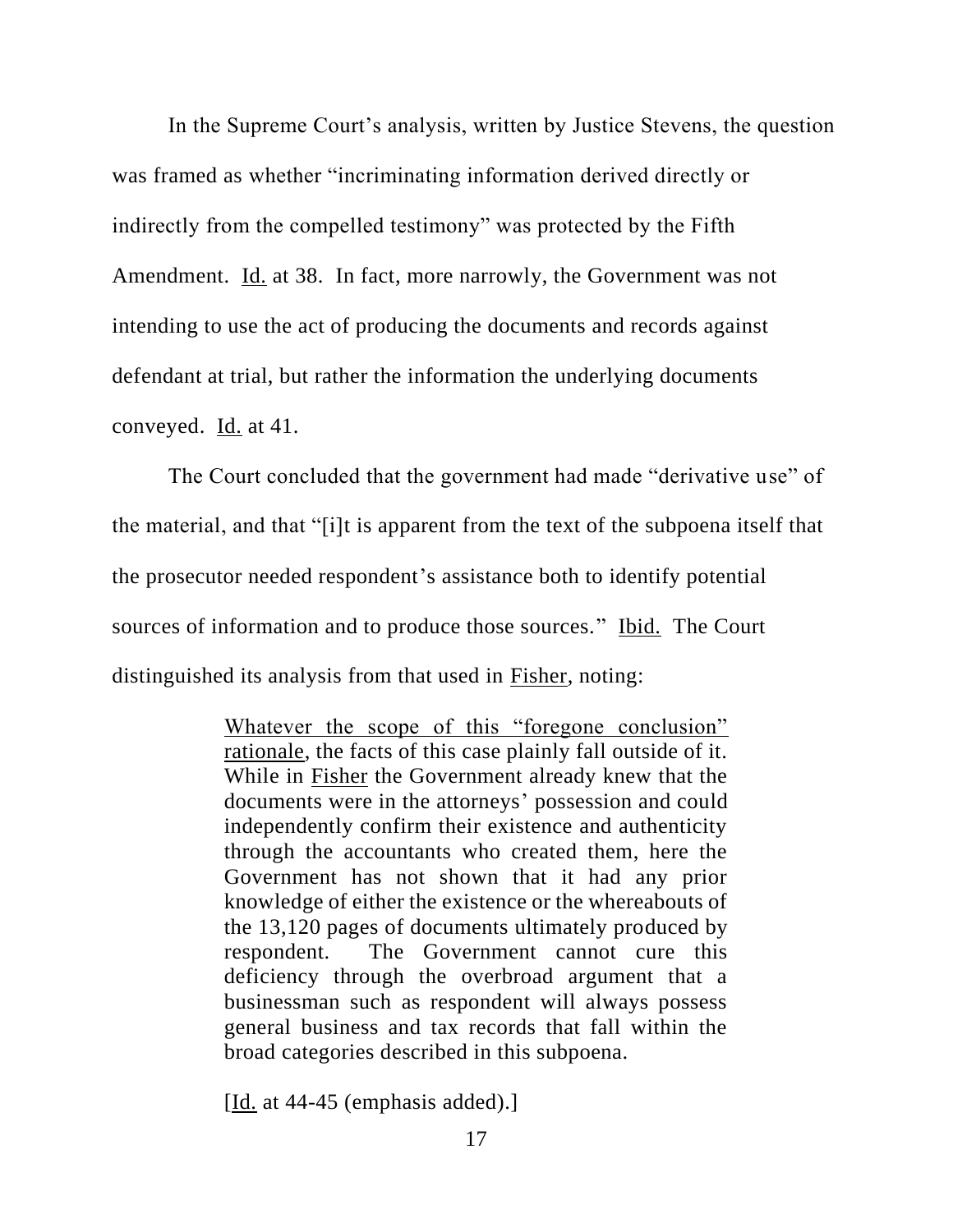The Court ultimately determined "that the constitutional privilege against self-incrimination protects the target of a grand jury investigation from being compelled to answer questions designed to elicit information about the existence of sources of potentially incriminating evidence." Id. at 43. Given the breadth and depth of the requested documents, the Court concluded that the defendant's response was the "functional equivalent of the preparation of an answer to either a detailed written interrogatory or a series of oral questions at a discovery deposition," id. at 41-42, and it was "abundantly clear" to the Court that Hubbell's compelled production of the documents was the catalyst to his eventual second prosecution, id. at 42. Notably, the Court stated that the government's "fishing expedition," id. at 42, was more akin to compelling someone to provide the combination to a safe than the key to a lockbox, id. at 43. Thus, the Court resorted once again to the invariable Fifth Amendment protection that must shield inquisitions into mentally cached information or thought processes. Ibid.<sup>2</sup>

 $2\;\;$  In a separate opinion, Justice Thomas questioned whether the act-ofproduction doctrine originating in Fisher is itself consistent with the original meaning of the self-incrimination protection enshrined in the Fifth Amendment. Hubbell, 530 U.S. at 49 (Thomas, J., concurring). He expressed, joined by the late Justice Scalia, a willingness to reconsider that decision's narrowing of the protection against compelled evidence in light of the Fifth Amendment's historical meaning and scope. Ibid. However, because the issue was not raised by the parties, the concurring Justices declined to address at that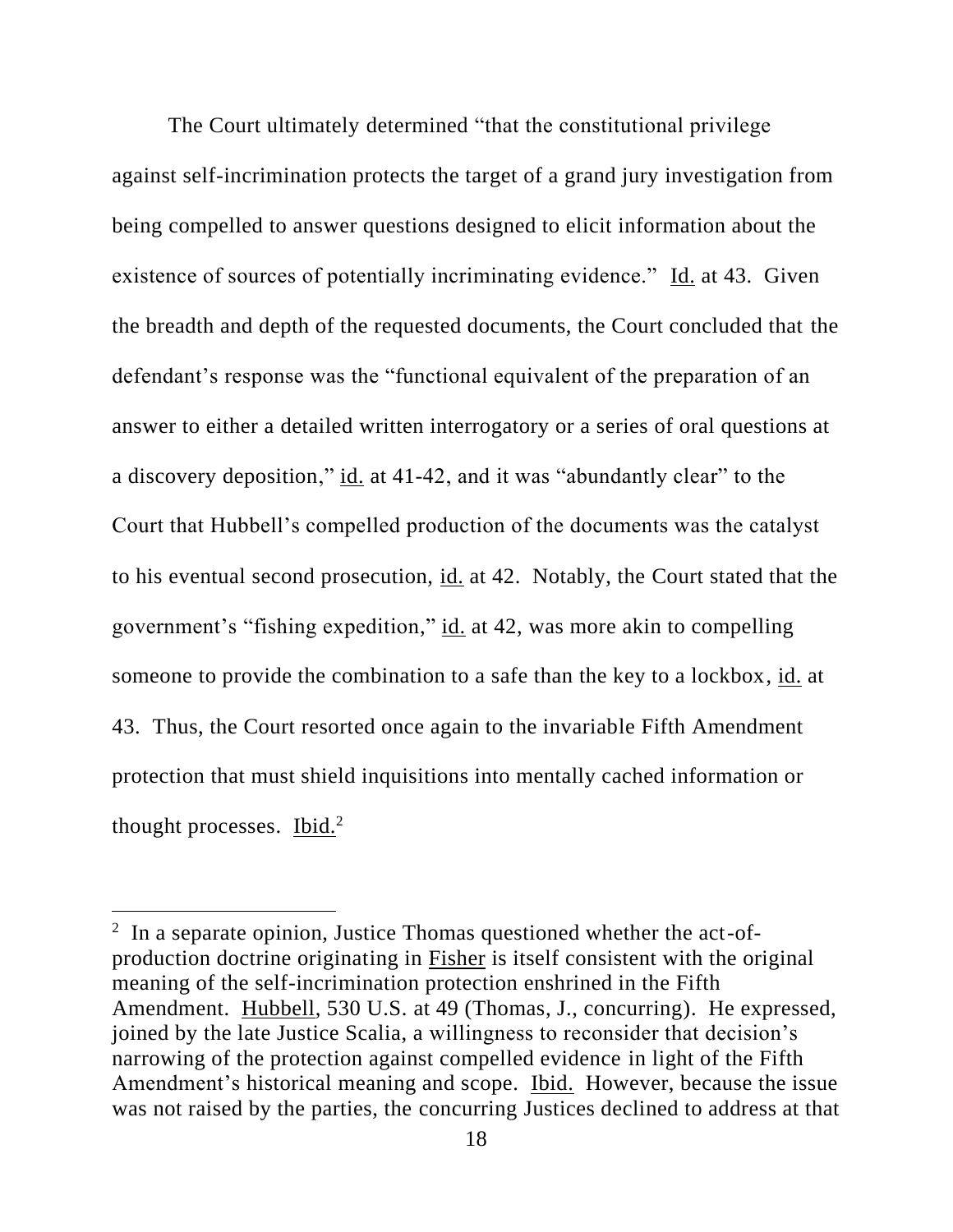C.

From those Supreme Court decisions involving production of physical documents, state courts and the federal circuits differ in their efforts to apply the act-of-production doctrine to the forced disclosure of a PIN or password to bypass security and obtain access to the contents of an encrypted device.

There appears near unanimity in recognizing that in compelling disclosure of a passcode the compelled individual must use his or her mind and, further, that the act provides at least inferences about the existence, possession or control, and authenticity of the material or documents sought by the government. Seo, \_\_\_ N.E.3d at \_\_\_, \_\_\_ n.3 (slip op. at 8-9, 9 n.3). Thus, the cases agree that an act of production is involved in compelling disclosure of a passcode.

The decisions splinter, however, over what the compelled act produces, and that decision relatedly affects what those courts hold the government must establish in order for the foregone conclusion exception to apply. Some courts hold that the order for decryption seeks only the password. See, e.g., State v. Stahl, 206 So. 3d 124, 133 (Fla. Dist. Ct. App. 2016); Commonwealth v. Jones, 117 N.E.3d 702, 714 (Mass. 2019); see also United States v. Apple MacPro

time whether the Fifth Amendment has "a broader reach than Fisher holds," although suggesting that it may. Id. at 56.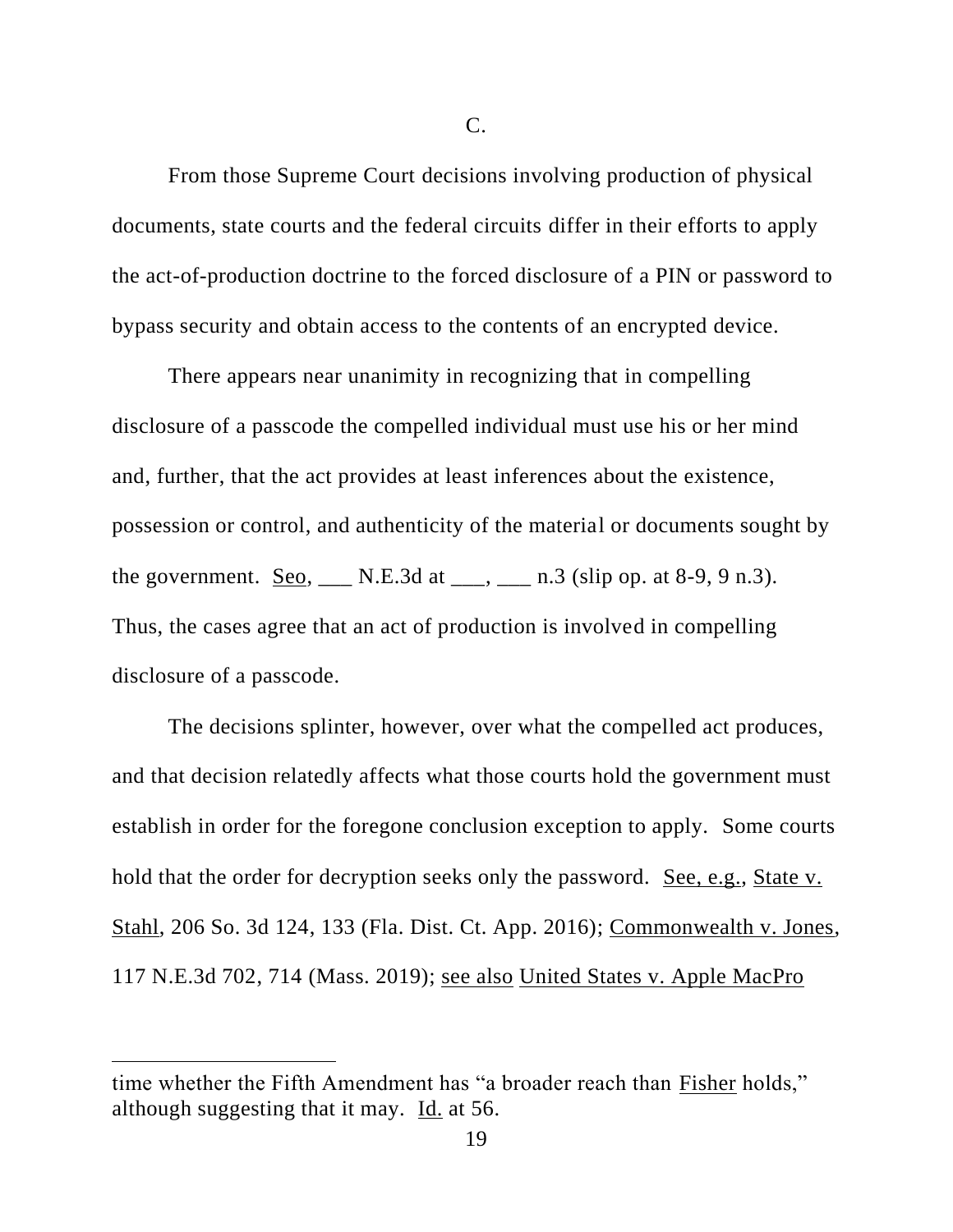Comput., 851 F.3d 238, 248 n.7 (3d Cir. 2017) (suggesting without deciding that the password is the proper focus). Other courts find such orders indistinguishable from compelling production of the documents and materials housed on the encrypted device. See, e.g., United States v. Doe (In re Grand Jury Subpoena Duces Tecum dated March 25, 2011), 670 F.3d 1335, 1346 (11th Cir. 2012) (analogizing decryption to the production of a combination to a safe because it uses the contents of the defendant's mind and implies factual statements about the defendant's connection to the contents on encrypted devices); G.A.Q.L. v. State, 257 So. 3d 1058, 1062 (Fla. Dist. Ct. App. 2018); Seo, \_\_\_ N.E.3d at \_\_\_ (slip op. at 8) (describing the act of production as continuing to link the means of production to the documents ultimately produced).

In Seo v. State, the Indiana Supreme Court recently addressed the constitutional implications of compelling an individual to produce the passcode to his or her locked smartphone, holding such compulsion would violate one's Fifth Amendment privilege against self-incrimination. N.E.3d at \_\_\_ (slip op. at 2). While Seo addressed the Fifth Amendment question with respect to a subpoena that would have allowed an unlimited search of the contents of a woman's phone, the court in Seo highlighted the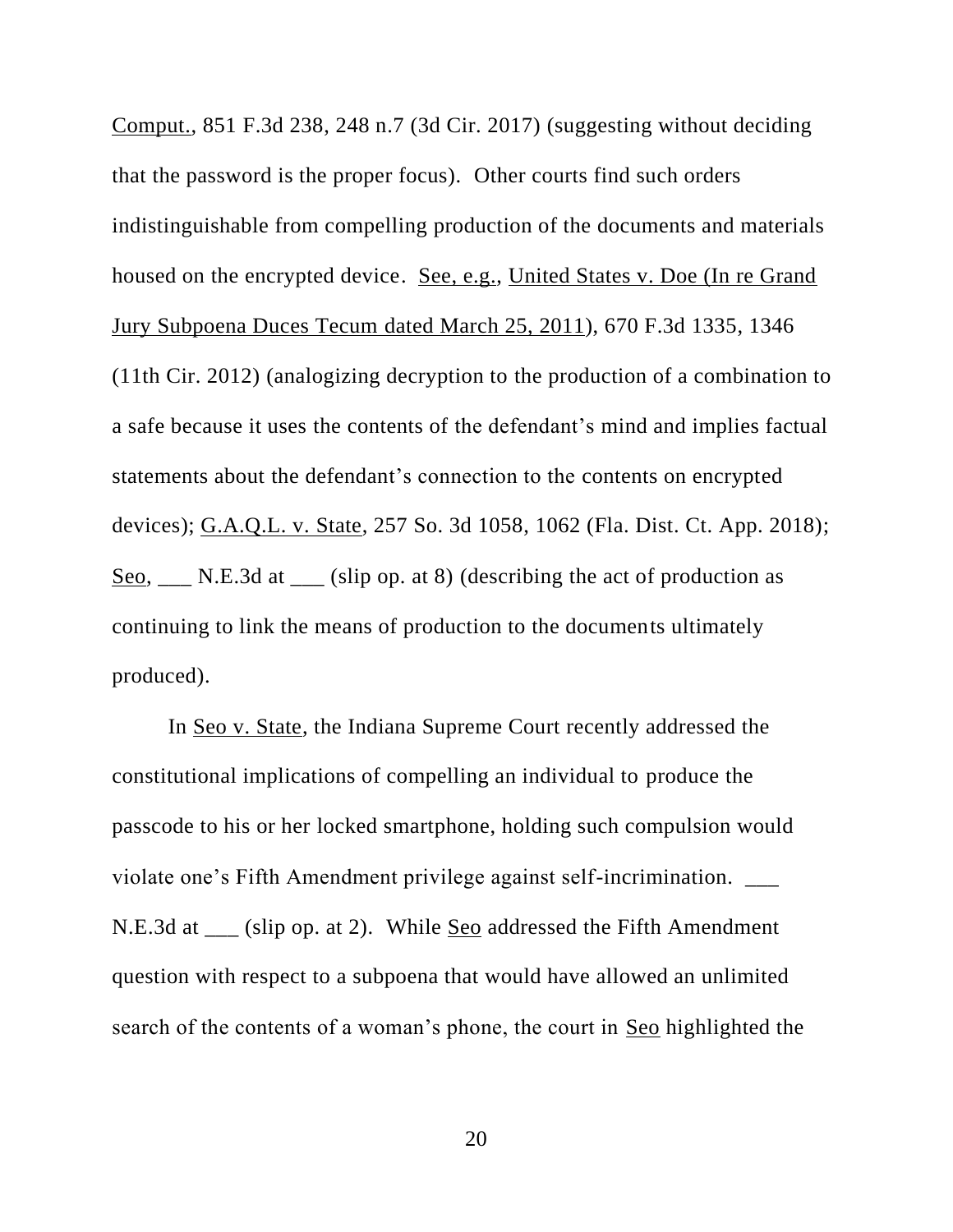inapplicability of the foregone conclusion doctrine in the context of smartphones generally. Id. at \_\_\_ (slip op. at 9-17).

The Seo opinion astutely observed that "production of an unlocked smartphone is unlike the compelled production of specific business documents." Id. at  $\frac{1}{\sqrt{1-\frac{1}{n}}}$  (slip op. at 11). The <u>Seo</u> court noted that even the Supreme Court in Fisher recognized the difference between subpoenas that sought business "documents of unquestionable relevance to the tax investigation," and subpoenas of more personal documents, which might present "[s]pecial problems of privacy." Id. at \_\_\_ (slip op. at 11) (alteration in original) (quoting Fisher, 425 U.S. at 401 n.7). Importantly, the Seo decision conveys the Indiana Supreme Court's reasons for being wary of employing the foregone conclusion exception, citing among those reasons both its questionable viability and that it was crafted for a different context. Id. at  $\frac{1}{2}$  (slip op. at 11-17). The <u>Seo</u> court ultimately found that it would be "imprudent" to adopt the foregone conclusion exception to permit the State to compel a defendant to disclose a smartphone's passcode. Id. at \_\_\_ (slip op. at 14). It is not the only recent case to have not walked down the "foregone conclusion" path. See id. at \_\_\_ n.7 (slip op. at 16 n.7).

The United States Supreme Court has not addressed the differences that have developed from courts applying the act-of-production analytic framework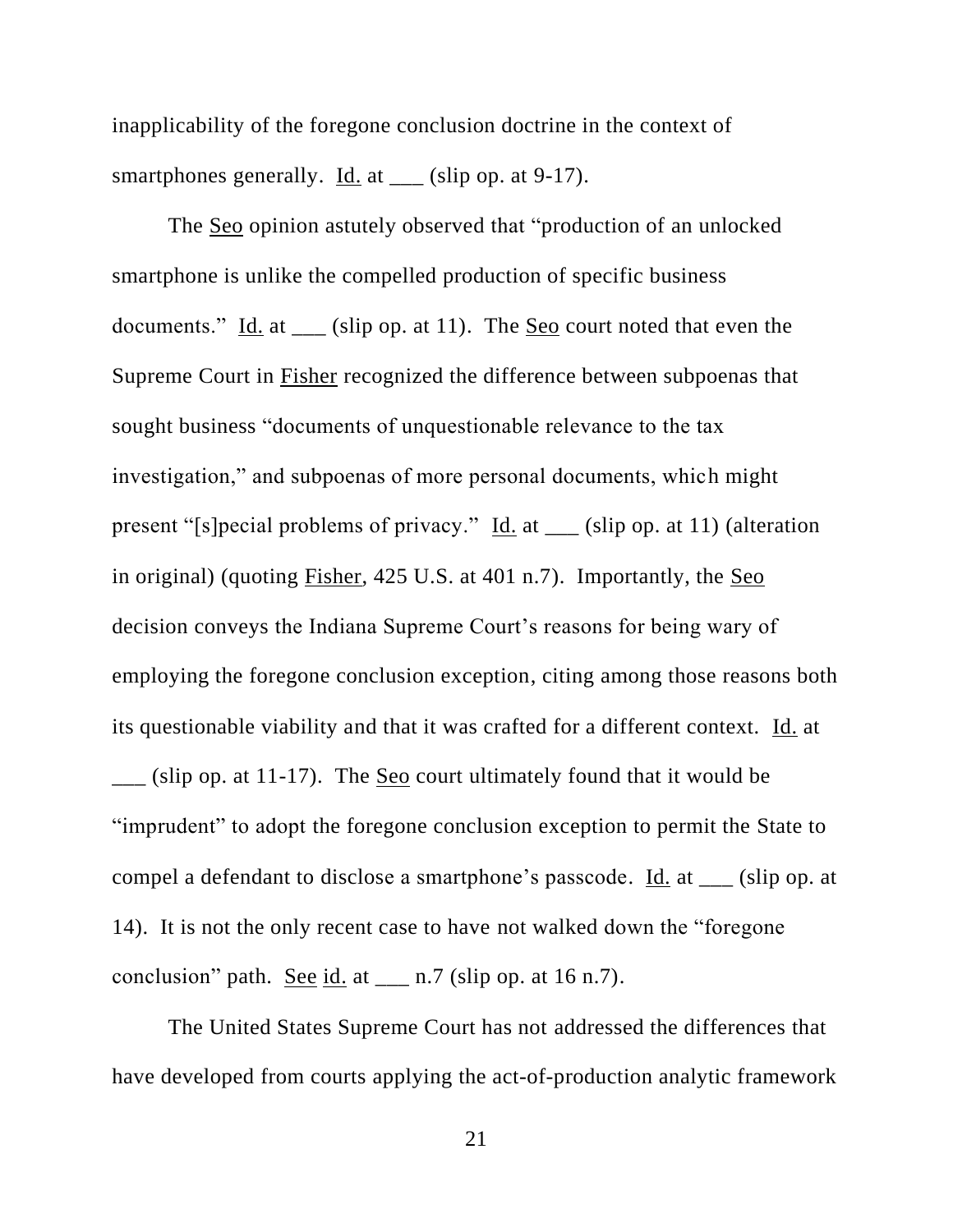-- developed in the context of the compelled production of books, records, and physical documents -- to encrypted devices.<sup>3</sup>

#### D.

Until the Court clarifies its intentions about application of the act of production doctrine in this setting, I would follow the only sure directional signs the Court has given -- the same themes I introduced at the outset of this analytic section.

First, the forced disclosure of mentally cached information that represents the contents of one's mind is violative of the Fifth Amendment's protections. The Court's recurring metaphor of the combination to a safe, unmistakably included in the majority opinion in Hubbell, harkens back to the classic notion, first expressed in Boyd, that the Fifth Amendment has roots in

<sup>&</sup>lt;sup>3</sup> Decisions splintering over the testimonial nature of the compelled disclosure of passcodes have fostered further splits concerning compelled use of biometrics to decrypt devices, with courts' views about the testimonial nature of compelled disclosure of a passcode informing the analysis regarding biometrics. Compare In re Search of a Residence in Oakland, Cal., 354 F. Supp. 3d 1010, 1015-16 (N.D. Cal. 2019) (finding that compelled production of biometric data was testimonial for Fifth Amendment purposes in the context of a warrant application seeking permission to compel fingerprint or facial recognition device unlocking), and In re Application for a Search Warrant, 236 F. Supp. 3d 1066, 1073-74 (N.D. Ill. 2017) (same as to forced fingerprint device unlocking), with In re the Search of: A White Google Pixel 3 XL Cellphone in a Black Incipio Case, 398 F. Supp. 3d 785, 793-94 (D. Idaho 2019) (finding that a forced application of a fingerprint to unlock a device was not testimonial for Fifth Amendment purposes), and In re Search of [Redacted] Washington, D.C., 317 F. Supp. 3d 523, 539 (D.D.C. 2018) (same).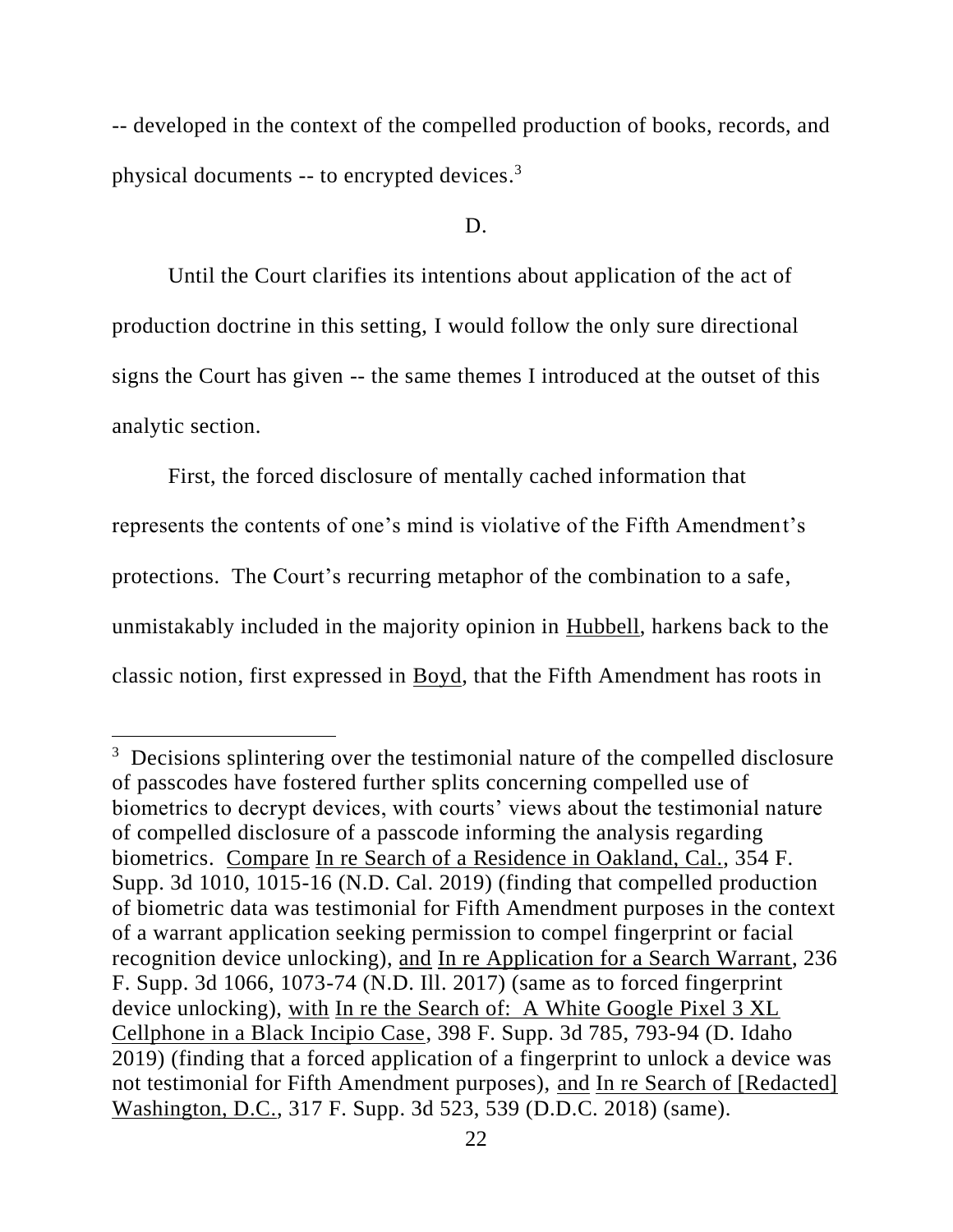protection of personal autonomy from government compulsion. It signals, for me, the Court's unwillingness to hold that the Fifth Amendment permits the government to compel one's inner held thoughts in order to assist in one's own prosecution. The memorized passcode is classic contents-of-mind material. See Seo, \_\_\_ N.E.3d \_\_\_ (slip op. at 9). It is simply off limits under the Fifth Amendment.

To the extent that Fisher created an act-of-production analysis for use in considering, from a Fifth Amendment perspective, the government's efforts to obtain already existing physical documents, I would not expansively apply that precedent to permit it to force disclosure of the contents of one's mind, as is required in the application involved in this matter. The government should not be permitted to force defendant to cooperate in his own prosecution by obtaining, through his entry of passcodes, access to information the government believes will be incriminating. The government may have a search warrant for the phones' contents, and it may physically have the phones. But, like the wall safe, the government has to obtain access in a way other than compelling defendant into providing the PIN or passcode to obtain access. That testimonial act -- an act of compelled cooperation in his own prosecution -- is a step beyond what Hubbell says is required. See Hubbell, 530 U.S. at 43-44.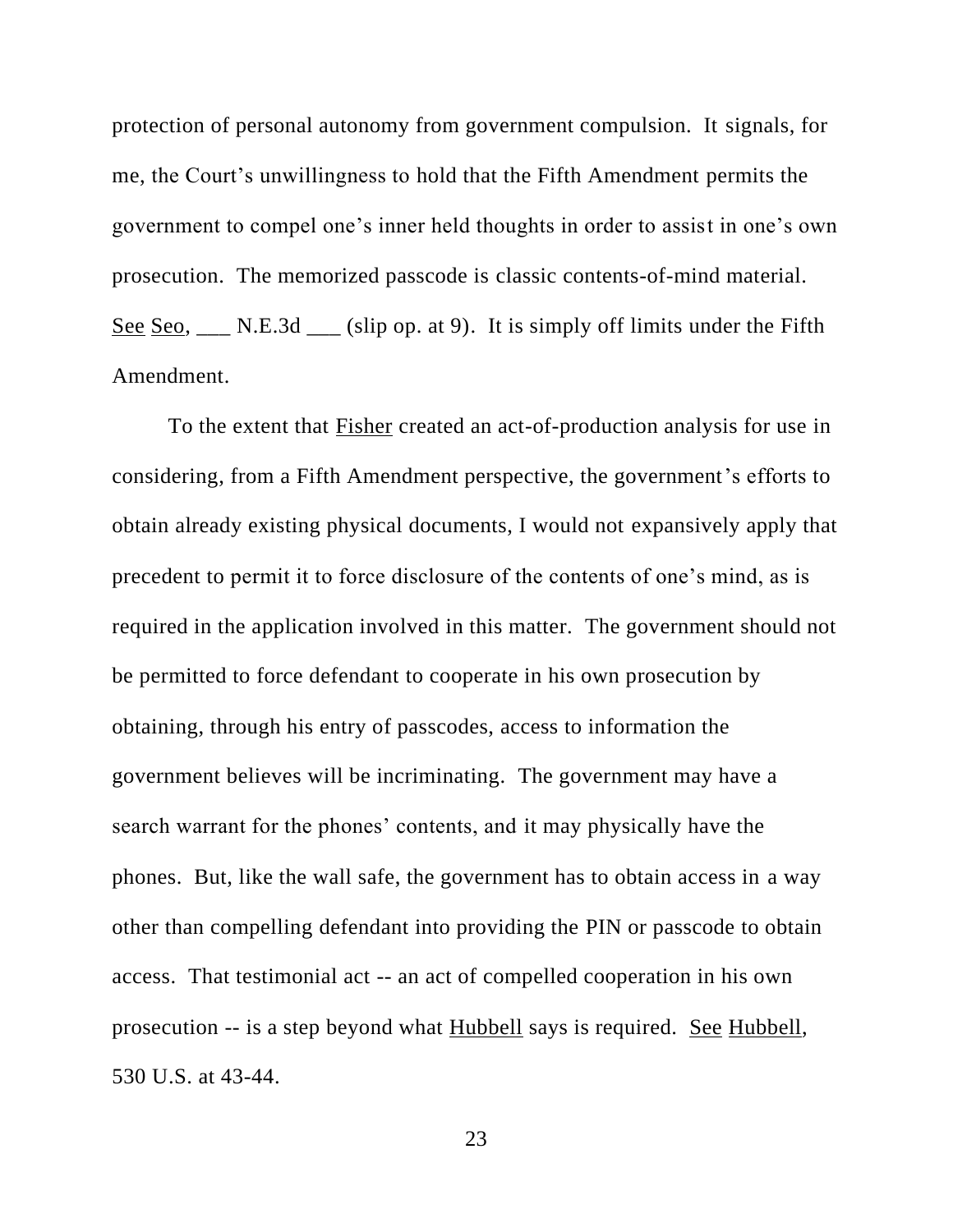Second, I would not adopt and apply the foregone conclusion exception, which, at last word, the Court has declined to use and has questioned what it even means. See id. at 44, 49-50. In my judgment, the single use of the descriptor "foregone conclusion" in reference to the documents the Supreme Court found unprotected by the self-incrimination privilege in Fisher does not merit its current status as a "doctrine" deserving of expansive use outside of the original tax document setting in which it was first mentioned. Cf. Seo, \_\_\_ N.E.3d \_\_\_ (slip op. at 15-16) (questioning the exception's viability outside of its original context). 4

<sup>&</sup>lt;sup>4</sup> The Indiana Supreme Court gave sound reasons for being wary about the exception's viability, let alone expanding it.

The limited, and questionable, application of the foregone conclusion exception also cautions against extending it further. Indeed, Fisher was decided over forty-four years ago, and it remains the lone U.S. Supreme Court decision to find that the exception applied. In the intervening years, the Court has discussed it twice and in only one context: in grand jury proceedings when a subpoena compelled the production of business and financial records. During this same time period, legal scholars -- including three current members of the Supreme Court -- have wondered whether Fisher interpreted the Fifth Amendment too narrowly, calling into question the viability of the foregone conclusion exception itself. See Hubbell, 530 U.S. at 49-56 (Thomas, J., concurring); Carpenter v. United States, 585 U.S. \_\_\_, 138 S. Ct. 2206, 2271 (2018) (Gorsuch, J., dissenting); Samuel A. Alito, Jr., Documents and the Privilege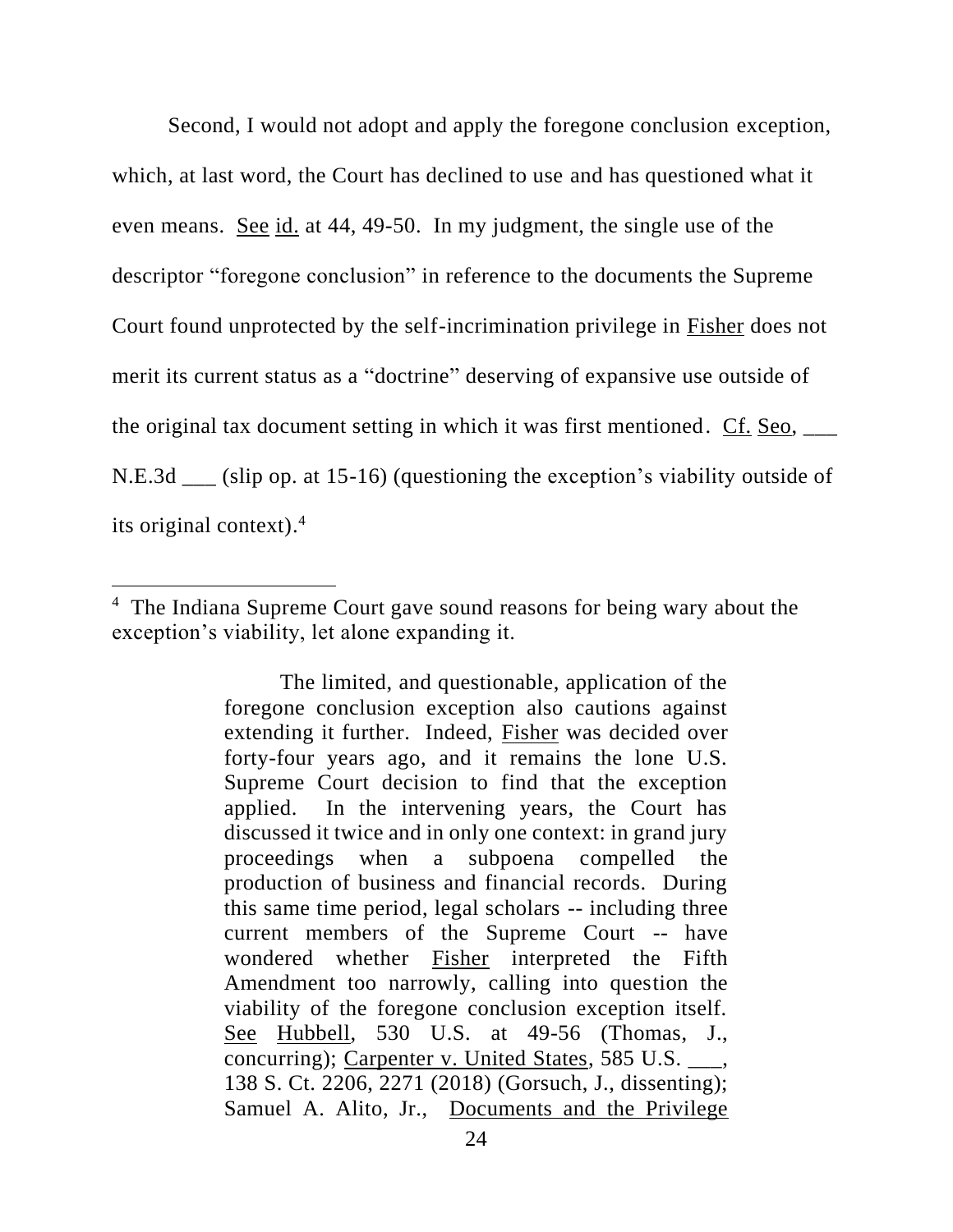The exception's only use by the Court in Fisher does not resemble its application to information on an encrypted device. Id. at \_\_\_ (slip op. at. 11- 12). The exception originated in the setting of the government ferreting out already existing, physical documents held by another person. It requires expansion to be used here. Its lineage does not merit its use in the present context of overriding the privilege to keep one's thoughts and recollections to one's self and not turn that over to the government for use in easing its investigatory efforts. Other courts also have recently declined to apply it or have not even acknowledged it when addressing how the Fifth Amendment applies to compelled disclosure of the passcode to an encrypted smartphone.

[Seo, \_\_\_ N.E.3d at \_\_\_ (slip op. at 15-16).]

Against Self-Incrimination, 48 U. Pitt. L. Rev. 27, 45- 51 (1986); see also, e.g., Bryan H. Choi, The Privilege Against Cellphone Incrimination, 97 Tex. L. Rev. Online 73, 74 n.6 (2019); Richard A. Nagareda, Compulsion "To Be a Witness" and the Resurrection of Boyd, 74 N.Y.U. L. Rev. 1575, 1606 & nn.124-25 (1999); Robert Heidt, The Fifth Amendment Privilege and Documents -- Cutting Fisher's Tangled Line, 49 Mo. L. Rev. 439, 443 (1984). Regardless of the foregone conclusion exception's viability, it seems imprudent to extend it beyond its one-time application. Cf. Silverman v. United States, 365 U.S. 505, 510, 512 (1961) (deciding not to extend the rationale of a factually distinct case "by even a fraction of an inch").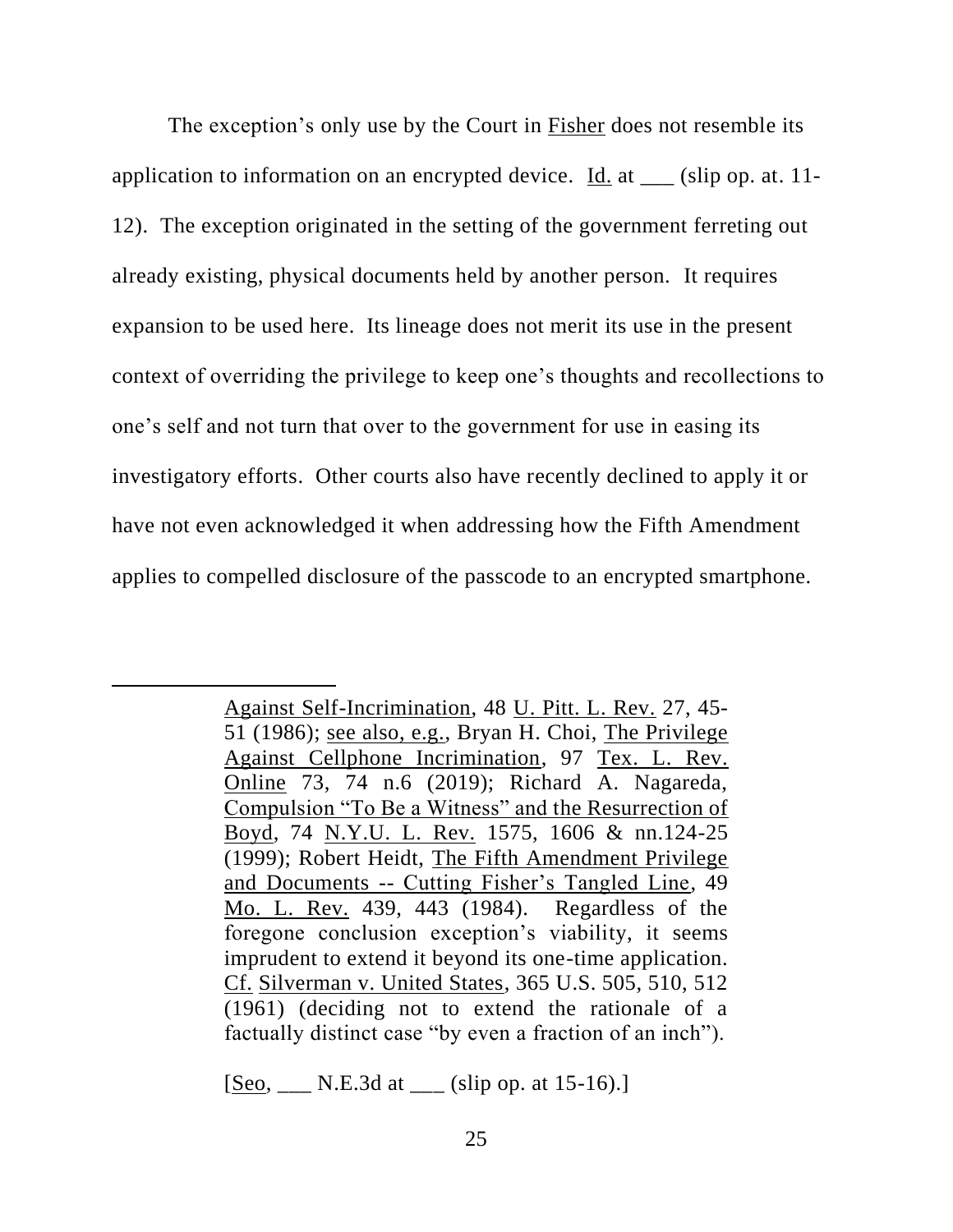See, e.g., Commonwealth v. Davis, 220 A.3d 534, 550 (Pa. 2019) and other cases cited in <u>Seo</u>, \_\_\_ N.E.3d at \_\_\_ (slip op. at  $16 \text{ n.7}$ ).<sup>5</sup>

Rather, I would adhere to the Court's bright line: the contents of one's mind are not available for use by the government in its effort to prosecute an individual. The private thoughts, ideas, and information retained in one's mind are not subject to compelled recollection and disgorgement for use in a person's own prosecution. That practice, reminiscent of an inquisition, was abolished by the Fifth Amendment's inclusion in the Constitution and was as certainly forbidden through the common law of this state from its earliest times.

In sum, I would hold that the Fifth Amendment was properly invoked by defendant when resisting the State's motion to compel the passcodes. In my view, it is error to affirm the Appellate Division judgment. Further, I would not rest that determination on the application of federal constitutional principles alone.

 $5$  See, e.g., United States v. Jimenez, 419 F. Supp. 3d 232, 233 (D. Mass. 2020) (denying the government's motion to compel the defendant to disclose his smartphone passcode because it "would force defendant to 'disclose the contents of his own mind'"); In re Search of a Residence in Oakland, Cal., 354 F. Supp. 3d at 1016-18 (relying on the Supreme Court's proposition in Riley v. California, 573 U.S. 373, 393-97 (2014), that phones are entitled to greater privacy protection in concluding that the foregone conclusion doctrine should not be applied in the context of mobile phones).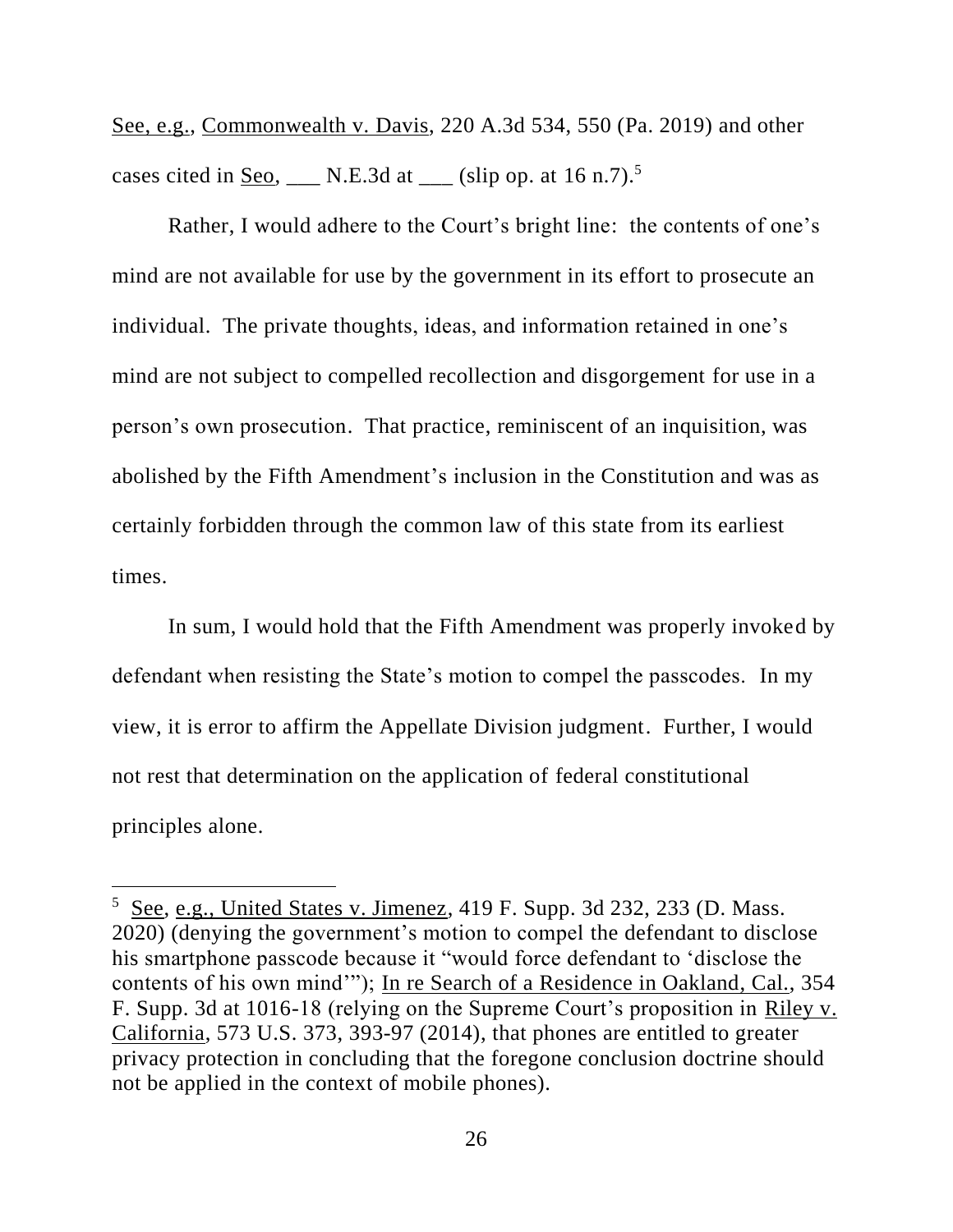Defendant also claims he is protected under State law from being compelled by judicial order to disclose the passcode to decrypt the secured contents of phones seized in the government's investigation of him. In my view, his claim is right.

## III.

### A.

New Jersey has historically provided broad protection against selfincrimination through our common law, rules of evidence, and statutes. This expansive protection has been recognized as exceeding that which is provided under federal law. See State v. Hartley, 103 N.J. 252, 286 (1986). And we have never suggested any malleability in the steadfastly rigorous protection of the privilege because it is not codified in the State Constitution -- an act viewed as unnecessary in light of the revered status of the privilege from the earliest of days in New Jersey. State v. Fary, 19 N.J. 431, 434-35 (1955); see also State v. Zdanowicz, 69 N.J.L. 619, 622 (E. & A. 1903).<sup>6</sup>

<sup>&</sup>lt;sup>6</sup> In making an observation about the uncertainty of the Fifth Amendment's reach, our predecessor Court observed:

It is not deemed necessary to consider whether this [Fifth Amendment] constitutional provision will operate to prevent any state, if it is conceivable that any state should desire to do so, from enacting laws establishing a practice in criminal cases such as is in vogue in countries not following the course of the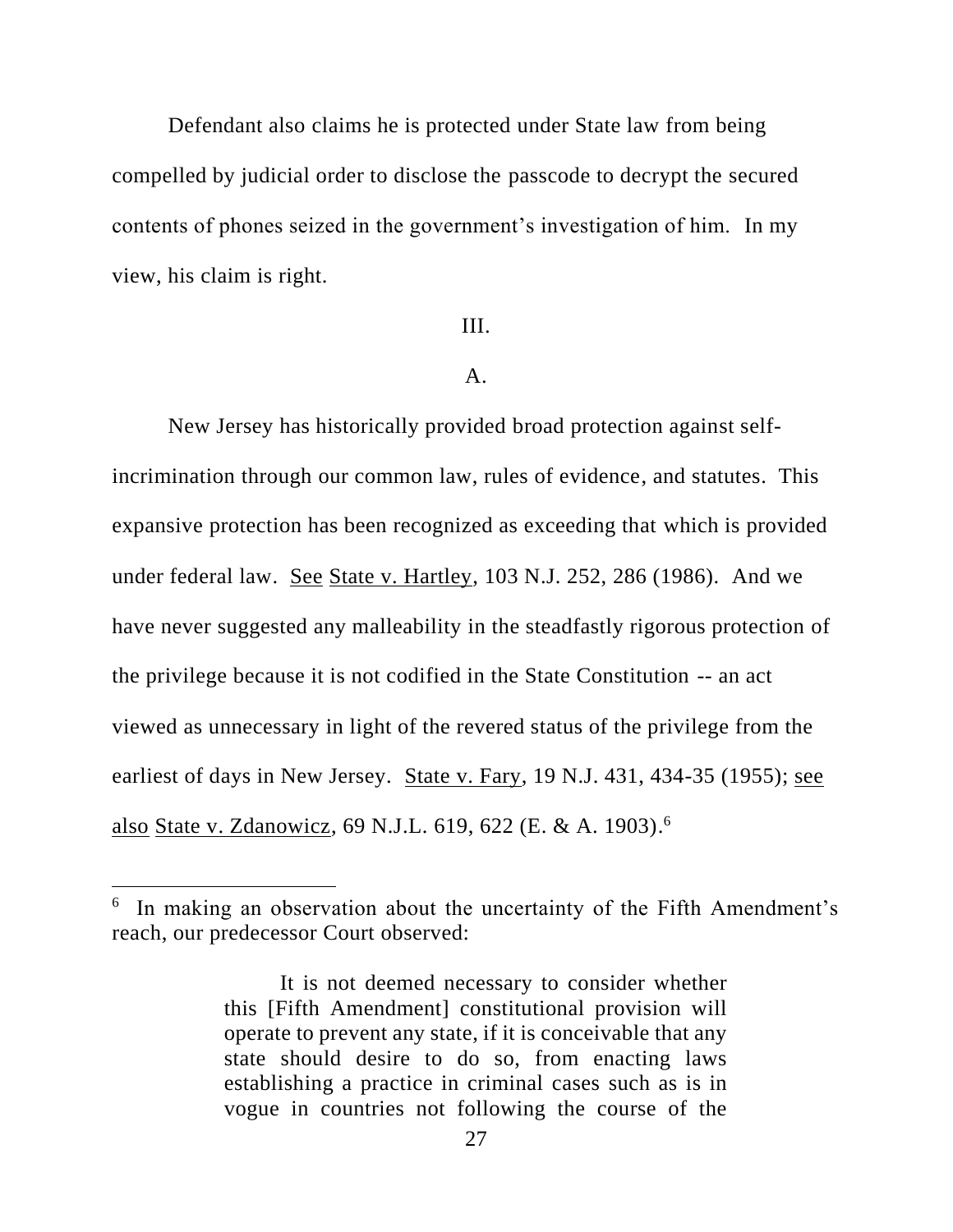Under our present Rules of Evidence and their counterparts codified in law, the protection against self-incrimination provides: "Every person has in any criminal action in which he is an accused a right not to be called as a witness and not to testify." N.J.S.A. 2A:84A-17(1); N.J.R.E. 501. New Jersey's privilege applies "in any . . . proceeding . . . where the answers might tend to [be] incriminat[ing]." State v. P.Z, 152 N.J. 86, 101 (1997) (quoting Minnesota v. Murphy, 465 U.S. 420, 426 (1984)). Under N.J.S.A 2A:84A-18, "a matter will incriminate," if, in relevant part,

> (a)  $\ldots$  it constitutes an element of a crime  $\ldots$ , or (b) is a circumstance which with other circumstances would be a basis for a reasonable inference of the commission of such a crime, or (c) is a clue to the discovery of a matter which is within clauses (a) or (b) above; provided, a matter will not be held to incriminate if it clearly appears that the witness has no reasonable cause to apprehend a criminal prosecution.

Although we have not deemed it necessary to insert in our constitution this prohibitive provision, the common law doctrine, unaltered by legislation or by lax practice, is by us deemed to have its full force. In New Jersey, no person can be compelled to be a witness against himself.

[Zdanowicz, 69 N.J.L. at 622.]

common law, or permitting an accused person to be subject to such compulsion as may be exerted by harassing examination or other means, forcible or practically forcible, compelling him to testify against himself, or to prevent the adoption by any state of a practice which might produce that effect.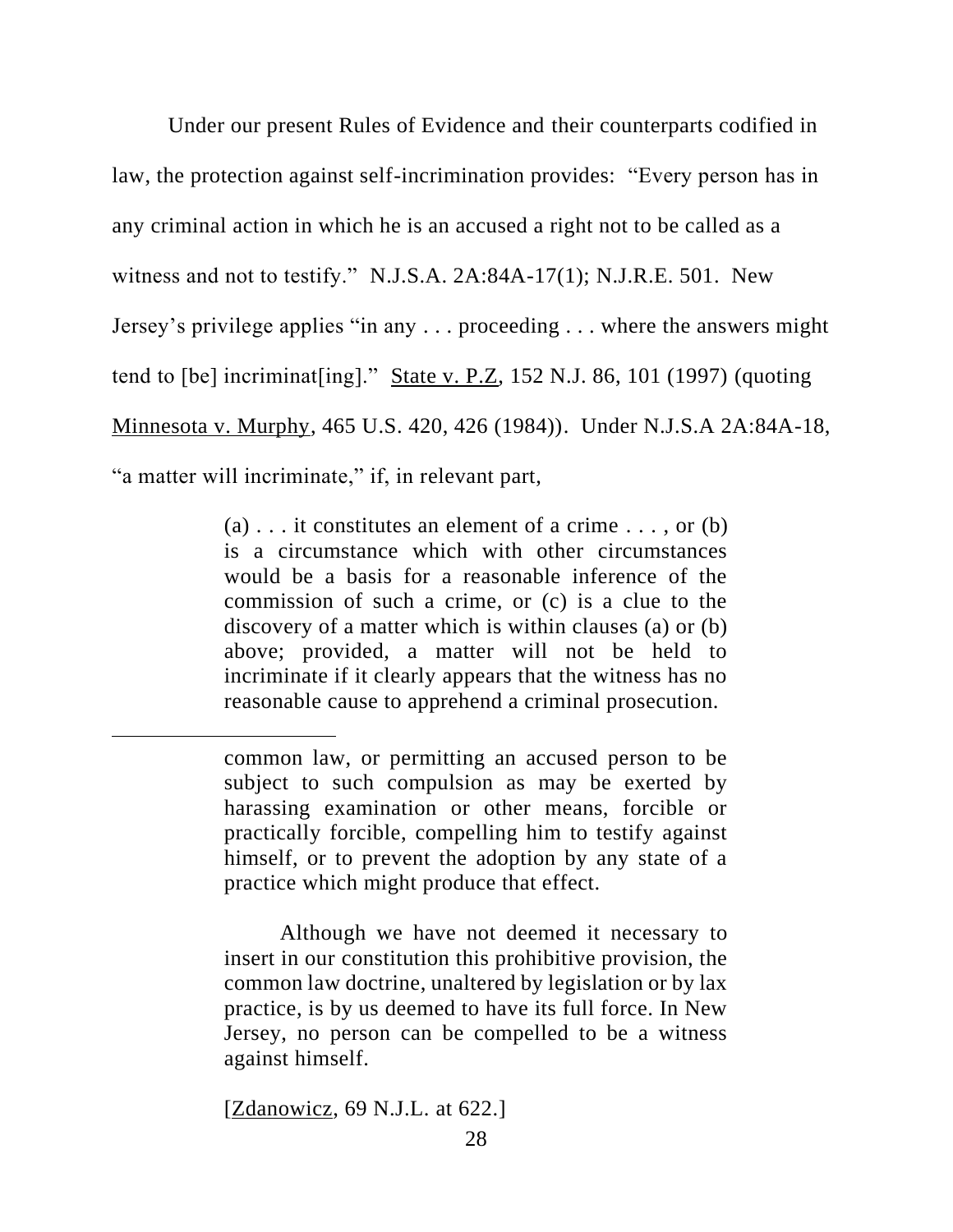The history of New Jersey's common law protection against self-

incrimination dates back to colonial times, as has been summarized by this

Court before.

The privilege of a witness against being compelled to incriminate himself, of ancient origin, is precious to free men as a restraint against high-handed and arrogant inquisitorial practices. 8 Wigmore, Evidence 276 et seq. (3d ed. 1940); Edwin S. Corwin, The Supreme Court's Construction of the Self-Incrimination Clause, 29 Mich. L. Rev. 1, 3-9 (1930). It has survived centuries of hot controversy periodically rekindled when there is popular impatience that its protection sometimes allows the guilty to escape. It has endured as a wise and necessary protection of the individual against arbitrary power; the price of occasional failures of justice under its protection is paid in the larger interest of the general personal security. "The wisdom of the exemption has never been universally assented to since the days of Bentham, many doubt it today, and it is best defended not as an unchangeable principle of universal justice, but a law proved by experience to be expedient." Twining v. New Jersey, 211 U.S. 78, 113 (1908). Although not written into our State Constitution (as it is in the Fifth Amendment to the Federal Constitution and in the constitutions of all our sister states except Iowa), and not given even statutory expression until it appeared as section 4 of the Evidence Act of 1855, L. 1855, c. 136, § 4, ¶ 668, now N.J.S.[A.] 2A:81-5, the privilege has been firmly established in New Jersey since our beginnings as a State. Zdanowicz, 69 N.J.L. 619; State v. Miller, 71 N.J.L. 527 (E. & A. 1905); Fries v. Brugler, 12 N.J.L. 79 (Sup. Ct. 1830); In re Vince, 2 N.J. 443 (1949); In re Pillo, 11 N.J. 8 (1952).

[Fary, 19 N.J. at 434-35.]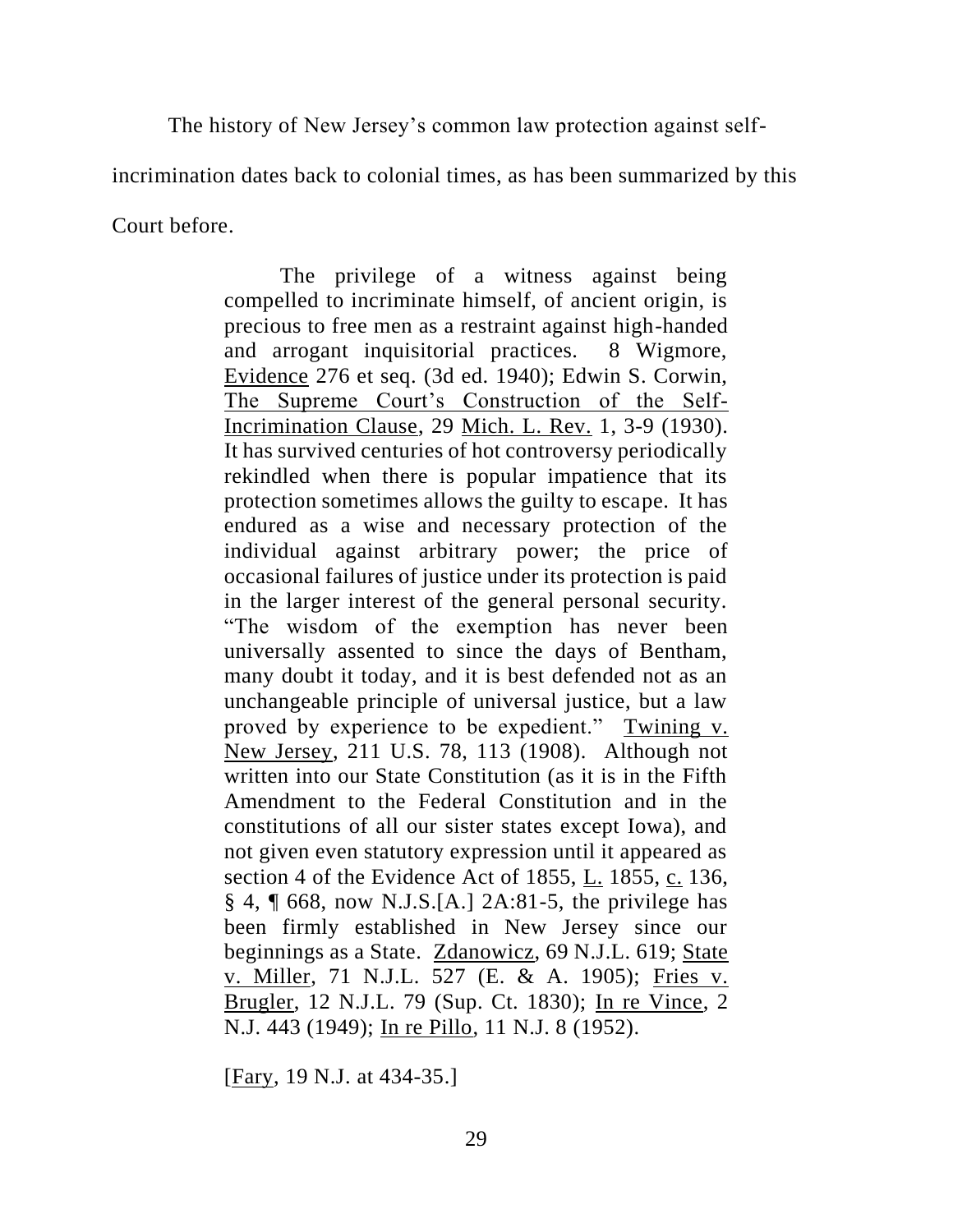The right has always been regarded as critical. State v. Vincenty, 237 N.J. 122, 132 (2019) ("The importance of the common law right 'is not diminished by the lack of specific constitutional articulation.'" (quoting P.Z., 152 N.J. at 101)). Our State's broad embrace of providing robust protection against self-incrimination traces back to the early founders' repugnance to any practice that compelled an individual to cooperate with the authorities in securing his or her own conviction. In an oft-quoted passage from an opinion Justice Brennan wrote for this Court, he explained the underlying rationale for the common law privilege developed in New Jersey:

> In modern concept its wide acceptance and broad interpretation rest on the view that compelling a person to convict himself of crime is "contrary to the principles of a free government" and "abhorrent to the instincts of an American," that while such a coercive practice "may suit the purposes of despotic power, . . . it cannot abide the pure atmosphere of political liberty and personal freedom."

> [In re Pillo, 11 N.J. 8, 15-16 (1952) (quoting Boyd, 116 U.S. at 632).]

Tellingly, Justice Brennan's Pillo opinion incorporated Boyd's themes in the fulsome enforcement of the right against self-incrimination. That emphasis on the importance of the privacy themes of the privilege was repeated by Justice Brennan while a member of the United States Supreme Court. When the Supreme Court's majority opinion in Fisher, written by Justice White,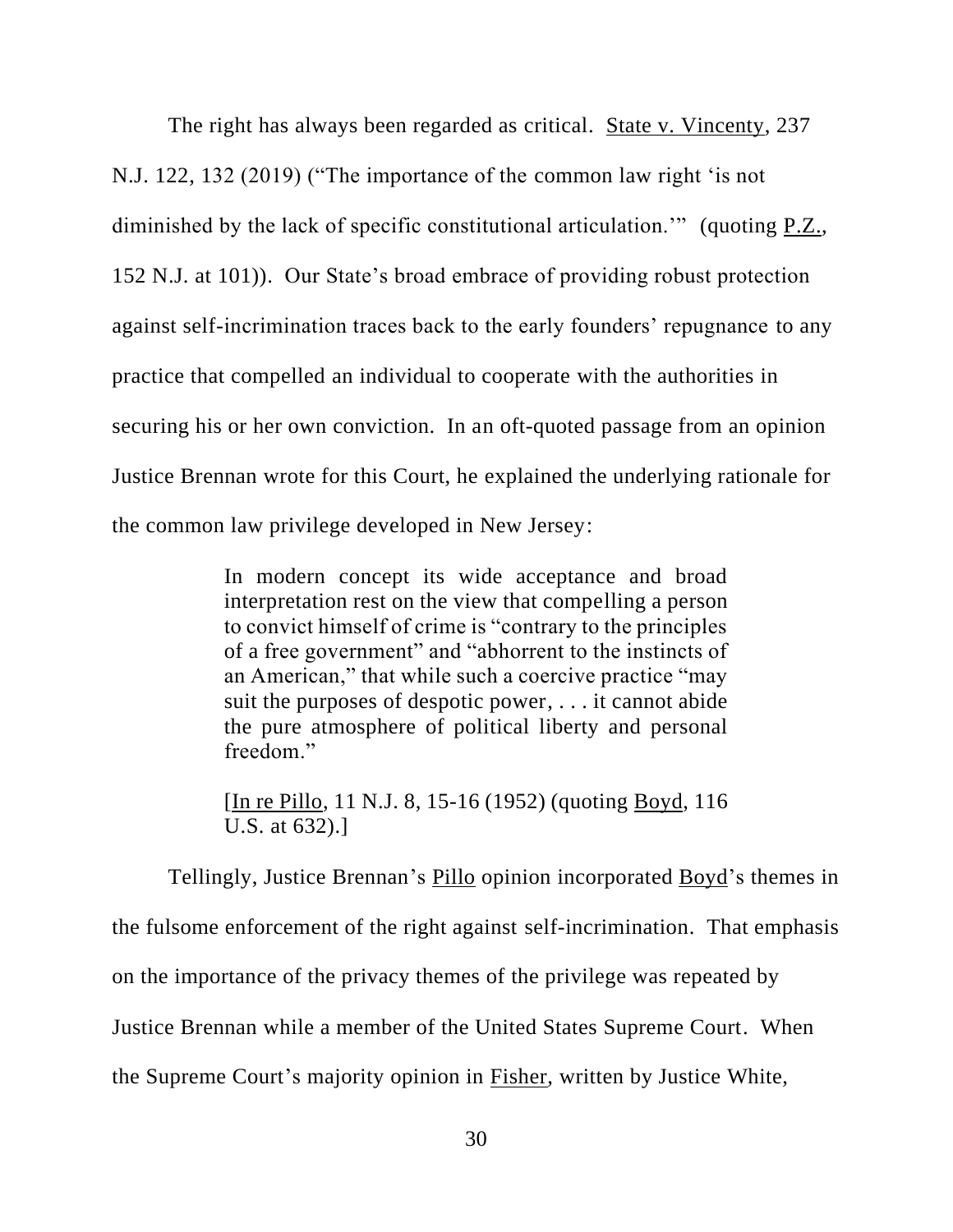distanced itself from Boyd and moved to its act-of-production analysis, Justice Brennan voiced concern about the new direction, specifically his worry that the approach would not do justice to privacy. 425 U.S. at 416-17 (Brennan, J., concurring) (emphasizing that "precedent[] and history teach" that personal privacy is "a factor controlling in part . . . the scope of the privilege," not a "byproduct," and that "the scope of the privilege . . . [must have] the reach necessary to protect the cherished value of privacy which it safeguards").

That backdrop is important to how I believe this Court should consider Boyd's significance in this matter. According to our last word on the subject, this Court never let loose its embrace of Boyd, which I believe should continue to guide us in the present matter.

# B.

In In re Grand Jury Proceedings of Guarino, 104 N.J. 218 (1986), this Court surveyed the Supreme Court's newly developed act-of-production case law in Fisher and Doe I and, although our Court's outcome in that matter was split, this Court's view of the new case law was not. Both the majority and dissenting opinions said that the common law of New Jersey embraced Boyd's approach and declared that Boyd was most in keeping with the underlying rationale for our state's common law privilege against self-incrimination. In fact, both specifically said that Fisher and Doe I were not consistent with our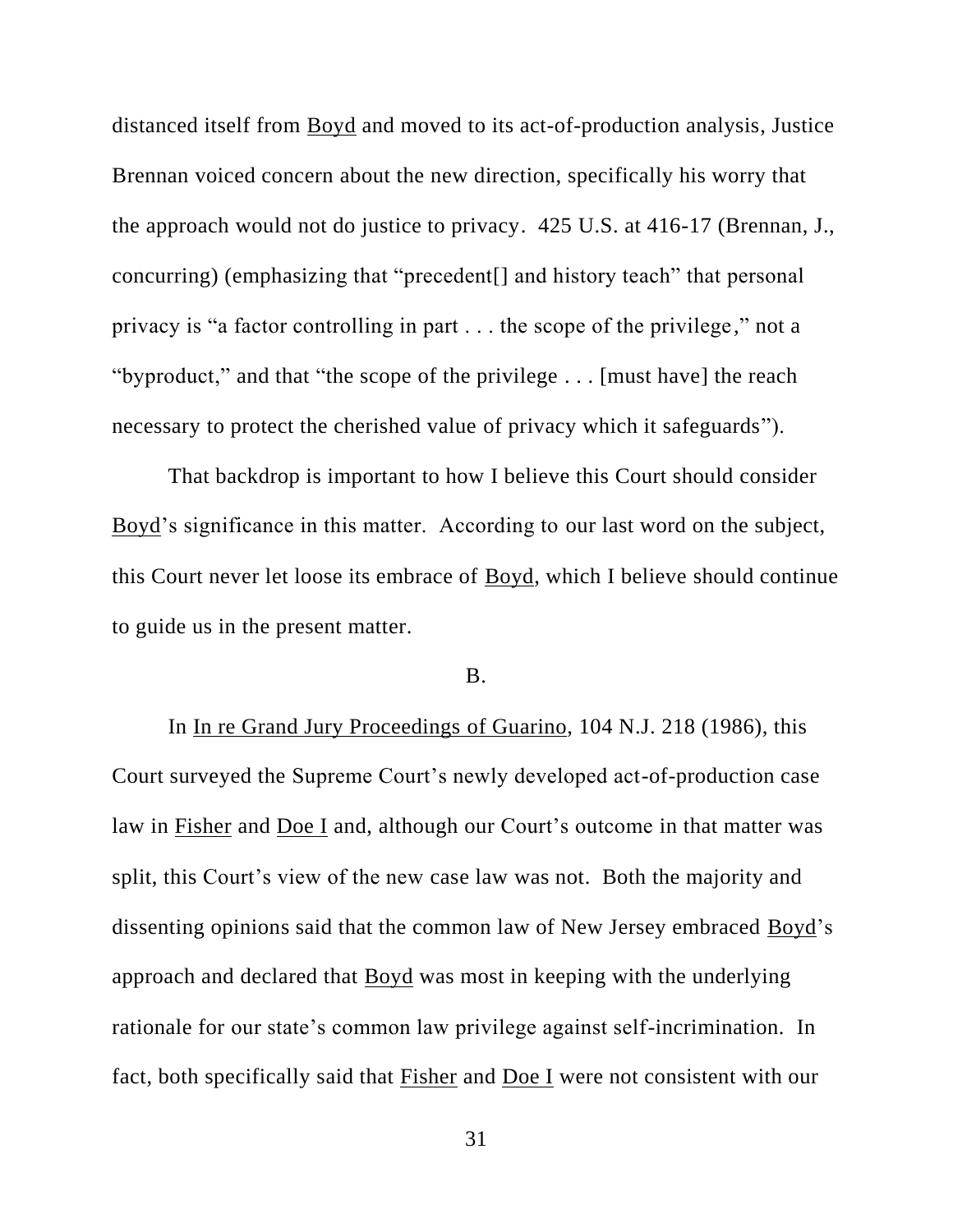jurisprudence that provided a higher protection against government compelled self-incrimination and would not be adopted for use in this State. Then, as noted, the two opinions differed in their outcomes.

The majority stated that it was hewing to an assessment of the privacy interest in the ultimate contents of the produced documents, reinforcing its commitment to Boyd's protection of private documents. Id. at 231. Focusing on the contents of the documents sought by the government, the majority opinion concluded that the business records of a sole proprietor were not in a specific zone of privacy that deserved protection. Id. at 232. The Court noted that the documents had been disclosed to third parties and were not an extension of private or intimate aspects of one's life, which were, in the majority's view, the type of document that the privilege protected. Id. at 232- 33.

The dissent disagreed with the majority's analysis as not properly adhering to Boyd's principles, which the majority was expressly reinforcing as the doctrine of this State. And, importantly, the dissent took the occasion to deconstruct the analytic structure of the new federal paradigm, criticizing it for ignoring the privacy roots of Boyd that had been "sedulously adhered to" for decades and factored into the "determin[ation] whether individuals could withhold the production, as well as the contents, of incriminating personal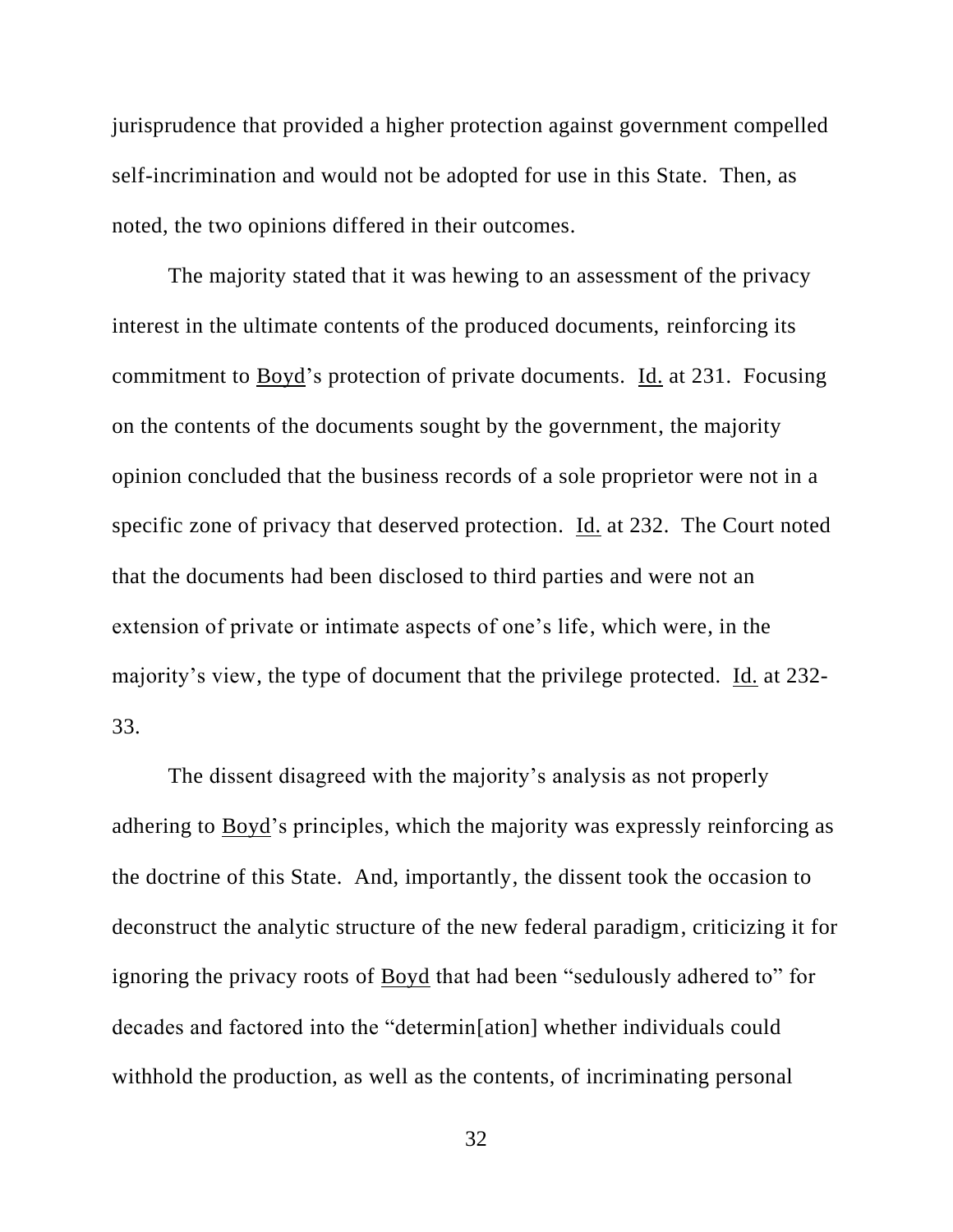documents." Id. at 239-40 (Handler, J., dissenting). For the dissent, the federal law's turn was out of sync with the history and import of the Fifth Amendment's protection against compelled incrimination, and the dissent explained in detail why adherence to our common law's approach required adherence to Boyd's recognition of privacy and personal autonomy. Id. at 243.

In sum, both opinions in Guarino espoused fidelity to Boyd's acknowledgment that the privilege against self-incrimination must protect the integrity and privacy of the individual. Yet, I believe that my colleagues in the majority misconstrue Guarino's import when concluding that the Court's holding today stays true to its principles.

In continuing New Jersey's steadfast protection of personal privacy and autonomy, Guarino stands for the proposition that Boyd remains valid in that respect in our jurisdiction. Indeed, it is one of many proud decisions in New Jersey that have adhered to our belief, in self-incrimination settings, that New Jersey provides enhanced protections for personal privacy and autonomy. See, e.g., State v. Muhammad, 182 N.J. 551, 568-69 (2005) (holding that a suspect's silence, while in custody, at or near time of arrest, cannot be used against him); State v. Strong, 110 N.J. 583, 593-595 (1988) (concluding that New Jersey law not only protects against improper conduct to obtain compelled testimony, but also protects against its improper use because such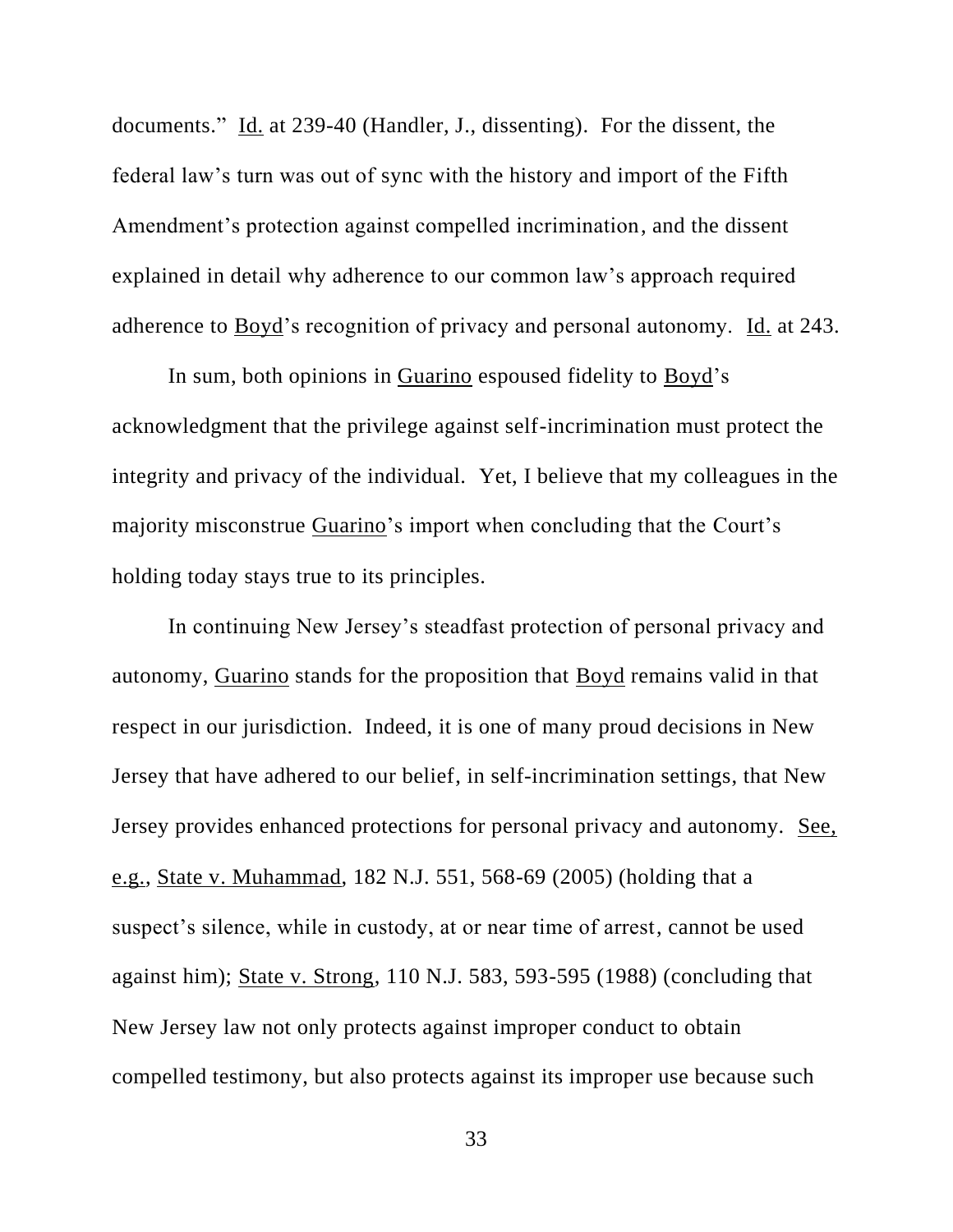use "is the difference between the constitutional right in not being compelled to incriminate oneself and the right in not having one's privacy unreasonably invaded"); Hartley, 103 N.J. at 285-86 (recognizing that the state law privilege against self-incrimination exceeds the protections provided under the Fifth Amendment); State v. Deatore, 70 N.J. 100, 112-14 (1976) (same).<sup>7</sup>

To the extent that the Guarino Court split on the application of those personal privacy principles when it came to documents already in the possession of third parties, that does not support the invasion of private thoughts, as we have here. Defendant is being compelled to disgorge a memorized passcode to allow access to other information on his secure smartphone. In other words, he is being forced to disclose inner thoughts so as to assist law enforcement in his own prosecution. That is contrary to Boyd's

<sup>&</sup>lt;sup>7</sup> Similarly, State law exceeds federal protections for privacy in Fourth Amendment searches and seizures as well. See, e.g., State v. Earls, 214 N.J. 564, 584-89 (2013) (finding a reasonable expectation of privacy in a person's cell phone location information prior to later federal court case development); State v. Reid, 194 N.J. 386, 396-99 (2008) (holding that, regardless of the federal government's failure to find an expectation of privacy, under New Jersey's heightened protections there is a reasonable expectation of privacy in Internet subscriber information, which can reveal intimate details about a person's life); State v. McAllister, 184 N.J. 17, 26-33 (2005) (holding that, although the federal government does not recognize an expectation of privacy in bank records, New Jersey recognizes that expectation because the revealing information contained in a bank record "provides a virtual current biography" (quoting Burrows v. Superior Court, 529 P.2d 590, 596 (Cal. 1974))).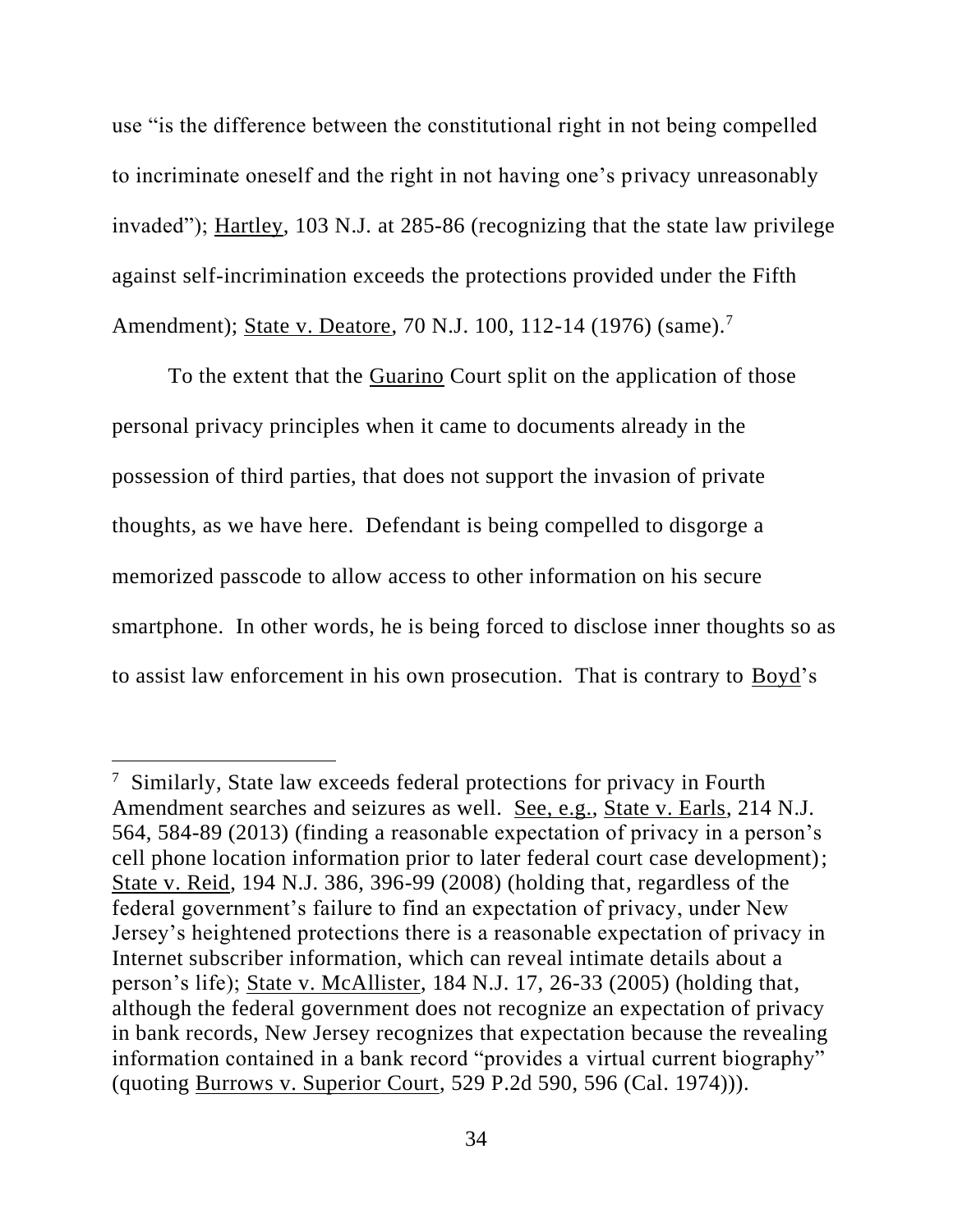tenets about personal freedom and privacy. And it is contrary to all previous decisions from this Court with respect to our state recognized law on the privilege against self-incrimination.

This Court has never before permitted law enforcement to compel from a defendant's lips inner thoughts to assist in his own prosecution. I cannot join in taking our state law in that direction. Therefore, for the same reasons that I would not extend federal law to require what the Supreme Court has not expressly held, so too I would not turn our jurisprudence from the guiding principles it has followed to date.

This intrusive use of compelled cooperation forcing self-incrimination through disclosure of the contents of one's mind is not consistent with our law. It should be rejected as a step backwards from the storied history in this State of protective law concerning personal autonomy and the privacy of one's inner thoughts with respect to the privilege against self-incrimination.

C.

Finally, for completeness, I note that the Appellate Division erred in reading a basis for foregone conclusion into our statute governing what is an incriminating statement. The majority's reasons for similarly adopting that approach are not persuasive and take our law in a direction that is a mistake, in my view. To be clear, I believe that foregone conclusion, as a notion in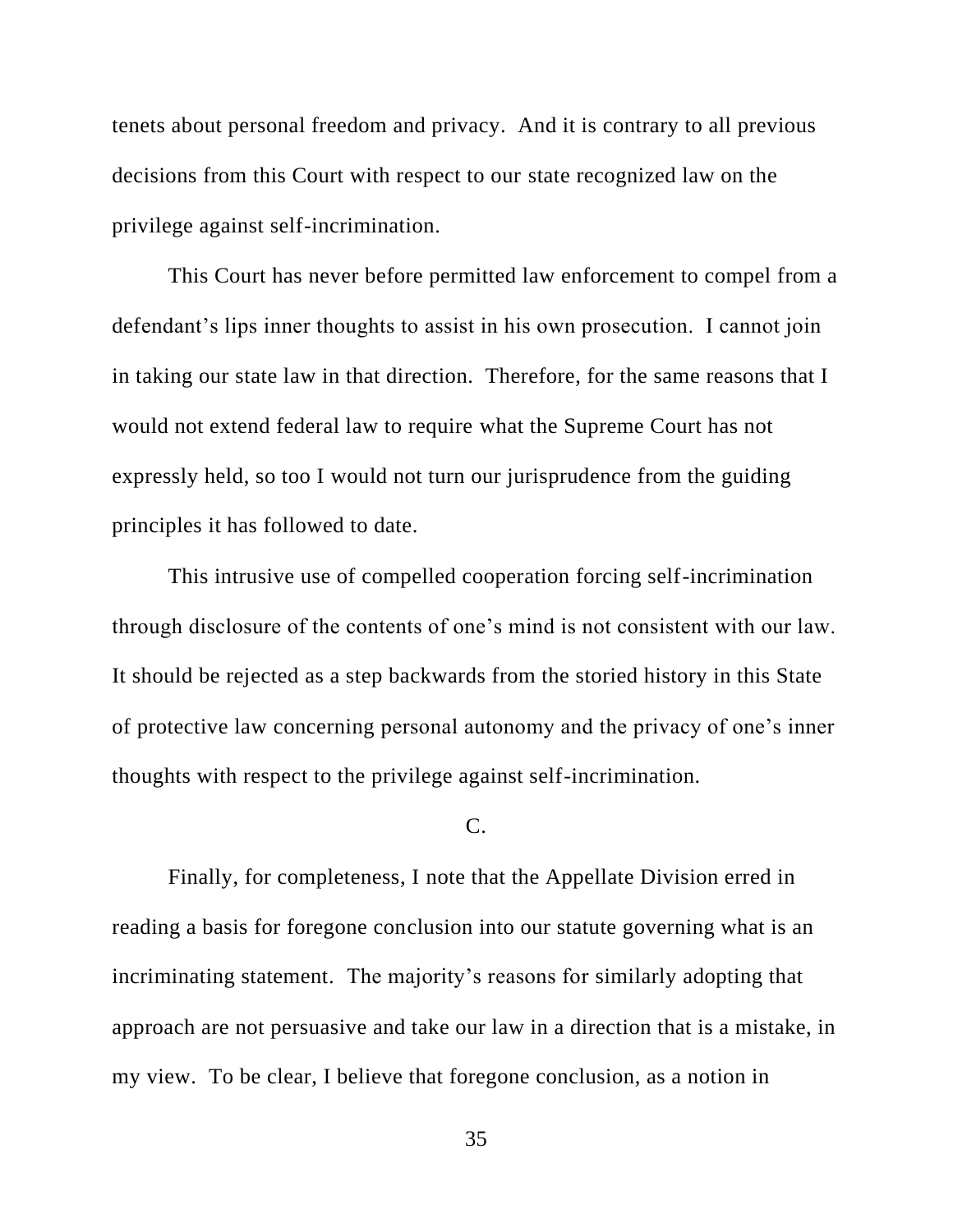federal law, has shaky lineage. We should not perpetuate a questionable doctrine.

Further, examination of our statutory provision yields no fertile ground for finding the concept consistent with state law.

New Jersey has enacted statutory protections and an evidentiary rule against self-incrimination, both of which use identical language. See N.J.S.A. 2A:84A-17(1); N.J.R.E. 501. Under both N.J.S.A. 2A:84A-17(1) and N.J.R.E. 501, "[e]very person has in any criminal action in which he is an accused a right not to be called as a witness and not to testify." Further, "every natural person has a right to refuse to disclose in an action or to a police officer or other official any matter that will incriminate him or expose him to a penalty." N.J.S.A. 2A:84A-19; N.J.R.E. 503. There are four applicable exceptions to this rule. Most relevant is N.J.S.A. 2A:84A-19(b), which provides that

> no person has the privilege to refuse to obey an order made by a court to produce for use as evidence or otherwise a document, chattel or other thing under his control if some other person or a corporation or other association has a superior right to the possession of the thing ordered to be produced.

In this part of its analysis, the majority views narrowly what is turned over: only the passcodes, which the majority opinion describes as having "minimal evidentiary significance, do not themselves support an inference that a crime has been committed, nor do they constitute 'clues'" because the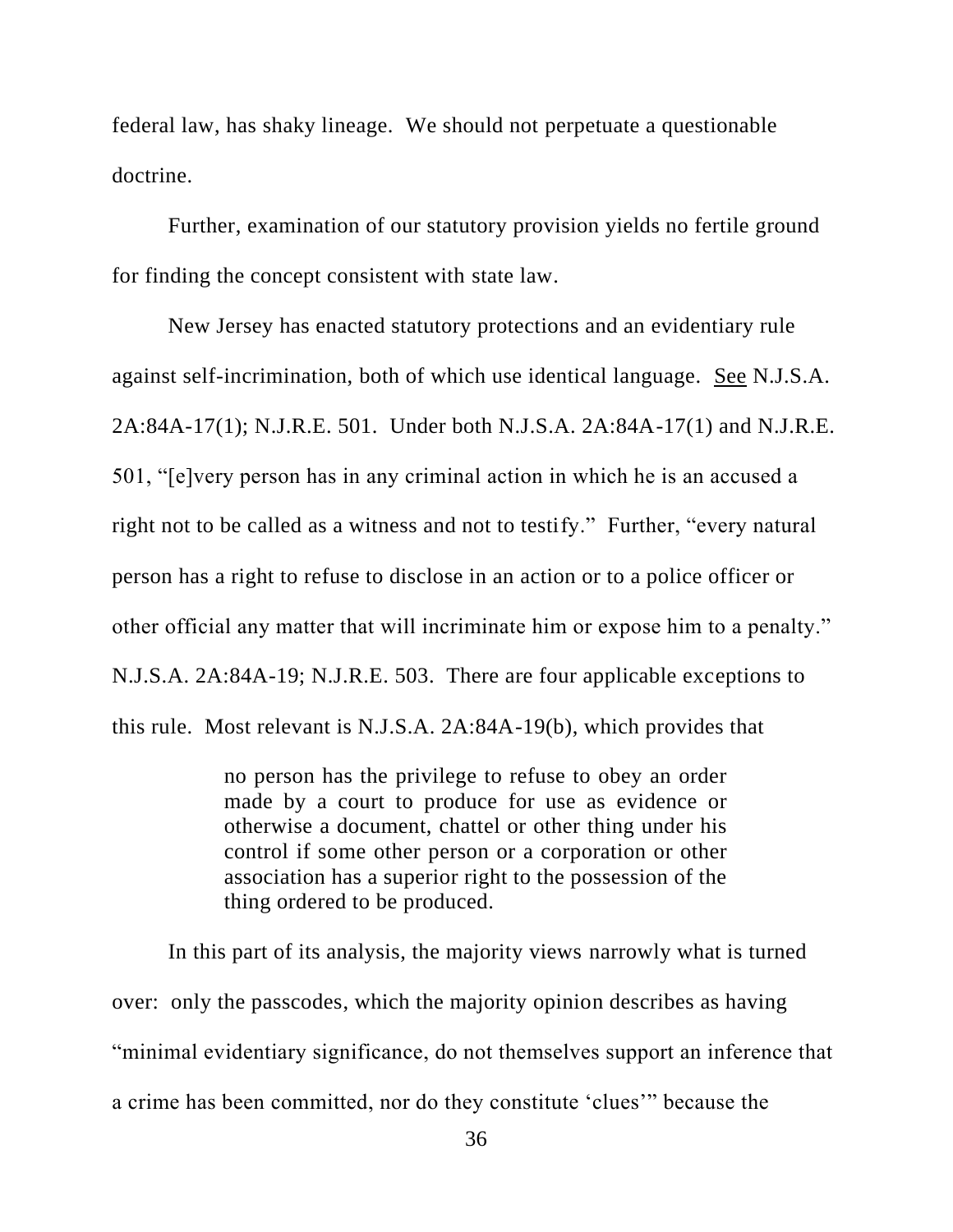passcode is "not substantive information, is not a clue to an element of or the commission of a crime, and does not reveal an inference that a crime has been committed." Ante at (slip op. at 43). The majority sees no privacy interest being violated because the State has a search warrant for the physical phone. In essence the majority adheres to the Appellate Division's conclusion that

> defendant is not conveying any important facts that the State does not already possess, he is not being required to disclose any 'matter' that would incriminate him or expose him to a penalty. Furthermore, the State has a "superior right of possession" to defendant's passcodes because the trial court has issued two search warrants for defendant's iPhones, which allow the State to obtain the passcodes that may be necessary to access information on the phones.

> [State v. Andrews, 457 N.J. Super. 14, 32-33 (App. Div. 2018).]

In so concluding, the Appellate Division first, and now the majority,

improperly, in my view, read the foregone conclusion doctrine into New Jersey

jurisprudence in a manner that is both inconsistent with the spirit of our law

and not grounded in precedent.

First, the State cannot claim a superior right of access to the passcodes.

While the State can claim a legal right to review internal information on the

phone pursuant to a warrant, the State cannot have a superior right to the

contents of one's mind -- which here, is the passcode. Both the Appellate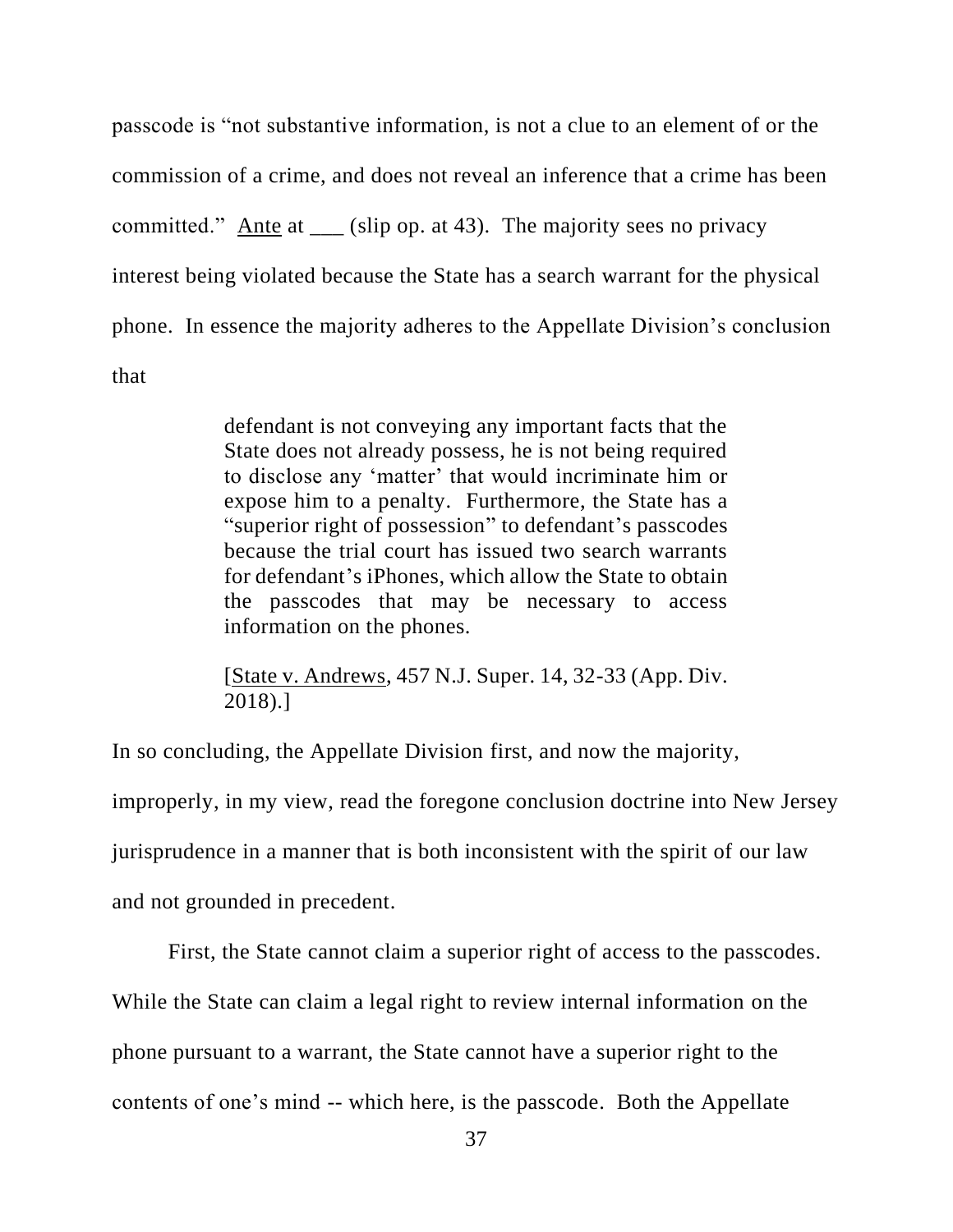Division and the majority's opinion conflate the State's Fourth Amendment right to obtain a valid warrant based on probable cause with defendant's Fifth Amendment right not to be compelled to assist in his own prosecution by being ordered to provide information contained in his mind that can be used to obtain undetermined and unspecified information in the hope it will incriminate him.

Second, the Appellate Division did not properly consider the State's long-codified protections that uphold a person's refusal to disclose incriminating information. Pursuant to N.J.S.A. 2A:84A-18's clear definition of incrimination, something is incriminating

> (a) if it constitutes an element of a crime against this State, or another State or the United States, or (b) is a circumstance which with other circumstances would be a basis for a reasonable inference of the commission of such a crime, or (c) is a clue to the discovery of a matter which is within clauses (a) or (b) above; provided, a matter will not be held to incriminate if it clearly appears that the witness has no reasonable cause to apprehend a criminal prosecution. In determining whether a matter is incriminating under clauses (a), (b) or (c) and whether a criminal prosecution is to be apprehended, other matters in evidence, or disclosed in argument, the implications of the question, the setting in which it is asked, the applicable statute of limitations and all other factors, shall be taken into consideration.

[N.J.S.A. 2A:84A-18 (emphasis added).]

The majority cannot support the claim that the State has a superior right of

access to the phone's passcode. And the majority does not properly consider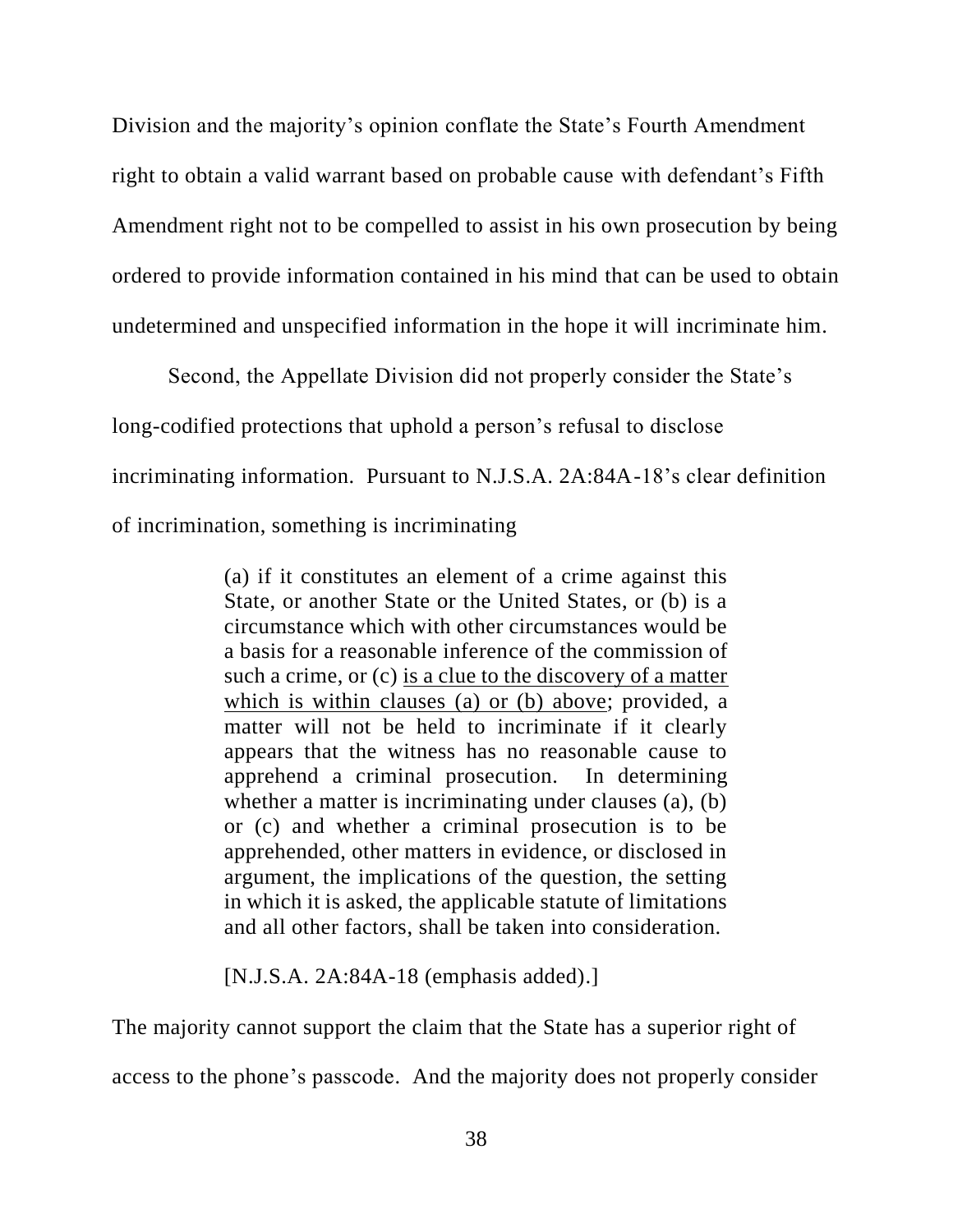what the passcode would reveal. The majority opinion at times focuses on the passcode, and at others equates the passcode with the evidentiary information the government hopes to find somewhere in the encrypted device's phone and message icons. For this part of its analysis, the majority chooses to isolate the passcode from the hopefully incriminating contents the government wants.

The majority cannot have it both ways -- focusing solely on the passcode sometimes and on the phones and their contents at other times. In my view, the Appellate Division and the majority fail to acknowledge that compelling defendant's participation in obtaining passcodes giving access to the phone would certainly provide more than just a clue to an underlying crime: defendant is being compelled to essentially turn over what is presumed to be incriminating information, in direct violation of his right not to testify against himself.

# IV.

For the foregoing reasons, I respectfully dissent from the judgment of the Court. I would hold that the judicial order compelling defendant to disclose the passcode to his smartphone by requiring him to reveal the contents of his mind is a violation of the Fifth Amendment protection against selfincrimination and a violation of our state law protecting the same.